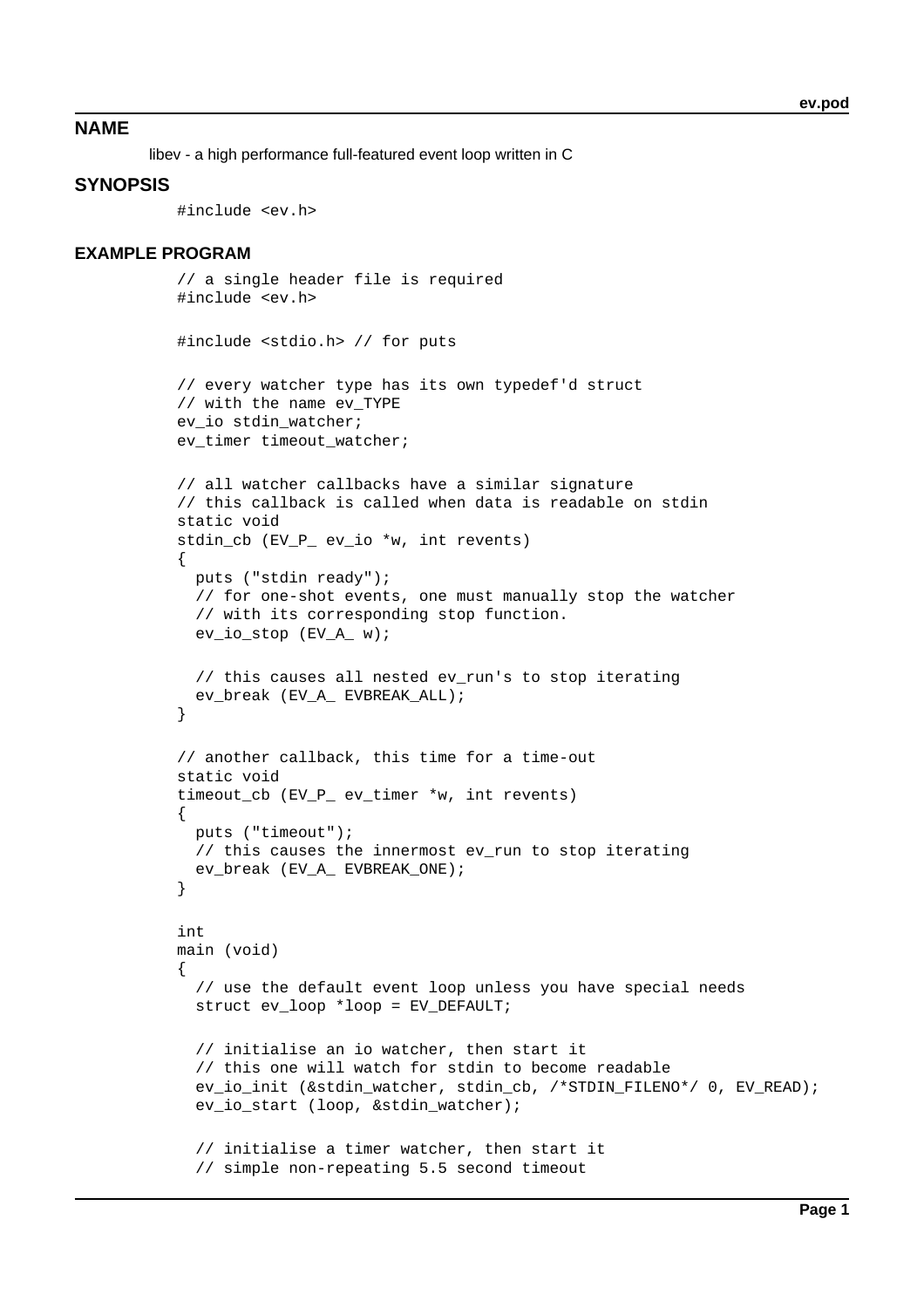**ev.pod**

```
ev timer init (&timeout watcher, timeout cb, 5.5, 0.);
 ev timer start (loop, &timeout watcher);
   // now wait for events to arrive
 ev run (loop, 0);
  // break was called, so exit
  return 0;
 }
```
# **ABOUT THIS DOCUMENT**

This document documents the libev software package.

The newest version of this document is also available as an html-formatted web page you might find easier to navigate when reading it for the first time: http://pod.tst.eu/http://cvs.schmorp.de/libev/ev.pod .

While this document tries to be as complete as possible in documenting libev, its usage and the rationale behind its design, it is not a tutorial on event-based programming, nor will it introduce event-based programming with libev.

Familiarity with event based programming techniques in general is assumed throughout this document.

# **WHAT TO READ WHEN IN A HURRY**

This manual tries to be very detailed, but unfortunately, this also makes it very long. If you just want to know the basics of libev, I suggest reading ANATOMY OF A WATCHER, then the EXAMPLE PROGRAM above and look up the missing functions in GLOBAL FUNCTIONS and the ey io and ev timer sections in WATCHER TYPES.

## **ABOUT LIBEV**

Libev is an event loop: you register interest in certain events (such as a file descriptor being readable or a timeout occurring), and it will manage these event sources and provide your program with events.

To do this, it must take more or less complete control over your process (or thread) by executing the event loop handler, and will then communicate events via a callback mechanism.

You register interest in certain events by registering so-called event watchers, which are relatively small C structures you initialise with the details of the event, and then hand it over to libev by starting the watcher.

## **FEATURES**

Libev supports select, poll, the Linux-specific epoll, the BSD-specific kqueue and the Solaris-specific event port mechanisms for file descriptor events  $(ev_io)$ , the Linux inotify interface (for ev\_stat), Linux eventfd/signalfd (for faster and cleaner inter-thread wakeup ( ev\_async)/signal handling (ev\_signal)) relative timers (ev\_timer), absolute timers with customised rescheduling (ev\_periodic), synchronous signals (ev\_signal), process status change events (ev $\chi$ child), and event watchers dealing with the event loop mechanism itself (ev  $\chi$ idle, ev\_embed, ev\_prepare and ev\_check watchers) as well as file watchers (ev\_stat) and even limited support for fork events (ev\_fork).

It also is quite fast (see this *benchmark* comparing it to libevent for example).

## **CONVENTIONS**

Libev is very configurable. In this manual the default (and most common) configuration will be described, which supports multiple event loops. For more info about various configuration options please have a look at **EMBED** section in this manual. If libev was configured without support for multiple event loops, then all functions taking an initial argument of name  $loop$  (which is always of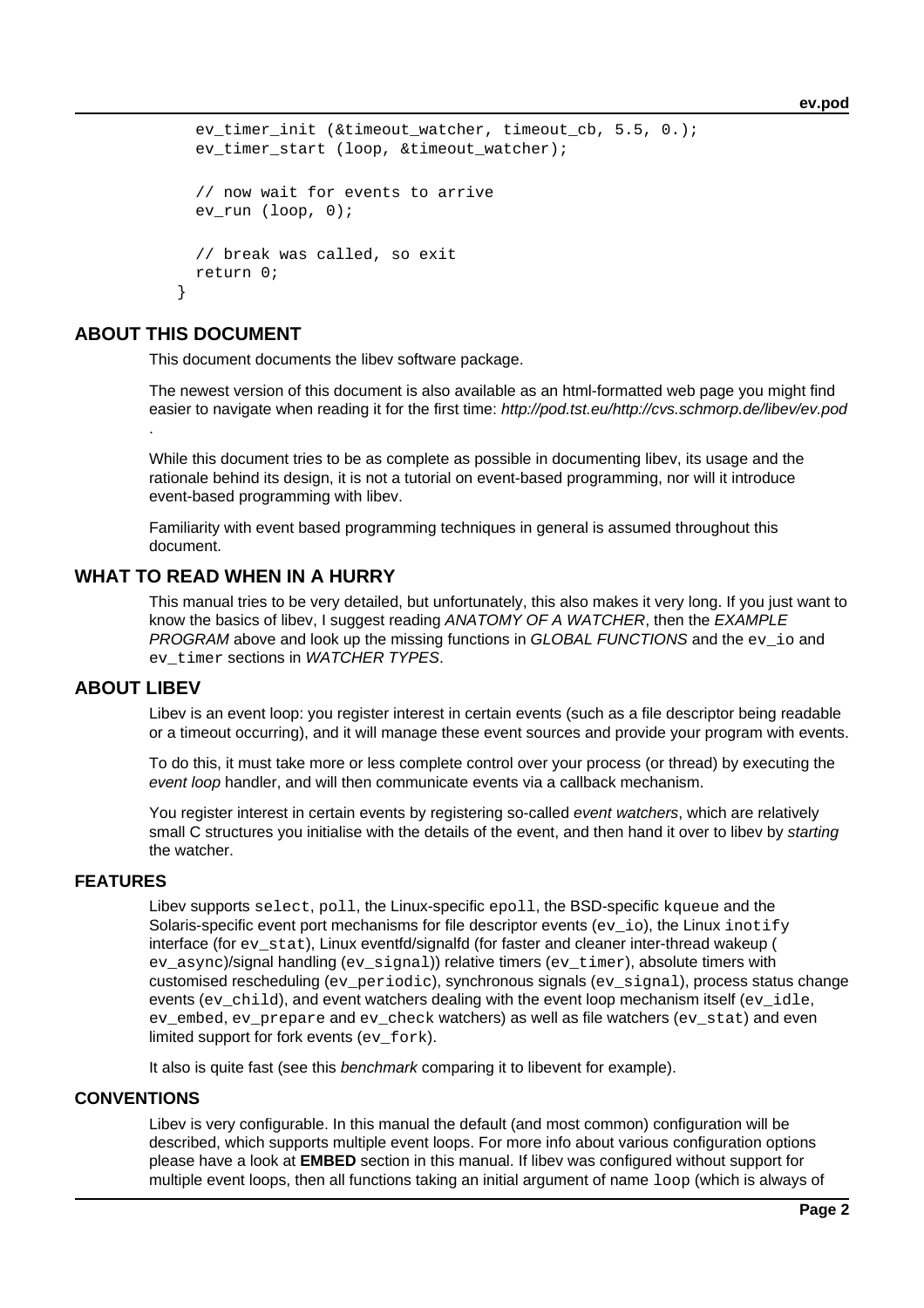type struct ev loop \*) will not have this argument.

## **TIME REPRESENTATION**

Libev represents time as a single floating point number, representing the (fractional) number of seconds since the (POSIX) epoch (in practice somewhere near the beginning of 1970, details are complicated, don't ask). This type is called ev\_tstamp, which is what you should use too. It usually aliases to the double type in C. When you need to do any calculations on it, you should treat it as some floating point value.

Unlike the name component stamp might indicate, it is also used for time differences (e.g. delays) throughout libev.

# **ERROR HANDLING**

Libev knows three classes of errors: operating system errors, usage errors and internal errors (bugs).

When libev catches an operating system error it cannot handle (for example a system call indicating a condition libev cannot fix), it calls the callback set via ev\_set\_syserr\_cb, which is supposed to fix the problem or abort. The default is to print a diagnostic message and to call abort ().

When libev detects a usage error such as a negative timer interval, then it will print a diagnostic message and abort (via the assert mechanism, so NDEBUG will disable this checking): these are programming errors in the libev caller and need to be fixed there.

Libev also has a few internal error-checking assertions, and also has extensive consistency checking code. These do not trigger under normal circumstances, as they indicate either a bug in libev or worse.

# **GLOBAL FUNCTIONS**

These functions can be called anytime, even before initialising the library in any way.

ev\_tstamp ev\_time ()

Returns the current time as libev would use it. Please note that the ev\_now function is usually faster and also often returns the timestamp you actually want to know. Also interesting is the combination of ev\_now\_update and ev\_now.

ev\_sleep (ev\_tstamp interval)

Sleep for the given interval: The current thread will be blocked until either it is interrupted or the given time interval has passed (approximately - it might return a bit earlier even if not interrupted). Returns immediately if  $interval \leq 0$ .

Basically this is a sub-second-resolution sleep ().

The range of the interval is limited - libev only guarantees to work with sleep times of up to one day (interval  $\leq$  86400).

## int ev\_version\_major ()

int ev\_version\_minor ()

You can find out the major and minor ABI version numbers of the library you linked against by calling the functions ev\_version\_major and ev\_version\_minor. If you want, you can compare against the global symbols EV\_VERSION\_MAJOR and EV\_VERSION\_MINOR, which specify the version of the library your program was compiled against.

These version numbers refer to the ABI version of the library, not the release version.

Usually, it's a good idea to terminate if the major versions mismatch, as this indicates an incompatible change. Minor versions are usually compatible to older versions, so a larger minor version alone is usually not a problem.

Example: Make sure we haven't accidentally been linked against the wrong version (note, however, that this will not detect other ABI mismatches, such as LFS or reentrancy).

assert (("libev version mismatch",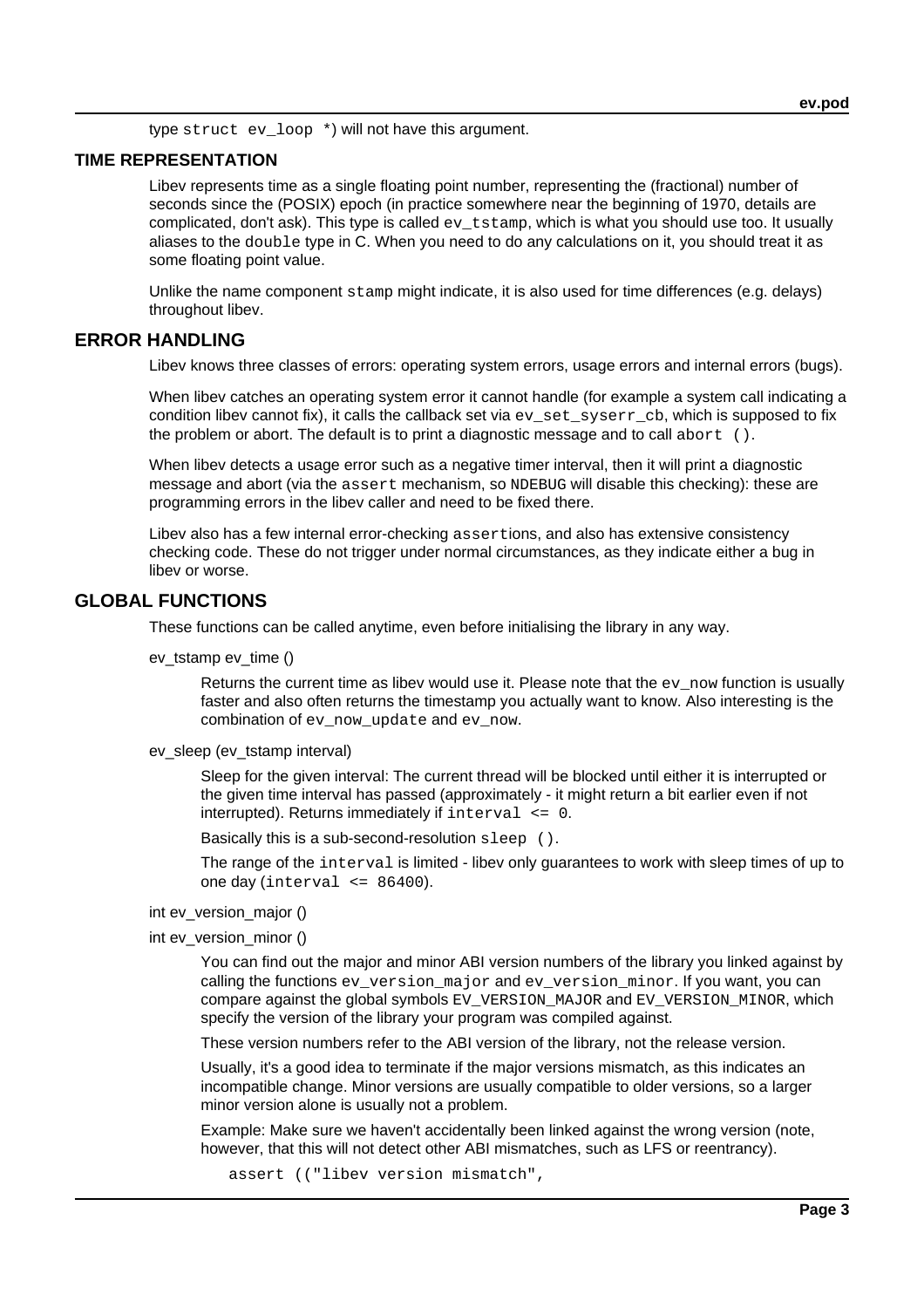ev version major () == EV VERSION MAJOR && ev\_version\_minor () >= EV\_VERSION\_MINOR));

unsigned int ev\_supported\_backends ()

Return the set of all backends (i.e. their corresponding  $EV$  BACKEND  $*$  value) compiled into this binary of libev (independent of their availability on the system you are running on). See ev default loop for a description of the set values.

Example: make sure we have the epoll method, because yeah this is cool and a must have and can we have a torrent of it please!!!11

```
 assert (("sorry, no epoll, no sex",
         ev supported backends () & EVBACKEND EPOLL));
```
unsigned int ev\_recommended\_backends ()

Return the set of all backends compiled into this binary of libev and also recommended for this platform, meaning it will work for most file descriptor types. This set is often smaller than the one returned by ev\_supported\_backends, as for example kqueue is broken on most BSDs and will not be auto-detected unless you explicitly request it (assuming you know what you are doing). This is the set of backends that libev will probe for if you specify no backends explicitly.

unsigned int ev\_embeddable\_backends ()

Returns the set of backends that are embeddable in other event loops. This value is platform-specific but can include backends not available on the current system. To find which embeddable backends might be supported on the current system, you would need to look at ev\_embeddable\_backends () & ev\_supported\_backends (), likewise for recommended ones.

See the description of ev embed watchers for more info.

ev\_set\_allocator (void \*(\*cb)(void \*ptr, long size) throw ())

Sets the allocation function to use (the prototype is similar - the semantics are identical to the realloc C89/SuS/POSIX function). It is used to allocate and free memory (no surprises here). If it returns zero when memory needs to be allocated ( $size$   $!=$   $=$  0), the library might abort or take some potentially destructive action.

Since some systems (at least OpenBSD and Darwin) fail to implement correct realloc semantics, libev will use a wrapper around the system realloc and free functions by default.

You could override this function in high-availability programs to, say, free some memory if it cannot allocate memory, to use a special allocator, or even to sleep a while and retry until some memory is available.

Example: Replace the libev allocator with one that waits a bit and then retries (example requires a standards-compliant realloc).

```
 static void *
persistent realloc (void *ptr, size t size)
 {
  for (i; j) {
       void *newptr = realloc (ptr, size);
       if (newptr)
          return newptr;
       sleep (60);
     }
 }
```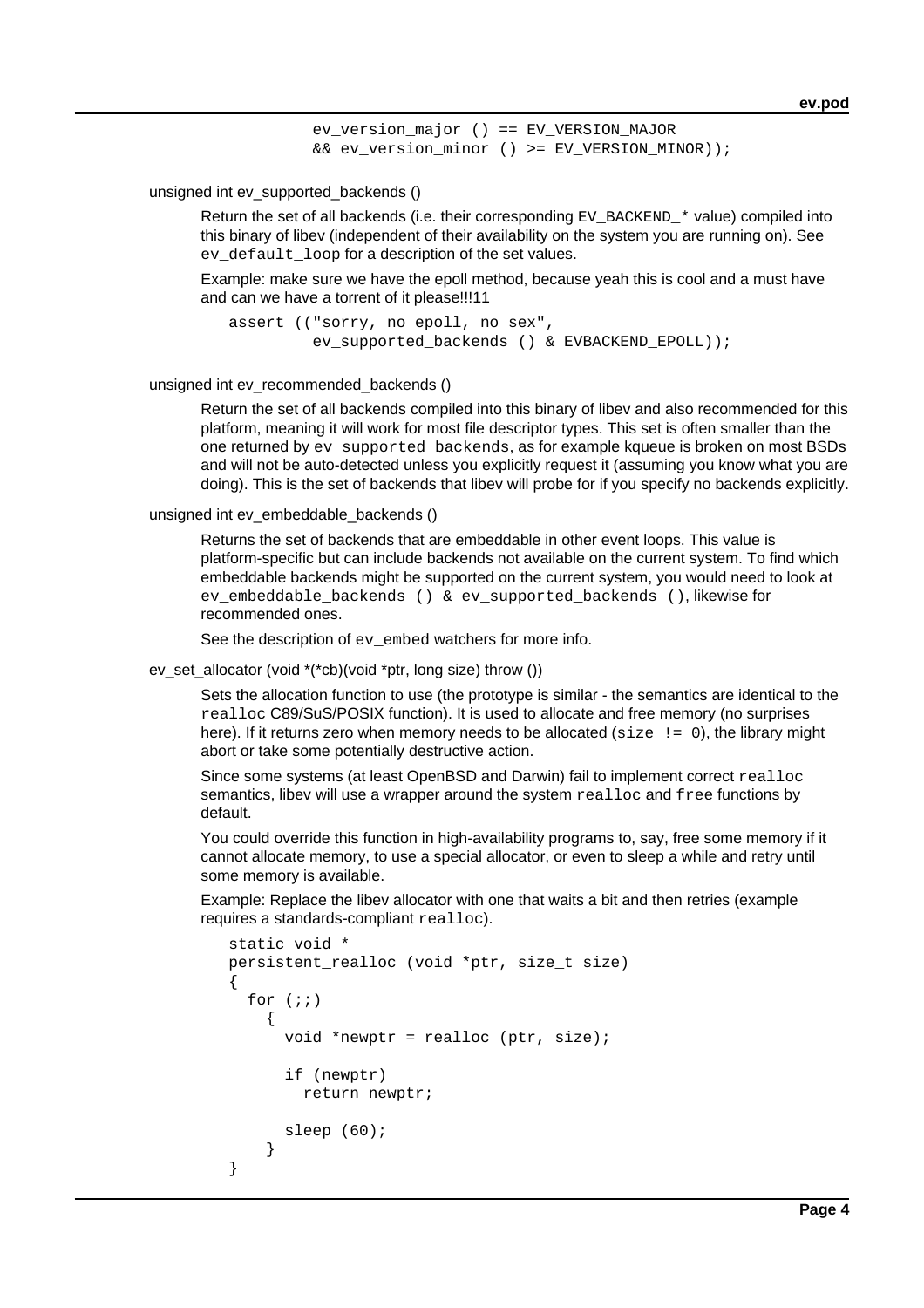ev set allocator (persistent realloc);

ev\_set\_syserr\_cb (void (\*cb)(const char \*msg) throw ())

Set the callback function to call on a retryable system call error (such as failed select, poll, epoll wait). The message is a printable string indicating the system call or subsystem causing the problem. If this callback is set, then libev will expect it to remedy the situation, no matter what, when it returns. That is, libev will generally retry the requested operation, or, if the condition doesn't go away, do bad stuff (such as abort).

Example: This is basically the same thing that libev does internally, too.

```
 static void
   fatal error (const char *msg)
    {
     perror (msg);
      abort ();
    }
 ...
   ev set syserr cb (fatal error);
```
ev\_feed\_signal (int signum)

...

This function can be used to "simulate" a signal receive. It is completely safe to call this function at any time, from any context, including signal handlers or random threads.

Its main use is to customise signal handling in your process, especially in the presence of threads. For example, you could block signals by default in all threads (and specifying EVFLAG NOSIGMASK when creating any loops), and in one thread, use sigwait or any other mechanism to wait for signals, then "deliver" them to libev by calling  $ev$  feed  $signal$ .

## **FUNCTIONS CONTROLLING EVENT LOOPS**

An event loop is described by a struct  $ev\_{loop} *$  (the struct is not optional in this case unless libev 3 compatibility is disabled, as libev 3 had an  $ev\_{loop}$  function colliding with the struct name).

The library knows two types of such loops, the *default* loop, which supports child process events, and dynamically created event loops which do not.

struct ev\_loop \*ev\_default\_loop (unsigned int flags)

This returns the "default" event loop object, which is what you should normally use when you just need "the event loop". Event loop objects and the flags parameter are described in more detail in the entry for ev\_loop\_new.

If the default loop is already initialised then this function simply returns it (and ignores the flags. If that is troubling you, check  $ev$  backend () afterwards). Otherwise it will create it with the given flags, which should almost always be 0, unless the caller is also the one calling ev\_run or otherwise qualifies as "the main program".

If you don't know what event loop to use, use the one returned from this function (or via the EV DEFAULT macro).

Note that this function is not thread-safe, so if you want to use it from multiple threads, you have to employ some kind of mutex (note also that this case is unlikely, as loops cannot be shared easily between threads anyway).

The default loop is the only loop that can handle  $ev\_{child}$  watchers, and to do this, it always registers a handler for SIGCHLD. If this is a problem for your application you can either create a dynamic loop with  $ev\text{ loop new which doesn't do that, or you can simply overwrite the }$ SIGCHLD signal handler after calling ev\_default\_init.

Example: This is the most typical usage.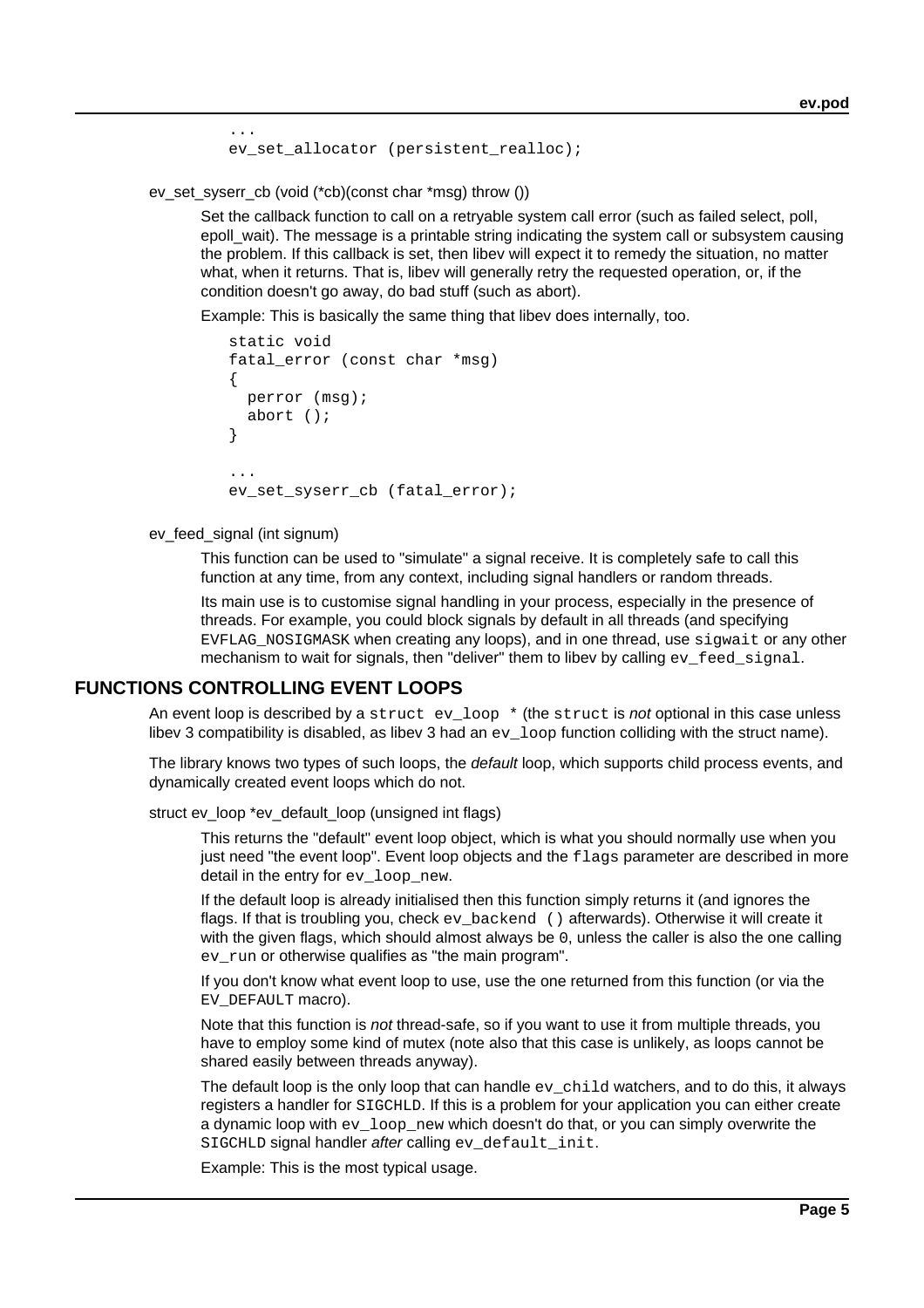```
 if (!ev_default_loop (0))
      fatal ("could not initialise libev, bad $LIBEV_FLAGS in
environment?");
```
Example: Restrict libev to the select and poll backends, and do not allow environment settings to be taken into account:

```
ev default loop (EVBACKEND POLL | EVBACKEND SELECT |
EVFLAG_NOENV);
```
### struct ev\_loop \*ev\_loop\_new (unsigned int flags)

This will create and initialise a new event loop object. If the loop could not be initialised, returns false.

This function is thread-safe, and one common way to use libev with threads is indeed to create one loop per thread, and using the default loop in the "main" or "initial" thread.

The flags argument can be used to specify special behaviour or specific backends to use, and is usually specified as 0 (or EVFLAG\_AUTO).

The following flags are supported:

## EVFLAG\_AUTO

The default flags value. Use this if you have no clue (it's the right thing, believe me).

#### EVFLAG\_NOENV

If this flag bit is or'ed into the flag value (or the program runs setuid or setgid) then libey will not look at the environment variable  $LIBEV$   $FLAGS$ . Otherwise (the default), this environment variable will override the flags completely if it is found in the environment. This is useful to try out specific backends to test their performance, to work around bugs, or to make libev threadsafe (accessing environment variables cannot be done in a threadsafe way, but usually it works if no other thread modifies them).

#### EVFLAG\_FORKCHECK

Instead of calling ev\_loop\_fork manually after a fork, you can also make libev check for a fork in each iteration by enabling this flag.

This works by calling getpid () on every iteration of the loop, and thus this might slow down your event loop if you do a lot of loop iterations and little real work, but is usually not noticeable (on my GNU/Linux system for example, getpid is actually a simple 5-insn sequence without a system call and thus very fast, but my GNU/Linux system also has pthread\_atfork which is even faster).

The big advantage of this flag is that you can forget about fork (and forget about forgetting to tell libev about forking, although you still have to ignore SIGPIPE) when you use this flag.

This flag setting cannot be overridden or specified in the LIBEV FLAGS environment variable.

### EVFLAG\_NOINOTIFY

When this flag is specified, then libev will not attempt to use the *inotify* API for its ev\_stat watchers. Apart from debugging and testing, this flag can be useful to conserve inotify file descriptors, as otherwise each loop using ev\_stat watchers consumes one inotify handle.

#### EVFLAG\_SIGNALFD

When this flag is specified, then libev will attempt to use the signalfd API for its ev signal (and ev child) watchers. This API delivers signals synchronously, which makes it both faster and might make it possible to get the queued signal data. It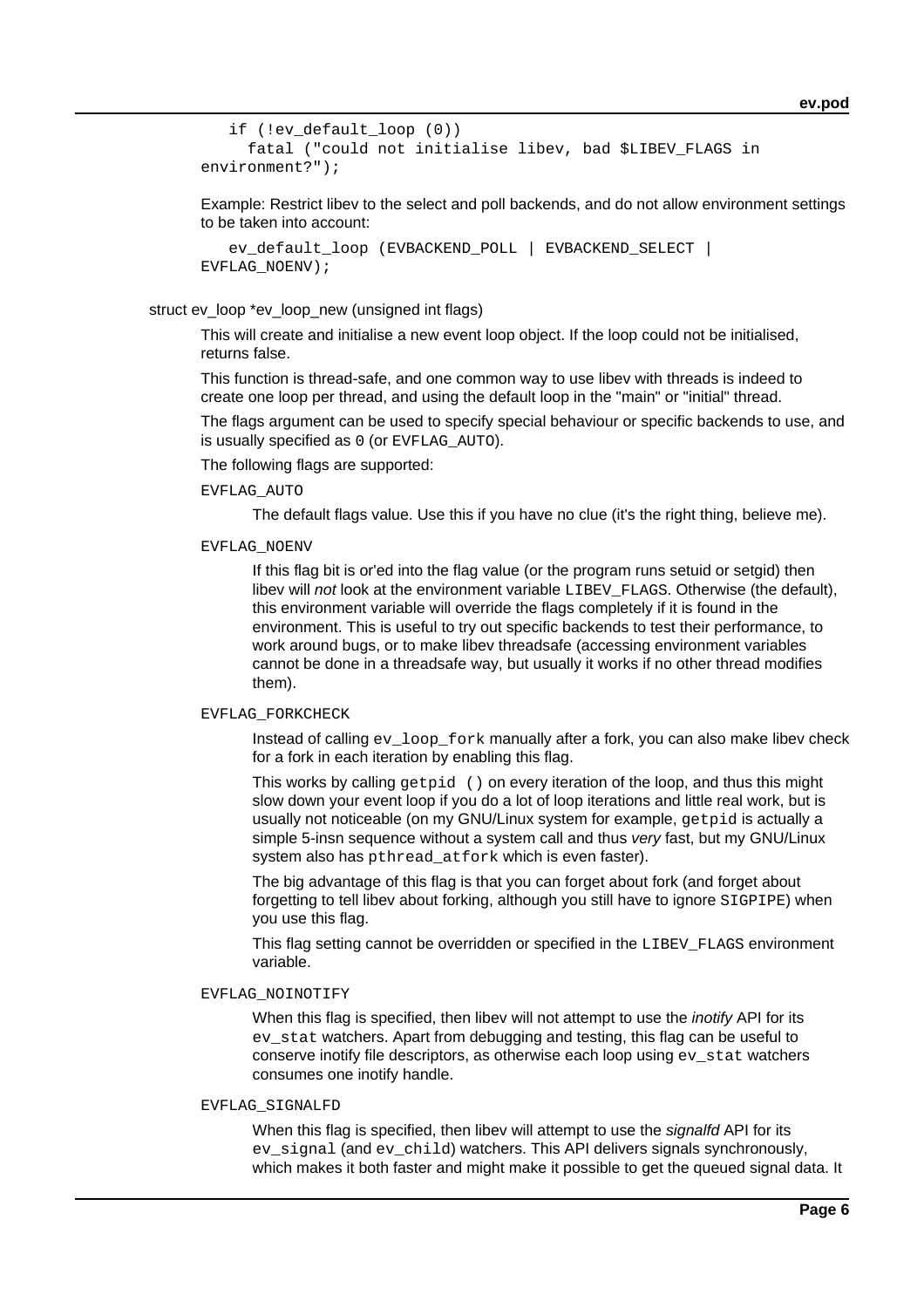can also simplify signal handling with threads, as long as you properly block signals in your threads that are not interested in handling them.

Signalfd will not be used by default as this changes your signal mask, and there are a lot of shoddy libraries and programs (glib's threadpool for example) that can't properly initialise their signal masks.

#### EVFLAG\_NOSIGMASK

When this flag is specified, then libey will avoid to modify the signal mask. Specifically, this means you have to make sure signals are unblocked when you want to receive them.

This behaviour is useful when you want to do your own signal handling, or want to handle signals only in specific threads and want to avoid libev unblocking the signals.

It's also required by POSIX in a threaded program, as libev calls sigprocmask, whose behaviour is officially unspecified.

This flag's behaviour will become the default in future versions of libev.

#### EVBACKEND\_SELECT (value 1, portable select backend)

This is your standard select(2) backend. Not completely standard, as libev tries to roll its own fd set with no limits on the number of fds, but if that fails, expect a fairly low limit on the number of fds when using this backend. It doesn't scale too well (O(highest\_fd)), but its usually the fastest backend for a low number of (low-numbered :) fds.

To get good performance out of this backend you need a high amount of parallelism (most of the file descriptors should be busy). If you are writing a server, you should accept () in a loop to accept as many connections as possible during one iteration. You might also want to have a look at ev\_set\_io\_collect\_interval () to increase the amount of readiness notifications you get per iteration.

This backend maps EV\_READ to the readfds set and EV\_WRITE to the writefds set (and to work around Microsoft Windows bugs, also onto the exceptfds set on that platform).

EVBACKEND\_POLL (value 2, poll backend, available everywhere except on windows)

And this is your standard poll(2) backend. It's more complicated than select, but handles sparse fds better and has no artificial limit on the number of fds you can use (except it will slow down considerably with a lot of inactive fds). It scales similarly to select, i.e. O(total fds). See the entry for EVBACKEND SELECT, above, for performance tips.

This backend maps EV\_READ to POLLIN | POLLERR | POLLHUP, and EV\_WRITE to POLLOUT | POLLERR | POLLHUP.

### EVBACKEND\_EPOLL (value 4, Linux)

Use the linux-specific epoll(7) interface (for both pre- and post-2.6.9 kernels).

For few fds, this backend is a bit little slower than poll and select, but it scales phenomenally better. While poll and select usually scale like O(total\_fds) where total\_fds is the total number of fds (or the highest fd), epoll scales either O(1) or O(active\_fds).

The epoll mechanism deserves honorable mention as the most misdesigned of the more advanced event mechanisms: mere annoyances include silently dropping file descriptors, requiring a system call per change per file descriptor (and unnecessary guessing of parameters), problems with dup, returning before the timeout value, resulting in additional iterations (and only giving 5ms accuracy while select on the same platform gives 0.1ms) and so on. The biggest issue is fork races, however - if a program forks then both parent and child process have to recreate the epoll set, which can take considerable time (one syscall per file descriptor) and is of course hard to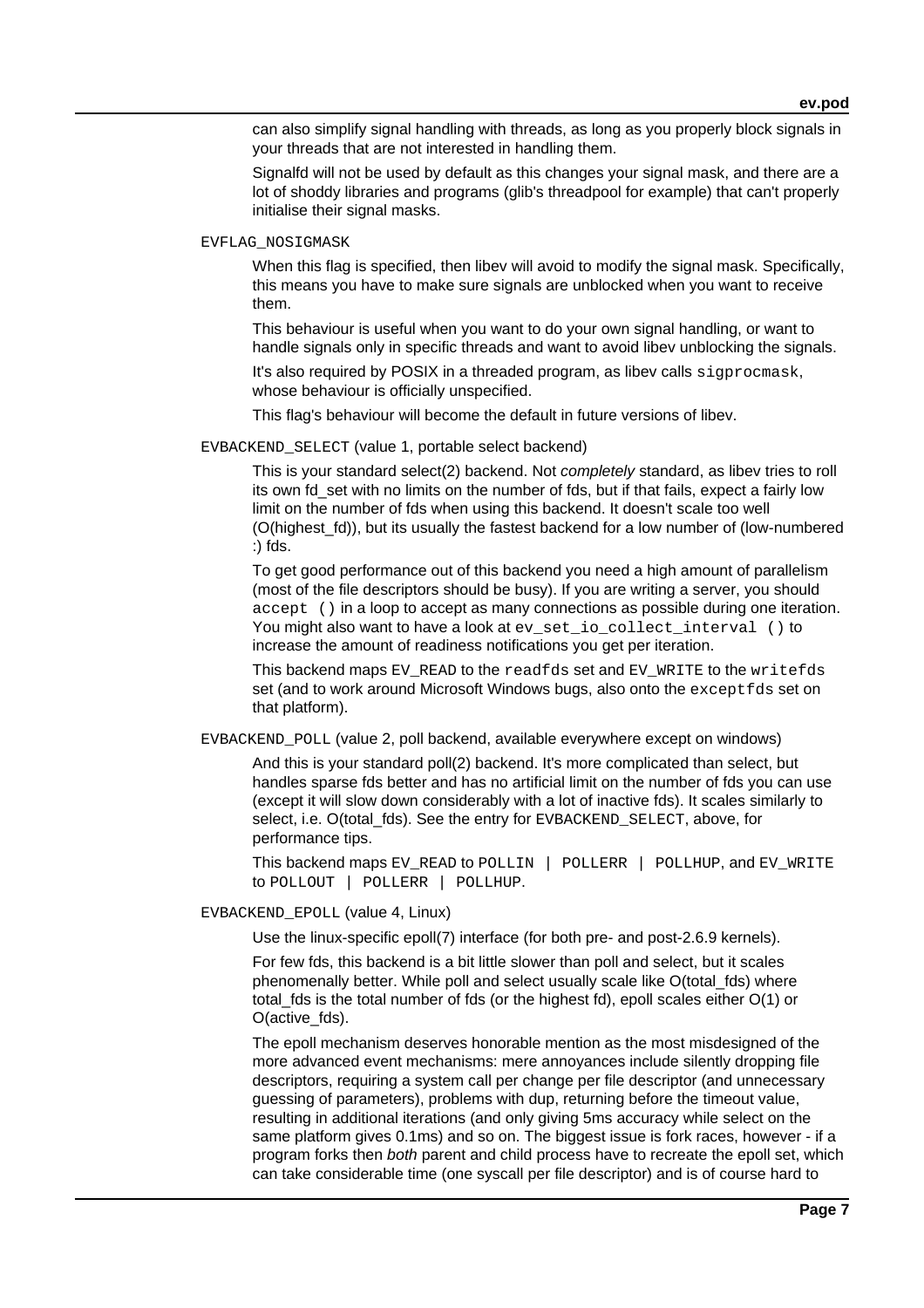#### detect.

Epoll is also notoriously buggy - embedding epoll fds should work, but of course doesn't, and epoll just loves to report events for totally *different* file descriptors (even already closed ones, so one cannot even remove them from the set) than registered in the set (especially on SMP systems). Libev tries to counter these spurious notifications by employing an additional generation counter and comparing that against the events to filter out spurious ones, recreating the set when required. Epoll also erroneously rounds down timeouts, but gives you no way to know when and by how much, so sometimes you have to busy-wait because epoll returns immediately despite a nonzero timeout. And last not least, it also refuses to work with some file descriptors which work perfectly fine with select (files, many character devices...).

Epoll is truly the train wreck among event poll mechanisms, a frankenpoll, cobbled together in a hurry, no thought to design or interaction with others. Oh, the pain, will it ever stop...

While stopping, setting and starting an I/O watcher in the same iteration will result in some caching, there is still a system call per such incident (because the same file descriptor could point to a different file description now), so its best to avoid that. Also, dup ()'ed file descriptors might not work very well if you register events for both file descriptors.

Best performance from this backend is achieved by not unregistering all watchers for a file descriptor until it has been closed, if possible, i.e. keep at least one watcher active per fd at all times. Stopping and starting a watcher (without re-setting it) also usually doesn't cause extra overhead. A fork can both result in spurious notifications as well as in libev having to destroy and recreate the epoll object, which can take considerable time and thus should be avoided.

All this means that, in practice, EVBACKEND\_SELECT can be as fast or faster than epoll for maybe up to a hundred file descriptors, depending on the usage. So sad.

While nominally embeddable in other event loops, this feature is broken in all kernel versions tested so far.

This backend maps EV\_READ and EV\_WRITE in the same way as EVBACKEND\_POLL.

#### EVBACKEND\_KQUEUE (value 8, most BSD clones)

Kqueue deserves special mention, as at the time of this writing, it was broken on all BSDs except NetBSD (usually it doesn't work reliably with anything but sockets and pipes, except on Darwin, where of course it's completely useless). Unlike epoll, however, whose brokenness is by design, these kqueue bugs can (and eventually will) be fixed without API changes to existing programs. For this reason it's not being "auto-detected" unless you explicitly specify it in the flags (i.e. using EVBACKEND\_KQUEUE) or libev was compiled on a known-to-be-good (-enough) system like NetBSD.

You still can embed kqueue into a normal poll or select backend and use it only for sockets (after having made sure that sockets work with kqueue on the target platform). See ey embed watchers for more info.

It scales in the same way as the epoll backend, but the interface to the kernel is more efficient (which says nothing about its actual speed, of course). While stopping, setting and starting an I/O watcher does never cause an extra system call as with EVBACKEND\_EPOLL, it still adds up to two event changes per incident. Support for fork () is very bad (you might have to leak fd's on fork, but it's more sane than epoll) and it drops fds silently in similarly hard-to-detect cases.

This backend usually performs well under most conditions.

While nominally embeddable in other event loops, this doesn't work everywhere, so you might need to test for this. And since it is broken almost everywhere, you should only use it when you have a lot of sockets (for which it usually works), by embedding it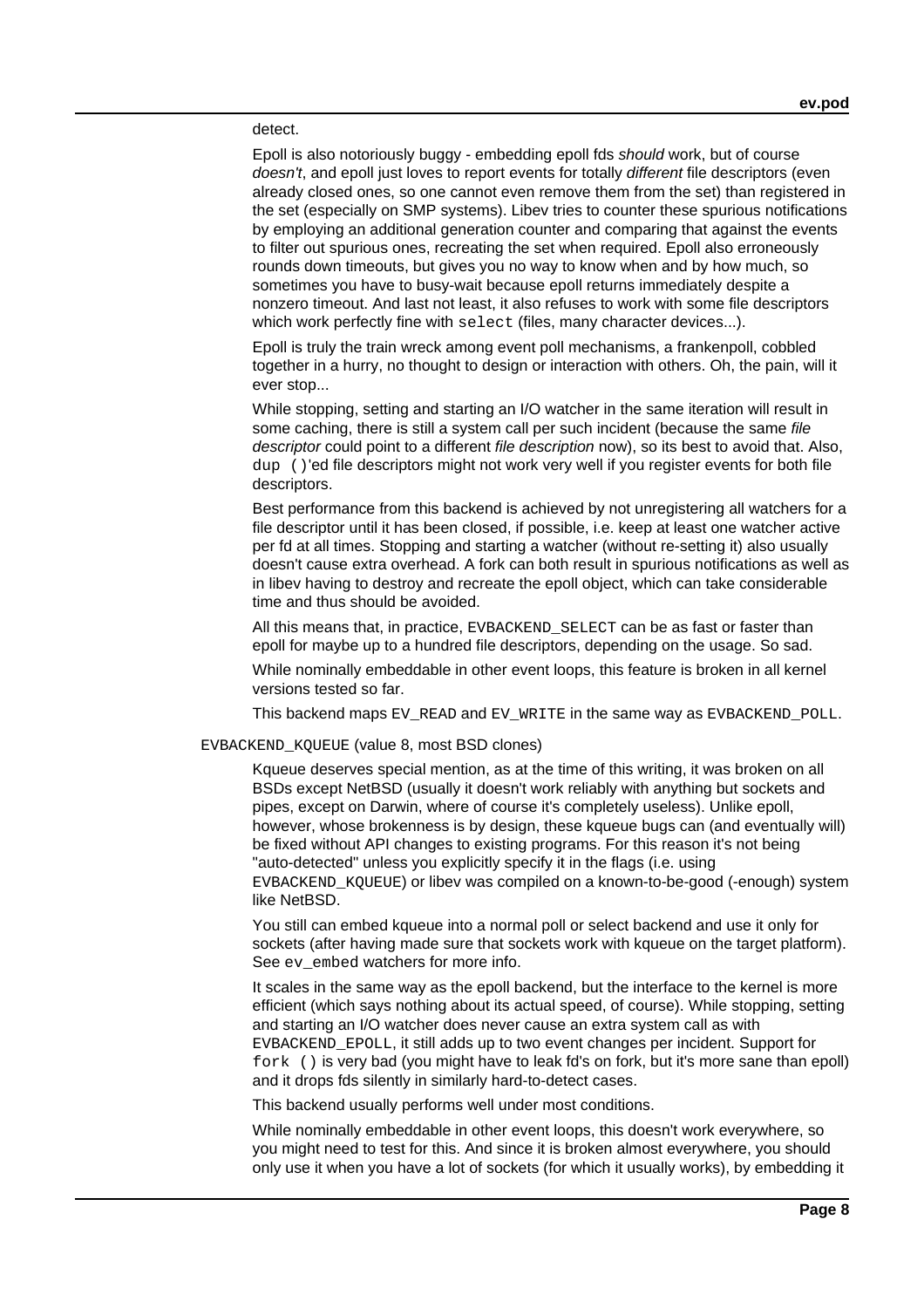into another event loop (e.g. EVBACKEND\_SELECT or EVBACKEND\_POLL (but poll is of course also broken on OS X)) and, did I mention it, using it only for sockets.

This backend maps EV\_READ into an EVFILT\_READ kevent with NOTE\_EOF, and EV\_WRITE into an EVFILT\_WRITE kevent with NOTE\_EOF.

### EVBACKEND\_DEVPOLL (value 16, Solaris 8)

This is not implemented yet (and might never be, unless you send me an implementation). According to reports, /dev/poll only supports sockets and is not embeddable, which would limit the usefulness of this backend immensely.

### EVBACKEND\_PORT (value 32, Solaris 10)

This uses the Solaris 10 event port mechanism. As with everything on Solaris, it's really slow, but it still scales very well (O(active fds)).

While this backend scales well, it requires one system call per active file descriptor per loop iteration. For small and medium numbers of file descriptors a "slow" EVBACKEND\_SELECT or EVBACKEND\_POLL backend might perform better.

On the positive side, this backend actually performed fully to specification in all tests and is fully embeddable, which is a rare feat among the OS-specific backends (I vastly prefer correctness over speed hacks).

On the negative side, the interface is bizarre - so bizarre that even sun itself gets it wrong in their code examples: The event polling function sometimes returns events to the caller even though an error occurred, but with no indication whether it has done so or not (yes, it's even documented that way) - deadly for edge-triggered interfaces where you absolutely have to know whether an event occurred or not because you have to re-arm the watcher.

Fortunately libev seems to be able to work around these idiocies.

This backend maps EV\_READ and EV\_WRITE in the same way as EVBACKEND\_POLL.

EVBACKEND\_ALL

Try all backends (even potentially broken ones that wouldn't be tried with EVFLAG AUTO). Since this is a mask, you can do stuff such as EVBACKEND ALL  $\&$ ~EVBACKEND\_KQUEUE.

It is definitely not recommended to use this flag, use whatever ev\_recommended\_backends () returns, or simply do not specify a backend at all.

#### EVBACKEND\_MASK

Not a backend at all, but a mask to select all backend bits from a  $flags$  value, in case you want to mask out any backends from a flags value (e.g. when modifying the LIBEV\_FLAGS environment variable).

If one or more of the backend flags are or'ed into the flags value, then only these backends will be tried (in the reverse order as listed here). If none are specified, all backends in ev recommended backends () will be tried.

Example: Try to create a event loop that uses epoll and nothing else.

```
 struct ev_loop *epoller = ev_loop_new (EVBACKEND_EPOLL |
EVFLAG_NOENV);
    if (!epoller)
      fatal ("no epoll found here, maybe it hides under your chair");
```
Example: Use whatever libev has to offer, but make sure that kqueue is used if available.

```
struct ev loop *loop = ev loop new (ev recommended backends () |
EVBACKEND_KQUEUE);
```
ev\_loop\_destroy (loop)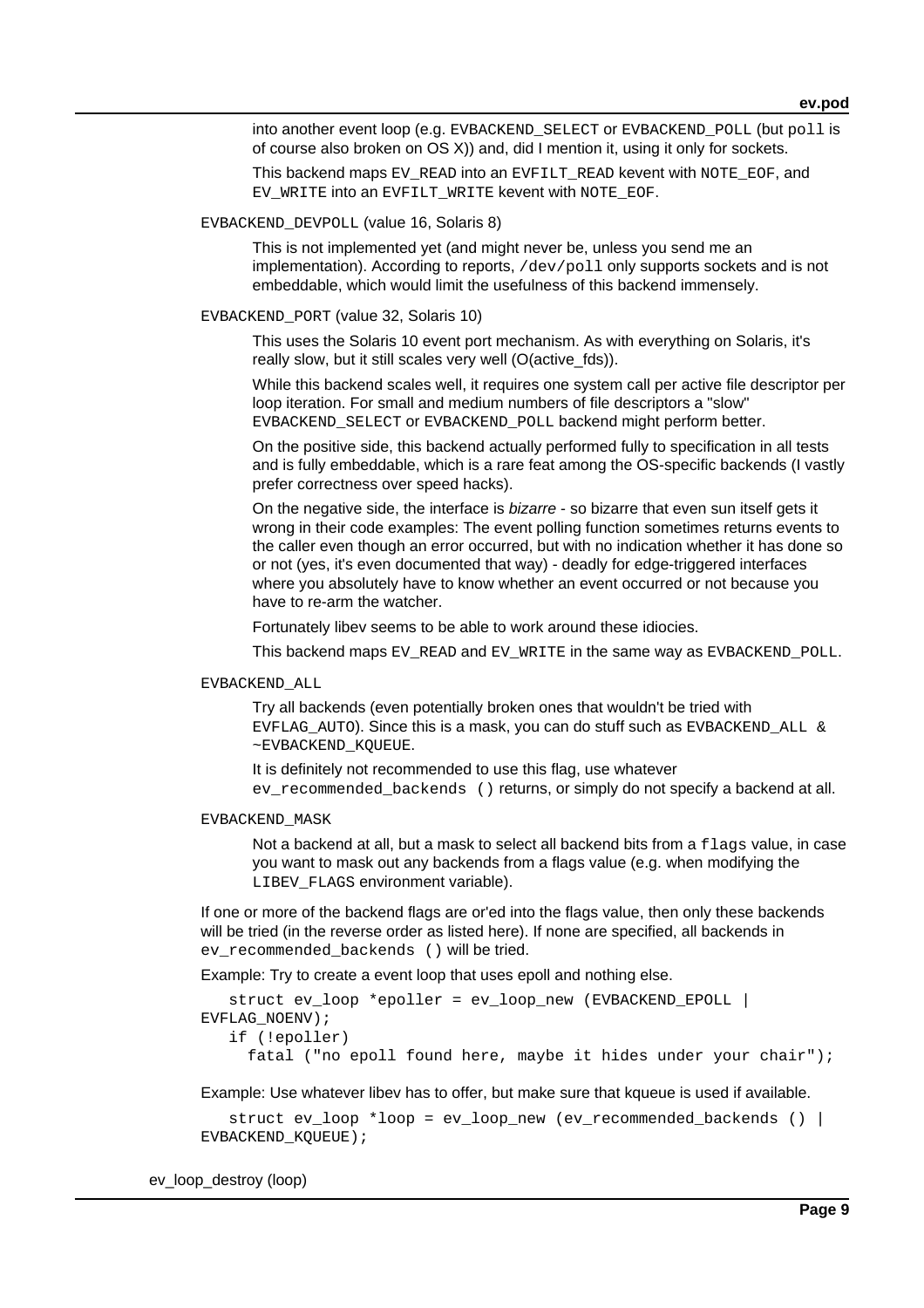Destroys an event loop object (frees all memory and kernel state etc.). None of the active event watchers will be stopped in the normal sense, so e.g.  $ev$  is active might still return true. It is your responsibility to either stop all watchers cleanly yourself before calling this function, or cope with the fact afterwards (which is usually the easiest thing, you can just ignore the watchers and/or free () them for example).

Note that certain global state, such as signal state (and installed signal handlers), will not be freed by this function, and related watchers (such as signal and child watchers) would need to be stopped manually.

This function is normally used on loop objects allocated by  $ev\log_{10} m$  new, but it can also be used on the default loop returned by  $ev\_default\_loop$ , in which case it is not thread-safe.

Note that it is not advisable to call this function on the default loop except in the rare occasion where you really need to free its resources. If you need dynamically allocated loops it is better to use ev\_loop\_new and ev\_loop\_destroy.

ev\_loop\_fork (loop)

This function sets a flag that causes subsequent  $ev\_run$  iterations to reinitialise the kernel state for backends that have one. Despite the name, you can call it anytime you are allowed to start or stop watchers (except inside an ev\_prepare callback), but it makes most sense after forking, in the child process. You must call it (or use EVFLAG\_FORKCHECK) in the child before resuming or calling ev\_run.

In addition, if you want to reuse a loop (via this function or EVFLAG FORKCHECK), you also have to ignore SIGPIPE.

Again, you have to call it on any loop that you want to re-use after a fork, even if you do not plan to use the loop in the parent. This is because some kernel interfaces \*cough\* kqueue \*cough\* do funny things during fork.

On the other hand, you only need to call this function in the child process if and only if you want to use the event loop in the child. If you just fork+exec or create a new loop in the child, you don't have to call it at all (in fact, epoll is so badly broken that it makes a difference, but libev will usually detect this case on its own and do a costly reset of the backend).

The function itself is quite fast and it's usually not a problem to call it just in case after a fork.

Example: Automate calling ev\_loop\_fork on the default loop when using pthreads.

```
 static void
   post_fork_child (void)
    {
      ev_loop_fork (EV_DEFAULT);
    }
 ...
   pthread_atfork (0, 0, post_fork_child);
```
### int ev\_is\_default\_loop (loop)

Returns true when the given loop is, in fact, the default loop, and false otherwise.

### unsigned int ev\_iteration (loop)

Returns the current iteration count for the event loop, which is identical to the number of times libev did poll for new events. It starts at 0 and happily wraps around with enough iterations.

This value can sometimes be useful as a generation counter of sorts (it "ticks" the number of loop iterations), as it roughly corresponds with ev\_prepare and ev\_check calls - and is incremented between the prepare and check phases.

## unsigned int ev\_depth (loop)

Returns the number of times  $ev_{run}$  was entered minus the number of times  $ev_{run}$  was exited normally, in other words, the recursion depth.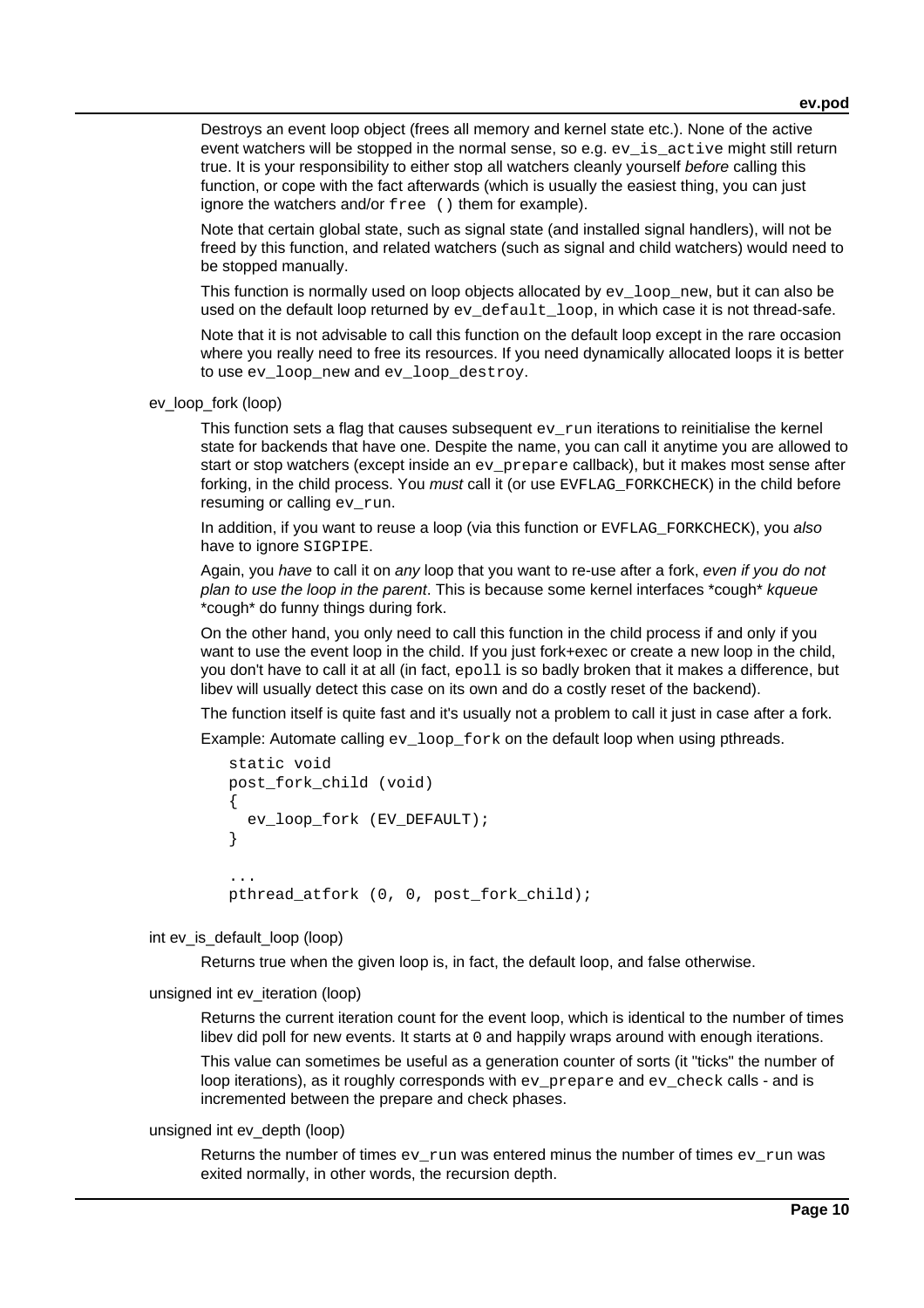Outside  $ev_{run}$ , this number is zero. In a callback, this number is 1, unless  $ev_{run}$  was invoked recursively (or from another thread), in which case it is higher.

Leaving ev\_run abnormally (setjmp/longjmp, cancelling the thread, throwing an exception etc.), doesn't count as "exit" - consider this as a hint to avoid such ungentleman-like behaviour unless it's really convenient, in which case it is fully supported.

### unsigned int ev\_backend (loop)

Returns one of the EVBACKEND\_\* flags indicating the event backend in use.

## ev\_tstamp ev\_now (loop)

Returns the current "event loop time", which is the time the event loop received events and started processing them. This timestamp does not change as long as callbacks are being processed, and this is also the base time used for relative timers. You can treat it as the timestamp of the event occurring (or more correctly, libev finding out about it).

### ev\_now\_update (loop)

Establishes the current time by querying the kernel, updating the time returned by  $ev_{\text{now}}$  () in the progress. This is a costly operation and is usually done automatically within  $ev_{r}run$  () .

This function is rarely useful, but when some event callback runs for a very long time without entering the event loop, updating libev's idea of the current time is a good idea.

See also The special problem of time updates in the ev timer section.

### ev\_suspend (loop)

### ev\_resume (loop)

These two functions suspend and resume an event loop, for use when the loop is not used for a while and timeouts should not be processed.

A typical use case would be an interactive program such as a game: When the user presses  $\textdegree$ z to suspend the game and resumes it an hour later it would be best to handle timeouts as if no time had actually passed while the program was suspended. This can be achieved by calling ev\_suspend in your SIGTSTP handler, sending yourself a SIGSTOP and calling ev\_resume directly afterwards to resume timer processing.

Effectively, all  $ev_t$  timer watchers will be delayed by the time spend between  $ev_t$  suspend and ev\_resume, and all ev\_periodic watchers will be rescheduled (that is, they will lose any events that would have occurred while suspended).

After calling ev suspend you **must not** call any function on the given loop other than ev\_resume, and you **must not** call ev\_resume without a previous call to ev\_suspend.

Calling ev\_suspend/ev\_resume has the side effect of updating the event loop time (see ev\_now\_update).

### bool ev\_run (loop, int flags)

Finally, this is it, the event handler. This function usually is called after you have initialised all your watchers and you want to start handling events. It will ask the operating system for any new events, call the watcher callbacks, and then repeat the whole process indefinitely: This is why event loops are called *loops*.

If the flags argument is specified as 0, it will keep handling events until either no event watchers are active anymore or ev break was called.

The return value is false if there are no more active watchers (which usually means "all jobs done" or "deadlock"), and true in all other cases (which usually means " you should call ev\_run again").

Please note that an explicit ev\_break is usually better than relying on all watchers to be stopped when deciding when a program has finished (especially in interactive programs), but having a program that automatically loops as long as it has to and no longer by virtue of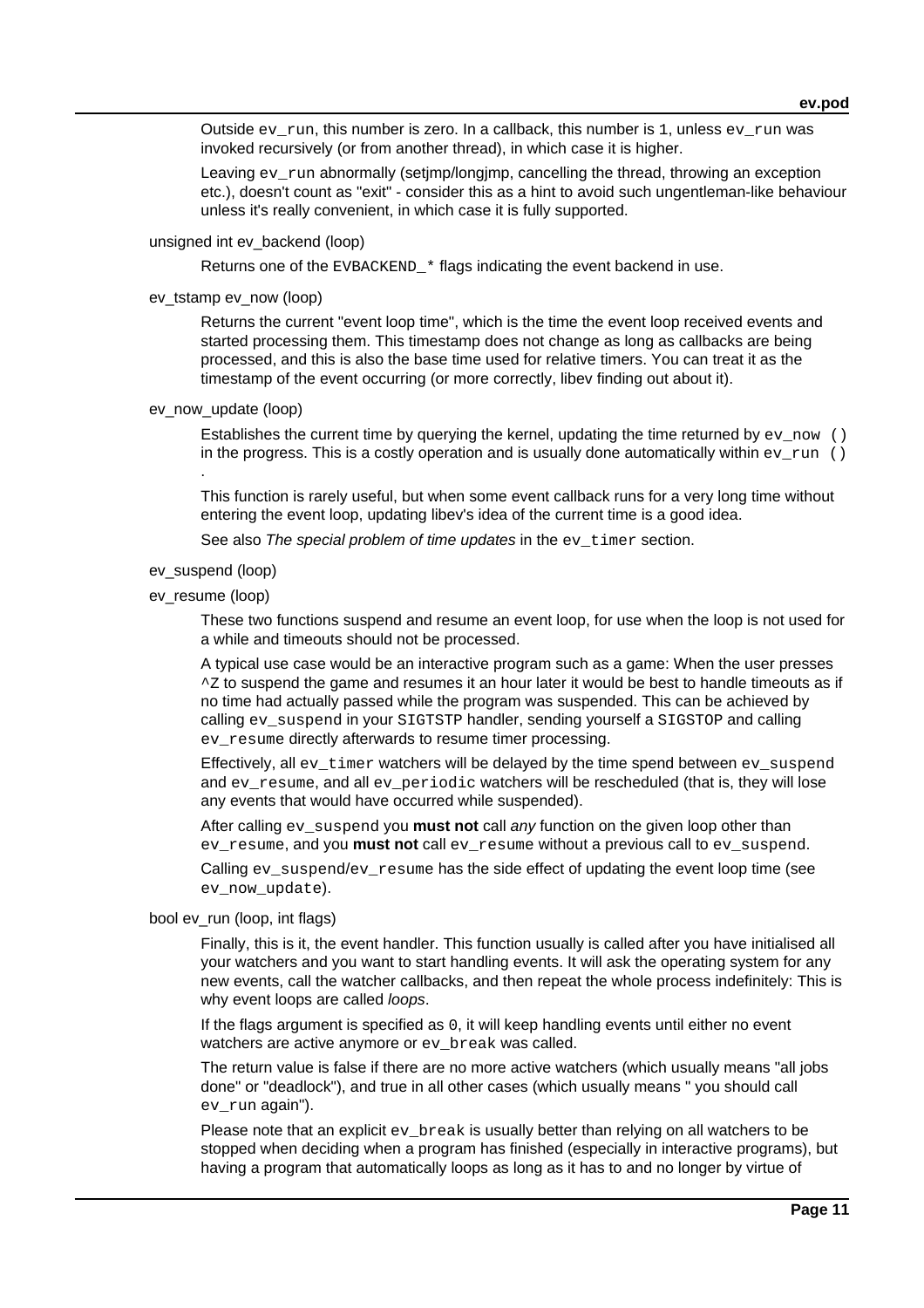relying on its watchers stopping correctly, that is truly a thing of beauty.

This function is *mostly* exception-safe - you can break out of a  $ev_{run}$  call by calling long jmp in a callback, throwing a C++ exception and so on. This does not decrement the ey depth value, nor will it clear any outstanding EVBREAK ONE breaks.

A flags value of EVRUN\_NOWAIT will look for new events, will handle those events and any already outstanding ones, but will not wait and block your process in case there are no events and will return after one iteration of the loop. This is sometimes useful to poll and handle new events while doing lengthy calculations, to keep the program responsive.

A flags value of EVRUN\_ONCE will look for new events (waiting if necessary) and will handle those and any already outstanding ones. It will block your process until at least one new event arrives (which could be an event internal to libev itself, so there is no guarantee that a user-registered callback will be called), and will return after one iteration of the loop.

This is useful if you are waiting for some external event in conjunction with something not expressible using other libev watchers (i.e. "roll your own  $ev\ run$ "). However, a pair of ev\_prepare/ev\_check watchers is usually a better approach for this kind of thing.

Here are the gory details of what  $ev_{run}$  does (this is for your understanding, not a guarantee that things will work exactly like this in future versions):

 - Increment loop depth. - Reset the ev\_break status.

 - Before the first iteration, call any pending watchers. LOOP:

- If EVFLAG\_FORKCHECK was used, check for a fork.

 - If a fork was detected (by any means), queue and call all fork watchers.

- Queue and call all prepare watchers.

- If ev\_break was called, goto FINISH.

 - If we have been forked, detach and recreate the kernel state as to not disturb the other process.

- Update the kernel state with all outstanding changes.

- Update the "event loop time" (ev\_now ()).

 - Calculate for how long to sleep or block, if at all (active idle watchers, EVRUN\_NOWAIT or not having any active watchers at all will result in not sleeping).

- Sleep if the I/O and timer collect interval say so.

- Increment loop iteration counter.

- Block the process, waiting for any events.

- Queue all outstanding I/O (fd) events.

 - Update the "event loop time" (ev\_now ()), and do time jump adjustments.

- Queue all expired timers.

- Queue all expired periodics.

 - Queue all idle watchers with priority higher than that of pending events.

- Queue all check watchers.

 - Call all queued watchers in reverse order (i.e. check watchers first).

 Signals and child watchers are implemented as I/O watchers, and will

 be handled here by queueing them when their watcher gets executed.

- If ev break has been called, or EVRUN ONCE or EVRUN NOWAIT were used, or there are no active watchers, goto FINISH,

otherwise

continue with step LOOP.

FINISH: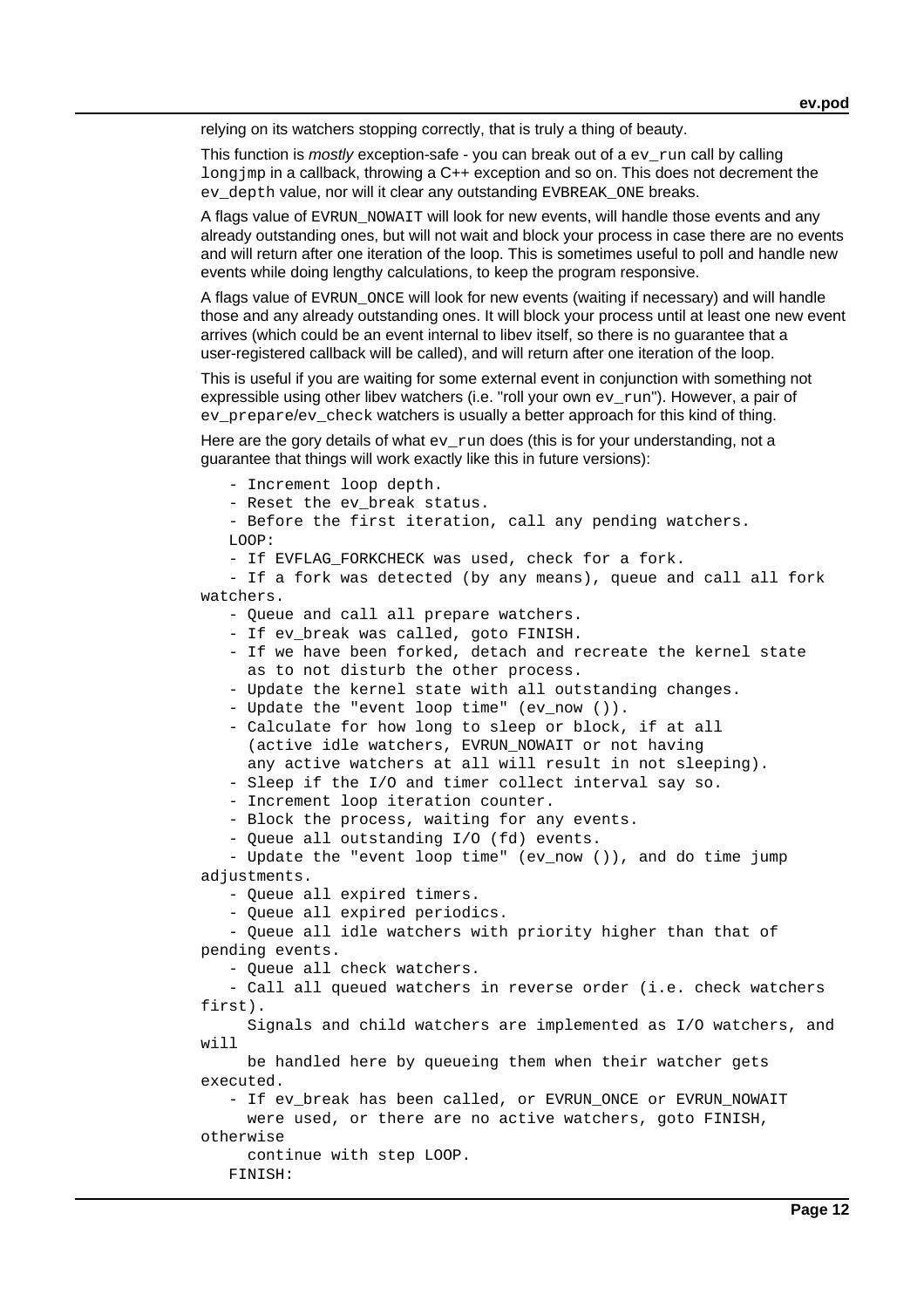- Reset the ev break status iff it was EVBREAK ONE.

- Decrement the loop depth.
- Return.

Example: Queue some jobs and then loop until no events are outstanding anymore.

```
 ... queue jobs here, make sure they register event watchers as
long
   ... as they still have work to do (even an idle watcher will do..)
```
ev run (my loop,  $0$ );

... jobs done or somebody called break. yeah!

ev\_break (loop, how)

Can be used to make a call to  $ev\_run$  return early (but only after it has processed all outstanding events). The  $how$  argument must be either  $EVBEREAK$  ONE, which will make the innermost  $ev_{run}$  call return, or EVBREAK\_ALL, which will make all nested  $ev_{run}$  calls return.

This "break state" will be cleared on the next call to  $ev_{run}$ .

It is safe to call  $ev\_break$  from outside any  $ev\_run$  calls, too, in which case it will have no effect.

ev\_ref (loop)

ev\_unref (loop)

Ref/unref can be used to add or remove a reference count on the event loop: Every watcher keeps one reference, and as long as the reference count is nonzero,  $ev\_run$  will not return on its own.

This is useful when you have a watcher that you never intend to unregister, but that nevertheless should not keep  $ev_{run}$  from returning. In such a case, call  $ev_{unref}$  after starting, and ev\_ref before stopping it.

As an example, libev itself uses this for its internal signal pipe: It is not visible to the libev user and should not keep  $ev\_run$  from exiting if no event watchers registered by it are active. It is also an excellent way to do this for generic recurring timers or from within third-party libraries. Just remember to *unref after start* and *ref before stop* (but only if the watcher wasn't active before, or was active before, respectively. Note also that libev might stop watchers itself (e.g. non-repeating timers) in which case you have to ev\_ref in the callback).

Example: Create a signal watcher, but keep it from keeping  $ev\_run$  running when nothing else is active.

```
 ev_signal exitsig;
 ev_signal_init (&exitsig, sig_cb, SIGINT);
 ev_signal_start (loop, &exitsig);
ev unref (loop);
```
Example: For some weird reason, unregister the above signal handler again.

```
 ev_ref (loop);
 ev_signal_stop (loop, &exitsig);
```
ev\_set\_io\_collect\_interval (loop, ev\_tstamp interval)

ev\_set\_timeout\_collect\_interval (loop, ev\_tstamp interval)

These advanced functions influence the time that libev will spend waiting for events. Both time intervals are by default 0, meaning that libev will try to invoke timer/periodic callbacks and I/O callbacks with minimum latency.

Setting these to a higher value (the  $interval$  must be  $>= 0$ ) allows libev to delay invocation of I/O and timer/periodic callbacks to increase efficiency of loop iterations (or to increase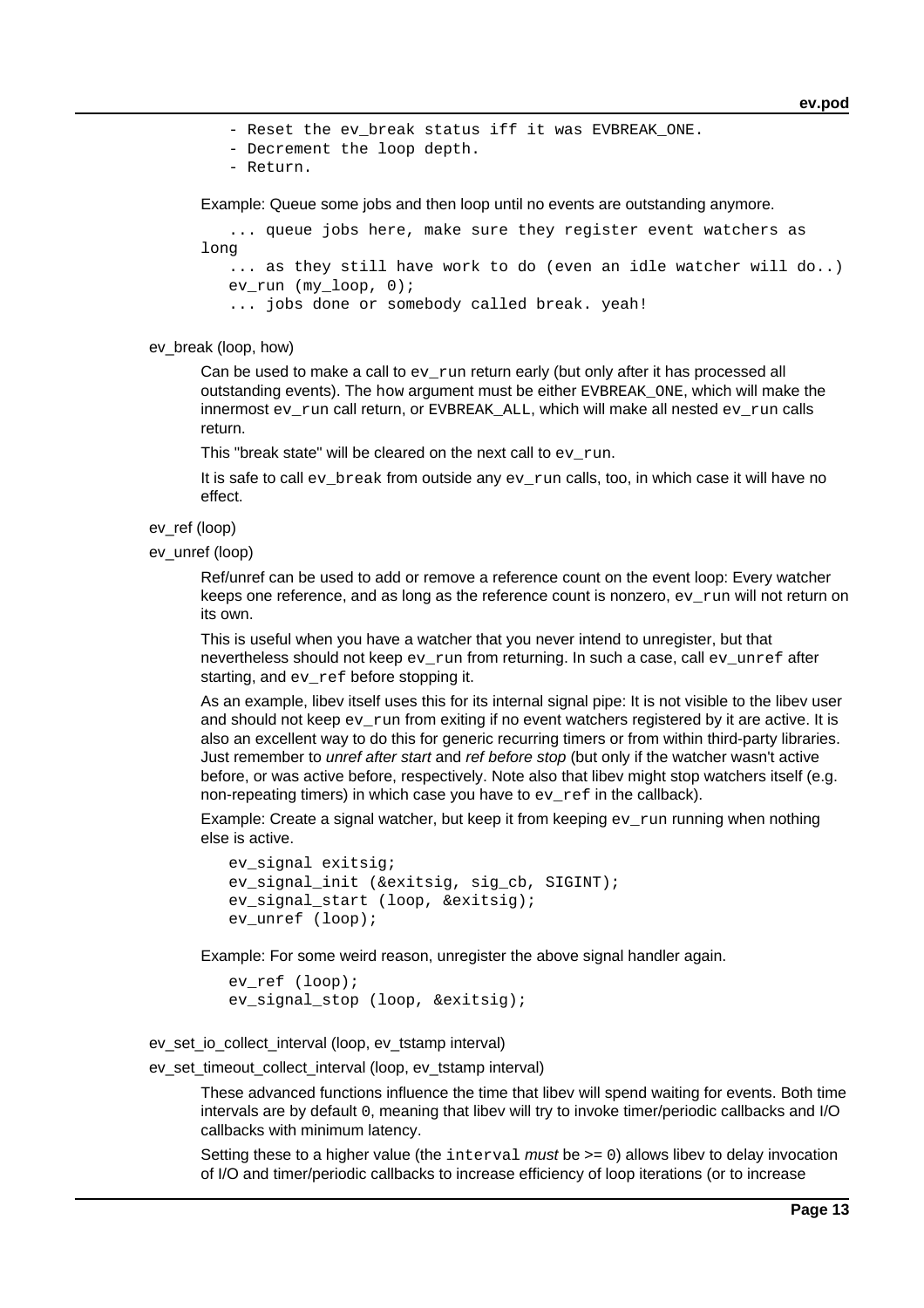power-saving opportunities).

The idea is that sometimes your program runs just fast enough to handle one (or very few) event(s) per loop iteration. While this makes the program responsive, it also wastes a lot of CPU time to poll for new events, especially with backends like select () which have a high overhead for the actual polling but can deliver many events at once.

By setting a higher *io collect interval* you allow libev to spend more time collecting I/O events, so you can handle more events per iteration, at the cost of increasing latency. Timeouts (both ev\_periodic and ev\_timer) will not be affected. Setting this to a non-null value will introduce an additional  $ev\_sleep$  () call into most loop iterations. The sleep time ensures that libev will not poll for I/O events more often then once per this interval, on average (as long as the host time resolution is good enough).

Likewise, by setting a higher *timeout collect interval* you allow libey to spend more time collecting timeouts, at the expense of increased latency/jitter/inexactness (the watcher callback will be called later). ev\_io watchers will not be affected. Setting this to a non-null value will not introduce any overhead in libev.

Many (busy) programs can usually benefit by setting the I/O collect interval to a value near 0.1 or so, which is often enough for interactive servers (of course not for games), likewise for timeouts. It usually doesn't make much sense to set it to a lower value than 0.01, as this approaches the timing granularity of most systems. Note that if you do transactions with the outside world and you can't increase the parallelity, then this setting will limit your transaction rate (if you need to poll once per transaction and the I/O collect interval is 0.01, then you can't do more than 100 transactions per second).

Setting the *timeout collect interval* can improve the opportunity for saving power, as the program will "bundle" timer callback invocations that are "near" in time together, by delaying some, thus reducing the number of times the process sleeps and wakes up again. Another useful technique to reduce iterations/wake-ups is to use  $ev$  periodic watchers and make sure they fire on, say, one-second boundaries only.

Example: we only need 0.1s timeout granularity, and we wish not to poll more often than 100 times per second:

 ev\_set\_timeout\_collect\_interval (EV\_DEFAULT\_UC\_ 0.1); ev\_set\_io\_collect\_interval (EV\_DEFAULT\_UC\_ 0.01);

ev\_invoke\_pending (loop)

This call will simply invoke all pending watchers while resetting their pending state. Normally, ev\_run does this automatically when required, but when overriding the invoke callback this call comes handy. This function can be invoked from a watcher - this can be useful for example when you want to do some lengthy calculation and want to pass further event handling to another thread (you still have to make sure only one thread executes within ev invoke pending or ev run of course).

int ev\_pending\_count (loop)

Returns the number of pending watchers - zero indicates that no watchers are pending.

ev\_set\_invoke\_pending\_cb (loop, void (\*invoke\_pending\_cb)(EV\_P))

This overrides the invoke pending functionality of the loop: Instead of invoking all pending watchers when there are any,  $ev_{run}$  will call this callback instead. This is useful, for example, when you want to invoke the actual watchers inside another context (another thread etc.).

If you want to reset the callback, use ev\_invoke\_pending as new callback.

ev\_set\_loop\_release\_cb (loop, void (\*release)(EV\_P) throw (), void (\*acquire)(EV\_P) throw ())

Sometimes you want to share the same loop between multiple threads. This can be done relatively simply by putting mutex\_lock/unlock calls around each call to a libev function.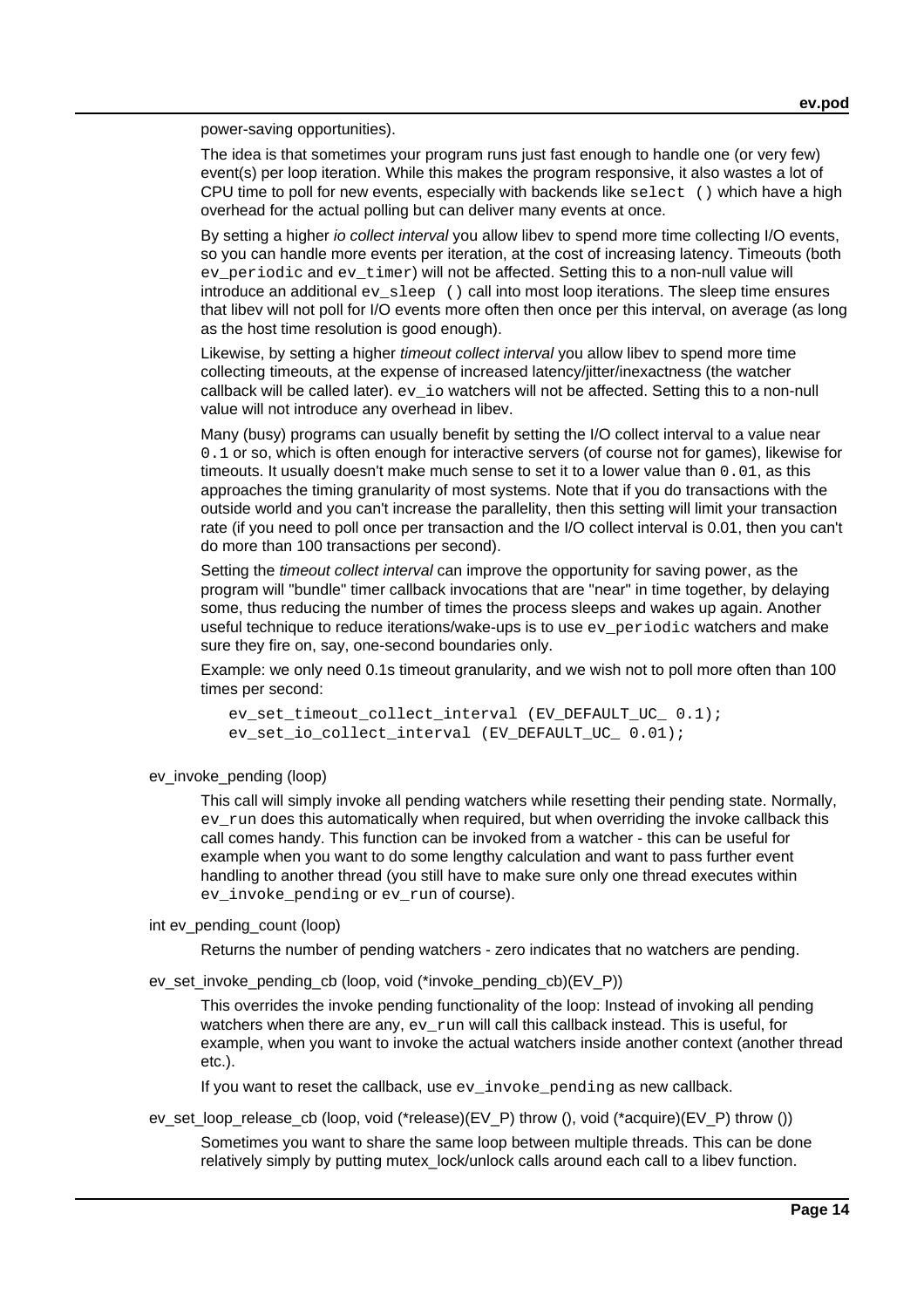However, ev\_run can run an indefinite time, so it is not feasible to wait for it to return. One way around this is to wake up the event loop via ev break and ev async send, another way is to set these release and acquire callbacks on the loop.

When set, then release will be called just before the thread is suspended waiting for new events, and acquire is called just afterwards.

Ideally, release will just call your mutex unlock function, and acquire will just call the mutex lock function again.

While event loop modifications are allowed between invocations of release and acquire (that's their only purpose after all), no modifications done will affect the event loop, i.e. adding watchers will have no effect on the set of file descriptors being watched, or the time waited. Use an  $ev$  async watcher to wake up  $ev_{run}$  when you want it to take note of any changes you made.

In theory, threads executing  $ev\ run$  will be async-cancel safe between invocations of release and acquire.

See also the locking example in the THREADS section later in this document.

- ev\_set\_userdata (loop, void \*data)
- void \*ev\_userdata (loop)

Set and retrieve a single  $\text{void}$   $*$  associated with a loop. When  $\text{ev}\,$  set userdata has never been called, then ev userdata returns 0.

These two functions can be used to associate arbitrary data with a loop, and are intended solely for the invoke pending cb, release and acquire callbacks described above, but of course can be (ab-)used for any other purpose as well.

ev\_verify (loop)

This function only does something when EV\_VERIFY support has been compiled in, which is the default for non-minimal builds. It tries to go through all internal structures and checks them for validity. If anything is found to be inconsistent, it will print an error message to standard error and call abort ().

This can be used to catch bugs inside libev itself: under normal circumstances, this function will never abort as of course libev keeps its data structures consistent.

# **ANATOMY OF A WATCHER**

In the following description, uppercase TYPE in names stands for the watcher type, e.g. ev\_TYPE\_start can mean ev\_timer\_start for timer watchers and ev\_io\_start for I/O watchers.

A watcher is an opaque structure that you allocate and register to record your interest in some event. To make a concrete example, imagine you want to wait for STDIN to become readable, you would create an ev\_io watcher for that:

```
 static void my_cb (struct ev_loop *loop, ev_io *w, int revents)
 {
   ev_io_stop (w);
  ev break (loop, EVBREAK ALL);
 }
struct ev loop *loop = ev default loop (0); ev_io stdin_watcher;
ev init (&stdin watcher, my cb);
ev io set (&stdin_watcher, STDIN_FILENO, EV_READ);
 ev_io_start (loop, &stdin_watcher);
```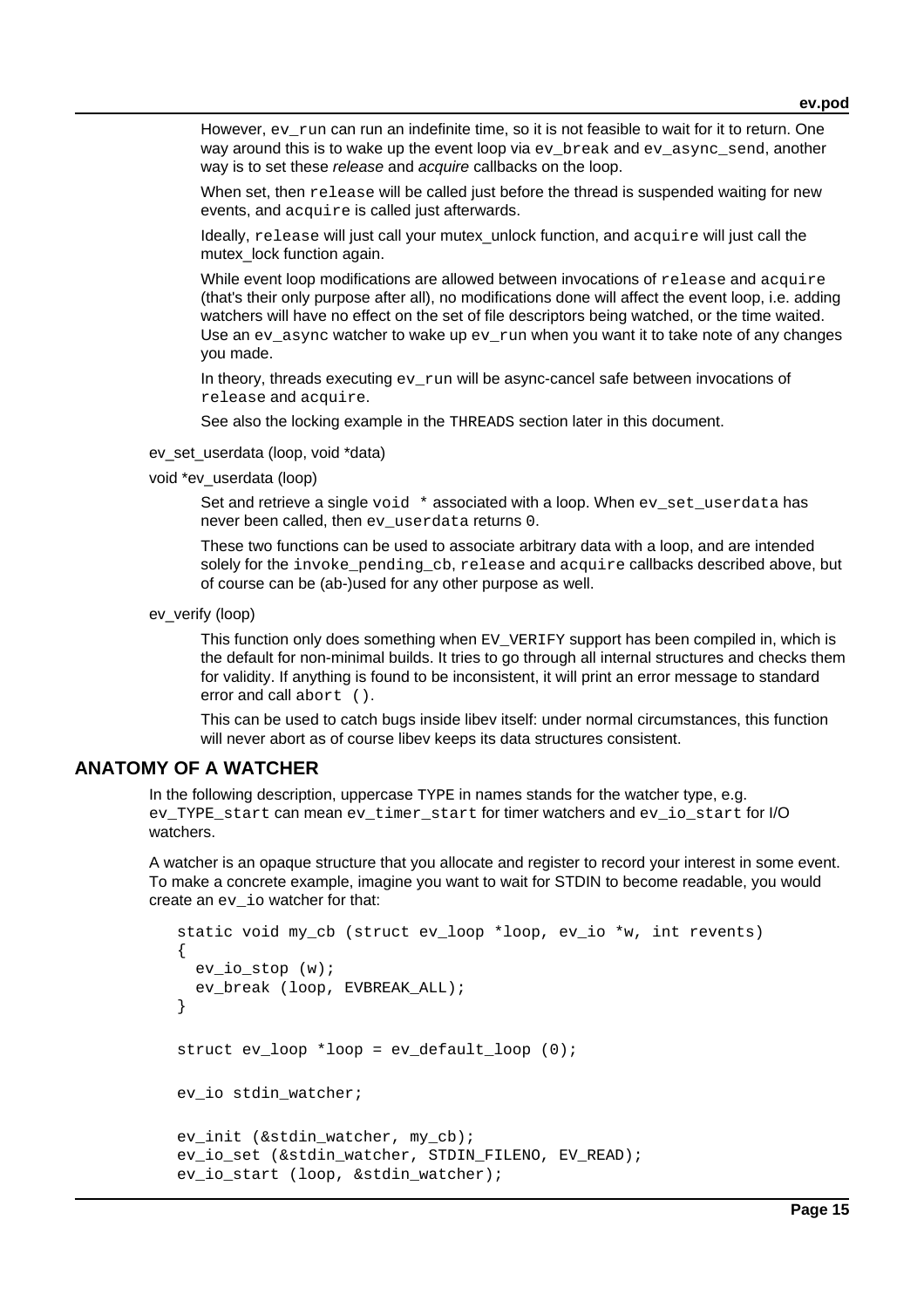ev run (loop, 0);

As you can see, you are responsible for allocating the memory for your watcher structures (and it is usually a bad idea to do this on the stack).

Each watcher has an associated watcher structure (called struct ev\_TYPE or simply ev\_TYPE, as typedefs are provided for all watcher structs).

Each watcher structure must be initialised by a call to  $ev\_init$  (watcher  $\star$ , callback), which expects a callback to be provided. This callback is invoked each time the event occurs (or, in the case of I/O watchers, each time the event loop detects that the file descriptor given is readable and/or writable).

Each watcher type further has its own ev\_TYPE\_set (watcher  $\star$ , ...) macro to configure it, with arguments specific to the watcher type. There is also a macro to combine initialisation and setting in one call: ev\_TYPE\_init (watcher \*, callback,  $\dots$ ).

To make the watcher actually watch out for events, you have to start it with a watcher-specific start function (ev\_TYPE\_start (loop, watcher \*)), and you can stop watching for events at any time by calling the corresponding stop function (ev\_TYPE\_stop (loop, watcher \*).

As long as your watcher is active (has been started but not stopped) you must not touch the values stored in it. Most specifically you must never reinitialise it or call its ev\_TYPE\_set macro.

Each and every callback receives the event loop pointer as first, the registered watcher structure as second, and a bitset of received events as third argument.

The received events usually include a single bit per event type received (you can receive multiple events at the same time). The possible bit masks are:

#### EV\_READ

#### EV\_WRITE

The file descriptor in the ev\_io watcher has become readable and/or writable.

### EV\_TIMER

The ev\_timer watcher has timed out.

EV\_PERIODIC

The ev\_periodic watcher has timed out.

EV\_SIGNAL

The signal specified in the  $ev\_signal$  watcher has been received by a thread.

EV\_CHILD

The pid specified in the  $ev$  child watcher has received a status change.

EV\_STAT

The path specified in the ev\_stat watcher changed its attributes somehow.

EV\_IDLE

The  $ev$  idle watcher has determined that you have nothing better to do.

### EV\_PREPARE

EV\_CHECK

All ev\_prepare watchers are invoked just before  $ev\_run$  starts to gather new events, and all ev\_check watchers are queued (not invoked) just after ev\_run has gathered them, but before it queues any callbacks for any received events. That means ev\_prepare watchers are the last watchers invoked before the event loop sleeps or polls for new events, and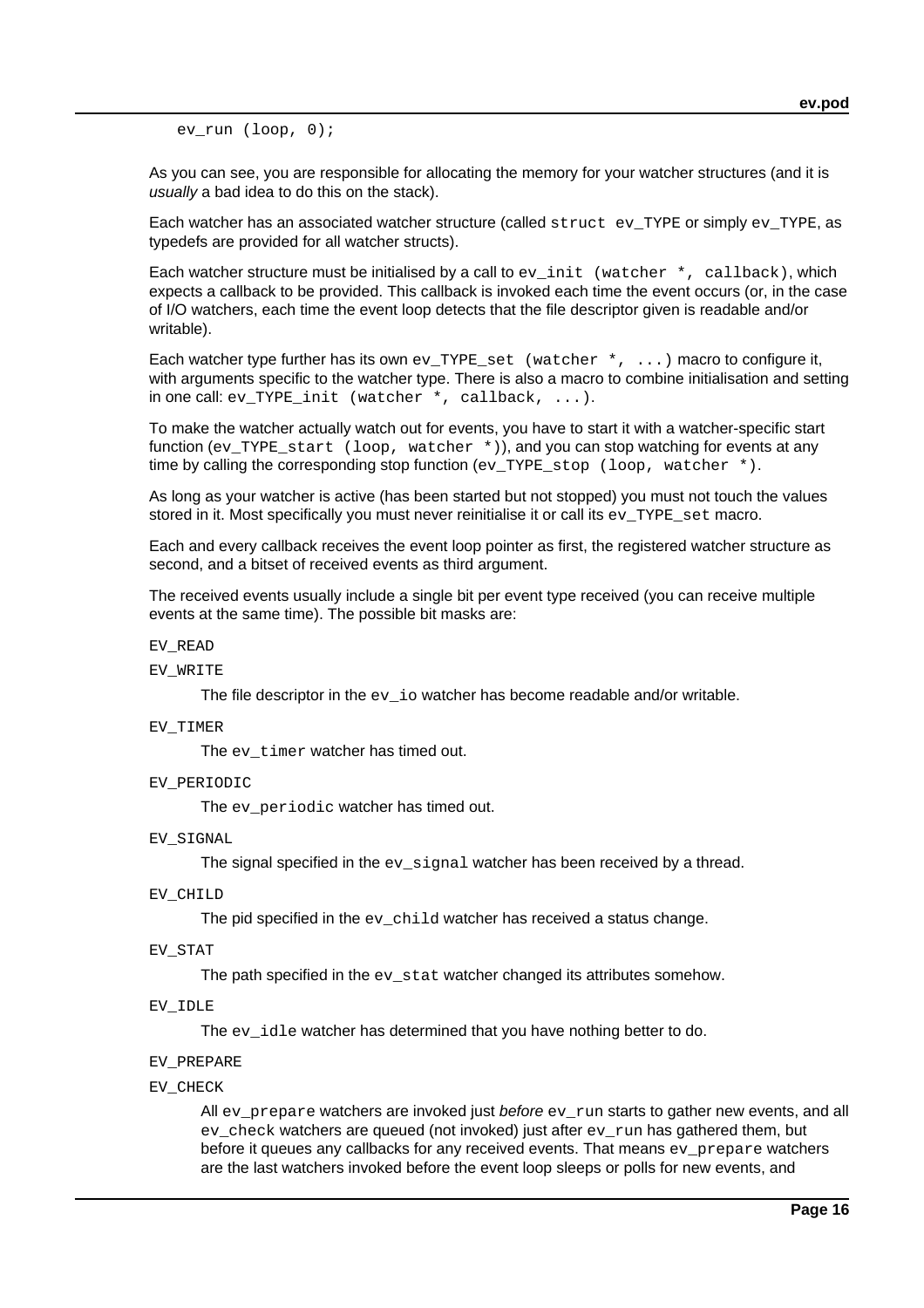ev check watchers will be invoked before any other watchers of the same or lower priority within an event loop iteration.

Callbacks of both watcher types can start and stop as many watchers as they want, and all of them will be taken into account (for example, a ev\_prepare watcher might start an idle watcher to keep  $ev$  run from blocking).

### EV\_EMBED

The embedded event loop specified in the ev embed watcher needs attention.

### EV\_FORK

The event loop has been resumed in the child process after fork (see  $ev_{\text{fork}}$ ).

EV\_CLEANUP

The event loop is about to be destroyed (see ev cleanup).

### EV\_ASYNC

The given async watcher has been asynchronously notified (see  $ev$  async).

### EV\_CUSTOM

Not ever sent (or otherwise used) by libev itself, but can be freely used by libev users to signal watchers (e.g. via ev feed event).

#### EV\_ERROR

An unspecified error has occurred, the watcher has been stopped. This might happen because the watcher could not be properly started because libev ran out of memory, a file descriptor was found to be closed or any other problem. Libev considers these application bugs.

You best act on it by reporting the problem and somehow coping with the watcher being stopped. Note that well-written programs should not receive an error ever, so when your watcher receives it, this usually indicates a bug in your program.

Libev will usually signal a few "dummy" events together with an error, for example it might indicate that a fd is readable or writable, and if your callbacks is well-written it can just attempt the operation and cope with the error from read() or write(). This will not work in multi-threaded programs, though, as the fd could already be closed and reused for another thing, so beware.

## **GENERIC WATCHER FUNCTIONS**

ev\_init (ev\_TYPE \*watcher, callback)

This macro initialises the generic portion of a watcher. The contents of the watcher object can be arbitrary (so malloc will do). Only the generic parts of the watcher are initialised, you need to call the type-specific ev\_TYPE\_set macro afterwards to initialise the type-specific parts. For each type there is also a ev\_TYPE\_init macro which rolls both calls into one.

You can reinitialise a watcher at any time as long as it has been stopped (or never started) and there are no pending events outstanding.

```
The callback is always of type void (*)(struct ev_loop *loop, ev_TYPE
*watcher, int revents).
```
Example: Initialise an ev\_io watcher in two steps.

```
 ev_io w;
 ev_init (&w, my_cb);
 ev_io_set (&w, STDIN_FILENO, EV_READ);
```
ev\_TYPE\_set (ev\_TYPE \*watcher, [args])

This macro initialises the type-specific parts of a watcher. You need to call ev\_init at least once before you call this macro, but you can call ev\_TYPE\_set any number of times. You must not, however, call this macro on a watcher that is active (it can be pending, however,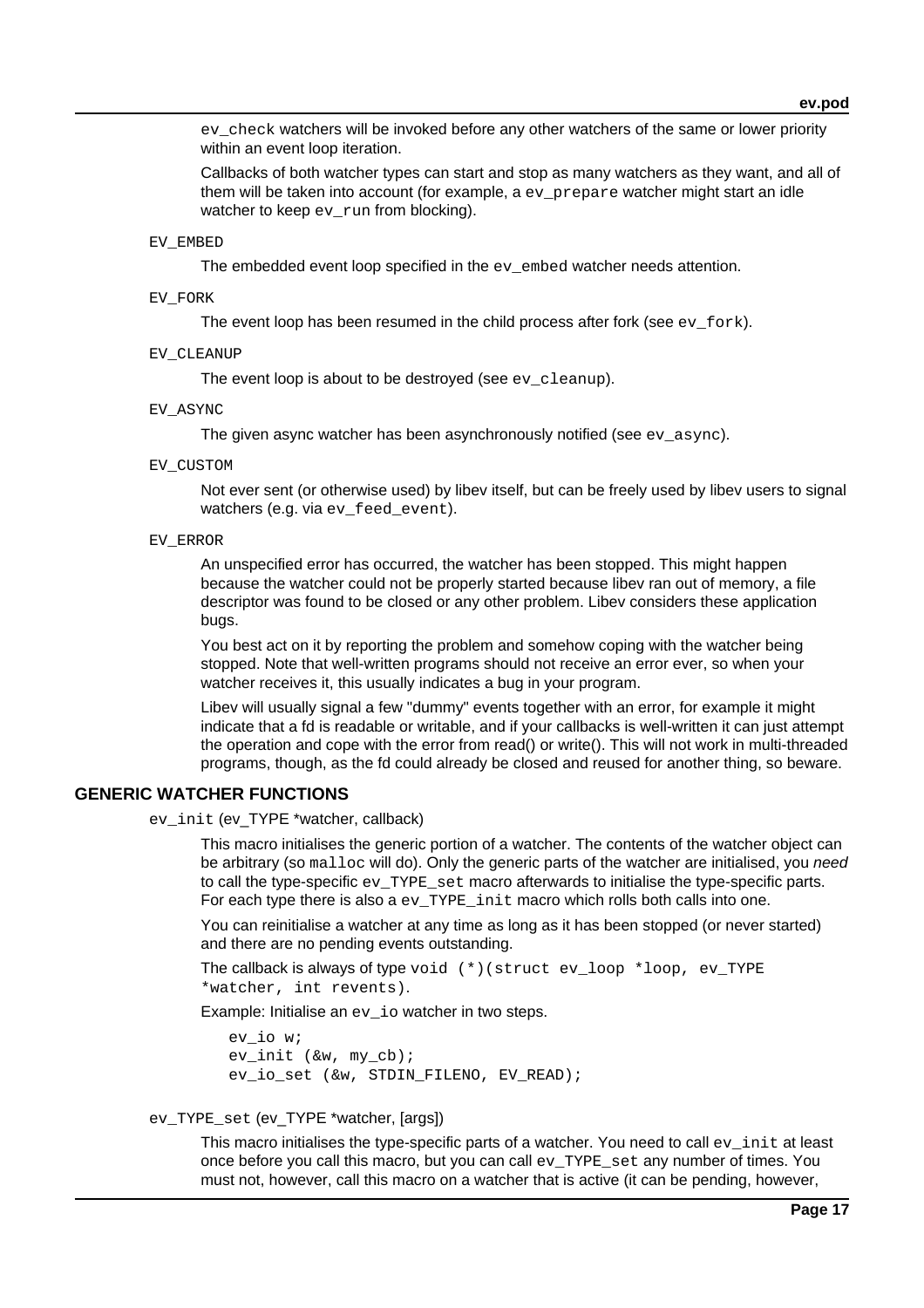which is a difference to the ev init macro).

Although some watcher types do not have type-specific arguments (e.g. ev\_prepare) you still need to call its set macro.

See ev init, above, for an example.

ev\_TYPE\_init (ev\_TYPE \*watcher, callback, [args])

This convenience macro rolls both ev\_init and ev\_TYPE\_set macro calls into a single call. This is the most convenient method to initialise a watcher. The same limitations apply, of course.

Example: Initialise and set an ev io watcher in one step.

ev io init (&w, my cb, STDIN FILENO, EV READ);

ev\_TYPE\_start (loop, ev\_TYPE \*watcher)

Starts (activates) the given watcher. Only active watchers will receive events. If the watcher is already active nothing will happen.

Example: Start the ev io watcher that is being abused as example in this whole section.

ev\_io\_start (EV\_DEFAULT\_UC, &w);

ev\_TYPE\_stop (loop, ev\_TYPE \*watcher)

Stops the given watcher if active, and clears the pending status (whether the watcher was active or not).

It is possible that stopped watchers are pending - for example, non-repeating timers are being stopped when they become pending - but calling  $ev$  TYPE stop ensures that the watcher is neither active nor pending. If you want to free or reuse the memory used by the watcher it is therefore a good idea to always call its ev\_TYPE\_stop function.

bool ev\_is\_active (ev\_TYPE \*watcher)

Returns a true value iff the watcher is active (i.e. it has been started and not yet been stopped). As long as a watcher is active you must not modify it.

bool ev\_is\_pending (ev\_TYPE \*watcher)

Returns a true value iff the watcher is pending, (i.e. it has outstanding events but its callback has not yet been invoked). As long as a watcher is pending (but not active) you must not call an init function on it (but ev\_TYPE\_set is safe), you must not change its priority, and you must make sure the watcher is available to libev (e.g. you cannot  $free$  () it).

callback ev\_cb (ev\_TYPE \*watcher)

Returns the callback currently set on the watcher.

ev\_set\_cb (ev\_TYPE \*watcher, callback)

Change the callback. You can change the callback at virtually any time (modulo threads).

ev\_set\_priority (ev\_TYPE \*watcher, int priority)

int ev\_priority (ev\_TYPE \*watcher)

Set and query the priority of the watcher. The priority is a small integer between EV MAXPRI (default: 2) and EV\_MINPRI (default:  $-2$ ). Pending watchers with higher priority will be invoked before watchers with lower priority, but priority will not keep watchers from being executed (except for ev\_idle watchers).

If you need to suppress invocation when higher priority events are pending you need to look at ev idle watchers, which provide this functionality.

You *must not* change the priority of a watcher as long as it is active or pending.

Setting a priority outside the range of EV\_MINPRI to EV\_MAXPRI is fine, as long as you do not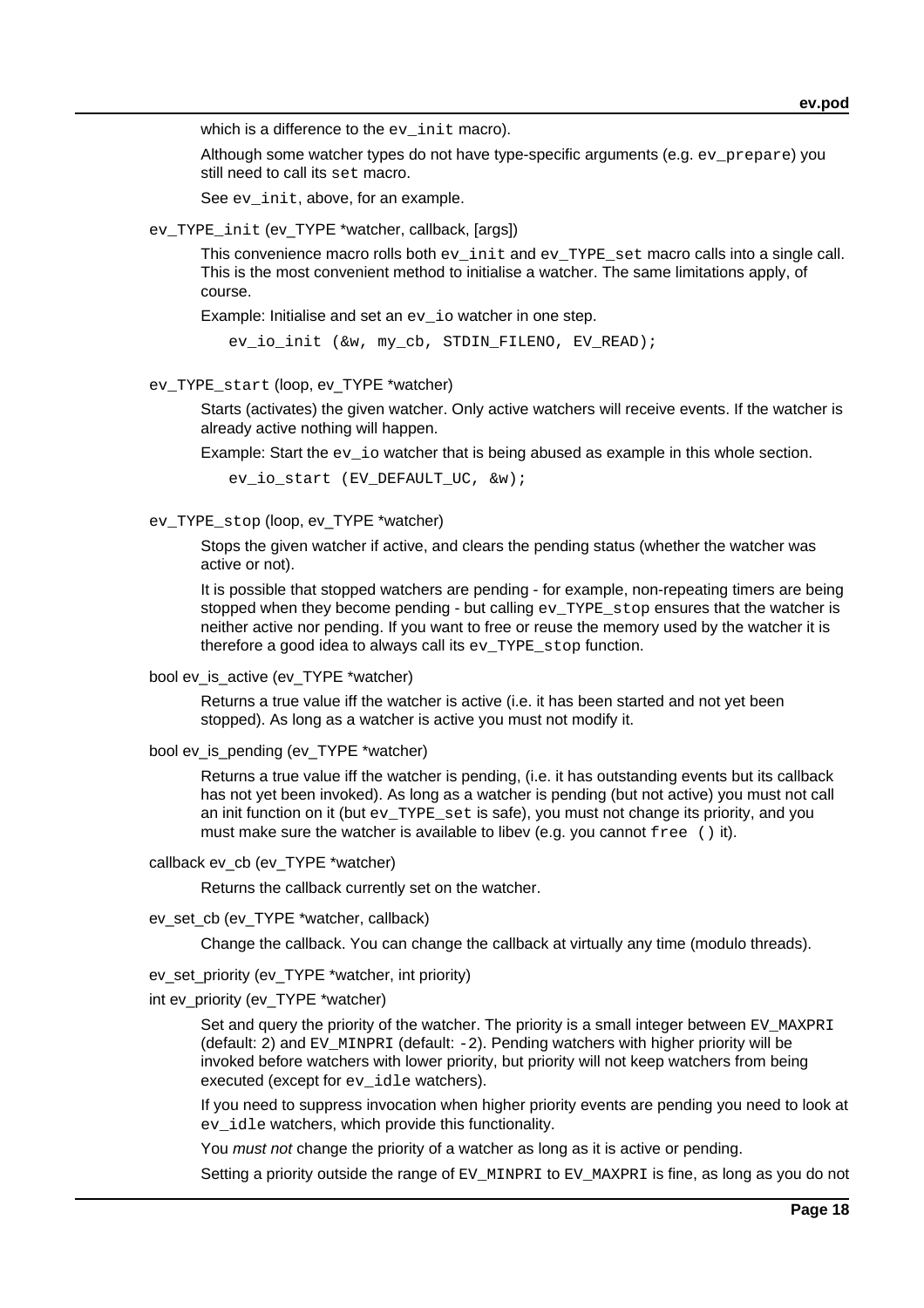mind that the priority value you query might or might not have been clamped to the valid range.

The default priority used by watchers when no priority has been set is always 0, which is supposed to not be too high and not be too low :).

See WATCHER PRIORITY MODELS, below, for a more thorough treatment of priorities.

ev\_invoke (loop, ev\_TYPE \*watcher, int revents)

Invoke the watcher with the given loop and revents. Neither loop nor revents need to be valid as long as the watcher callback can deal with that fact, as both are simply passed through to the callback.

int ev\_clear\_pending (loop, ev\_TYPE \*watcher)

If the watcher is pending, this function clears its pending status and returns its revents bitset (as if its callback was invoked). If the watcher isn't pending it does nothing and returns 0.

Sometimes it can be useful to "poll" a watcher instead of waiting for its callback to be invoked, which can be accomplished with this function.

ev\_feed\_event (loop, ev\_TYPE \*watcher, int revents)

Feeds the given event set into the event loop, as if the specified event had happened for the specified watcher (which must be a pointer to an initialised but not necessarily started event watcher). Obviously you must not free the watcher as long as it has pending events.

Stopping the watcher, letting libey invoke it, or calling ey clear pending will clear the pending event, even if the watcher was not started in the first place.

See also  $ev\_feed\_fd\_event$  and  $ev\_feed\_signal\_event$  for related functions that do not need a watcher.

See also the ASSOCIATING CUSTOM DATA WITH A WATCHER and BUILDING YOUR OWN COMPOSITE WATCHERS idioms.

# **WATCHER STATES**

There are various watcher states mentioned throughout this manual - active, pending and so on. In this section these states and the rules to transition between them will be described in more detail and while these rules might look complicated, they usually do "the right thing".

initialised

Before a watcher can be registered with the event loop it has to be initialised. This can be done with a call to  $ev$  TYPE init, or calls to  $ev$  init followed by the watcher-specific ev\_TYPE\_set function.

In this state it is simply some block of memory that is suitable for use in an event loop. It can be moved around, freed, reused etc. at will - as long as you either keep the memory contents intact, or call ev\_TYPE\_init again.

## started/running/active

Once a watcher has been started with a call to ev\_TYPE\_start it becomes property of the event loop, and is actively waiting for events. While in this state it cannot be accessed (except in a few documented ways), moved, freed or anything else - the only legal thing is to keep a pointer to it, and call libev functions on it that are documented to work on active watchers.

## pending

If a watcher is active and libev determines that an event it is interested in has occurred (such as a timer expiring), it will become pending. It will stay in this pending state until either it is stopped or its callback is about to be invoked, so it is not normally pending inside the watcher callback.

The watcher might or might not be active while it is pending (for example, an expired non-repeating timer can be pending but no longer active). If it is stopped, it can be freely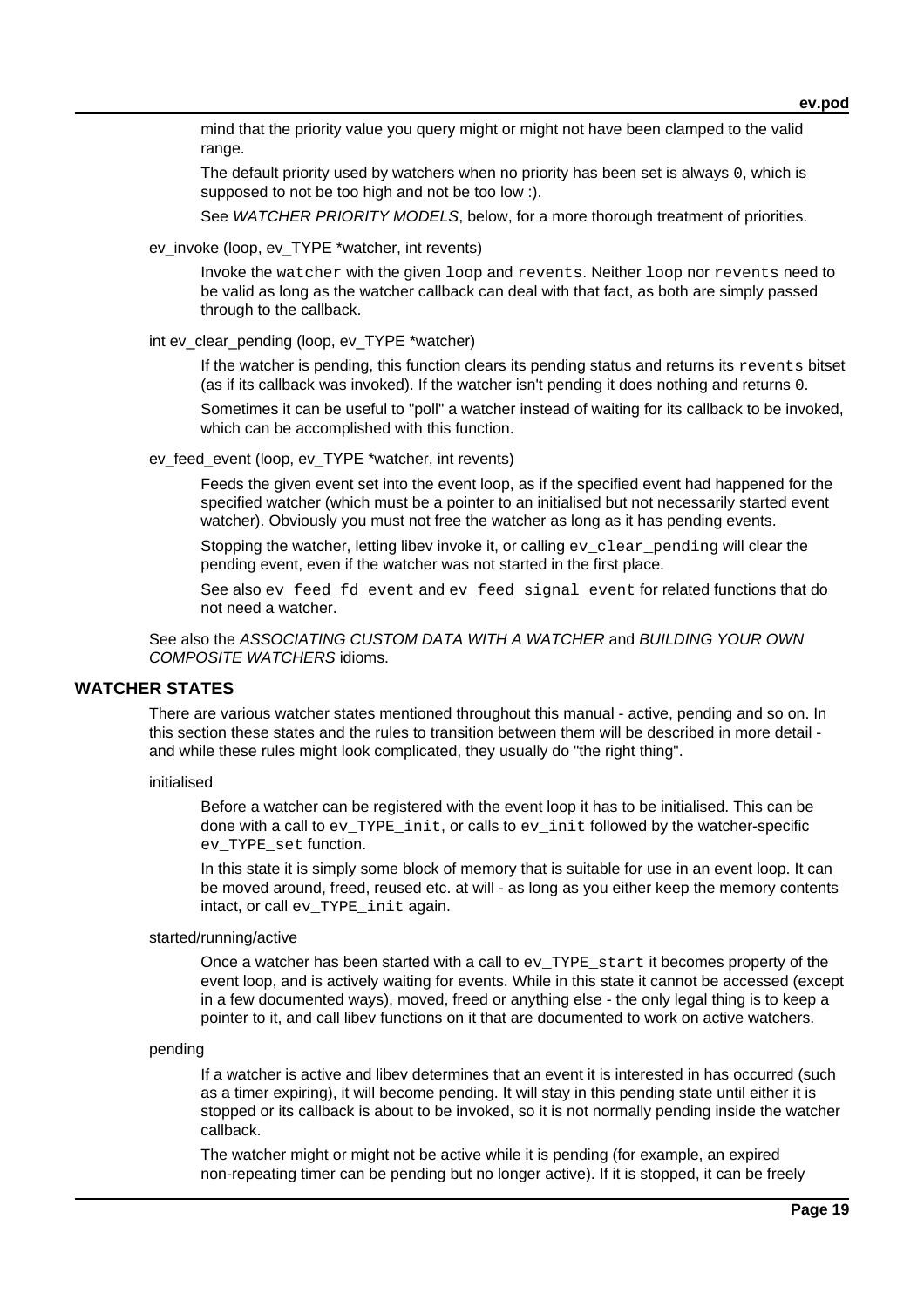accessed (e.g. by calling  $ev$  TYPE set), but it is still property of the event loop at this time, so cannot be moved, freed or reused. And if it is active the rules described in the previous item still apply.

It is also possible to feed an event on a watcher that is not active (e.g. via  $ev$  feed event), in which case it becomes pending without being active.

stopped

A watcher can be stopped implicitly by libev (in which case it might still be pending), or explicitly by calling its ev\_TYPE\_stop function. The latter will clear any pending state the watcher might be in, regardless of whether it was active or not, so stopping a watcher explicitly before freeing it is often a good idea.

While stopped (and not pending) the watcher is essentially in the initialised state, that is, it can be reused, moved, modified in any way you wish (but when you trash the memory block, you need to ev\_TYPE\_init it again).

## **WATCHER PRIORITY MODELS**

Many event loops support watcher priorities, which are usually small integers that influence the ordering of event callback invocation between watchers in some way, all else being equal.

In libev, Watcher priorities can be set using  $ev$  set priority. See its description for the more technical details such as the actual priority range.

There are two common ways how these these priorities are being interpreted by event loops:

In the more common lock-out model, higher priorities "lock out" invocation of lower priority watchers, which means as long as higher priority watchers receive events, lower priority watchers are not being invoked.

The less common only-for-ordering model uses priorities solely to order callback invocation within a single event loop iteration: Higher priority watchers are invoked before lower priority ones, but they all get invoked before polling for new events.

Libev uses the second (only-for-ordering) model for all its watchers except for idle watchers (which use the lock-out model).

The rationale behind this is that implementing the lock-out model for watchers is not well supported by most kernel interfaces, and most event libraries will just poll for the same events again and again as long as their callbacks have not been executed, which is very inefficient in the common case of one high-priority watcher locking out a mass of lower priority ones.

Static (ordering) priorities are most useful when you have two or more watchers handling the same resource: a typical usage example is having an ev\_io watcher to receive data, and an associated ev\_timer to handle timeouts. Under load, data might be received while the program handles other jobs, but since timers normally get invoked first, the timeout handler will be executed before checking for data. In that case, giving the timer a lower priority than the I/O watcher ensures that I/O will be handled first even under adverse conditions (which is usually, but not always, what you want).

Since idle watchers use the "lock-out" model, meaning that idle watchers will only be executed when no same or higher priority watchers have received events, they can be used to implement the "lock-out" model when required.

For example, to emulate how many other event libraries handle priorities, you can associate an ev idle watcher to each such watcher, and in the normal watcher callback, you just start the idle watcher. The real processing is done in the idle watcher callback. This causes libev to continuously poll and process kernel event data for the watcher, but when the lock-out case is known to be rare (which in turn is rare :), this is workable.

Usually, however, the lock-out model implemented that way will perform miserably under the type of load it was designed to handle. In that case, it might be preferable to stop the real watcher before starting the idle watcher, so the kernel will not have to process the event in case the actual processing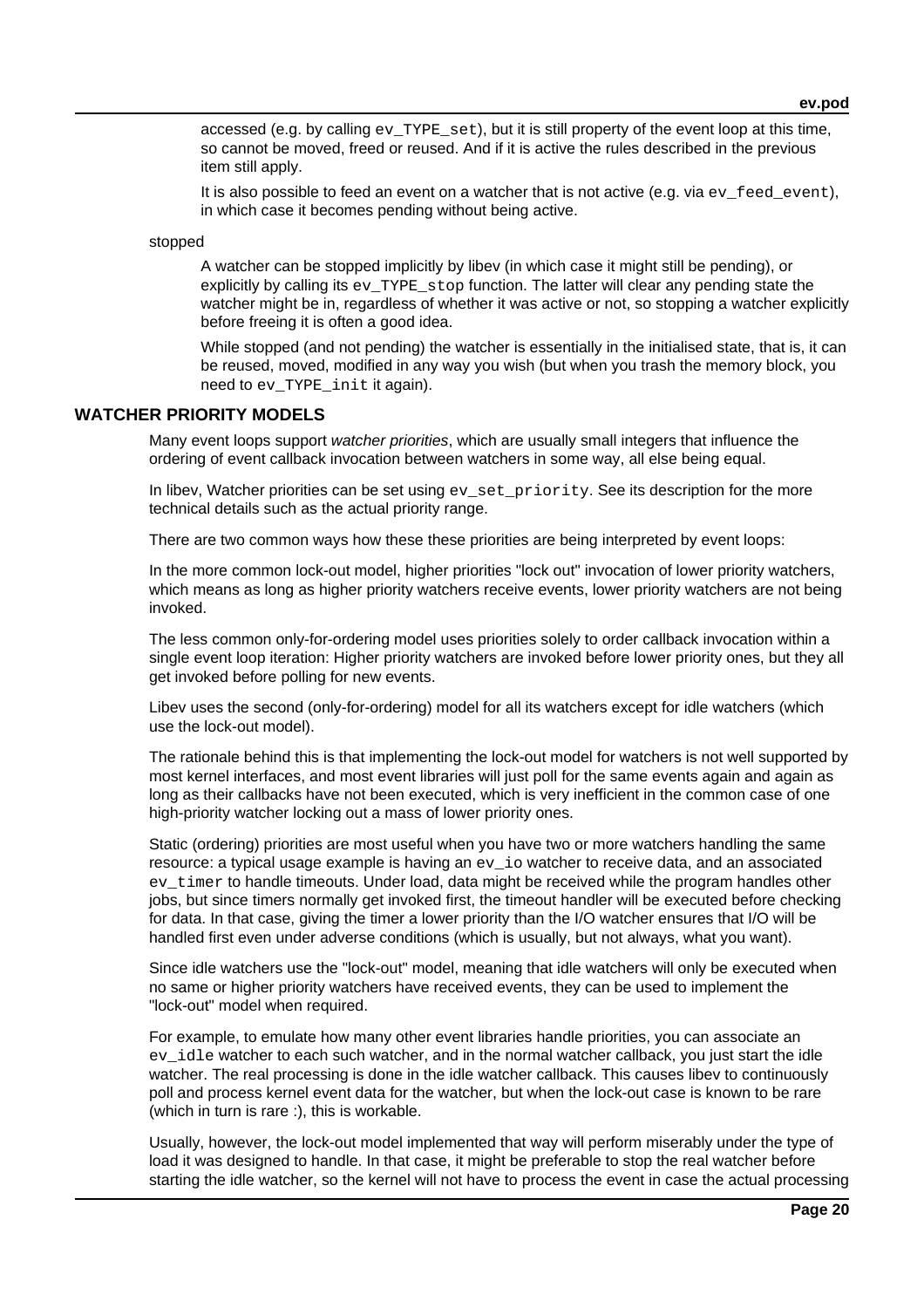will be delayed for considerable time.

Here is an example of an I/O watcher that should run at a strictly lower priority than the default, and which should only process data when no other events are pending:

```
 ev_idle idle; // actual processing watcher
   ev io io; // actual event watcher
    static void
    io_cb (EV_P_ ev_io *w, int revents)
    {
       // stop the I/O watcher, we received the event, but
       // are not yet ready to handle it.
      ev io stop (EV A w);
       // start the idle watcher to handle the actual event.
       // it will not be executed as long as other watchers
       // with the default priority are receiving events.
       ev_idle_start (EV_A_ &idle);
    }
    static void
    idle_cb (EV_P_ ev_idle *w, int revents)
\{ \cdot \cdot \cdot \cdot \cdot \cdot \cdot \cdot \cdot \cdot \cdot \cdot \cdot \cdot \cdot \cdot \cdot \cdot \cdot \cdot \cdot \cdot \cdot \cdot \cdot \cdot \cdot \cdot \cdot \cdot \cdot \cdot \cdot \cdot \cdot \cdot 
       // actual processing
      read (STDIN FILENO, ...);
       // have to start the I/O watcher again, as
       // we have handled the event
       ev_io_start (EV_P_ &io);
    }
    // initialisation
    ev_idle_init (&idle, idle_cb);
    ev_io_init (&io, io_cb, STDIN_FILENO, EV_READ);
    ev_io_start (EV_DEFAULT_ &io);
```
In the "real" world, it might also be beneficial to start a timer, so that low-priority connections can not be locked out forever under load. This enables your program to keep a lower latency for important connections during short periods of high load, while not completely locking out less important ones.

## **WATCHER TYPES**

This section describes each watcher in detail, but will not repeat information given in the last section. Any initialisation/set macros, functions and members specific to the watcher type are explained.

Members are additionally marked with either *[read-only]*, meaning that, while the watcher is active, you can look at the member and expect some sensible content, but you must not modify it (you can modify it while the watcher is stopped to your hearts content), or *fread-writel*, which means you can expect it to have some sensible content while the watcher is active, but you can also modify it. Modifying it may not do something sensible or take immediate effect (or do anything at all), but libev will not crash or malfunction in any way.

## **ev\_io - is this file descriptor readable or writable?**

I/O watchers check whether a file descriptor is readable or writable in each iteration of the event loop, or, more precisely, when reading would not block the process and writing would at least be able to write some data. This behaviour is called level-triggering because you keep receiving events as long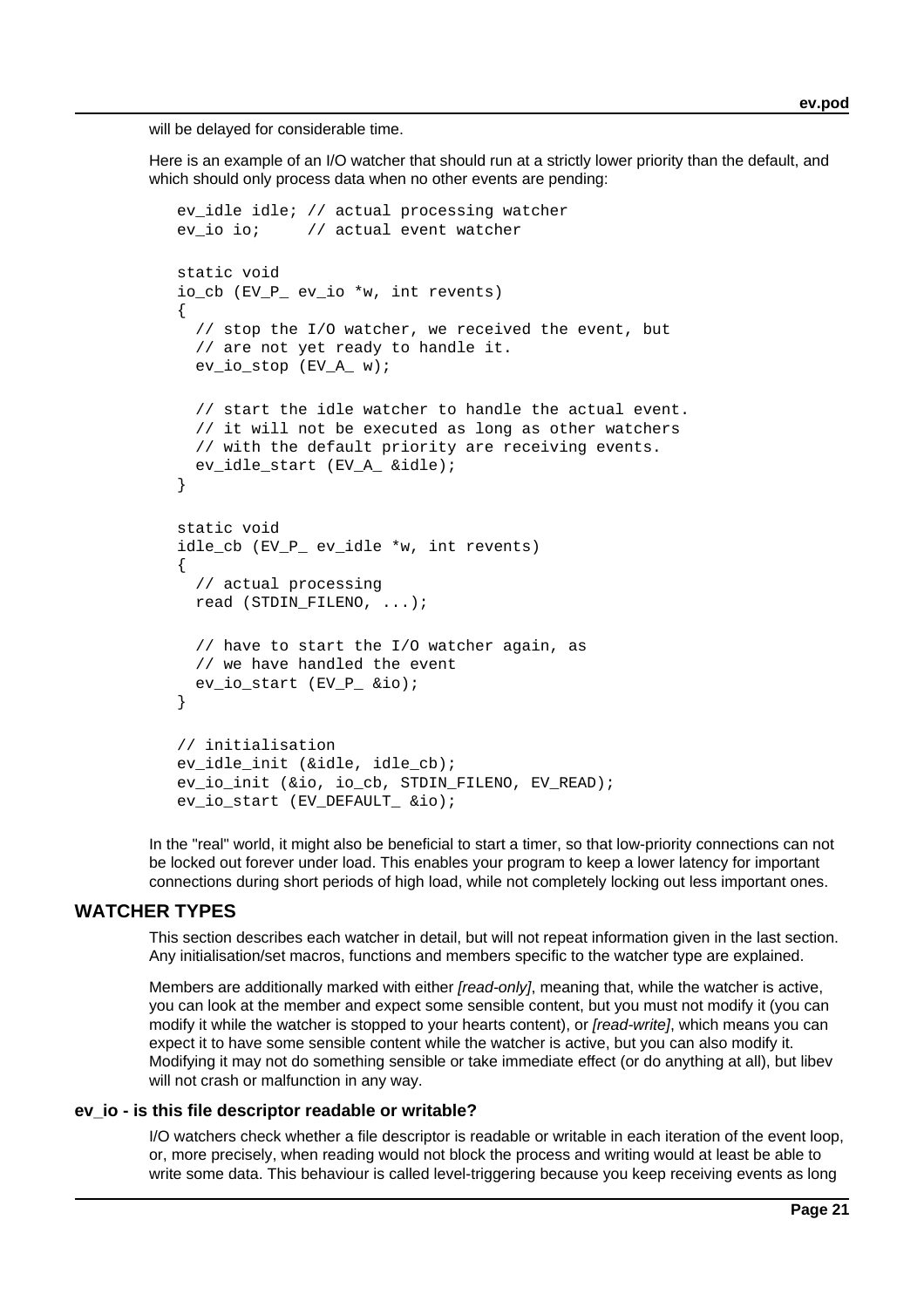as the condition persists. Remember you can stop the watcher if you don't want to act on the event and neither want to receive future events.

In general you can register as many read and/or write event watchers per fd as you want (as long as you don't confuse yourself). Setting all file descriptors to non-blocking mode is also usually a good idea (but not required if you know what you are doing).

Another thing you have to watch out for is that it is quite easy to receive "spurious" readiness notifications, that is, your callback might be called with EV. READ but a subsequent read(2) will actually block because there is no data. It is very easy to get into this situation even with a relatively standard program structure. Thus it is best to always use non-blocking I/O: An extra read(2) returning EAGAIN is far preferable to a program hanging until some data arrives.

If you cannot run the fd in non-blocking mode (for example you should not play around with an Xlib connection), then you have to separately re-test whether a file descriptor is really ready with a known-to-be good interface such as poll (fortunately in the case of Xlib, it already does this on its own, so its quite safe to use). Some people additionally use SIGALRM and an interval timer, just to be sure you won't block indefinitely.

But really, best use non-blocking mode.

## **The special problem of disappearing file descriptors**

Some backends (e.g. kqueue, epoll) need to be told about closing a file descriptor (either due to calling close explicitly or any other means, such as dup2). The reason is that you register interest in some file descriptor, but when it goes away, the operating system will silently drop this interest. If another file descriptor with the same number then is registered with libev, there is no efficient way to see that this is, in fact, a different file descriptor.

To avoid having to explicitly tell libev about such cases, libev follows the following policy: Each time ev\_io\_set is being called, libev will assume that this is potentially a new file descriptor, otherwise it is assumed that the file descriptor stays the same. That means that you have to call  $ev$  io set (or ev\_io\_init) when you change the descriptor even if the file descriptor number itself did not change.

This is how one would do it normally anyway, the important point is that the libev application should not optimise around libev but should leave optimisations to libev.

### **The special problem of dup'ed file descriptors**

Some backends (e.g. epoll), cannot register events for file descriptors, but only events for the underlying file descriptions. That means when you have dup ()'ed file descriptors or weirder constellations, and register events for them, only one file descriptor might actually receive events.

There is no workaround possible except not registering events for potentially dup ()'ed file descriptors, or to resort to EVBACKEND\_SELECT or EVBACKEND\_POLL.

### **The special problem of files**

Many people try to use select (or libev) on file descriptors representing files, and expect it to become ready when their program doesn't block on disk accesses (which can take a long time on their own).

However, this cannot ever work in the "expected" way - you get a readiness notification as soon as the kernel knows whether and how much data is there, and in the case of open files, that's always the case, so you always get a readiness notification instantly, and your read (or possibly write) will still block on the disk I/O.

Another way to view it is that in the case of sockets, pipes, character devices and so on, there is another party (the sender) that delivers data on its own, but in the case of files, there is no such thing: the disk will not send data on its own, simply because it doesn't know what you wish to read - you would first have to request some data.

Since files are typically not-so-well supported by advanced notification mechanism, libev tries hard to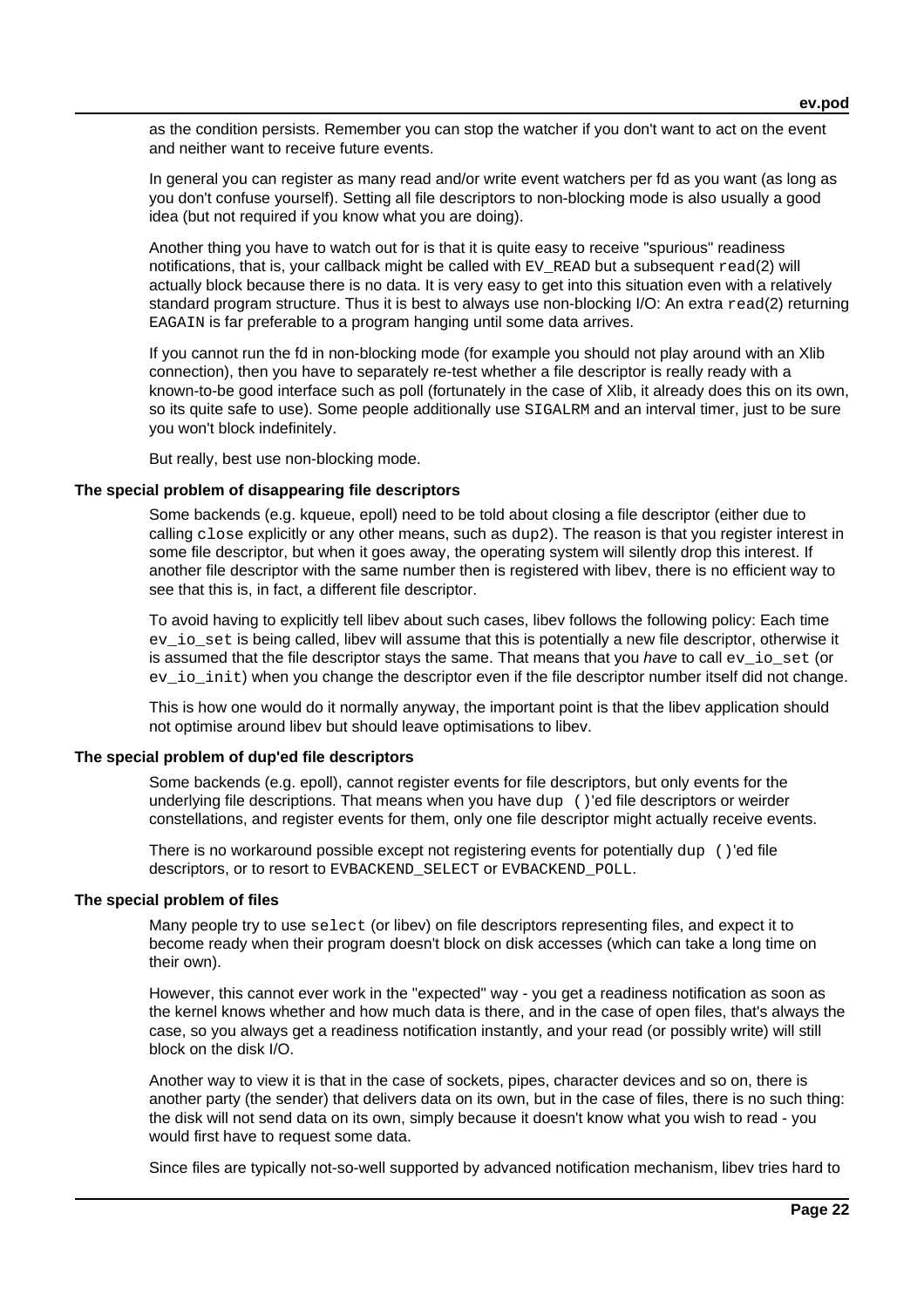emulate POSIX behaviour with respect to files, even though you should not use it. The reason for this is convenience: sometimes you want to watch STDIN or STDOUT, which is usually a tty, often a pipe, but also sometimes files or special devices (for example, epoll on Linux works with /dev/random but not with /dev/urandom), and even though the file might better be served with asynchronous I/O instead of with non-blocking I/O, it is still useful when it "just works" instead of freezing.

So avoid file descriptors pointing to files when you know it (e.g. use libeio), but use them when it is convenient, e.g. for STDIN/STDOUT, or when you rarely read from a file instead of from a socket, and want to reuse the same code path.

### **The special problem of fork**

Some backends (epoll, kqueue) do not support  $fork$  () at all or exhibit useless behaviour. Libev fully supports fork, but needs to be told about it in the child if you want to continue to use it in the child.

To support fork in your child processes, you have to call  $ev\$ loop  $f(x)$  after a fork in the child, enable EVFLAG\_FORKCHECK, or resort to EVBACKEND\_SELECT or EVBACKEND\_POLL.

## **The special problem of SIGPIPE**

While not really specific to libey, it is easy to forget about SIGPIPE: when writing to a pipe whose other end has been closed, your program gets sent a SIGPIPE, which, by default, aborts your program. For most programs this is sensible behaviour, for daemons, this is usually undesirable.

So when you encounter spurious, unexplained daemon exits, make sure you ignore SIGPIPE (and maybe make sure you log the exit status of your daemon somewhere, as that would have given you a big clue).

## **The special problem of accept()ing when you can't**

Many implementations of the POSIX accept function (for example, found in post-2004 Linux) have the peculiar behaviour of not removing a connection from the pending queue in all error cases.

For example, larger servers often run out of file descriptors (because of resource limits), causing accept to fail with ENFILE but not rejecting the connection, leading to libev signalling readiness on the next iteration again (the connection still exists after all), and typically causing the program to loop at 100% CPU usage.

Unfortunately, the set of errors that cause this issue differs between operating systems, there is usually little the app can do to remedy the situation, and no known thread-safe method of removing the connection to cope with overload is known (to me).

One of the easiest ways to handle this situation is to just ignore it - when the program encounters an overload, it will just loop until the situation is over. While this is a form of busy waiting, no OS offers an event-based way to handle this situation, so it's the best one can do.

A better way to handle the situation is to log any errors other than EAGAIN and EWOULDBLOCK, making sure not to flood the log with such messages, and continue as usual, which at least gives the user an idea of what could be wrong ("raise the ulimit!"). For extra points one could stop the  $ev$  io watcher on the listening fd "for a while", which reduces CPU usage.

If your program is single-threaded, then you could also keep a dummy file descriptor for overload situations (e.g. by opening /dev/null), and when you run into ENFILE or EMFILE, close it, run accept , close that fd, and create a new dummy fd. This will gracefully refuse clients under typical overload conditions.

The last way to handle it is to simply log the error and  $ext{exit}$ , as is often done with malloc failures, but this results in an easy opportunity for a DoS attack.

## **Watcher-Specific Functions**

ev io init (ev io \*, callback, int fd, int events)

ev\_io\_set (ev\_io \*, int fd, int events)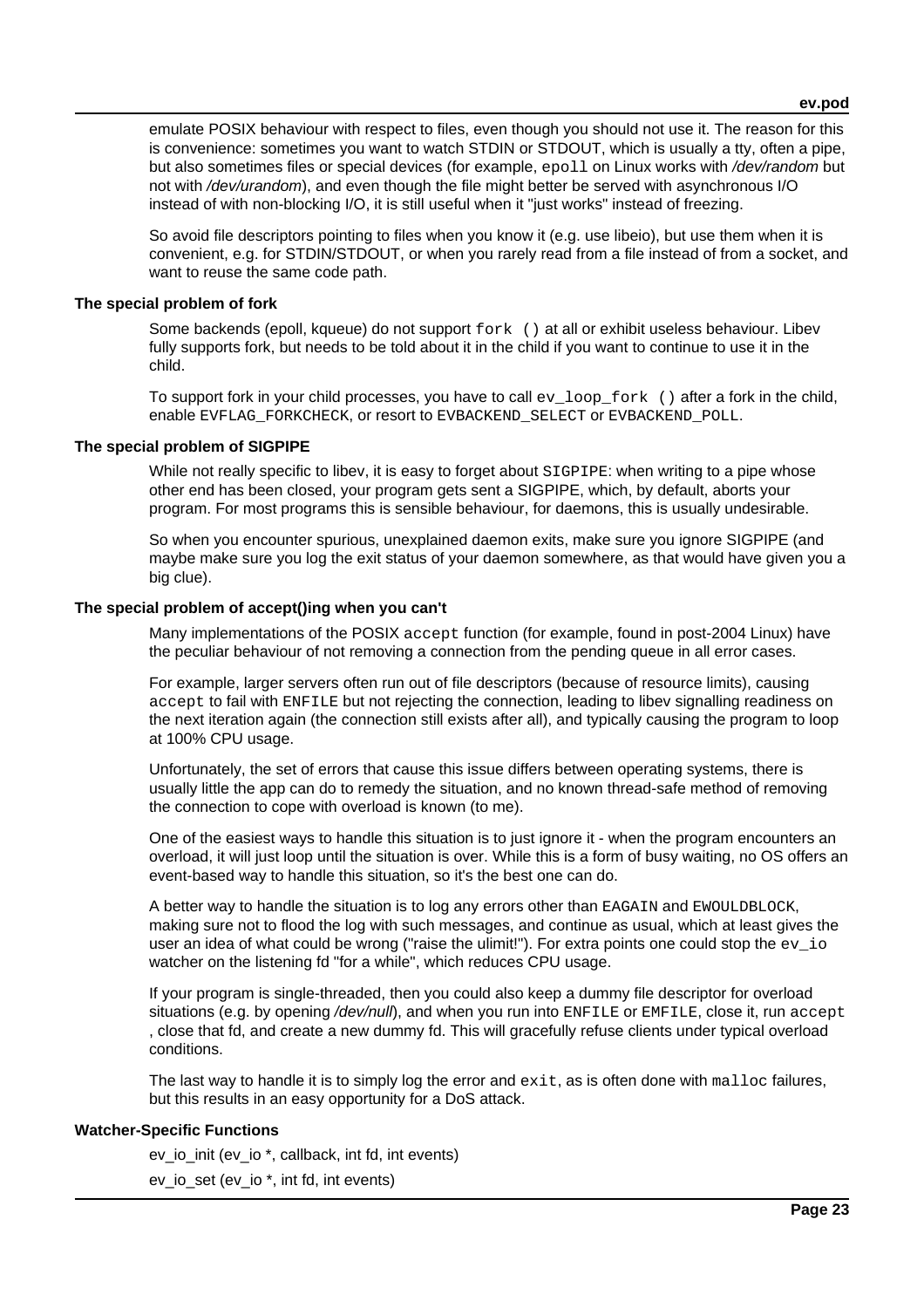Configures an  $ev$  io watcher. The  $fd$  is the file descriptor to receive events for and events is either EV\_READ, EV\_WRITE or EV\_READ  $|$  EV\_WRITE, to express the desire to receive the given events.

int fd [read-only]

The file descriptor being watched.

int events [read-only]

The events being watched.

### **Examples**

Example: Call stdin readable cb when STDIN FILENO has become, well readable, but only once. Since it is likely line-buffered, you could attempt to read a whole line in the callback.

```
 static void
   stdin_readable_cb (struct ev_loop *loop, ev_io *w, int revents)
    {
      ev_io_stop (loop, w);
      .. read from stdin here (or from w->fd) and handle any I/O errors
    }
 ...
  struct ev loop *loop = ev default init (0); ev_io stdin_readable;
   ev_io_init (&stdin_readable, stdin_readable_cb, STDIN_FILENO, EV_READ);
   ev_io_start (loop, &stdin_readable);
   ev_run (loop, 0);
```
### **ev\_timer - relative and optionally repeating timeouts**

Timer watchers are simple relative timers that generate an event after a given time, and optionally repeating in regular intervals after that.

The timers are based on real time, that is, if you register an event that times out after an hour and you reset your system clock to January last year, it will still time out after (roughly) one hour. "Roughly" because detecting time jumps is hard, and some inaccuracies are unavoidable (the monotonic clock option helps a lot here).

The callback is guaranteed to be invoked only after its timeout has passed (not at, so on systems with very low-resolution clocks this might introduce a small delay, see "the special problem of being too early", below). If multiple timers become ready during the same loop iteration then the ones with earlier time-out values are invoked before ones of the same priority with later time-out values (but this is no longer true when a callback calls  $ev\ run$  recursively).

### **Be smart about timeouts**

Many real-world problems involve some kind of timeout, usually for error recovery. A typical example is an HTTP request - if the other side hangs, you want to raise some error after a while.

What follows are some ways to handle this problem, from obvious and inefficient to smart and efficient.

In the following, a 60 second activity timeout is assumed - a timeout that gets reset to 60 seconds each time there is activity (e.g. each time some data or other life sign was received).

1. Use a timer and stop, reinitialise and start it on activity.

This is the most obvious, but not the most simple way: In the beginning, start the watcher:

```
 ev_timer_init (timer, callback, 60., 0.);
ev timer start (loop, timer);
```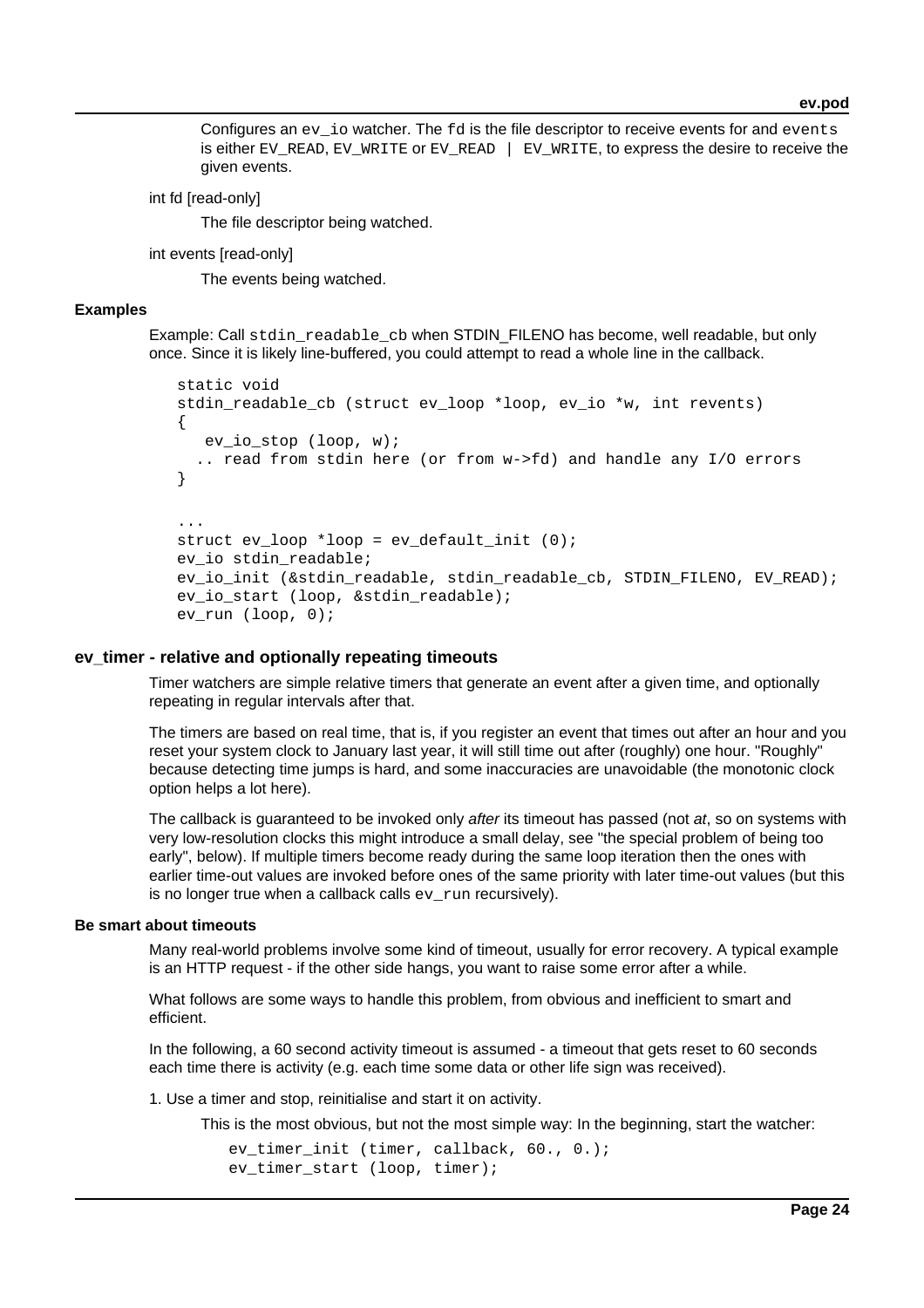Then, each time there is some activity,  $ev_{\text{timer}}$  stop it, initialise it and start it again:

```
ev timer stop (loop, timer);
 ev_timer_set (timer, 60., 0.);
 ev_timer_start (loop, timer);
```
This is relatively simple to implement, but means that each time there is some activity, libev will first have to remove the timer from its internal data structure and then add it again. Libev tries to be fast, but it's still not a constant-time operation.

2. Use a timer and re-start it with ev\_timer\_again inactivity.

This is the easiest way, and involves using  $ev_t$  timer again instead of  $ev_t$  timer start.

To implement this, configure an ev\_timer with a repeat value of 60 and then call ev timer again at start and each time you successfully read or write some data. If you go into an idle state where you do not expect data to travel on the socket, you can ev\_timer\_stop the timer, and ev\_timer\_again will automatically restart it if need be.

That means you can ignore both the  $ev\_timer\_start$  function and the  $after$  argument to ev\_timer\_set, and only ever use the repeat member and ev\_timer\_again.

At start:

```
 ev_init (timer, callback);
timer->repeat = 60.;
 ev_timer_again (loop, timer);
```
Each time there is some activity:

```
 ev_timer_again (loop, timer);
```
It is even possible to change the time-out on the fly, regardless of whether the watcher is active or not:

```
timer->repeat = 30.;
 ev_timer_again (loop, timer);
```
This is slightly more efficient then stopping/starting the timer each time you want to modify its timeout value, as libev does not have to completely remove and re-insert the timer from/into its internal data structure.

It is, however, even simpler than the "obvious" way to do it.

3. Let the timer time out, but then re-arm it as required.

This method is more tricky, but usually most efficient: Most timeouts are relatively long compared to the intervals between other activity - in our example, within 60 seconds, there are usually many I/O events with associated activity resets.

In this case, it would be more efficient to leave the  $ev$ \_ $t$  imex alone, but remember the time of last activity, and check for a real timeout only within the callback:

```
ev_tstamp timeout = 60.;
     ev_tstamp last_activity; // time of last activity
     ev_timer timer;
     static void
     callback (EV_P_ ev_timer *w, int revents)
\{ \cdot \cdot \cdot \cdot \cdot \cdot \cdot \cdot \cdot \cdot \cdot \cdot \cdot \cdot \cdot \cdot \cdot \cdot \cdot \cdot \cdot \cdot \cdot \cdot \cdot \cdot \cdot \cdot \cdot \cdot \cdot \cdot \cdot \cdot \cdot \cdot 
         // calculate when the timeout would happen
        ev_tstamp after = last_activity - ev_now (EV_A) + timeout;
         // if negative, it means we the timeout already occurred
        if (after < 0.) {
```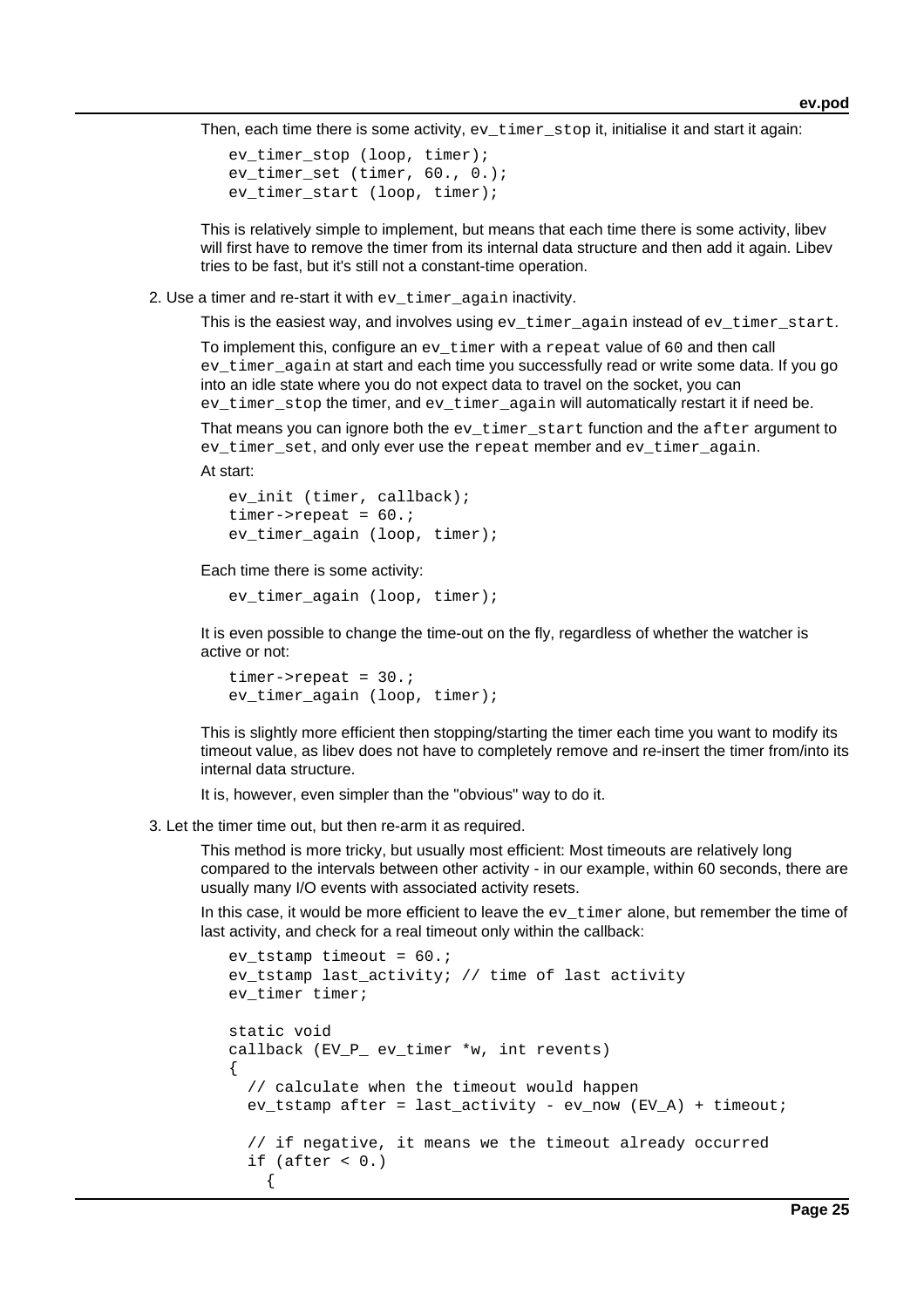```
 // timeout occurred, take action
 }
      else
        {
          // callback was invoked, but there was some recent
          // activity. simply restart the timer to time out
          // after "after" seconds, which is the earliest time
          // the timeout can occur.
         ev timer set (w, after, 0.);
          ev_timer_start (EV_A_ w);
        }
   }
```
To summarise the callback: first calculate in how many seconds the timeout will occur (by calculating the absolute time when it would occur,  $last\_activity + timeout$ , and subtracting the current time,  $ev\_now$  ( $EV_A$ ) from that).

If this value is negative, then we are already past the timeout, i.e. we timed out, and need to do whatever is needed in this case.

Otherwise, we now the earliest time at which the timeout would trigger, and simply start the timer with this timeout value.

In other words, each time the callback is invoked it will check whether the timeout occurred. If not, it will simply reschedule itself to check again at the earliest time it could time out. Rinse. Repeat.

This scheme causes more callback invocations (about one every 60 seconds minus half the average time between activity), but virtually no calls to libev to change the timeout.

To start the machinery, simply initialise the watcher and set last\_activity to the current time (meaning there was some activity just now), then call the callback, which will "do the right thing" and start the timer:

```
last\_activity = ev\_now (EV_A); ev_init (&timer, callback);
 callback (EV_A_ &timer, 0);
```
When there is some activity, simply store the current time in  $last\_activity$ , no libev calls at all:

```
 if (activity detected)
  last\_activity = ev\_now (EV_A);
```
When your timeout value changes, then the timeout can be changed by simply providing a new value, stopping the timer and calling the callback, which will again do the right thing (for example, time out immediately :).

```
 timeout = new_value;
 ev_timer_stop (EV_A_ &timer);
callback (EV A &timer, 0);
```
This technique is slightly more complex, but in most cases where the time-out is unlikely to be triggered, much more efficient.

4. Wee, just use a double-linked list for your timeouts.

If there is not one request, but many thousands (millions...), all employing some kind of timeout with the same timeout value, then one can do even better:

When starting the timeout, calculate the timeout value and put the timeout at the *end* of the list.

Then use an  $ev$ \_timer to fire when the timeout at the beginning of the list is expected to fire (for example, using the technique #3).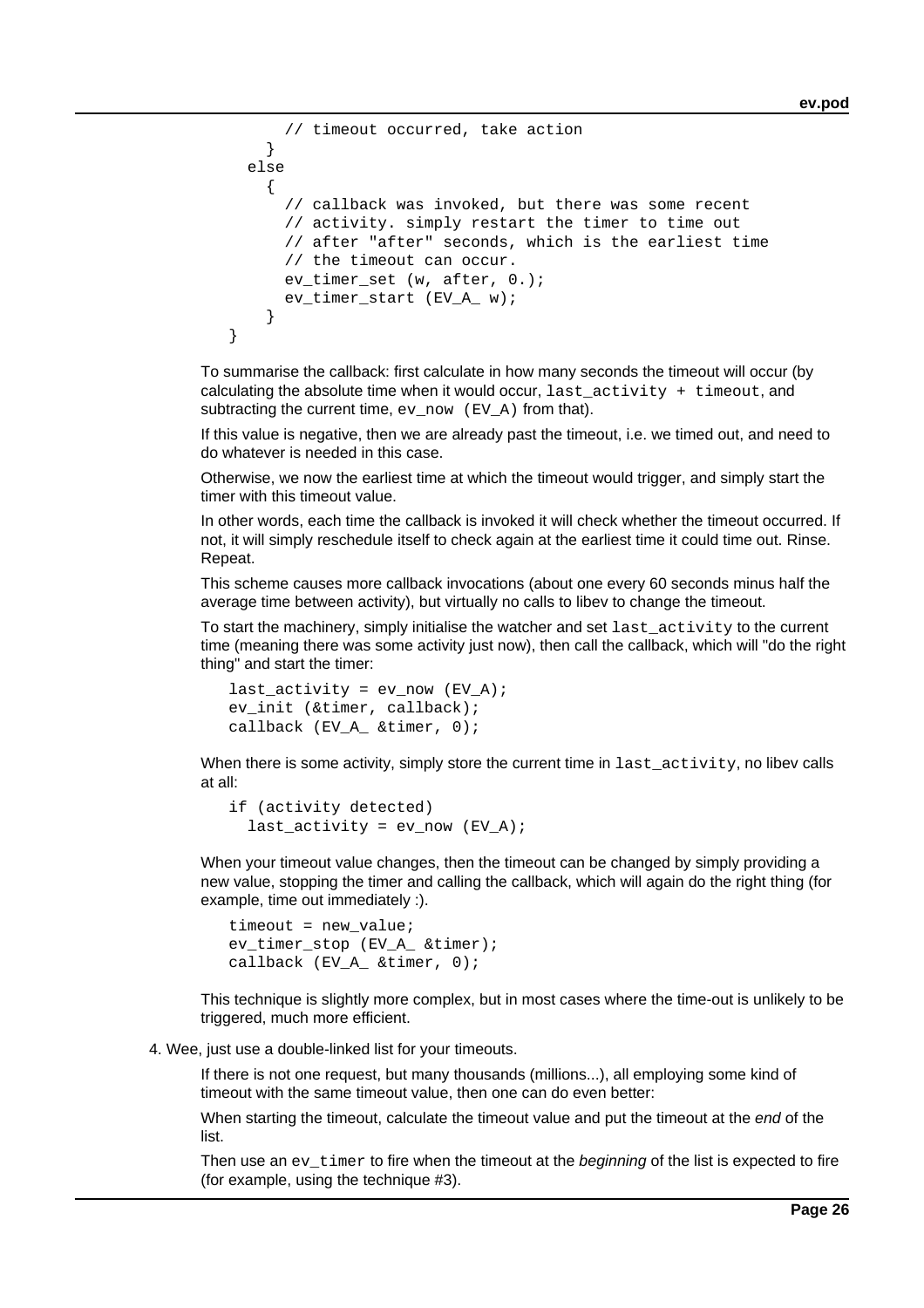When there is some activity, remove the timer from the list, recalculate the timeout, append it to the end of the list again, and make sure to update the  $ev$   $\tt$  imer if it was taken from the beginning of the list.

This way, one can manage an unlimited number of timeouts in O(1) time for starting, stopping and updating the timers, at the expense of a major complication, and having to use a constant timeout. The constant timeout ensures that the list stays sorted.

So which method the best?

Method #2 is a simple no-brain-required solution that is adequate in most situations. Method #3 requires a bit more thinking, but handles many cases better, and isn't very complicated either. In most case, choosing either one is fine, with #3 being better in typical situations.

Method #1 is almost always a bad idea, and buys you nothing. Method #4 is rather complicated, but extremely efficient, something that really pays off after the first million or so of active timers, i.e. it's usually overkill :)

## **The special problem of being too early**

If you ask a timer to call your callback after three seconds, then you expect it to be invoked after three seconds - but of course, this cannot be guaranteed to infinite precision. Less obviously, it cannot be guaranteed to any precision by libev - imagine somebody suspending the process with a STOP signal for a few hours for example.

So, libev tries to invoke your callback as soon as possible after the delay has occurred, but cannot guarantee this.

A less obvious failure mode is calling your callback too early: many event loops compare timestamps with a "elapsed delay >= requested delay", but this can cause your callback to be invoked much earlier than you would expect.

To see why, imagine a system with a clock that only offers full second resolution (think windows if you can't come up with a broken enough OS yourself). If you schedule a one-second timer at the time 500.9, then the event loop will schedule your timeout to elapse at a system time of 500 (500.9 truncated to the resolution) + 1, or 501.

If an event library looks at the timeout 0.1s later, it will see "501 >= 501" and invoke the callback 0.1s after it was started, even though a one-second delay was requested - this is being "too early", despite best intentions.

This is the reason why libev will never invoke the callback if the elapsed delay equals the requested delay, but only when the elapsed delay is larger than the requested delay. In the example above, libev would only invoke the callback at system time 502, or 1.1s after the timer was started.

So, while libev cannot guarantee that your callback will be invoked exactly when requested, it can and does guarantee that the requested delay has actually elapsed, or in other words, it always errs on the "too late" side of things.

### **The special problem of time updates**

Establishing the current time is a costly operation (it usually takes at least one system call): EV therefore updates its idea of the current time only before and after ev\_run collects new events, which causes a growing difference between  $ev_{\text{now}}$  () and  $ev_{\text{time}}$  () when handling lots of events in one iteration.

The relative timeouts are calculated relative to the  $ev_{\text{now}}$  () time. This is usually the right thing as this timestamp refers to the time of the event triggering whatever timeout you are modifying/starting. If you suspect event processing to be delayed and you *need* to base the timeout on the current time. use something like the following to adjust for it:

```
ev_timer_set (&timer, after + (ev_time () - ev_now ()), 0.);
```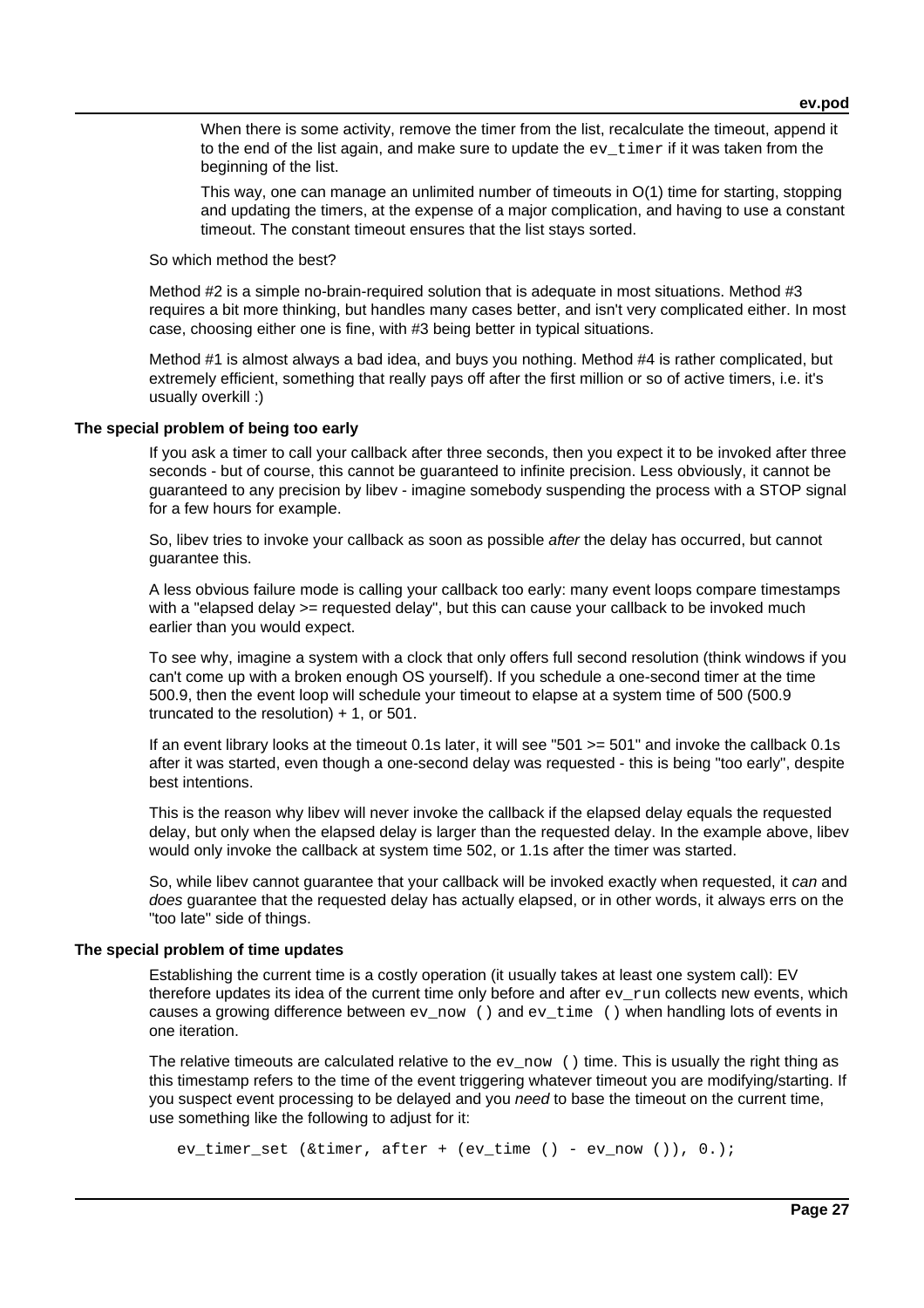If the event loop is suspended for a long time, you can also force an update of the time returned by ev\_now () by calling ev\_now\_update (), although that will push the event time of all outstanding events further into the future.

### **The special problem of unsynchronised clocks**

Modern systems have a variety of clocks - libev itself uses the normal "wall clock" clock and, if available, the monotonic clock (to avoid time jumps).

Neither of these clocks is synchronised with each other or any other clock on the system, so ev time () might return a considerably different time than gettimeofday () or time (). On a GNU/Linux system, for example, a call to gettimeofday might return a second count that is one higher than a directly following call to time.

The moral of this is to only compare libev-related timestamps with  $ev\_time$  () and  $ev\_now$  (), at least if you want better precision than a second or so.

One more problem arises due to this lack of synchronisation: if libev uses the system monotonic clock and you compare timestamps from  $ev$  time or  $ev$  now from when you started your timer and when your callback is invoked, you will find that sometimes the callback is a bit "early".

This is because ev\_timers work in real time, not wall clock time, so libev makes sure your callback is not invoked before the delay happened, measured according to the real time, not the system clock.

If your timeouts are based on a physical timescale (e.g. "time out this connection after 100 seconds") then this shouldn't bother you as it is exactly the right behaviour.

If you want to compare wall clock/system timestamps to your timers, then you need to use ev\_periodics, as these are based on the wall clock time, where your comparisons will always generate correct results.

### **The special problems of suspended animation**

When you leave the server world it is quite customary to hit machines that can suspend/hibernate what happens to the clocks during such a suspend?

Some quick tests made with a Linux 2.6.28 indicate that a suspend freezes all processes, while the clocks (times, CLOCK\_MONOTONIC) continue to run until the system is suspended, but they will not advance while the system is suspended. That means, on resume, it will be as if the program was frozen for a few seconds, but the suspend time will not be counted towards  $ev_{\text{time}}$  when a monotonic clock source is used. The real time clock advanced as expected, but if it is used as sole clocksource, then a long suspend would be detected as a time jump by libev, and timers would be adjusted accordingly.

I would not be surprised to see different behaviour in different between operating systems, OS versions or even different hardware.

The other form of suspend (job control, or sending a SIGSTOP) will see a time jump in the monotonic clocks and the realtime clock. If the program is suspended for a very long time, and monotonic clock sources are in use, then you can expect ev timers to expire as the full suspension time will be counted towards the timers. When no monotonic clock source is in use, then libev will again assume a timejump and adjust accordingly.

It might be beneficial for this latter case to call ev\_suspend and ev\_resume in code that handles SIGTSTP, to at least get deterministic behaviour in this case (you can do nothing against SIGSTOP).

### **Watcher-Specific Functions and Data Members**

ev\_timer\_init (ev\_timer \*, callback, ev\_tstamp after, ev\_tstamp repeat)

ev\_timer\_set (ev\_timer \*, ev\_tstamp after, ev\_tstamp repeat)

Configure the timer to trigger after after seconds. If repeat is 0., then it will automatically be stopped once the timeout is reached. If it is positive, then the timer will automatically be configured to trigger again repeat seconds later, again, and again, until stopped manually.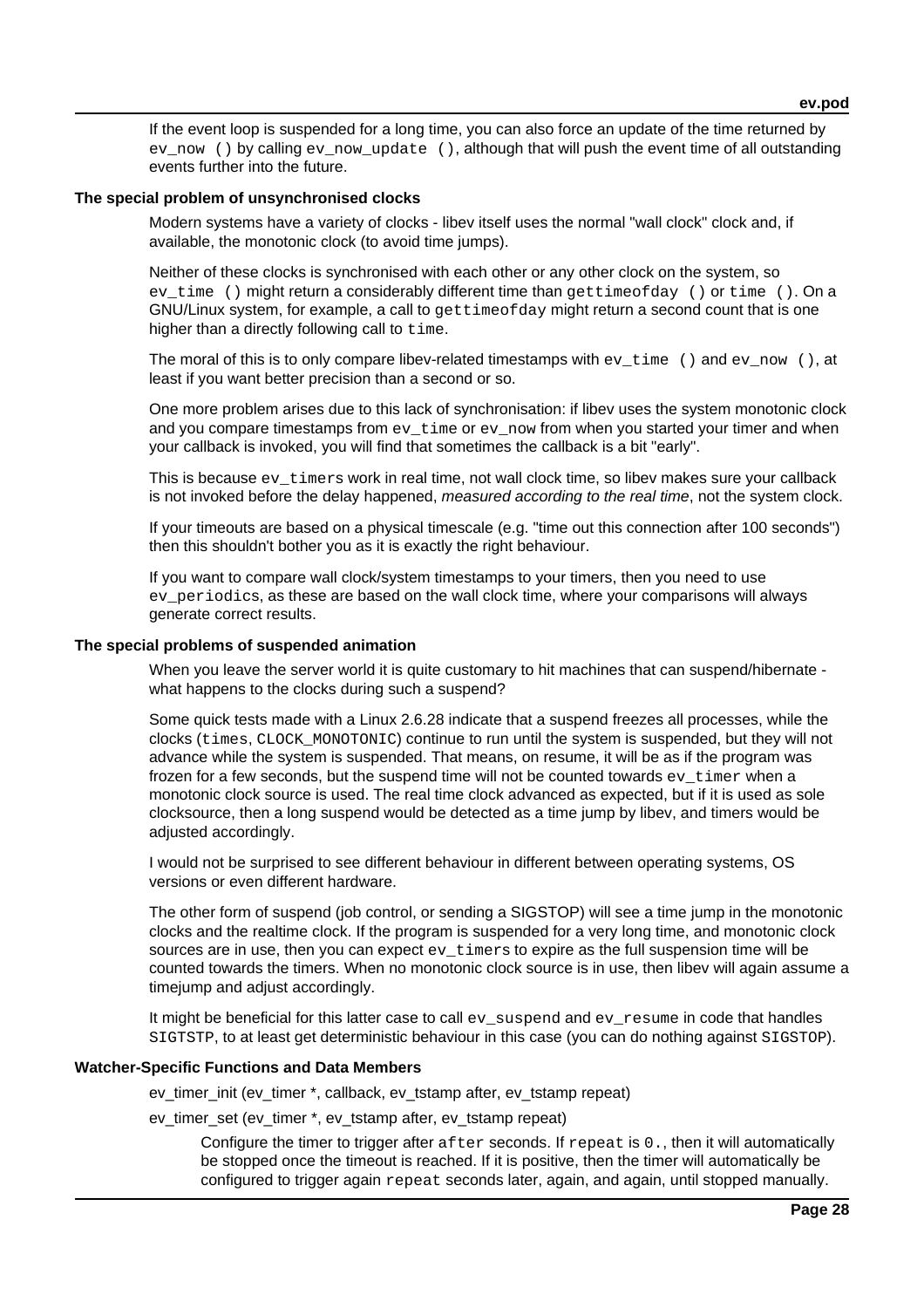The timer itself will do a best-effort at avoiding drift, that is, if you configure a timer to trigger every 10 seconds, then it will normally trigger at exactly 10 second intervals. If, however, your program cannot keep up with the timer (because it takes longer than those 10 seconds to do stuff) the timer will not fire more than once per event loop iteration.

ev timer again (loop, ev timer \*)

This will act as if the timer timed out, and restarts it again if it is repeating. It basically works like calling ev\_timer\_stop, updating the timeout to the repeat value and calling ev\_timer\_start.

The exact semantics are as in the following rules, all of which will be applied to the watcher:

If the timer is pending, the pending status is always cleared.

If the timer is started but non-repeating, stop it (as if it timed out, without invoking it).

If the timer is repeating, make the  $r$ epeat value the new timeout and start the timer, if necessary.

This sounds a bit complicated, see Be smart about timeouts, above, for a usage example.

ev\_tstamp ev\_timer\_remaining (loop, ev\_timer \*)

Returns the remaining time until a timer fires. If the timer is active, then this time is relative to the current event loop time, otherwise it's the timeout value currently configured.

That is, after an ev\_timer\_set (w, 5, 7), ev\_timer\_remaining returns 5. When the timer is started and one second passes,  $ev$  timer remaining will return 4. When the timer expires and is restarted, it will return roughly 7 (likely slightly less as callback invocation takes some time, too), and so on.

## ev\_tstamp repeat [read-write]

The current repeat value. Will be used each time the watcher times out or ev timer again is called, and determines the next timeout (if any), which is also when any modifications are taken into account.

## **Examples**

Example: Create a timer that fires after 60 seconds.

```
 static void
 one_minute_cb (struct ev_loop *loop, ev_timer *w, int revents)
 {
   .. one minute over, w is actually stopped right here
 }
 ev_timer mytimer;
 ev_timer_init (&mytimer, one_minute_cb, 60., 0.);
 ev_timer_start (loop, &mytimer);
```
Example: Create a timeout timer that times out after 10 seconds of inactivity.

```
 static void
  timeout_cb (struct ev_loop *loop, ev_timer *w, int revents)
  \{ .. ten seconds without any activity
   }
 ev timer mytimer;
  ev_timer_init (&mytimer, timeout_cb, 0., 10.); /* note, only repeat used
*/
 ev timer again (&mytimer); /* start timer */
```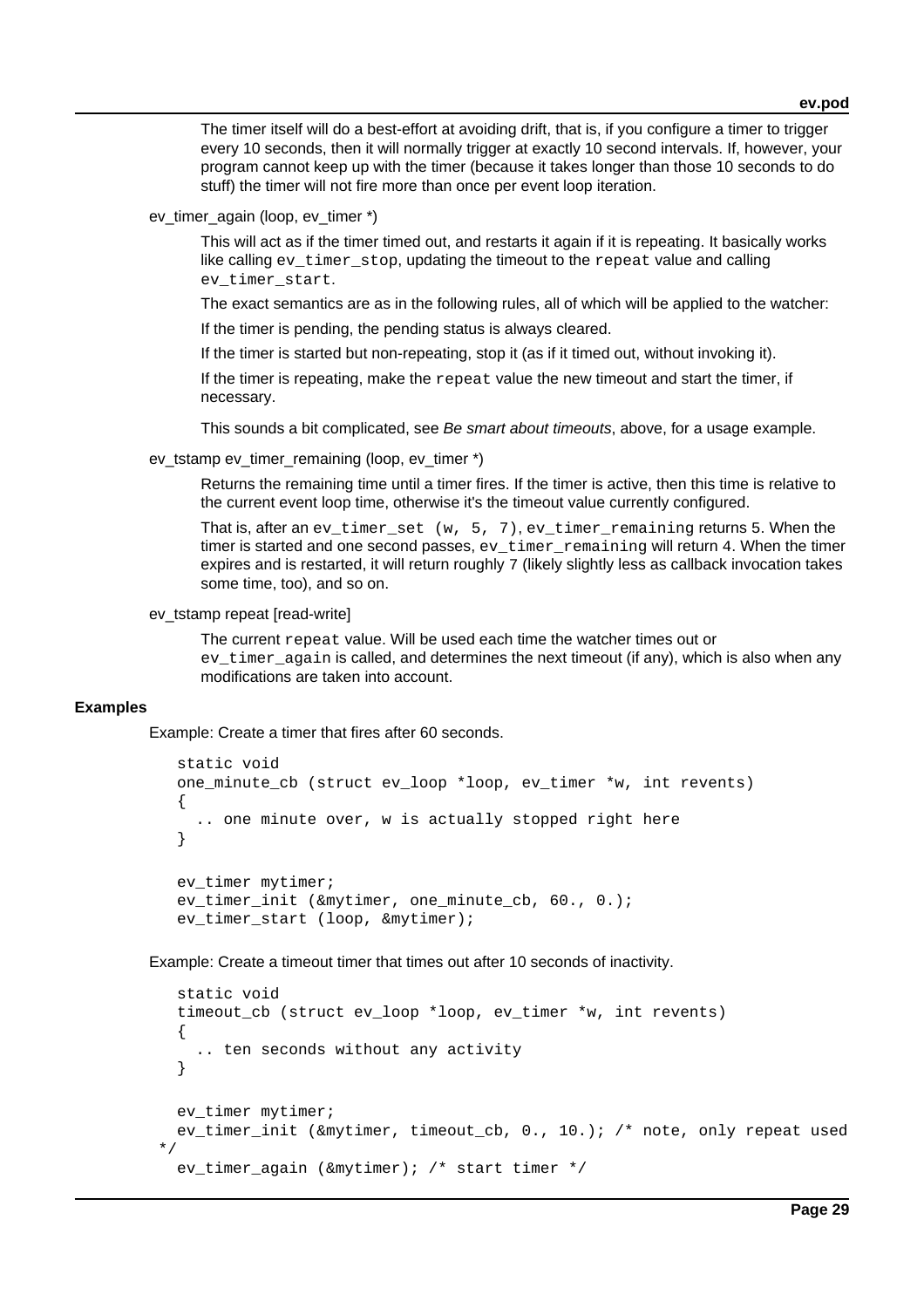ev run (loop, 0);

 // and in some piece of code that gets executed on any "activity": // reset the timeout to start ticking again at 10 seconds ev timer again (&mytimer);

### **ev\_periodic - to cron or not to cron?**

Periodic watchers are also timers of a kind, but they are very versatile (and unfortunately a bit complex).

Unlike  $ev_t$ timer, periodic watchers are not based on real time (or relative time, the physical time that passes) but on wall clock time (absolute time, the thing you can read on your calendar or clock). The difference is that wall clock time can run faster or slower than real time, and time jumps are not uncommon (e.g. when you adjust your wrist-watch).

You can tell a periodic watcher to trigger after some specific point in time: for example, if you tell a periodic watcher to trigger "in 10 seconds" (by specifying e.g. ev\_now () + 10., that is, an absolute time not a delay) and then reset your system clock to January of the previous year, then it will take a year or more to trigger the event (unlike an  $ev_{\text{time}}$ , which would still trigger roughly 10 seconds after starting it, as it uses a relative timeout).

ev periodic watchers can also be used to implement vastly more complex timers, such as triggering an event on each "midnight, local time", or other complicated rules. This cannot be done with ev timer watchers, as those cannot react to time jumps.

As with timers, the callback is guaranteed to be invoked only when the point in time where it is supposed to trigger has passed. If multiple timers become ready during the same loop iteration then the ones with earlier time-out values are invoked before ones with later time-out values (but this is no longer true when a callback calls  $ev_{run}$  recursively).

### **Watcher-Specific Functions and Data Members**

ev\_periodic\_init (ev\_periodic \*, callback, ev\_tstamp offset, ev\_tstamp interval, reschedule\_cb)

ev\_periodic\_set (ev\_periodic \*, ev\_tstamp offset, ev\_tstamp interval, reschedule\_cb)

Lots of arguments, let's sort it out... There are basically three modes of operation, and we will explain them from simplest to most complex:

\* absolute timer (offset = absolute time, interval = 0, reschedule  $cb = 0$ )

In this configuration the watcher triggers an event after the wall clock time  $\sigma$ ffset has passed. It will not repeat and will not adjust when a time jump occurs, that is, if it is to be run at January 1st 2011 then it will be stopped and invoked when the system clock reaches or surpasses this point in time.

\* repeating interval timer (offset = offset within interval, interval > 0, reschedule\_cb = 0)

In this mode the watcher will always be scheduled to time out at the next of  $fset + N$ \* interval time (for some integer N, which can also be negative) and then repeat, regardless of any time jumps. The offset argument is merely an offset into the interval periods.

This can be used to create timers that do not drift with respect to the system clock, for example, here is an ev\_periodic that triggers each hour, on the hour (with respect to UTC):

ev\_periodic\_set (&periodic, 0., 3600., 0);

This doesn't mean there will always be 3600 seconds in between triggers, but only that the callback will be called when the system time shows a full hour (UTC), or more correctly, when the system time is evenly divisible by 3600.

Another way to think about it (for the mathematically inclined) is that  $ev\_periodic$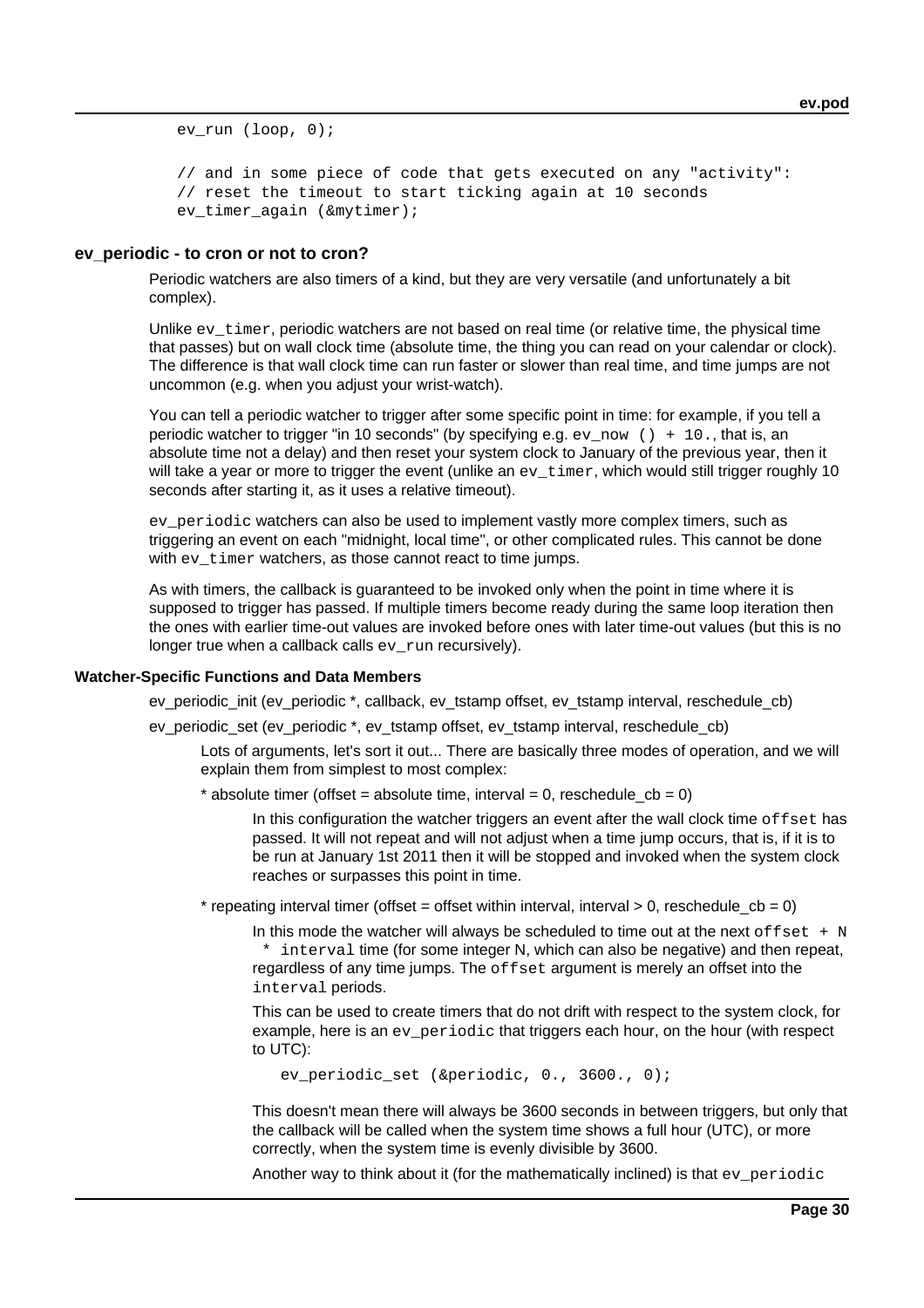will try to run the callback in this mode at the next possible time where  $time =$ offset (mod interval), regardless of any time jumps.

The interval MUST be positive, and for numerical stability, the interval value should be higher than  $1/8192$  (which is around 100 microseconds) and  $\sigma$ ffset should be higher than 0 and should have at most a similar magnitude as the current time (say, within a factor of ten). Typical values for offset are, in fact, 0 or something between 0 and interval, which is also the recommended range.

Note also that there is an upper limit to how often a timer can fire (CPU speed for example), so if interval is very small then timing stability will of course deteriorate. Libev itself tries to be exact to be about one millisecond (if the OS supports it and the machine is fast enough).

 $*$  manual reschedule mode (offset ignored, interval ignored, reschedule cb = callback)

In this mode the values for interval and offset are both being ignored. Instead, each time the periodic watcher gets scheduled, the reschedule callback will be called with the watcher as first, and the current time as second argument.

NOTE: This callback MUST NOT stop or destroy any periodic watcher, ever, or make ANY other event loop modifications whatsoever, unless explicitly allowed by documentation here.

If you need to stop it, return  $now + 1e30$  (or so, fudge fudge) and stop it afterwards  $(e.a. by$  starting an evace prepare watcher, which is the only event loop modification you are allowed to do).

```
The callback prototype is ev_tstamp (*reschedule_cb)(ev_periodic *w,
ev_tstamp now), e.g.:
```

```
 static ev_tstamp
   my_rescheduler (ev_periodic *w, ev_tstamp now)
    {
      return now + 60.;
 }
```
It must return the next time to trigger, based on the passed time value (that is, the lowest time value larger than to the second argument). It will usually be called just before the callback will be triggered, but might be called at other times, too.

NOTE: This callback must always return a time that is higher than or equal to the passed now value.

This can be used to create very complex timers, such as a timer that triggers on "next midnight, local time". To do this, you would calculate the next midnight after now and return the timestamp value for this. How you do this is, again, up to you (but it is not trivial, which is the main reason I omitted it as an example).

ev\_periodic\_again (loop, ev\_periodic \*)

Simply stops and restarts the periodic watcher again. This is only useful when you changed some parameters or the reschedule callback would return a different time than the last time it was called (e.g. in a crond like program when the crontabs have changed).

```
ev_tstamp ev_periodic_at (ev_periodic *)
```
When active, returns the absolute time that the watcher is supposed to trigger next. This is not the same as the offset argument to ev\_periodic\_set, but indeed works even in interval and manual rescheduling modes.

### ev\_tstamp offset [read-write]

When repeating, this contains the offset value, otherwise this is the absolute point in time (the offset value passed to ev\_periodic\_set, although libev might modify this value for better numerical stability).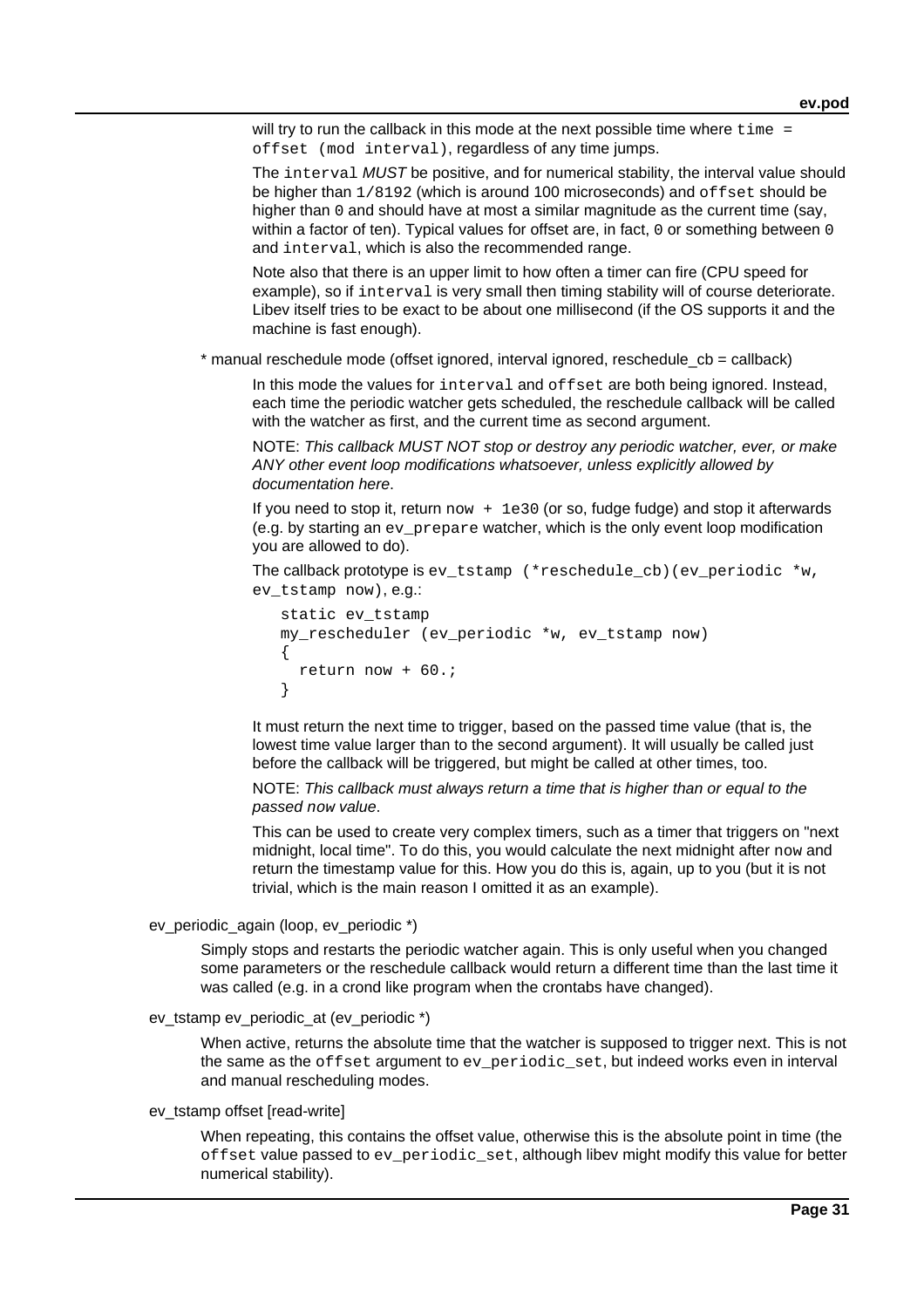Can be modified any time, but changes only take effect when the periodic timer fires or ev periodic again is being called.

ev tstamp interval [read-write]

The current interval value. Can be modified any time, but changes only take effect when the periodic timer fires or ev\_periodic\_again is being called.

ev\_tstamp (\*reschedule\_cb)(ev\_periodic \*w, ev\_tstamp now) [read-write]

The current reschedule callback, or 0, if this functionality is switched off. Can be changed any time, but changes only take effect when the periodic timer fires or ev\_periodic\_again is being called.

### **Examples**

Example: Call a callback every hour, or, more precisely, whenever the system time is divisible by 3600. The callback invocation times have potentially a lot of jitter, but good long-term stability.

```
 static void
 clock_cb (struct ev_loop *loop, ev_periodic *w, int revents)
 {
   ... its now a full hour (UTC, or TAI or whatever your clock follows)
 }
ev periodic hourly tick;
 ev_periodic_init (&hourly_tick, clock_cb, 0., 3600., 0);
 ev_periodic_start (loop, &hourly_tick);
```
Example: The same as above, but use a reschedule callback to do it:

```
 #include <math.h>
 static ev_tstamp
 my_scheduler_cb (ev_periodic *w, ev_tstamp now)
 {
   return now + (3600. - fmod (now, 3600.));
 }
```
ev\_periodic\_init (&hourly\_tick, clock\_cb, 0., 0., my\_scheduler\_cb);

Example: Call a callback every hour, starting now:

```
 ev_periodic hourly_tick;
 ev_periodic_init (&hourly_tick, clock_cb,
                   fmod (ev_now (loop), 3600.), 3600., 0);
ev periodic_start (loop, &hourly_tick);
```
## **ev\_signal - signal me when a signal gets signalled!**

Signal watchers will trigger an event when the process receives a specific signal one or more times. Even though signals are very asynchronous, libev will try its best to deliver signals synchronously, i.e. as part of the normal event processing, like any other event.

If you want signals to be delivered truly asynchronously, just use sigaction as you would do without libey and forget about sharing the signal. You can even use  $ev$  async from a signal handler to synchronously wake up an event loop.

You can configure as many watchers as you like for the same signal, but only within the same loop, i.e. you can watch for SIGINT in your default loop and for SIGIO in another loop, but you cannot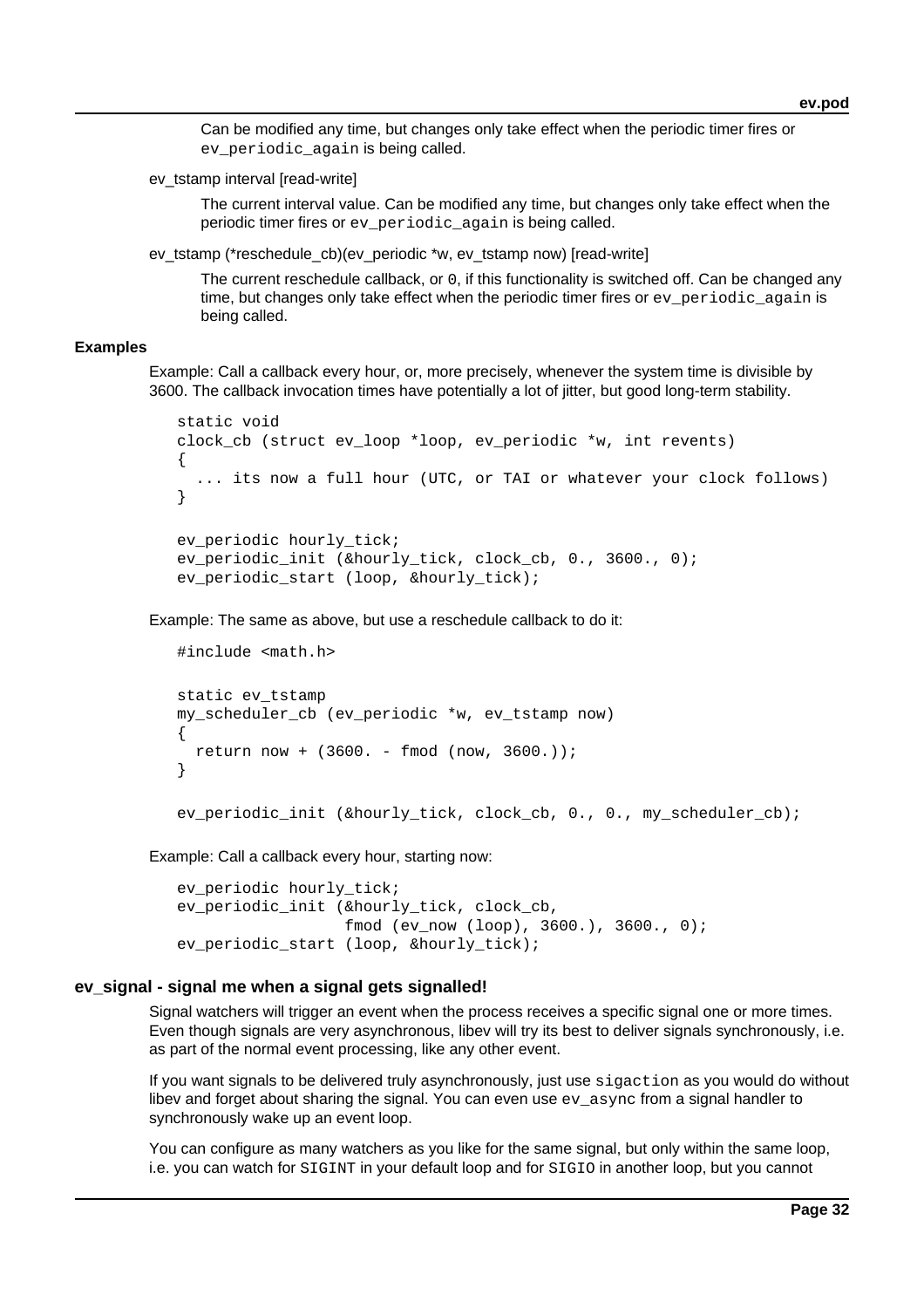watch for SIGINT in both the default loop and another loop at the same time. At the moment, SIGCHLD is permanently tied to the default loop.

Only after the first watcher for a signal is started will libev actually register something with the kernel. It thus coexists with your own signal handlers as long as you don't register any with libev for the same signal.

If possible and supported, libev will install its handlers with SA\_RESTART (or equivalent) behaviour enabled, so system calls should not be unduly interrupted. If you have a problem with system calls getting interrupted by signals you can block all signals in an ev\_check watcher and unblock them in an ev\_prepare watcher.

## **The special problem of inheritance over fork/execve/pthread\_create**

Both the signal mask (sigprocmask) and the signal disposition (sigaction) are unspecified after starting a signal watcher (and after stopping it again), that is, libev might or might not block the signal, and might or might not set or restore the installed signal handler (but see EVFLAG NOSIGMASK).

While this does not matter for the signal disposition (libev never sets signals to SIG\_IGN, so handlers will be reset to SIG\_DFL on execve), this matters for the signal mask: many programs do not expect certain signals to be blocked.

This means that before calling exec (from the child) you should reset the signal mask to whatever "default" you expect (all clear is a good choice usually).

The simplest way to ensure that the signal mask is reset in the child is to install a fork handler with pthread\_atfork that resets it. That will catch fork calls done by libraries (such as the libc) as well.

In current versions of libev, the signal will not be blocked indefinitely unless you use the signalfd API (EV SIGNALFD). While this reduces the window of opportunity for problems, it will not go away, as libev has to modify the signal mask, at least temporarily.

So I can't stress this enough: If you do not reset your signal mask when you expect it to be empty, you have a race condition in your code. This is not a libev-specific thing, this is true for most event libraries.

# **The special problem of threads signal handling**

POSIX threads has problematic signal handling semantics, specifically, a lot of functionality (sigfd, sigwait etc.) only really works if all threads in a process block signals, which is hard to achieve.

When you want to use sigwait (or mix libev signal handling with your own for the same signals), you can tackle this problem by globally blocking all signals before creating any threads (or creating them with a fully set sigprocmask) and also specifying the EVFLAG NOSIGMASK when creating loops. Then designate one thread as "signal receiver thread" which handles these signals. You can pass on any signals that libev might be interested in by calling ev\_feed\_signal.

## **Watcher-Specific Functions and Data Members**

ev\_signal\_init (ev\_signal \*, callback, int signum)

ev\_signal\_set (ev\_signal \*, int signum)

Configures the watcher to trigger on the given signal number (usually one of the  $SIGxxx$ constants).

int signum [read-only]

The signal the watcher watches out for.

### **Examples**

Example: Try to exit cleanly on SIGINT.

```
 static void
 sigint_cb (struct ev_loop *loop, ev_signal *w, int revents)
```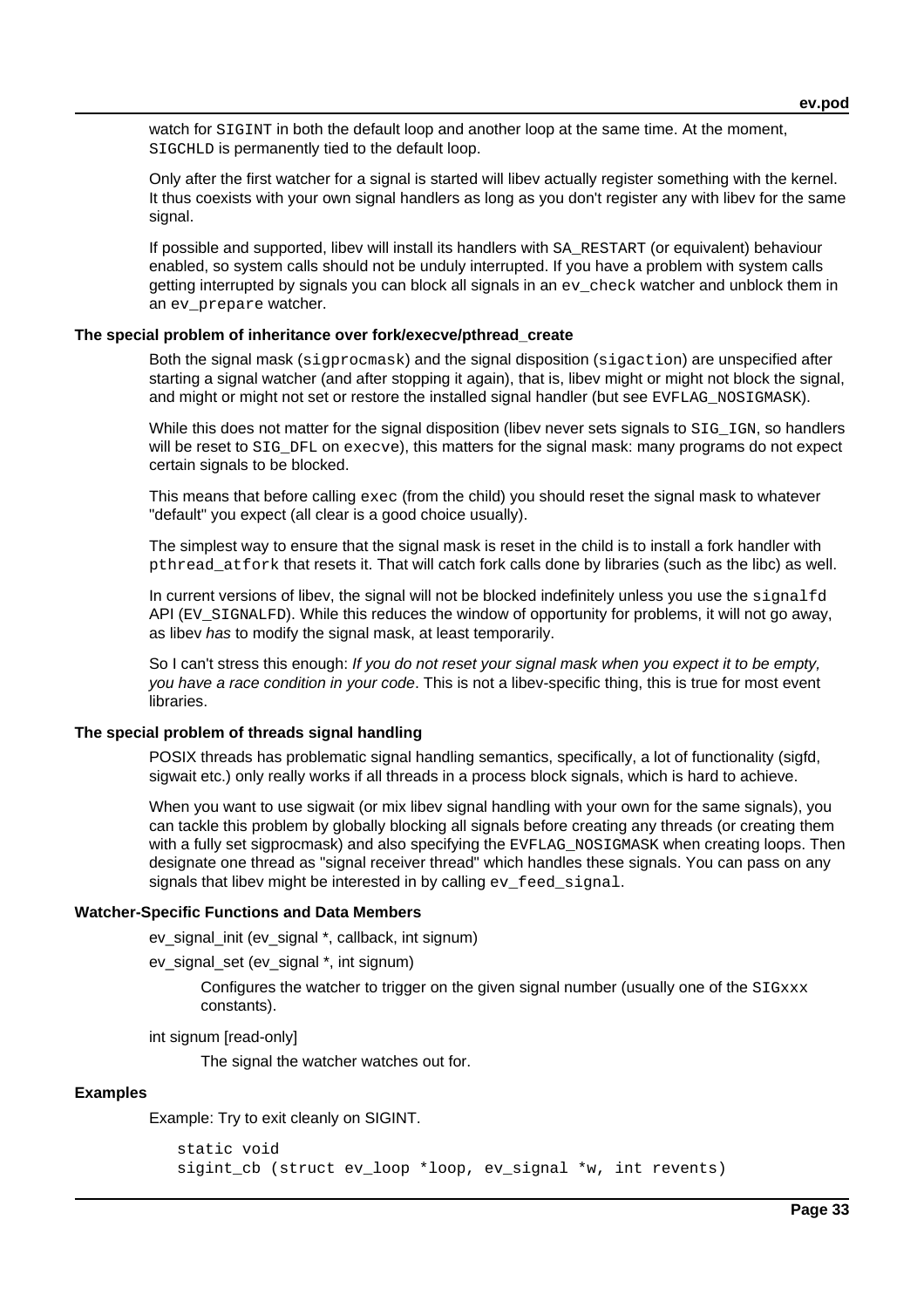```
 {
  ev break (loop, EVBREAK ALL);
 }
 ev_signal signal_watcher;
ev signal init (&signal watcher, sigint cb, SIGINT);
ev signal start (loop, &signal watcher);
```
## **ev\_child - watch out for process status changes**

Child watchers trigger when your process receives a SIGCHLD in response to some child status changes (most typically when a child of yours dies or exits). It is permissible to install a child watcher after the child has been forked (which implies it might have already exited), as long as the event loop isn't entered (or is continued from a watcher), i.e., forking and then immediately registering a watcher for the child is fine, but forking and registering a watcher a few event loop iterations later or in the next callback invocation is not.

Only the default event loop is capable of handling signals, and therefore you can only register child watchers in the default event loop.

Due to some design glitches inside libev, child watchers will always be handled at maximum priority (their priority is set to EV\_MAXPRI by libev)

### **Process Interaction**

Libev grabs SIGCHLD as soon as the default event loop is initialised. This is necessary to guarantee proper behaviour even if the first child watcher is started after the child exits. The occurrence of SIGCHLD is recorded asynchronously, but child reaping is done synchronously as part of the event loop processing. Libev always reaps all children, even ones not watched.

### **Overriding the Built-In Processing**

Libev offers no special support for overriding the built-in child processing, but if your application collides with libev's default child handler, you can override it easily by installing your own handler for SIGCHLD after initialising the default loop, and making sure the default loop never gets destroyed. You are encouraged, however, to use an event-based approach to child reaping and thus use libev's support for that, so other libev users can use ev\_child watchers freely.

### **Stopping the Child Watcher**

Currently, the child watcher never gets stopped, even when the child terminates, so normally one needs to stop the watcher in the callback. Future versions of libev might stop the watcher automatically when a child exit is detected (calling  $ev$  child stop twice is not a problem).

### **Watcher-Specific Functions and Data Members**

ev\_child\_init (ev\_child \*, callback, int pid, int trace)

ev\_child\_set (ev\_child \*, int pid, int trace)

Configures the watcher to wait for status changes of process pid (or any process if pid is specified as  $0$ ). The callback can look at the  $r$ status member of the  $ev$  child watcher structure to see the status word (use the macros from sys/wait.h and see your systems waitpid documentation). The rpid member contains the pid of the process causing the status change. trace must be either 0 (only activate the watcher when the process terminates) or 1 (additionally activate the watcher when the process is stopped or continued).

```
int pid [read-only]
```
The process id this watcher watches out for, or 0, meaning any process id.

#### int rpid [read-write]

The process id that detected a status change.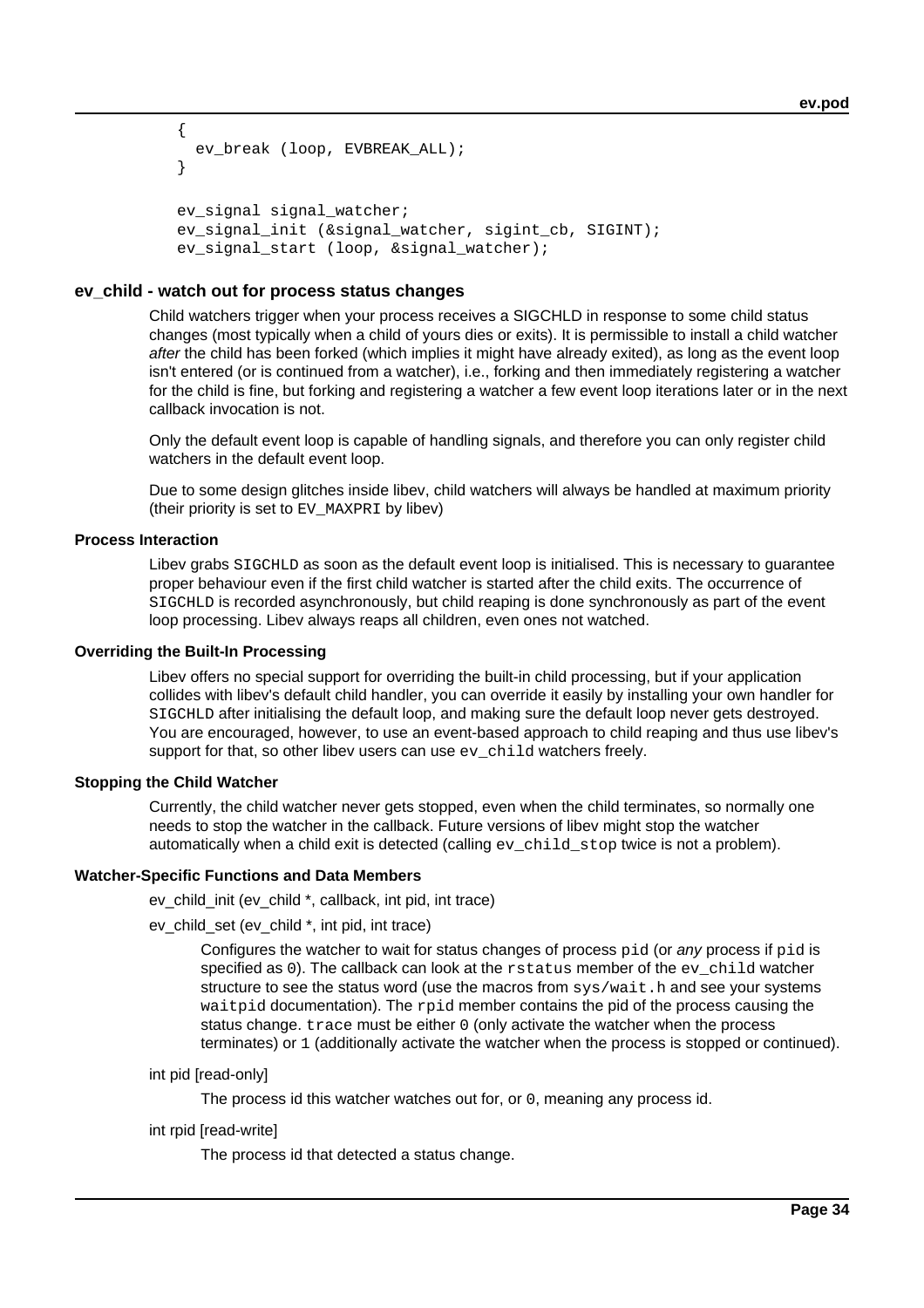int rstatus [read-write]

The process exit/trace status caused by rpid (see your systems waitpid and sys/wait.h documentation for details).

## **Examples**

Example:  $f \circ rk$  () a new process and install a child handler to wait for its completion.

```
 ev_child cw;
 static void
child cb (EV P ev child *w, int revents)
\left\{ \right.ev child stop (EV A w);
   printf ("process %d exited with status %x\n", w->rpid, w->rstatus);
 }
 pid_t pid = fork ();
if (pid < 0) // error
else if (pid == 0) {
     // the forked child executes here
    exit (1);
   }
 else
   {
     ev_child_init (&cw, child_cb, pid, 0);
     ev_child_start (EV_DEFAULT_ &cw);
   }
```
## **ev\_stat - did the file attributes just change?**

This watches a file system path for attribute changes. That is, it calls stat on that path in regular intervals (or when the OS says it changed) and sees if it changed compared to the last time, invoking the callback if it did. Starting the watcher stat's the file, so only changes that happen after the watcher has been started will be reported.

The path does not need to exist: changing from "path exists" to "path does not exist" is a status change like any other. The condition "path does not exist" (or more correctly "path cannot be stat'ed") is signified by the st\_nlink field being zero (which is otherwise always forced to be at least one) and all the other fields of the stat buffer having unspecified contents.

The path must not end in a slash or contain special components such as . or . . . The path should be absolute: If it is relative and your working directory changes, then the behaviour is undefined.

Since there is no portable change notification interface available, the portable implementation simply calls stat(2) regularly on the path to see if it changed somehow. You can specify a recommended polling interval for this case. If you specify a polling interval of 0 (highly recommended!) then a suitable, unspecified default value will be used (which you can expect to be around five seconds, although this might change dynamically). Libev will also impose a minimum interval which is currently around 0.1, but that's usually overkill.

This watcher type is not meant for massive numbers of stat watchers, as even with OS-supported change notifications, this can be resource-intensive.

At the time of this writing, the only OS-specific interface implemented is the Linux inotify interface (implementing kqueue support is left as an exercise for the reader. Note, however, that the author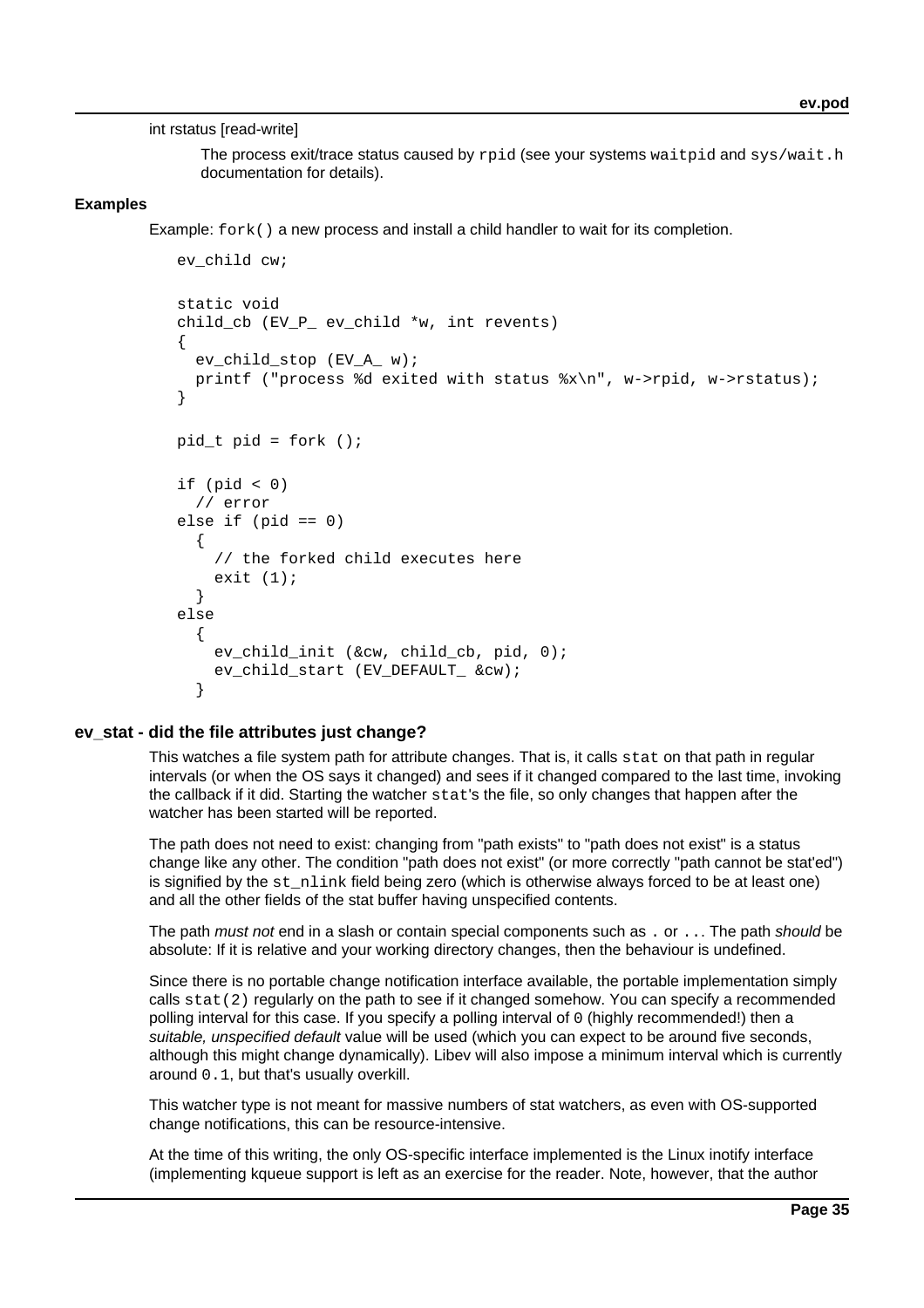sees no way of implementing  $ev$  stat semantics with kqueue, except as a hint).

## **ABI Issues (Largefile Support)**

Libev by default (unless the user overrides this) uses the default compilation environment, which means that on systems with large file support disabled by default, you get the 32 bit version of the stat structure. When using the library from programs that change the ABI to use 64 bit file offsets the programs will fail. In that case you have to compile libev with the same flags to get binary compatibility. This is obviously the case with any flags that change the ABI, but the problem is most noticeably displayed with ev\_stat and large file support.

The solution for this is to lobby your distribution maker to make large file interfaces available by default (as e.g. FreeBSD does) and not optional. Libev cannot simply switch on large file support because it has to exchange stat structures with application programs compiled using the default compilation environment.

### **Inotify and Kqueue**

When inotify (7) support has been compiled into libev and present at runtime, it will be used to speed up change detection where possible. The inotify descriptor will be created lazily when the first ev\_stat watcher is being started.

Inotify presence does not change the semantics of evactor state watchers except that changes might be detected earlier, and in some cases, to avoid making regular stat calls. Even in the presence of inotify support there are many cases where libev has to resort to regular stat polling, but as long as kernel 2.6.25 or newer is used (2.6.24 and older have too many bugs), the path exists (i.e. stat succeeds), and the path resides on a local filesystem (libev currently assumes only ext2/3, jfs, reiserfs and xfs are fully working) libev usually gets away without polling.

There is no support for kqueue, as apparently it cannot be used to implement this functionality, due to the requirement of having a file descriptor open on the object at all times, and detecting renames, unlinks etc. is difficult.

#### **stat () is a synchronous operation**

Libev doesn't normally do any kind of I/O itself, and so is not blocking the process. The exception are ev stat watchers - those call stat (), which is a synchronous operation.

For local paths, this usually doesn't matter: unless the system is very busy or the intervals between stat's are large, a stat call will be fast, as the path data is usually in memory already (except when starting the watcher).

For networked file systems, calling stat () can block an indefinite time due to network issues, and even under good conditions, a stat call often takes multiple milliseconds.

Therefore, it is best to avoid using  $ev$ \_stat watchers on networked paths, although this is fully supported by libev.

### **The special problem of stat time resolution**

The stat () system call only supports full-second resolution portably, and even on systems where the resolution is higher, most file systems still only support whole seconds.

That means that, if the time is the only thing that changes, you can easily miss updates: on the first update, ev stat detects a change and calls your callback, which does something. When there is another update within the same second,  $ev$  stat will be unable to detect unless the stat data does change in other ways (e.g. file size).

The solution to this is to delay acting on a change for slightly more than a second (or till slightly after the next full second boundary), using a roughly one-second-delay ev\_timer (e.g. ev\_timer\_set (w, 0., 1.02); ev\_timer\_again (loop, w)).

The .02 offset is added to work around small timing inconsistencies of some operating systems (where the second counter of the current time might be be delayed. One such system is the Linux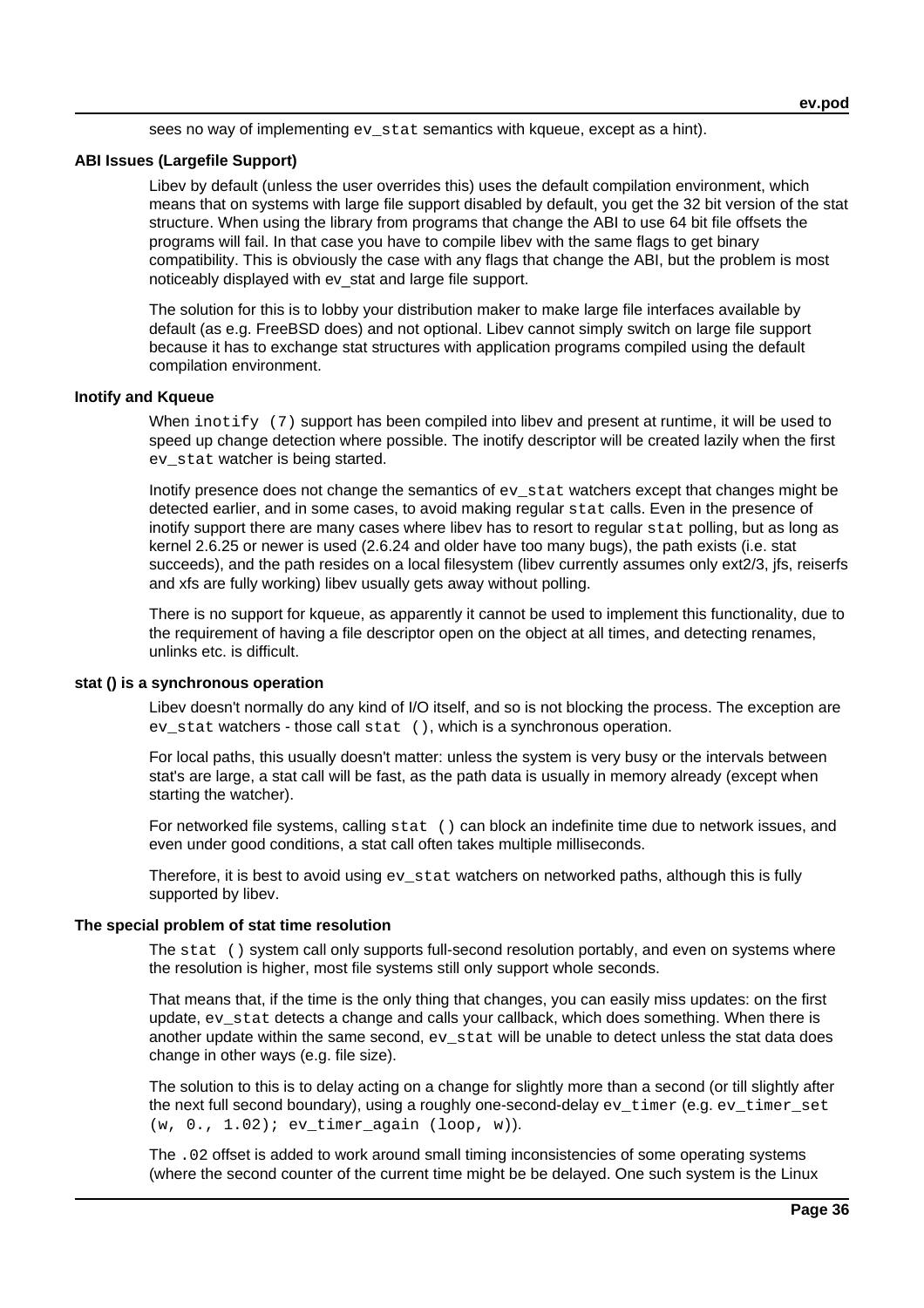kernel, where a call to gettimeofday might return a timestamp with a full second later than a subsequent  $time$  call - if the equivalent of  $time$  () is used to update file times then there will be a small window where the kernel uses the previous second to update file times but libev might already execute the timer callback).

### **Watcher-Specific Functions and Data Members**

ev\_stat\_init (ev\_stat \*, callback, const char \*path, ev\_tstamp interval)

ev\_stat\_set (ev\_stat \*, const char \*path, ev\_tstamp interval)

Configures the watcher to wait for status changes of the given path. The interval is a hint on how quickly a change is expected to be detected and should normally be specified as 0 to let libev choose a suitable value. The memory pointed to by path must point to the same path for as long as the watcher is active.

The callback will receive an EV\_STAT event when a change was detected, relative to the attributes at the time the watcher was started (or the last change was detected).

ev\_stat\_stat (loop, ev\_stat \*)

Updates the stat buffer immediately with new values. If you change the watched path in your callback, you could call this function to avoid detecting this change (while introducing a race condition if you are not the only one changing the path). Can also be useful simply to find out the new values.

#### ev\_statdata attr [read-only]

The most-recently detected attributes of the file. Although the type is  $ev$  statdata, this is usually the (or one of the) struct stat types suitable for your system, but you can only rely on the POSIX-standardised members to be present. If the st\_nlink member is 0, then there was some error while stating the file.

#### ev\_statdata prev [read-only]

The previous attributes of the file. The callback gets invoked whenever  $prev = attr, or$ , more precisely, one or more of these members differ: st\_dev, st\_ino, st\_mode, st\_nlink , st\_uid, st\_gid, st\_rdev, st\_size, st\_atime, st\_mtime, st\_ctime.

#### ev\_tstamp interval [read-only]

The specified interval.

```
const char *path [read-only]
```
The file system path that is being watched.

#### **Examples**

Example: Watch /etc/passwd for attribute changes.

```
 static void
   passwd_cb (struct ev_loop *loop, ev_stat *w, int revents)
    {
     /* /etc/passwd changed in some way */
     if (w->attr.st_nlink)
\{ printf ("passwd current size %ld\n", (long)w->attr.st_size);
         printf ("passwd current atime %ld\n", (long)w->attr.st_mtime);
        printf ("passwd current mtime %ld\n", (long)w->attr.st_mtime);
 }
     else
       /* you shalt not abuse printf for puts */
       puts ("wow, /etc/passwd is not there, expect problems. "
             "if this is windows, they already arrived\n");
    }
```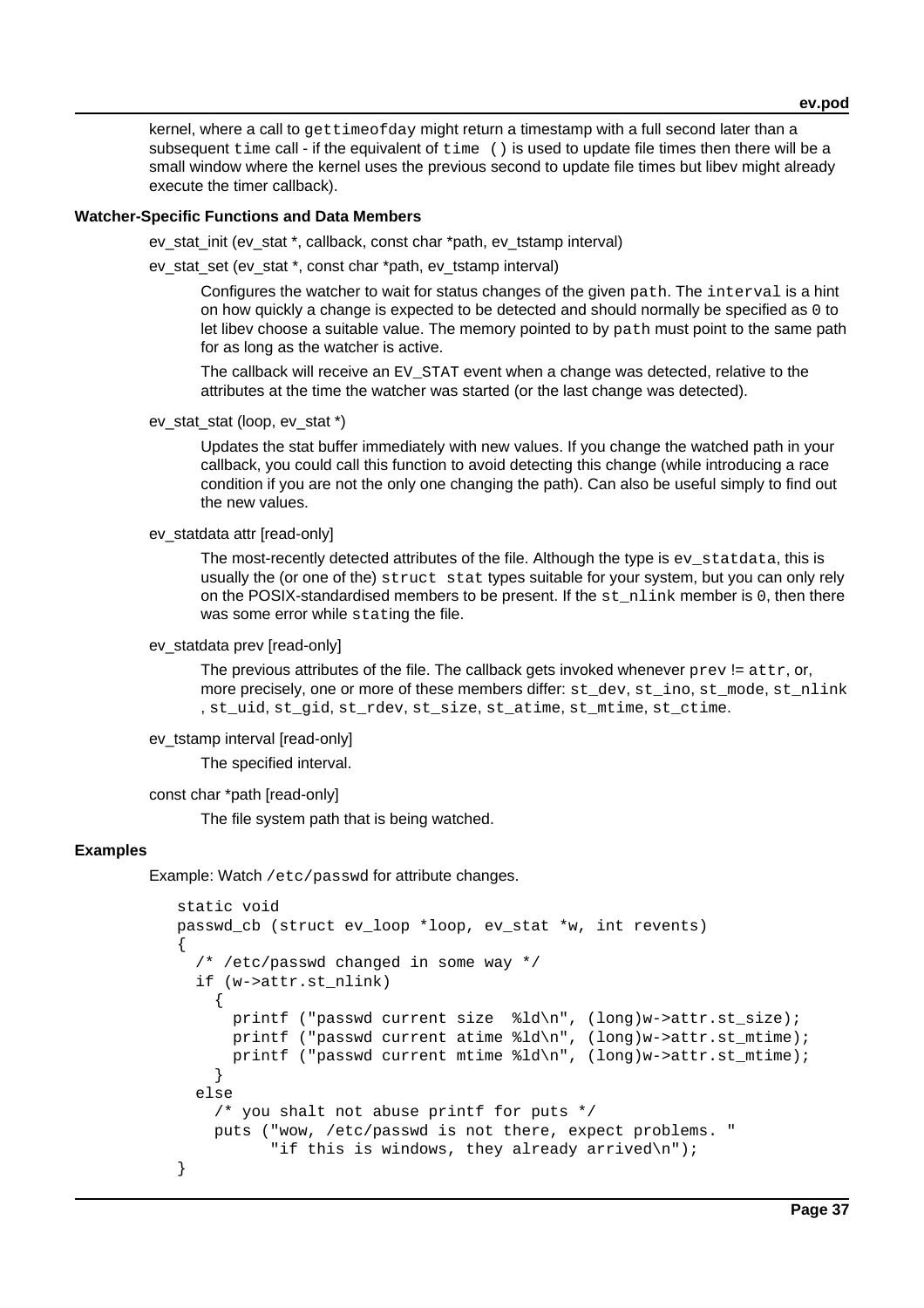```
 ev_stat passwd;
 ev_stat_init (&passwd, passwd_cb, "/etc/passwd", 0.);
ev stat start (loop, &passwd);
```
Example: Like above, but additionally use a one-second delay so we do not miss updates (however, frequent updates will delay processing, too, so one might do the work both on ev\_stat callback invocation and on  $ev$  timer callback invocation).

```
static ev stat passwd;
  static ev timer timer;
   static void
   timer_cb (EV_P_ ev_timer *w, int revents)
    {
     ev_timer_stop (EV_A_ w);
     /* now it's one second after the most recent passwd change */
    }
   static void
  stat cb (EV P ev stat *w, int revents)
   \{ /* reset the one-second timer */
     ev_timer_again (EV_A_ &timer);
    }
 ...
   ev_stat_init (&passwd, stat_cb, "/etc/passwd", 0.);
   ev_stat_start (loop, &passwd);
   ev_timer_init (&timer, timer_cb, 0., 1.02);
```
#### **ev\_idle - when you've got nothing better to do...**

...

Idle watchers trigger events when no other events of the same or higher priority are pending (prepare, check and other idle watchers do not count as receiving "events").

That is, as long as your process is busy handling sockets or timeouts (or even signals, imagine) of the same or higher priority it will not be triggered. But when your process is idle (or only lower-priority watchers are pending), the idle watchers are being called once per event loop iteration - until stopped, that is, or your process receives more events and becomes busy again with higher priority stuff.

The most noteworthy effect is that as long as any idle watchers are active, the process will not block when waiting for new events.

Apart from keeping your process non-blocking (which is a useful effect on its own sometimes), idle watchers are a good place to do "pseudo-background processing", or delay processing stuff to after the event loop has handled all outstanding events.

#### **Abusing an ev\_idle watcher for its side-effect**

As long as there is at least one active idle watcher, libev will never sleep unnecessarily. Or in other words, it will loop as fast as possible. For this to work, the idle watcher doesn't need to be invoked at all - the lowest priority will do.

This mode of operation can be useful together with an  $ev$  check watcher, to do something on each event loop iteration - for example to balance load between different connections.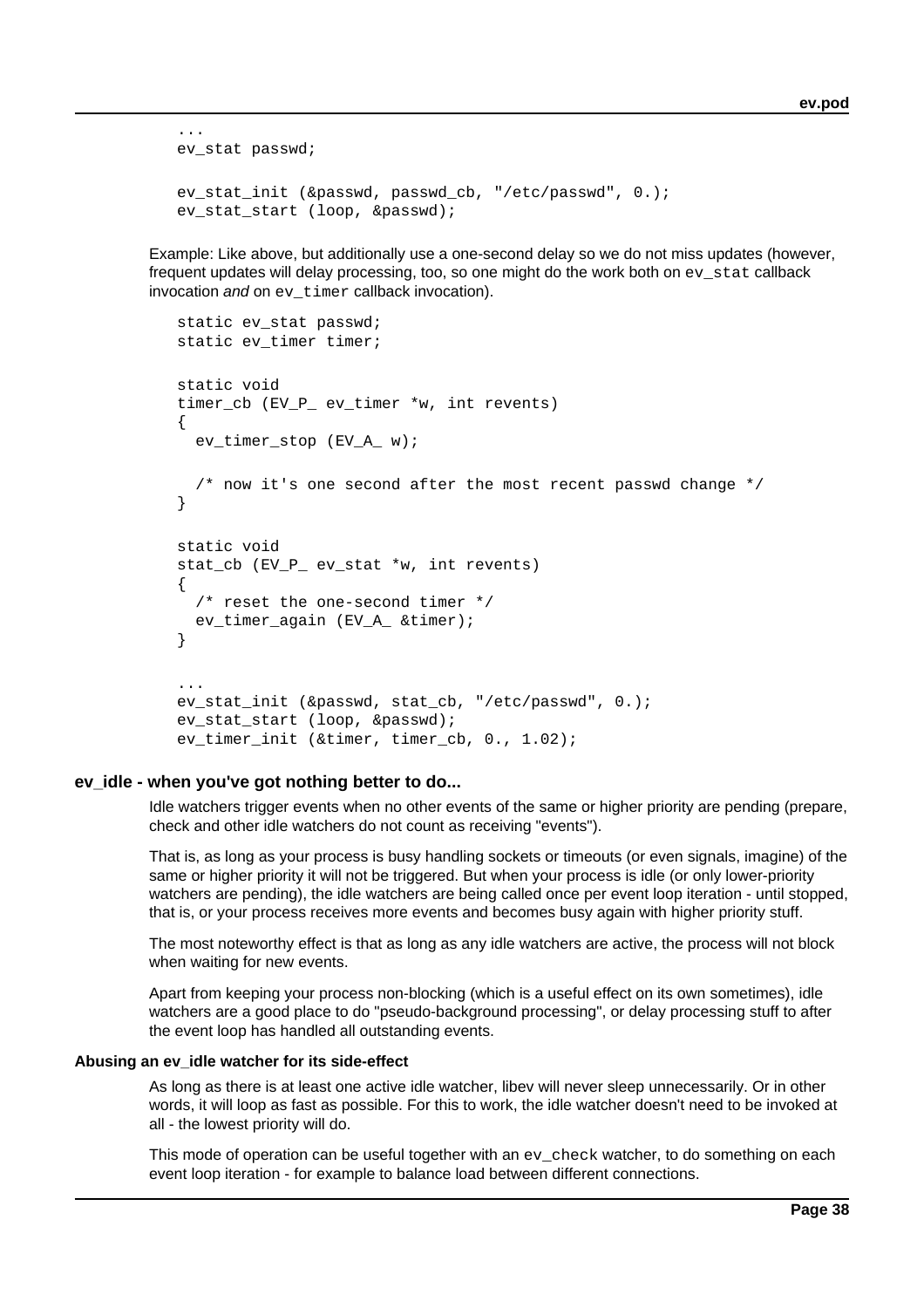See Abusing an ev check watcher for its side-effect for a longer example.

#### **Watcher-Specific Functions and Data Members**

ev\_idle\_init (ev\_idle \*, callback)

Initialises and configures the idle watcher - it has no parameters of any kind. There is a ev idle set macro, but using it is utterly pointless, believe me.

### **Examples**

Example: Dynamically allocate an ev\_idle watcher, start it, and in the callback, free it. Also, use no error checking, as usual.

```
 static void
     idle_cb (struct ev_loop *loop, ev_idle *w, int revents)
\{ \cdot \cdot \cdot \cdot \cdot \cdot \cdot \cdot \cdot \cdot \cdot \cdot \cdot \cdot \cdot \cdot \cdot \cdot \cdot \cdot \cdot \cdot \cdot \cdot \cdot \cdot \cdot \cdot \cdot \cdot \cdot \cdot \cdot \cdot \cdot \cdot 
         // stop the watcher
       ev idle stop (loop, w);
         // now we can free it
        free (w);
         // now do something you wanted to do when the program has
        // no longer anything immediate to do.
     }
     ev_idle *idle_watcher = malloc (sizeof (ev_idle));
    ev idle init (idle watcher, idle cb);
     ev_idle_start (loop, idle_watcher);
```
### **ev\_prepare and ev\_check - customise your event loop!**

Prepare and check watchers are often (but not always) used in pairs: prepare watchers get invoked before the process blocks and check watchers afterwards.

You must not call ev\_run (or similar functions that enter the current event loop) or ev\_loop\_fork from either ev\_prepare or ev\_check watchers. Other loops than the current one are fine, however. The rationale behind this is that you do not need to check for recursion in those watchers, i.e. the sequence will always be ev\_prepare, blocking, ev\_check so if you have one watcher of each kind they will always be called in pairs bracketing the blocking call.

Their main purpose is to integrate other event mechanisms into libev and their use is somewhat advanced. They could be used, for example, to track variable changes, implement your own watchers, integrate net-snmp or a coroutine library and lots more. They are also occasionally useful if you cache some data and want to flush it before blocking (for example, in X programs you might want to do an XFlush () in an ev\_prepare watcher).

This is done by examining in each prepare call which file descriptors need to be watched by the other library, registering  $ev$  io watchers for them and starting an  $ev$  timer watcher for any timeouts (many libraries provide exactly this functionality). Then, in the check watcher, you check for any events that occurred (by checking the pending status of all watchers and stopping them) and call back into the library. The I/O and timer callbacks will never actually be called (but must be valid nevertheless, because you never know, you know?).

As another example, the Perl Coro module uses these hooks to integrate coroutines into libev programs, by yielding to other active coroutines during each prepare and only letting the process block if no coroutines are ready to run (it's actually more complicated: it only runs coroutines with priority higher than or equal to the event loop and one coroutine of lower priority, but only once, using idle watchers to keep the event loop from blocking if lower-priority coroutines are active, thus mapping low-priority coroutines to idle/background tasks).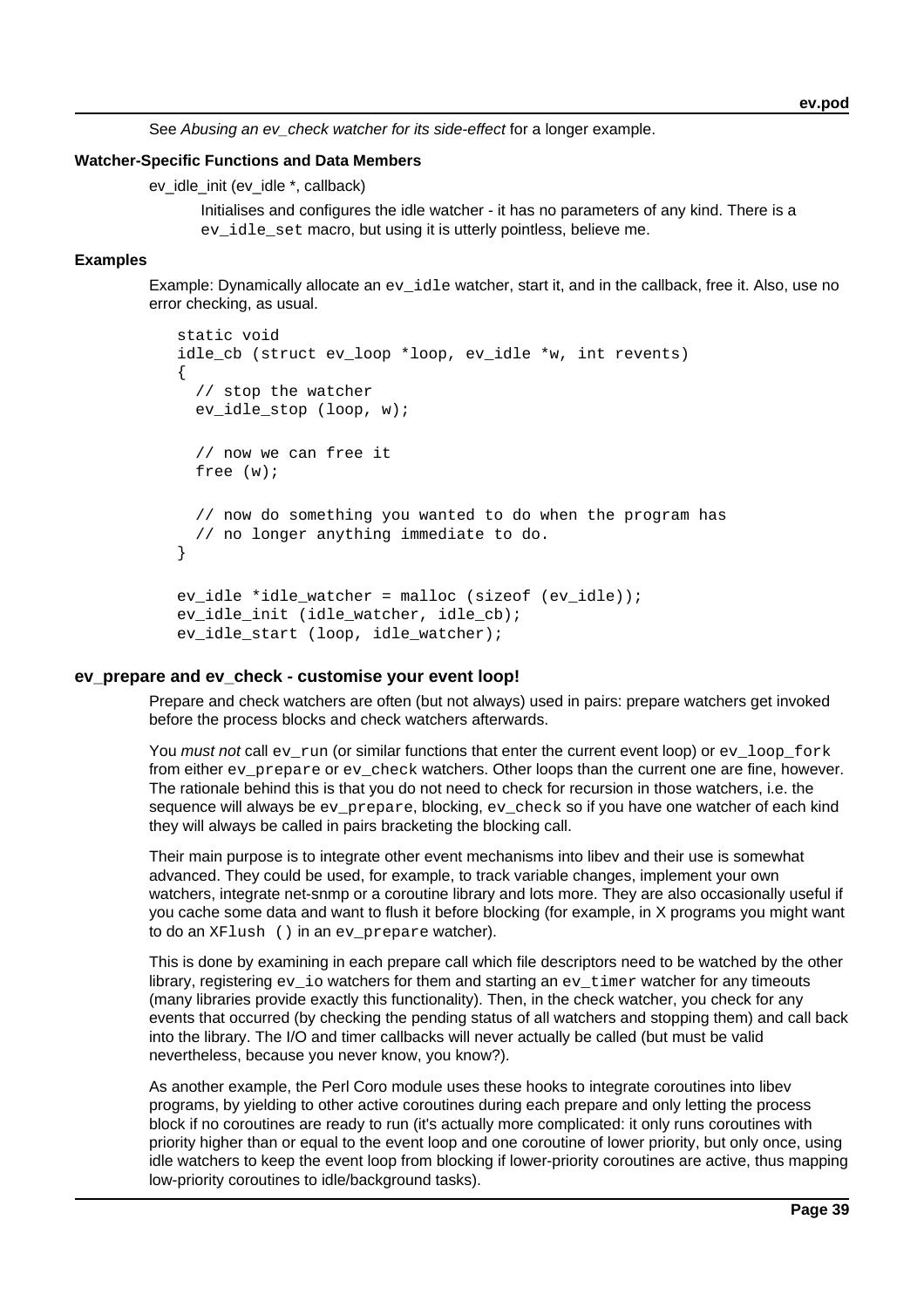When used for this purpose, it is recommended to give  $ev$  check watchers highest (EV MAXPRI) priority, to ensure that they are being run before any other watchers after the poll (this doesn't matter for ev\_prepare watchers).

Also, ev\_check watchers (and ev\_prepare watchers, too) should not activate ("feed") events into libev. While libev fully supports this, they might get executed before other ev\_check watchers did their job. As ev check watchers are often used to embed other (non-libev) event loops those other event loops might be in an unusable state until their ev\_check watcher ran (always remind yourself to coexist peacefully with others).

#### **Abusing an ev\_check watcher for its side-effect**

ev\_check (and less often also ev\_prepare) watchers can also be useful because they are called once per event loop iteration. For example, if you want to handle a large number of connections fairly, you normally only do a bit of work for each active connection, and if there is more work to do, you wait for the next event loop iteration, so other connections have a chance of making progress.

Using an ev\_check watcher is almost enough: it will be called on the next event loop iteration. However, that isn't as soon as possible - without external events, your  $ev$  check watcher will not be invoked.

This is where  $ev\_idle$  watchers come in handy - all you need is a single global idle watcher that is active as long as you have one active  $ev$  check watcher. The  $ev$  idle watcher makes sure the event loop will not sleep, and the  $ev$  check watcher makes sure a callback gets invoked. Neither watcher alone can do that.

### **Watcher-Specific Functions and Data Members**

ev\_prepare\_init (ev\_prepare \*, callback)

ev\_check\_init (ev\_check \*, callback)

Initialises and configures the prepare or check watcher - they have no parameters of any kind. There are ev\_prepare\_set and ev\_check\_set macros, but using them is utterly, utterly, utterly and completely pointless.

#### **Examples**

There are a number of principal ways to embed other event loops or modules into libev. Here are some ideas on how to include libadns into libev (there is a Perl module named  $EV: :$  ADNS that does this, which you could use as a working example. Another Perl module named  $EV:Glib$  embeds a Glib main context into libev, and finally,  $Glib::EV$  embeds EV into the Glib event loop).

Method 1: Add IO watchers and a timeout watcher in a prepare handler, and in a check watcher, destroy them and call into libadns. What follows is pseudo-code only of course. This requires you to either use a low priority for the check watcher or use  $ev$ <sub>clear</sub> pending explicitly, as the callbacks for the IO/timeout watchers might not have been called yet.

```
 static ev_io iow [nfd];
 static ev_timer tw;
 static void
 io_cb (struct ev_loop *loop, ev_io *w, int revents)
 {
 }
 // create io watchers for each fd and a timer before blocking
 static void
 adns_prepare_cb (struct ev_loop *loop, ev_prepare *w, int revents)
 {
  int timeout = 3600000;
   struct pollfd fds [nfd];
```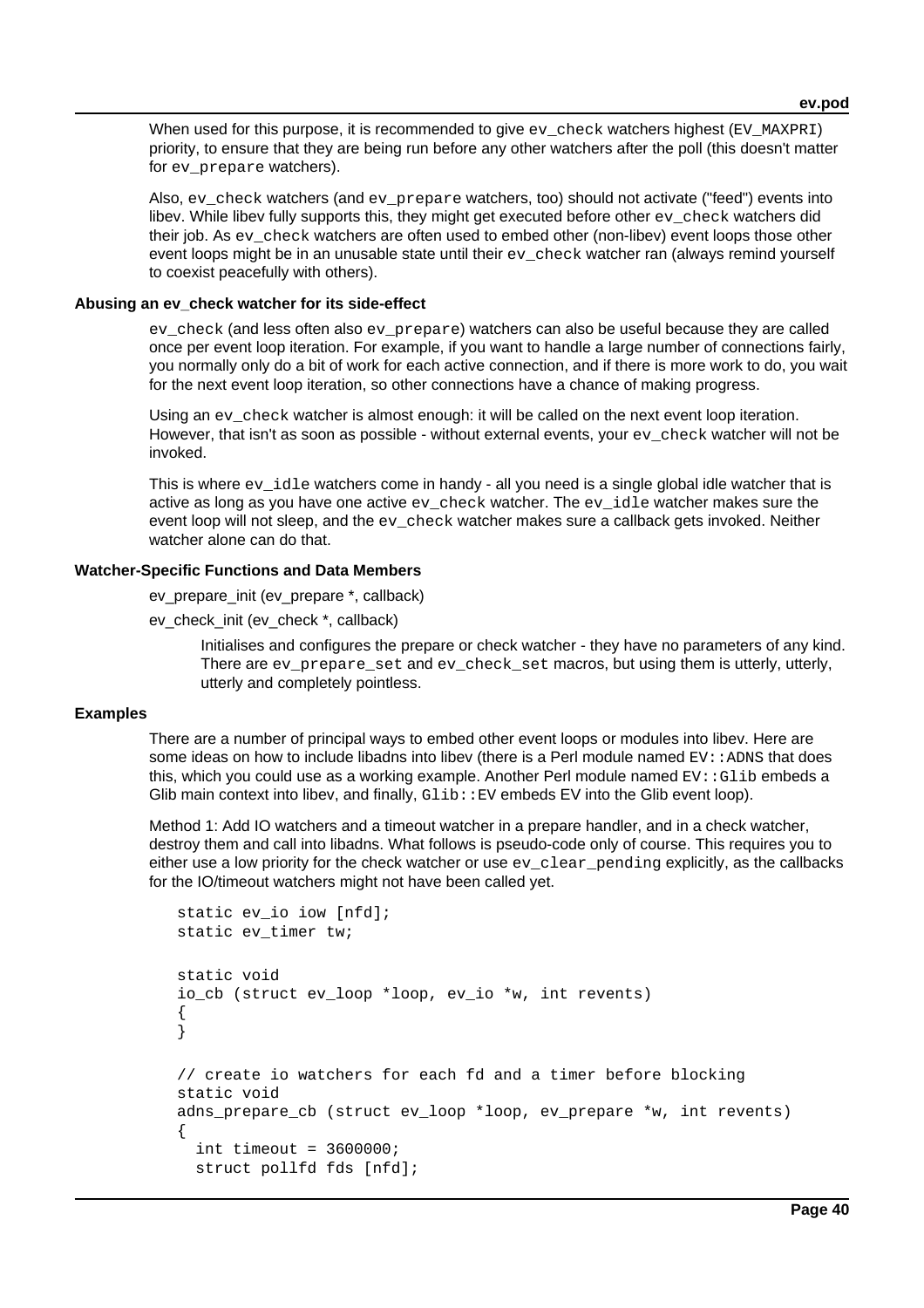```
 // actual code will need to loop here and realloc etc.
      adns_beforepoll (ads, fds, &nfd, &timeout, timeval_from (ev_time ()));
      /* the callback is illegal, but won't be called as we stop during
check */
     ev timer init (&tw, 0, timeout * 1e-3, 0.);
     ev timer start (loop, &tw);
      // create one ev_io per pollfd
     for (int i = 0; i < nfd; ++i)
\{ ev_io_init (iow + i, io_cb, fds [i].fd,
            ((fds [i].events & POLLIN ? EV_READ : 0)
             | (fds [i].events & POLLOUT ? EV_WRITE : 0)));
          fds [i].revents = 0;
          ev_io_start (loop, iow + i);
        }
    }
    // stop all watchers after blocking
    static void
   adns check cb (struct ev loop *loop, ev check *w, int revents)
    {
     ev timer stop (loop, &tw);
     for (int i = 0; i < nfd; ++i)
\{ // set the relevant poll flags
          // could also call adns_processreadable etc. here
          struct pollfd *fd = fds + i;
         int revents = ev_{\text{clear\_pending}} (iow + i);if (revents & EV READ ) fd->revents |= fd->events & POLLIN;
          if (revents & EV_WRITE) fd->revents |= fd->events & POLLOUT;
          // now stop the watcher
          ev_io_stop (loop, iow + i);
        }
      adns_afterpoll (adns, fds, nfd, timeval_from (ev_now (loop));
    }
```
Method 2: This would be just like method 1, but you run adns afterpoll in the prepare watcher and would dispose of the check watcher.

Method 3: If the module to be embedded supports explicit event notification (libadns does), you can also make use of the actual watcher callbacks, and only destroy/create the watchers in the prepare watcher.

```
 static void
timer cb (EV P ev timer *w, int revents)
 {
  adns state ads = (adns state)w->data;
  update now (EV_A);
```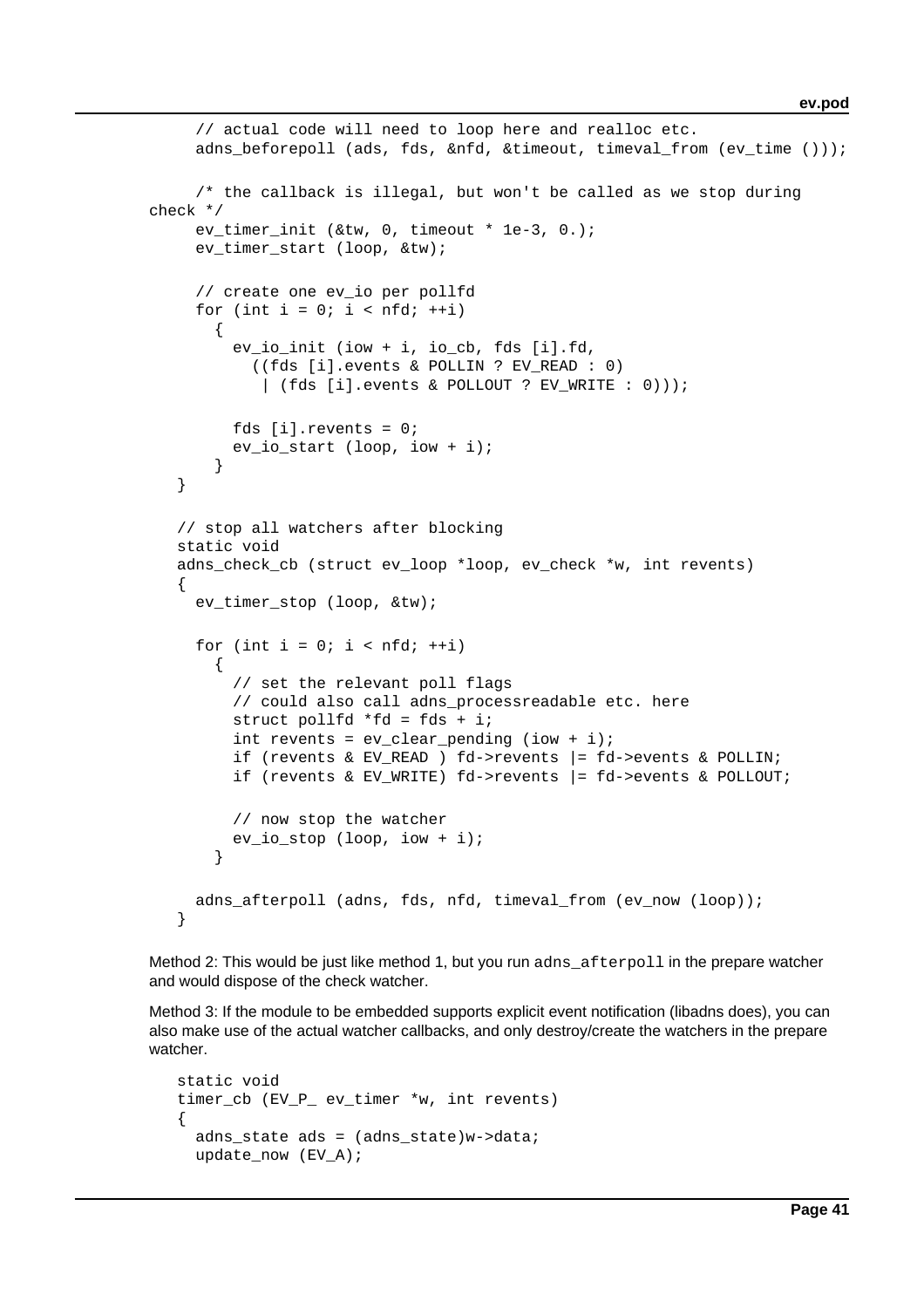```
adns processtimeouts (ads, &tv now);
 }
 static void
 io_cb (EV_P_ ev_io *w, int revents)
 {
 adns state ads = (adns state)w->data;
  update now (EV_A); if (revents & EV_READ ) adns_processreadable (ads, w->fd, &tv_now);
   if (revents & EV_WRITE) adns_processwriteable (ads, w->fd, &tv_now);
 }
 // do not ever call adns_afterpoll
```
Method 4: Do not use a prepare or check watcher because the module you want to embed is not flexible enough to support it. Instead, you can override their poll function. The drawback with this solution is that the main loop is now no longer controllable by  $E$ V. The  $G$ lib:: $E$ V module uses this approach, effectively embedding EV as a client into the horrible libglib event loop.

```
 static gint
   event_poll_func (GPollFD *fds, guint nfds, gint timeout)
   {
     int got_events = 0;
    for (n = 0; n < n fds; +n)
       // create/start io watcher that sets the relevant bits in fds[n] and
increment got_events
     if (timeout >= 0)
       // create/start timer
     // poll
    ev\_run (EVA_0);
     // stop timer again
    if (t \text{ime} \gt) = 0 ev_timer_stop (EV_A_ &to);
     // stop io watchers again - their callbacks should have set
    for (n = 0; n < nfds; +n) ev_io_stop (EV_A_ iow [n]);
     return got_events;
   }
```
#### **ev\_embed - when one backend isn't enough...**

This is a rather advanced watcher type that lets you embed one event loop into another (currently only ev\_io events are supported in the embedded loop, other types of watchers might be handled in a delayed or incorrect fashion and must not be used).

There are primarily two reasons you would want that: work around bugs and prioritise I/O.

As an example for a bug workaround, the kqueue backend might only support sockets on some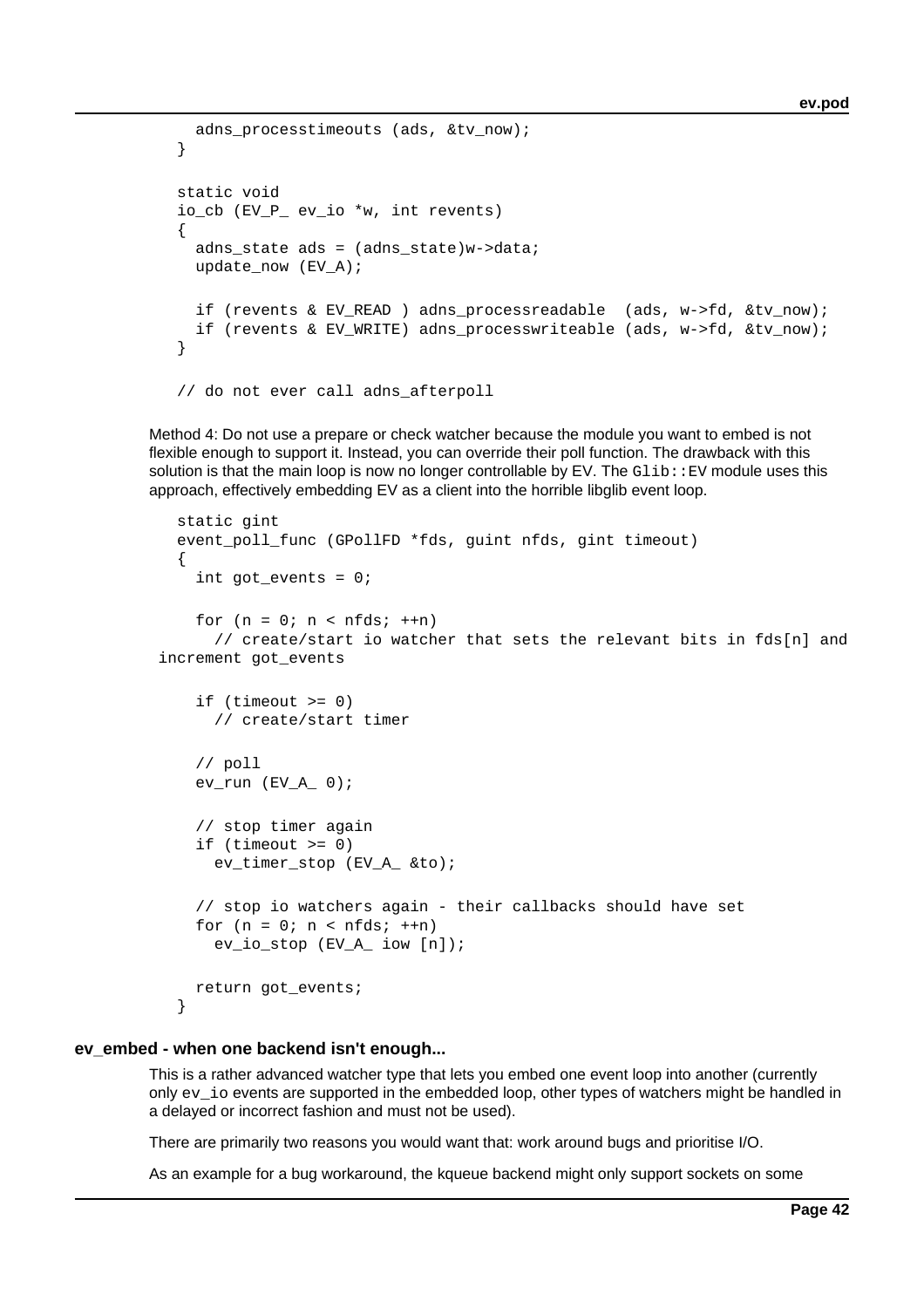platform, so it is unusable as generic backend, but you still want to make use of it because you have many sockets and it scales so nicely. In this case, you would create a kqueue-based loop and embed it into your default loop (which might use e.g. poll). Overall operation will be a bit slower because first libev has to call poll and then kevent, but at least you can use both mechanisms for what they are best: kqueue for scalable sockets and poll if you want it to work :)

As for prioritising I/O: under rare circumstances you have the case where some fds have to be watched and handled very quickly (with low latency), and even priorities and idle watchers might have too much overhead. In this case you would put all the high priority stuff in one loop and all the rest in a second one, and embed the second one in the first.

As long as the watcher is active, the callback will be invoked every time there might be events pending in the embedded loop. The callback must then call ev\_embed\_sweep (mainloop, watcher) to make a single sweep and invoke their callbacks (the callback doesn't need to invoke the ev embed sweep function directly, it could also start an idle watcher to give the embedded loop strictly lower priority for example).

You can also set the callback to 0, in which case the embed watcher will automatically execute the embedded loop sweep whenever necessary.

Fork detection will be handled transparently while the ev\_embed watcher is active, i.e., the embedded loop will automatically be forked when the embedding loop forks. In other cases, the user is responsible for calling ev\_loop\_fork on the embedded loop.

Unfortunately, not all backends are embeddable: only the ones returned by ev\_embeddable\_backends are, which, unfortunately, does not include any portable one.

So when you want to use this feature you will always have to be prepared that you cannot get an embeddable loop. The recommended way to get around this is to have a separate variables for your embeddable loop, try to create it, and if that fails, use the normal loop for everything.

#### **ev\_embed and fork**

While the ev embed watcher is running, forks in the embedding loop will automatically be applied to the embedded loop as well, so no special fork handling is required in that case. When the watcher is not running, however, it is still the task of the libev user to call ev\_loop\_fork () as applicable.

#### **Watcher-Specific Functions and Data Members**

ev\_embed\_init (ev\_embed \*, callback, struct ev\_loop \*embedded\_loop)

ev\_embed\_set (ev\_embed \*, struct ev\_loop \*embedded\_loop)

Configures the watcher to embed the given loop, which must be embeddable. If the callback is 0, then ev\_embed\_sweep will be invoked automatically, otherwise it is the responsibility of the callback to invoke it (it will continue to be called until the sweep has been done, if you do not want that, you need to temporarily stop the embed watcher).

ev\_embed\_sweep (loop, ev\_embed \*)

Make a single, non-blocking sweep over the embedded loop. This works similarly to  $ev_{run}$ (embedded\_loop, EVRUN\_NOWAIT), but in the most appropriate way for embedded loops.

struct ev\_loop \*other [read-only]

The embedded event loop.

#### **Examples**

Example: Try to get an embeddable event loop and embed it into the default event loop. If that is not possible, use the default loop. The default loop is stored in loop\_hi, while the embeddable loop is stored in  $loop\_lo$  (which is  $loop\_hi$  in the case no embeddable loop can be used).

```
 struct ev_loop *loop_hi = ev_default_init (0);
 struct ev_loop *loop_lo = 0;
 ev_embed embed;
```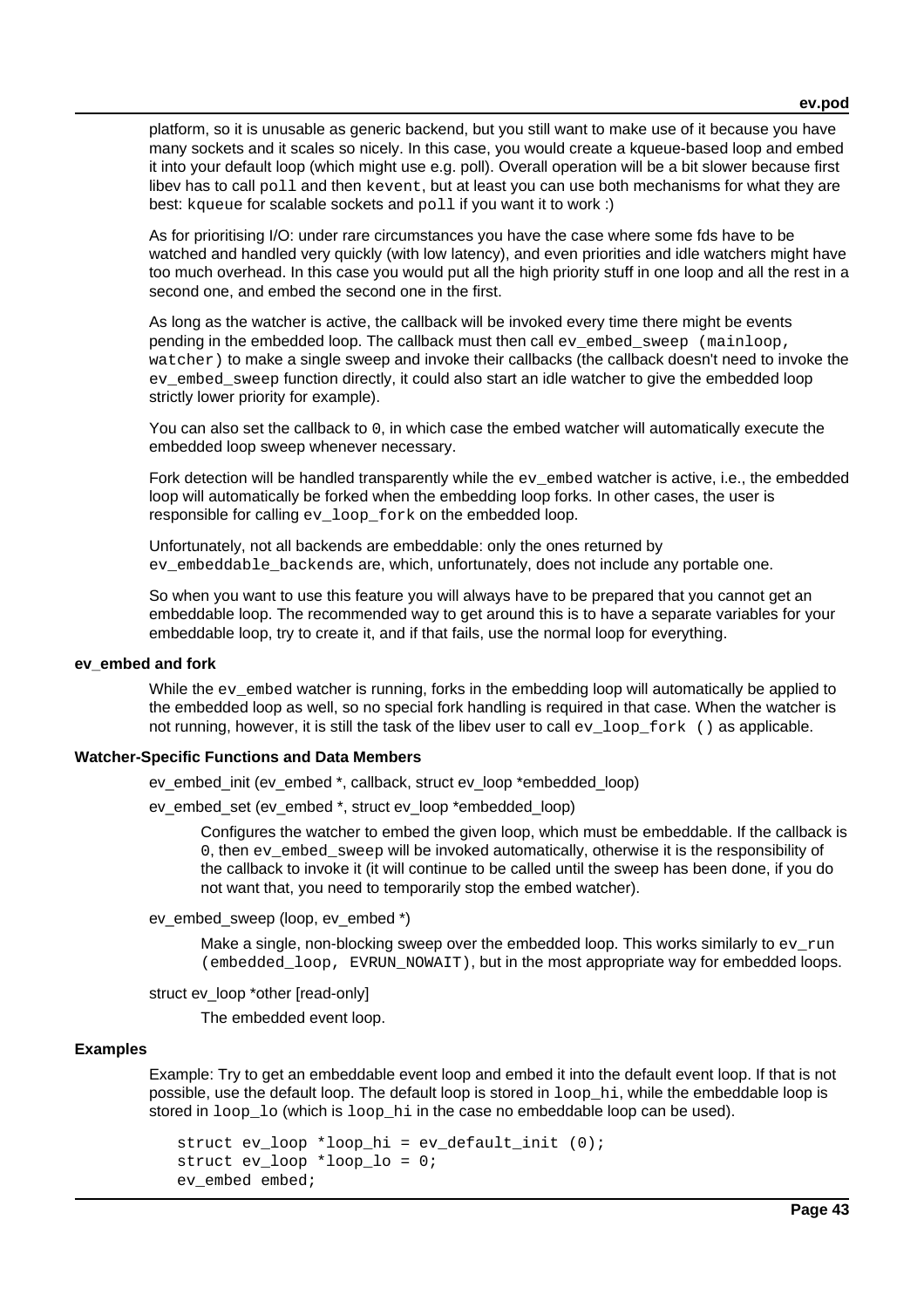```
 // see if there is a chance of getting one that works
   // (remember that a flags value of 0 means autodetection)
   loop_lo = ev_embeddable_backends () & ev_recommended_backends ()
      ? ev_loop_new (ev_embeddable_backends () & ev_recommended_backends ())
      : 0;
  // if we got one, then embed it, otherwise default to loop hi
   if (loop_lo)
\{ ev_embed_init (&embed, 0, loop_lo);
      ev embed start (loop hi, &embed);
      }
   else
    loop lo = loop hi;
```
Example: Check if kqueue is available but not recommended and create a kqueue backend for use with sockets (which usually work with any kqueue implementation). Store the kqueue/socket-only event loop in  $loop\_socket$ . (One might optionally use EVFLAG\_NOENV, too).

```
struct ev loop *loop = ev default init (0);
   struct ev loop *loop socket = 0;
   ev embed embed;
   if (ev supported backends () & ~ev recommended backends () &
EVBACKEND_KQUEUE)
      if ((loop_socket = ev_loop_new (EVBACKEND_KQUEUE))
        {
          ev_embed_init (&embed, 0, loop_socket);
          ev_embed_start (loop, &embed);
        }
    if (!loop_socket)
     loop socket = loop;
    // now use loop_socket for all sockets, and loop for everything else
```
### **ev\_fork - the audacity to resume the event loop after a fork**

Fork watchers are called when a fork () was detected (usually because whoever is a good citizen cared to tell libev about it by calling  $ev\_loop\_fork$ ). The invocation is done before the event loop blocks next and before  $ev$  check watchers are being called, and only in the child after the fork. If whoever good citizen calling ev\_default\_fork cheats and calls it in the wrong process, the fork handlers will be invoked, too, of course.

#### **The special problem of life after fork - how is it possible?**

Most uses of fork () consist of forking, then some simple calls to set up/change the process environment, followed by a call to  $\epsilon x \in C$  ). This sequence should be handled by libev without any problems.

This changes when the application actually wants to do event handling in the child, or both parent in child, in effect "continuing" after the fork.

The default mode of operation (for libev, with application help to detect forks) is to duplicate all the state in the child, as would be expected when either the parent or the child process continues.

When both processes want to continue using libev, then this is usually the wrong result. In that case, usually one process (typically the parent) is supposed to continue with all watchers in place as before,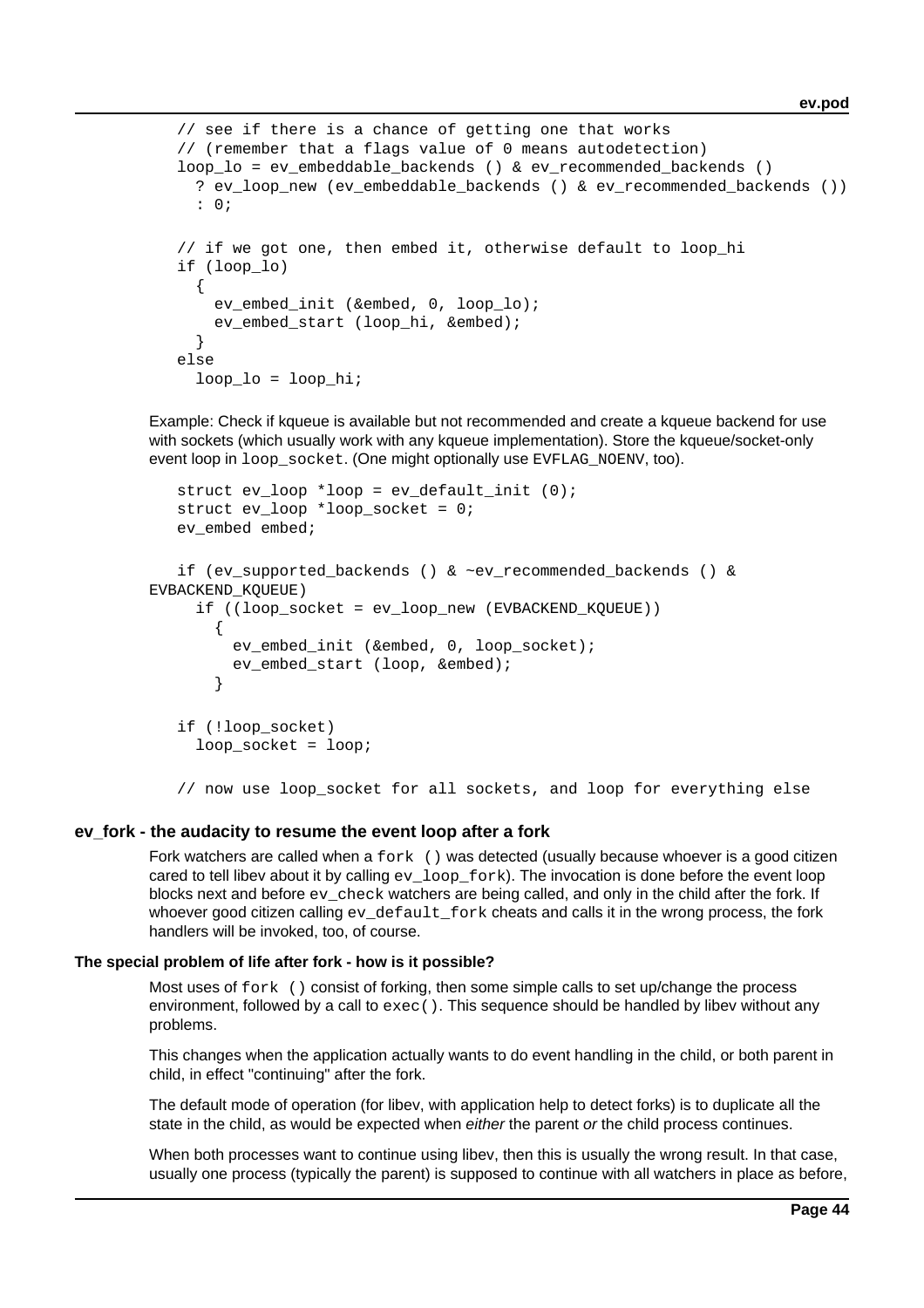while the other process typically wants to start fresh, i.e. without any active watchers.

The cleanest and most efficient way to achieve that with libev is to simply create a new event loop, which of course will be "empty", and use that for new watchers. This has the advantage of not touching more memory than necessary, and thus avoiding the copy-on-write, and the disadvantage of having to use multiple event loops (which do not support signal watchers).

When this is not possible, or you want to use the default loop for other reasons, then in the process that wants to start "fresh", call ev\_loop\_destroy (EV\_DEFAULT) followed by ev\_default\_loop (...). Destroying the default loop will "orphan" (not stop) all registered watchers, so you have to be careful not to execute code that modifies those watchers. Note also that in that case, you have to re-register any signal watchers.

### **Watcher-Specific Functions and Data Members**

ev\_fork\_init (ev\_fork \*, callback)

Initialises and configures the fork watcher - it has no parameters of any kind. There is a ev fork set macro, but using it is utterly pointless, really.

### **ev\_cleanup - even the best things end**

Cleanup watchers are called just before the event loop is being destroyed by a call to ev\_loop\_destroy.

While there is no guarantee that the event loop gets destroyed, cleanup watchers provide a convenient method to install cleanup hooks for your program, worker threads and so on - you just to make sure to destroy the loop when you want them to be invoked.

Cleanup watchers are invoked in the same way as any other watcher. Unlike all other watchers, they do not keep a reference to the event loop (which makes a lot of sense if you think about it). Like all other watchers, you can call libev functions in the callback, except ev\_cleanup\_start.

#### **Watcher-Specific Functions and Data Members**

ev cleanup init (ev cleanup \*, callback)

Initialises and configures the cleanup watcher - it has no parameters of any kind. There is a ev cleanup set macro, but using it is utterly pointless, I assure you.

Example: Register an atexit handler to destroy the default loop, so any cleanup functions are called.

```
 static void
    program_exits (void)
    {
      ev_loop_destroy (EV_DEFAULT_UC);
    }
 ...
    atexit (program_exits);
```
### **ev\_async - how to wake up an event loop**

In general, you cannot use an ev\_loop from multiple threads or other asynchronous sources such as signal handlers (as opposed to multiple event loops - those are of course safe to use in different threads).

Sometimes, however, you need to wake up an event loop you do not control, for example because it belongs to another thread. This is what ev\_async watchers do: as long as the ev\_async watcher is active, you can signal it by calling ev\_async\_send, which is thread- and signal safe.

This functionality is very similar to  $ev$  signal watchers, as signals, too, are asynchronous in nature, and signals, too, will be compressed (i.e. the number of callback invocations may be less than the number of ey\_async\_send calls). In fact, you could use signal watchers as a kind of "global async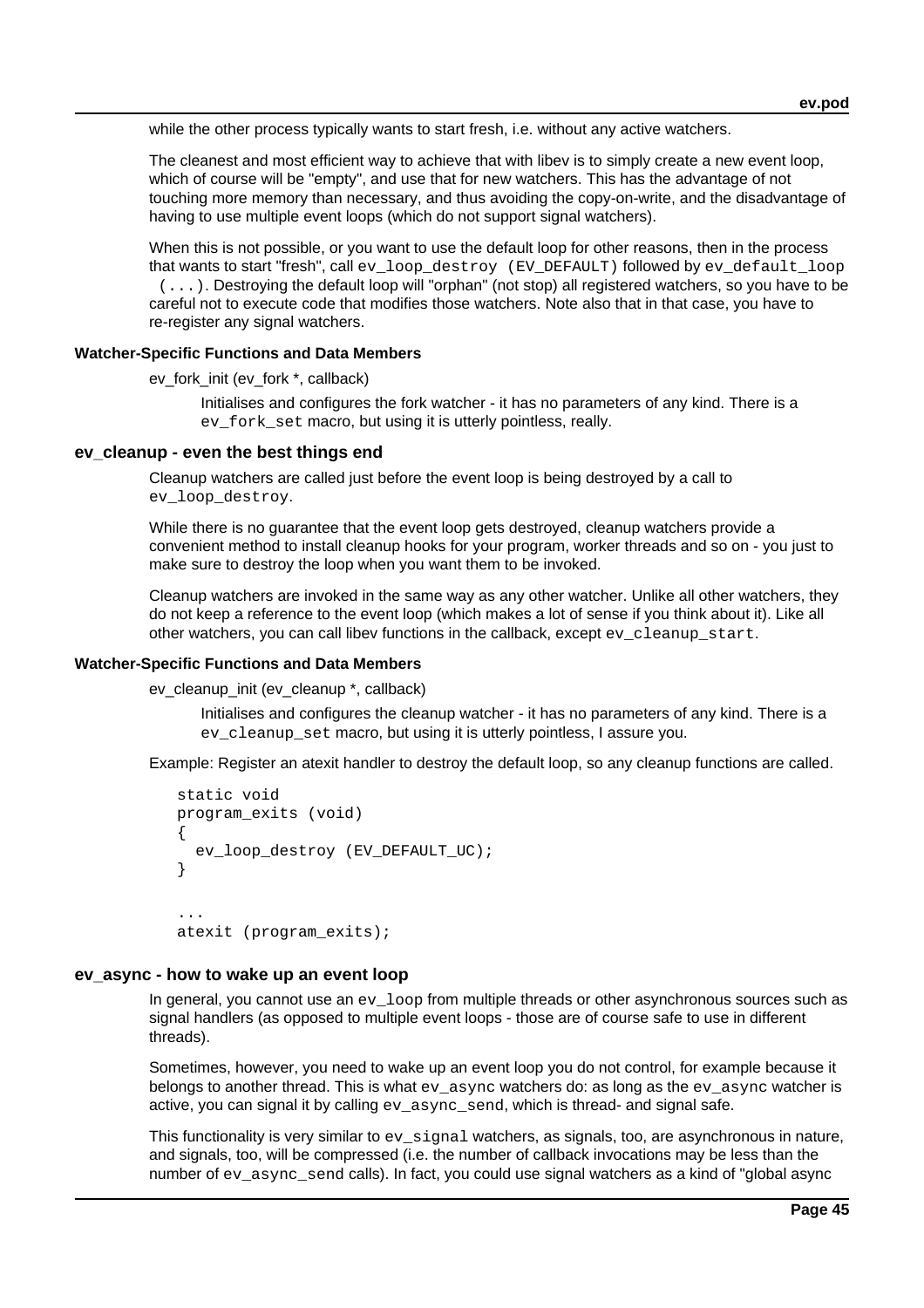watchers" by using a watcher on an otherwise unused signal, and ey feed signal to signal this watcher from another thread, even without knowing which loop owns the signal.

#### **Queueing**

ev async does not support queueing of data in any way. The reason is that the author does not know of a simple (or any) algorithm for a multiple-writer-single-reader queue that works in all cases and doesn't need elaborate support such as pthreads or unportable memory access semantics.

That means that if you want to queue data, you have to provide your own queue. But at least I can tell you how to implement locking around your queue:

queueing from a signal handler context

To implement race-free queueing, you simply add to the queue in the signal handler but you block the signal handler in the watcher callback. Here is an example that does that for some fictitious SIGUSR1 handler:

```
static ev async mysig;
 static void
 sigusr1_handler (void)
 {
   sometype data;
   // no locking etc.
   queue_put (data);
   ev_async_send (EV_DEFAULT_ &mysig);
 }
 static void
 mysig_cb (EV_P_ ev_async *w, int revents)
 {
   sometype data;
   sigset_t block, prev;
   sigemptyset (&block);
   sigaddset (&block, SIGUSR1);
   sigprocmask (SIG_BLOCK, &block, &prev);
   while (queue_get (&data))
     process (data);
   if (sigismember (&prev, SIGUSR1)
     sigprocmask (SIG_UNBLOCK, &block, 0);
 }
```
(Note: pthreads in theory requires you to use pthread\_setmask instead of sigprocmask when you use threads, but libev doesn't do it either...).

### queueing from a thread context

The strategy for threads is different, as you cannot (easily) block threads but you can easily preempt them, so to queue safely you need to employ a traditional mutex lock, such as in this pthread example:

```
 static ev_async mysig;
 static pthread_mutex_t mymutex = PTHREAD_MUTEX_INITIALIZER;
 static void
 otherthread (void)
 {
```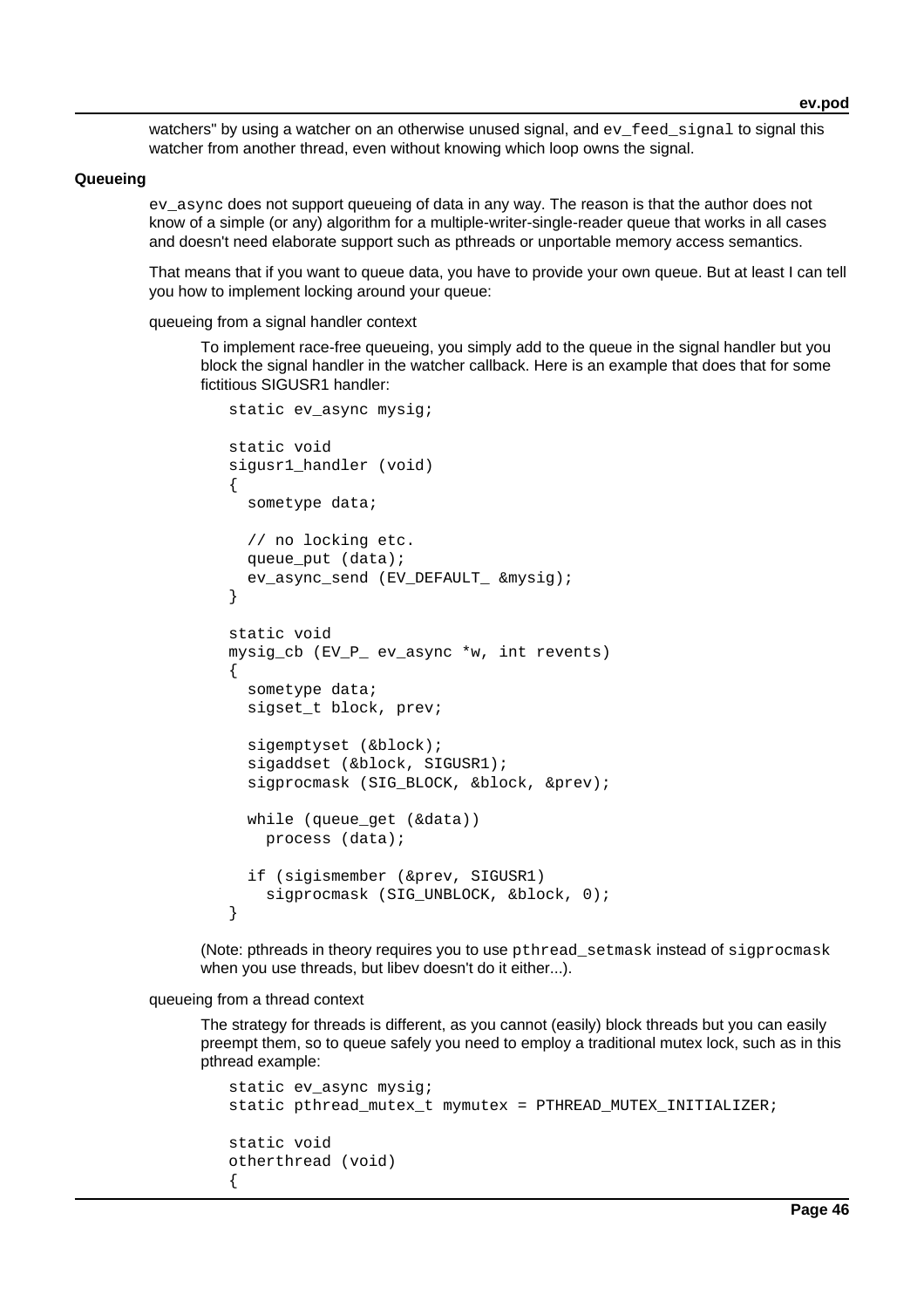```
 // only need to lock the actual queueing operation
   pthread_mutex_lock (&mymutex);
   queue_put (data);
   pthread_mutex_unlock (&mymutex);
   ev_async_send (EV_DEFAULT_ &mysig);
 }
 static void
 mysig_cb (EV_P_ ev_async *w, int revents)
\{ pthread_mutex_lock (&mymutex);
   while (queue_get (&data))
     process (data);
   pthread_mutex_unlock (&mymutex);
 }
```
#### **Watcher-Specific Functions and Data Members**

ev\_async\_init (ev\_async \*, callback)

Initialises and configures the async watcher - it has no parameters of any kind. There is a ev\_async\_set macro, but using it is utterly pointless, trust me.

ev\_async\_send (loop, ev\_async \*)

Sends/signals/activates the given evasync watcher, that is, feeds an EV ASYNC event on the watcher into the event loop, and instantly returns.

Unlike  $ev$  feed event, this call is safe to do from other threads, signal or similar contexts (see the discussion of EV\_ATOMIC\_T in the embedding section below on what exactly this means).

Note that, as with other watchers in libev, multiple events might get compressed into a single callback invocation (another way to look at this is that  $ev$ \_async watchers are level-triggered: they are set on ev async send, reset when the event loop detects that).

This call incurs the overhead of at most one extra system call per event loop iteration, if the event loop is blocked, and no syscall at all if the event loop (or your program) is processing events. That means that repeated calls are basically free (there is no need to avoid calls for performance reasons) and that the overhead becomes smaller (typically zero) under load.

bool = ev\_async\_pending (ev\_async \*)

Returns a non-zero value when  $ev$  async send has been called on the watcher but the event has not yet been processed (or even noted) by the event loop.

ev\_async\_send sets a flag in the watcher and wakes up the loop. When the loop iterates next and checks for the watcher to have become active, it will reset the flag again. ev\_async\_pending can be used to very quickly check whether invoking the loop might be a good idea.

Not that this does not check whether the watcher itself is pending, only whether it has been requested to make this watcher pending: there is a time window between the event loop checking and resetting the async notification, and the callback being invoked.

## **OTHER FUNCTIONS**

There are some other functions of possible interest. Described. Here. Now.

ev\_once (loop, int fd, int events, ev\_tstamp timeout, callback)

This function combines a simple timer and an I/O watcher, calls your callback on whichever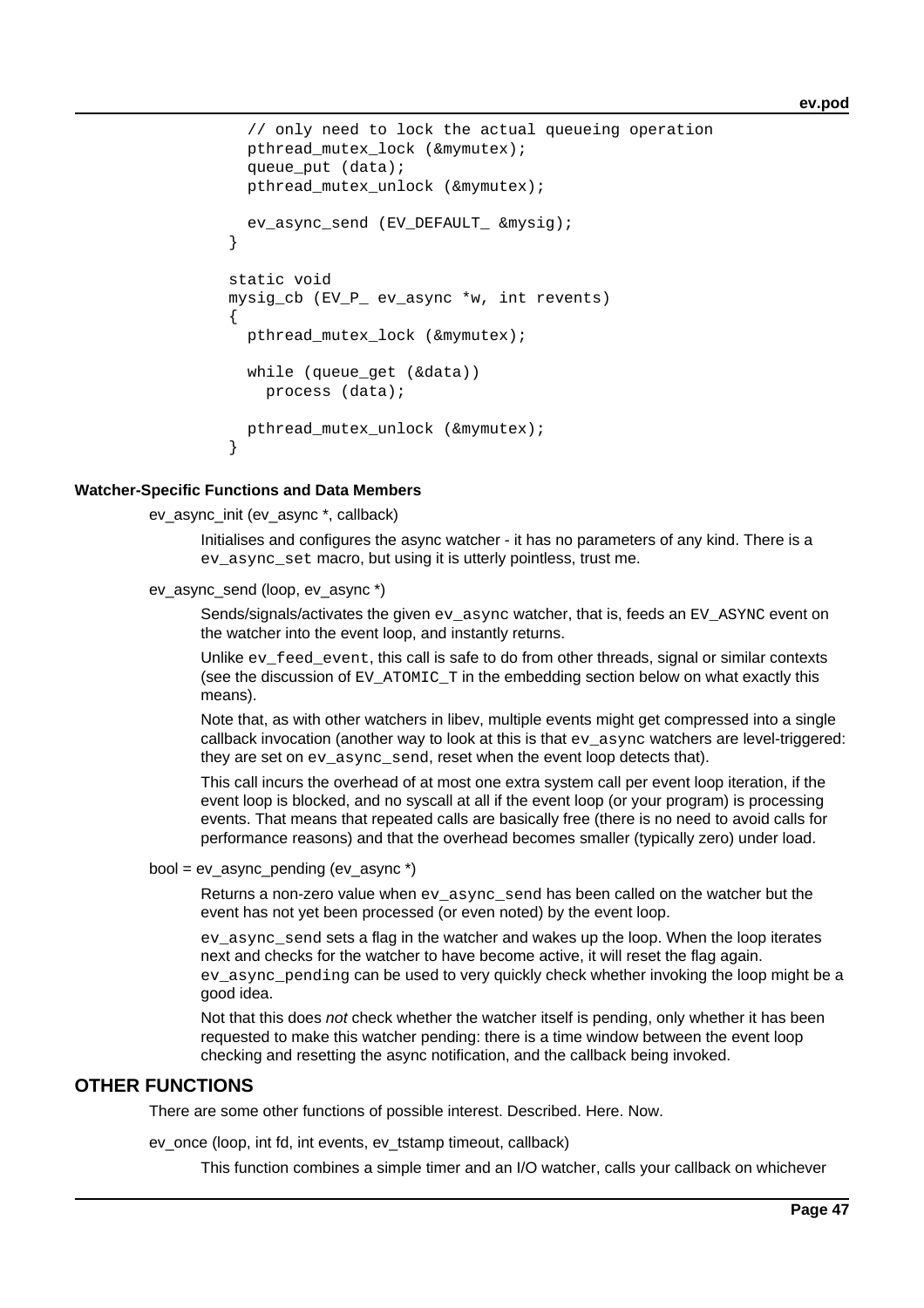event happens first and automatically stops both watchers. This is useful if you want to wait for a single event on an fd or timeout without having to allocate/configure/start/stop/free one or more watchers yourself.

If fd is less than 0, then no I/O watcher will be started and the events argument is being ignored. Otherwise, an ev $i$ o watcher for the given  $fd$  and events set will be created and started.

If timeout is less than 0, then no timeout watcher will be started. Otherwise an ev\_timer watcher with after = timeout (and repeat = 0) will be started. 0 is a valid timeout.

The callback has the type void  $(*cb)(int$  revents, void  $*arg)$  and is passed an revents set like normal event callbacks (a combination of EV\_ERROR, EV\_READ, EV\_WRITE or EV\_TIMER) and the arg value passed to  $ev$  once. Note that it is possible to receive both a timeout and an io event at the same time - you probably should give io events precedence.

Example: wait up to ten seconds for data to appear on STDIN\_FILENO.

```
 static void stdin_ready (int revents, void *arg)
 {
   if (revents & EV_READ)
     /* stdin might have data for us, joy! */;
   else if (revents & EV_TIMER)
     /* doh, nothing entered */;
 }
 ev_once (STDIN_FILENO, EV_READ, 10., stdin_ready, 0);
```
ev feed fd event (loop, int fd, int revents)

Feed an event on the given fd, as if a file descriptor backend detected the given events.

ev\_feed\_signal\_event (loop, int signum)

Feed an event as if the given signal occurred. See also ev\_feed\_signal, which is async-safe.

## **COMMON OR USEFUL IDIOMS (OR BOTH)**

This section explains some common idioms that are not immediately obvious. Note that examples are sprinkled over the whole manual, and this section only contains stuff that wouldn't fit anywhere else.

### **ASSOCIATING CUSTOM DATA WITH A WATCHER**

Each watcher has, by default, a  $\text{void}$  \*data member that you can read or modify at any time: libev will completely ignore it. This can be used to associate arbitrary data with your watcher. If you need more data and don't want to allocate memory separately and store a pointer to it in that data member, you can also "subclass" the watcher type and provide your own data:

```
 struct my_io
 {
   ev_io io;
   int otherfd;
   void *somedata;
   struct whatever *mostinteresting;
 };
 ...
 struct my_io w;
 ev_io_init (&w.io, my_cb, fd, EV_READ);
```
And since your callback will be called with a pointer to the watcher, you can cast it back to your own type: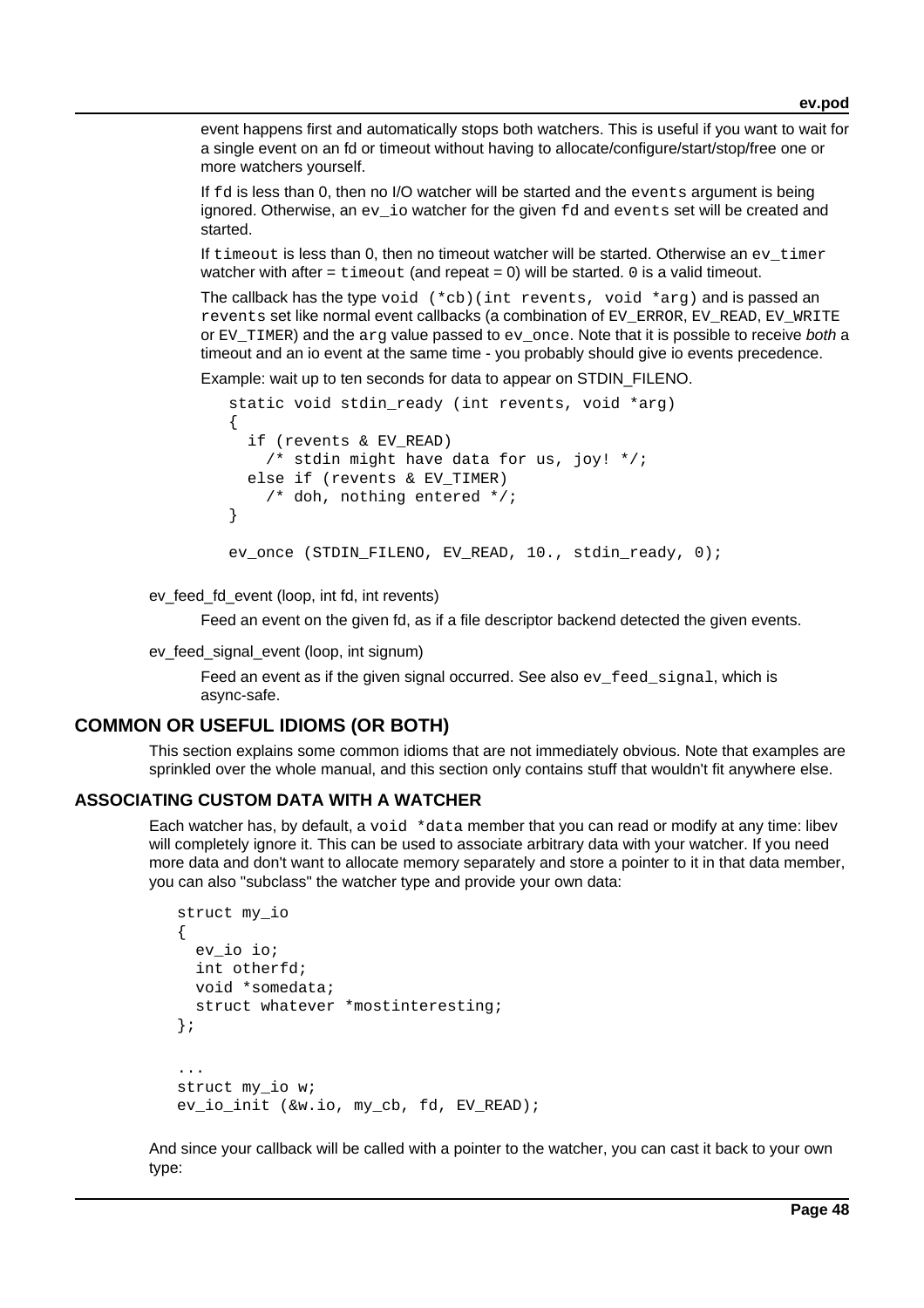```
static void my cb (struct ev loop *loop, ev io *w, int revents)
   {
    struct my_io *w = (struct my_io *)w;
 ...
   }
```
More interesting and less C-conformant ways of casting your callback function type instead have been omitted.

## **BUILDING YOUR OWN COMPOSITE WATCHERS**

Another common scenario is to use some data structure with multiple embedded watchers, in effect creating your own watcher that combines multiple libev event sources into one "super-watcher":

```
 struct my_biggy
 {
   int some_data;
   ev_timer t1;
   ev_timer t2;
 }
```
In this case getting the pointer to my\_biggy is a bit more complicated: Either you store the address of your my biggy struct in the data member of the watcher (for woozies or C++ coders), or you need to use some pointer arithmetic using offsetof inside your watchers (for real programmers):

```
 #include <stddef.h>
 static void
 t1_cb (EV_P_ ev_timer *w, int revents)
 {
   struct my_biggy big = (struct my_biggy *)
     (((char *)w) - offsetof (struct my_biggy, t1));
 }
 static void
 t2_cb (EV_P_ ev_timer *w, int revents)
 {
   struct my_biggy big = (struct my_biggy *)
    (((char *)w) - offsetof (struct my_biggy, t2)); }
```
## **AVOIDING FINISHING BEFORE RETURNING**

Often you have structures like this in event-based programs:

```
 callback ()
 {
   free (request);
 }
 request = start_new_request (..., callback);
```
The intent is to start some "lengthy" operation. The request could be used to cancel the operation, or do other things with it.

It's not uncommon to have code paths in start\_new\_request that immediately invoke the callback, for example, to report errors. Or you add some caching layer that finds that it can skip the lengthy aspects of the operation and simply invoke the callback with the result.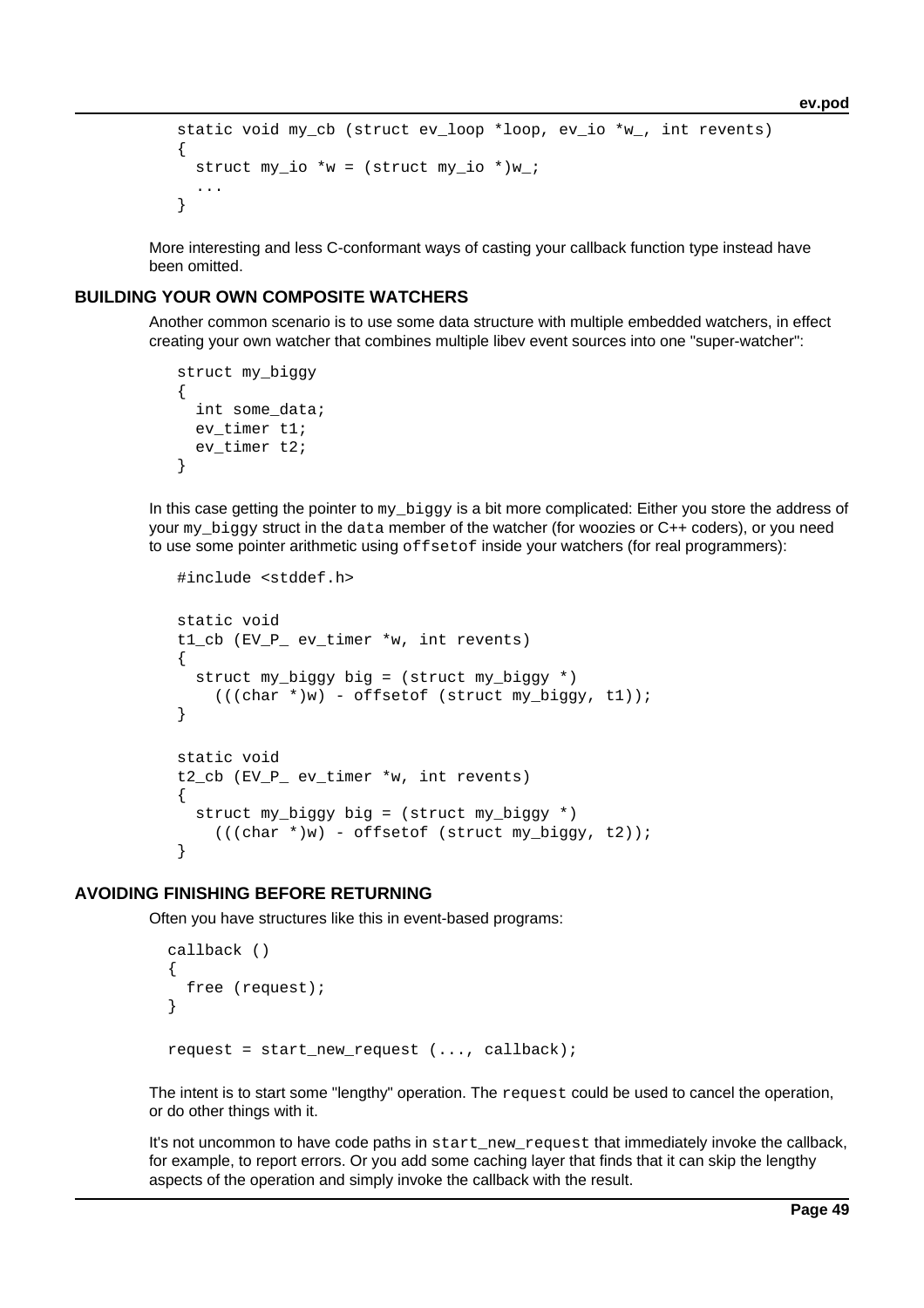The problem here is that this will happen before start new request has returned, so request is not set.

Even if you pass the request by some safer means to the callback, you might want to do something to the request after starting it, such as canceling it, which probably isn't working so well when the callback has already been invoked.

A common way around all these issues is to make sure that start new request always returns before the callback is invoked. If start new request immediately knows the result, it can artificially delay invoking the callback by using a prepare or idle watcher for example, or more sneakily, by reusing an existing (stopped) watcher and pushing it into the pending queue:

```
ev set cb (watcher, callback);
ev feed event (EV A watcher, 0);
```
This way, start new request can safely return before the callback is invoked, while not delaying callback invocation too much.

### **MODEL/NESTED EVENT LOOP INVOCATIONS AND EXIT CONDITIONS**

Often (especially in GUI toolkits) there are places where you have *modal* interaction, which is most easily implemented by recursively invoking ev\_run.

This brings the problem of exiting - a callback might want to finish the main  $ev_{run}$  call, but not the nested one (e.g. user clicked "Quit", but a modal "Are you sure?" dialog is still waiting), or just the nested one and not the main one (e.g. user clocked "Ok" in a modal dialog), or some other combination: In these cases, a simple ev\_break will not work.

The solution is to maintain "break this loop" variable for each  $ev_{run}$  invocation, and use a loop around ev\_run until the condition is triggered, using EVRUN\_ONCE:

```
 // main loop
 int exit_main_loop = 0;
 while (!exit_main_loop)
   ev_run (EV_DEFAULT_ EVRUN_ONCE);
 // in a modal watcher
 int exit_nested_loop = 0;
while (!exit nested loop)
   ev_run (EV_A_ EVRUN_ONCE);
```
To exit from any of these loops, just set the corresponding exit variable:

```
 // exit modal loop
 exit_nested_loop = 1;
 // exit main program, after modal loop is finished
exit main loop = 1;
 // exit both
exit main loop = exit nested loop = 1;
```
### **THREAD LOCKING EXAMPLE**

Here is a fictitious example of how to run an event loop in a different thread from where callbacks are being invoked and watchers are created/added/removed.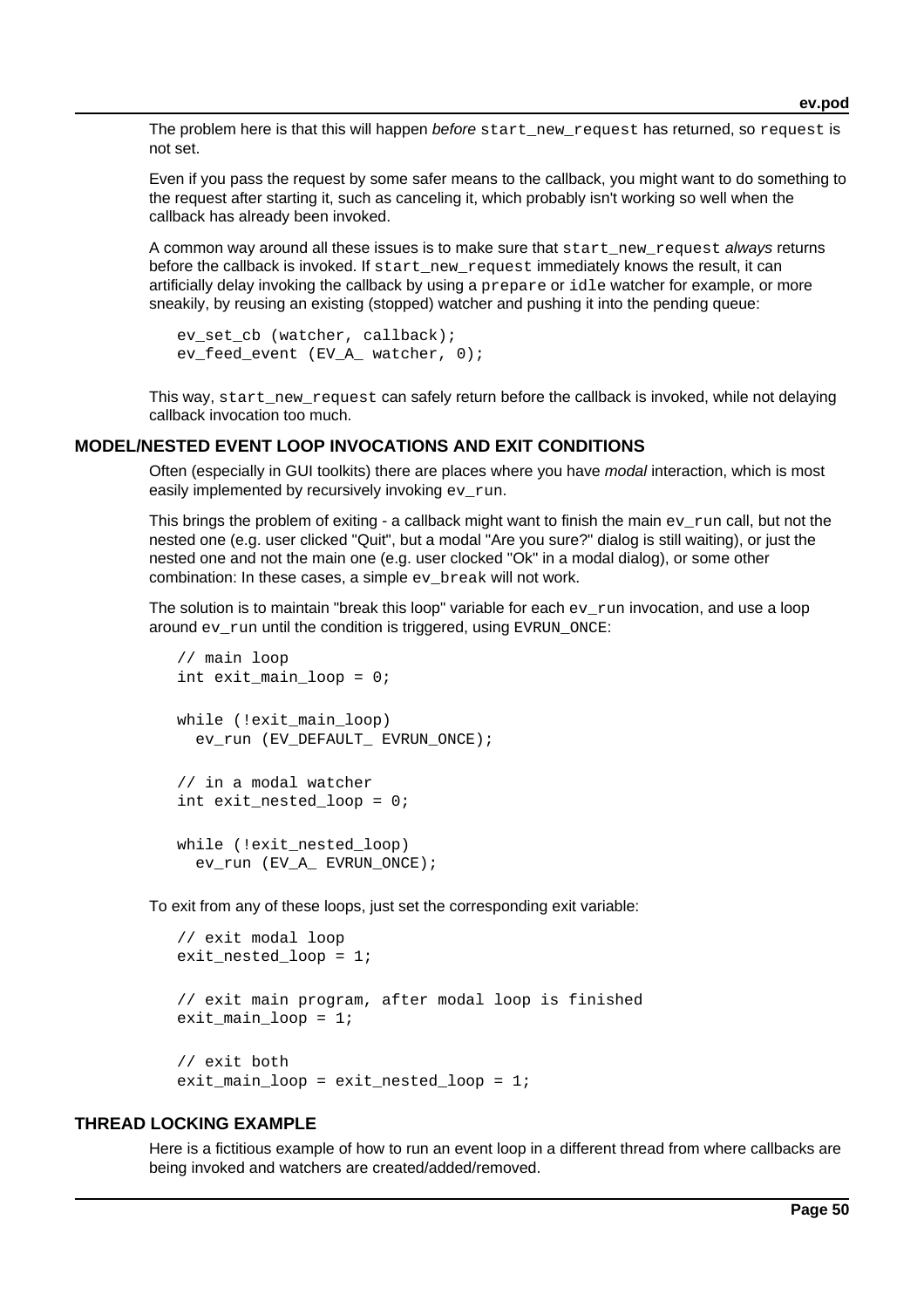For a real-world example, see the  $EV: Loop: Async$  perl module, which uses exactly this technique (which is suited for many high-level languages).

The example uses a pthread mutex to protect the loop data, a condition variable to wait for callback invocations, an async watcher to notify the event loop thread and an unspecified mechanism to wake up the main thread.

First, you need to associate some data with the event loop:

```
 typedef struct {
  mutex_t lock; /* global loop lock */
   ev_async async_w;
  thread t tid;
   cond_t invoke_cv;
 } userdata;
 void prepare_loop (EV_P)
 {
    // for simplicity, we use a static userdata struct.
    static userdata u;
    ev_async_init (&u->async_w, async_cb);
    ev_async_start (EV_A_ &u->async_w);
    pthread_mutex_init (&u->lock, 0);
    pthread_cond_init (&u->invoke_cv, 0);
    // now associate this with the loop
    ev_set_userdata (EV_A_ u);
    ev_set_invoke_pending_cb (EV_A_ l_invoke);
    ev_set_loop_release_cb (EV_A_ l_release, l_acquire);
    // then create the thread running ev_run
   pthread create (&u->tid, 0, 1 run, EV A);
 }
```
The callback for the ev\_async watcher does nothing: the watcher is used solely to wake up the event loop so it takes notice of any new watchers that might have been added:

```
 static void
 async_cb (EV_P_ ev_async *w, int revents)
 {
    // just used for the side effects
 }
```
The  $l$  release and  $l$  acquire callbacks simply unlock/lock the mutex protecting the loop data, respectively.

```
 static void
 l_release (EV_P)
 {
   userdata *u = ev_userdata (EV_A);
   pthread_mutex_unlock (&u->lock);
 }
 static void
```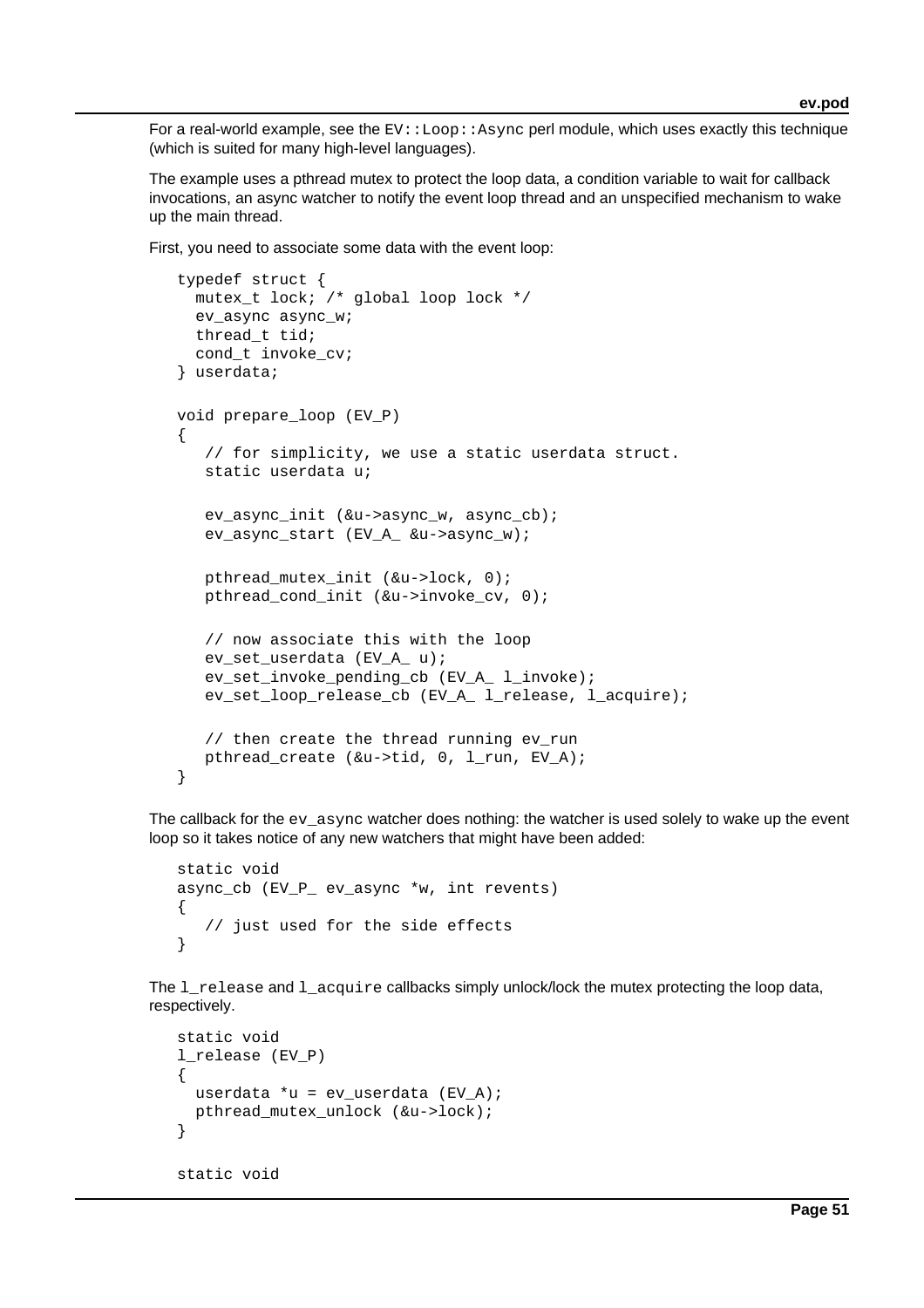```
 l_acquire (EV_P)
 {
   userdata *u = ev_userdata (EV_A);
   pthread_mutex_lock (&u->lock);
 }
```
The event loop thread first acquires the mutex, and then jumps straight into  $ev\$ run:

```
 void *
 l_run (void *thr_arg)
 {
  struct ev loop *loop = (struct ev loop *)thr arg;
   l_acquire (EV_A);
   pthread_setcanceltype (PTHREAD_CANCEL_ASYNCHRONOUS, 0);
  ev\_run (EV_A 0);
   l_release (EV_A);
   return 0;
 }
```
Instead of invoking all pending watchers, the  $1$  invoke callback will signal the main thread via some unspecified mechanism (signals? pipe writes? Async:: Interrupt?) and then waits until all pending watchers have been called (in a while loop because a) spurious wakeups are possible and b) skipping inter-thread-communication when there are no pending watchers is very beneficial):

```
 static void
 l_invoke (EV_P)
 {
   userdata *u = ev_userdata (EV_A);
   while (ev_pending_count (EV_A))
     {
       wake_up_other_thread_in_some_magic_or_not_so_magic_way ();
       pthread_cond_wait (&u->invoke_cv, &u->lock);
     }
 }
```
Now, whenever the main thread gets told to invoke pending watchers, it will grab the lock, call ev\_invoke\_pending and then signal the loop thread to continue:

```
 static void
 real_invoke_pending (EV_P)
 {
   userdata *u = ev_userdata (EV_A);
   pthread_mutex_lock (&u->lock);
   ev_invoke_pending (EV_A);
  pthread cond signal (&u->invoke cv);
   pthread_mutex_unlock (&u->lock);
 }
```
Whenever you want to start/stop a watcher or do other modifications to an event loop, you will now have to lock:

ev\_timer timeout\_watcher;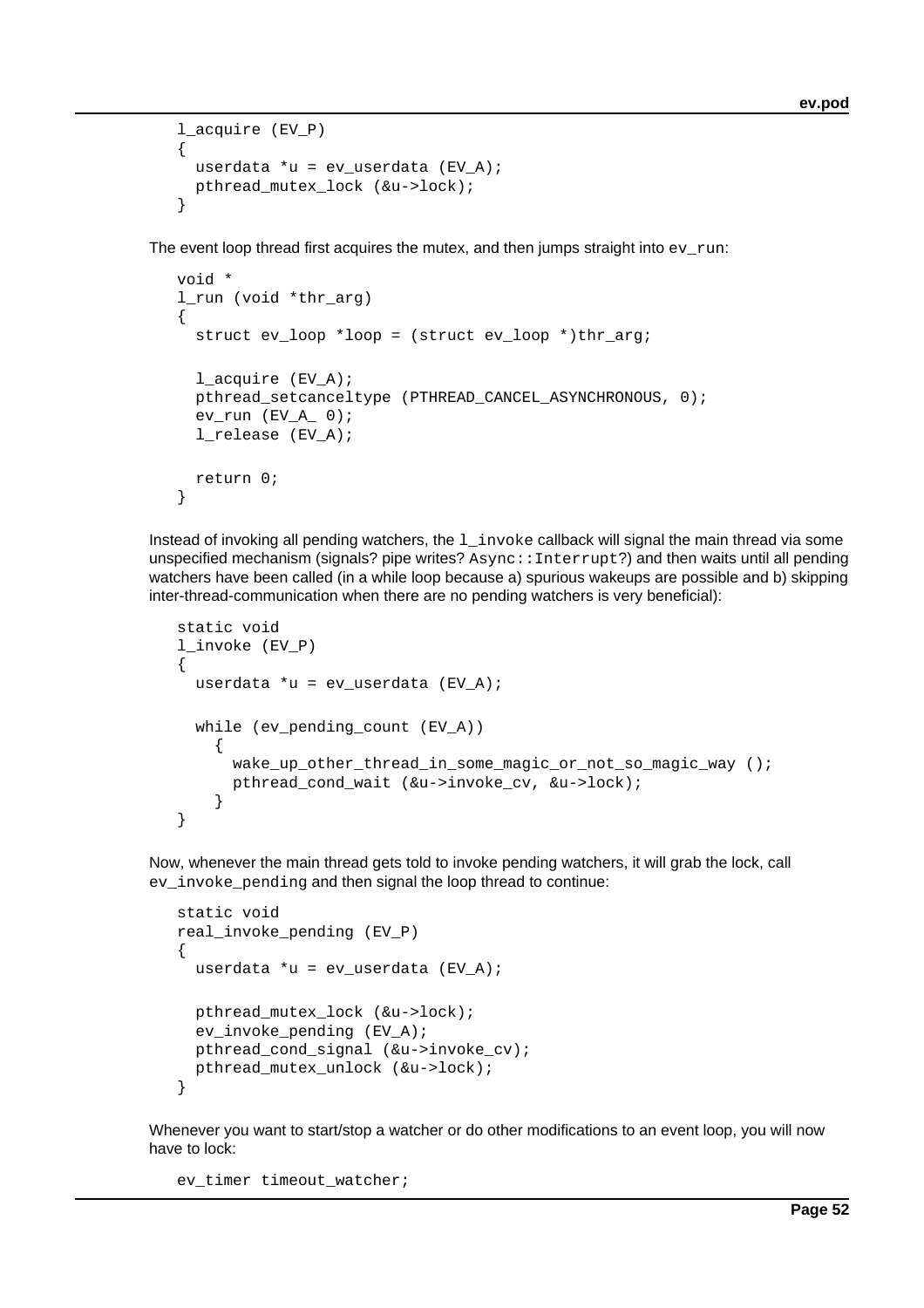```
userdata *u = ev userdata (EV A);
 ev_timer_init (&timeout_watcher, timeout_cb, 5.5, 0.);
 pthread_mutex_lock (&u->lock);
 ev_timer_start (EV_A_ &timeout_watcher);
 ev_async_send (EV_A_ &u->async_w);
 pthread_mutex_unlock (&u->lock);
```
Note that sending the  $ev$  async watcher is required because otherwise an event loop currently blocking in the kernel will have no knowledge about the newly added timer. By waking up the loop it will pick up any new watchers in the next event loop iteration.

### **THREADS, COROUTINES, CONTINUATIONS, QUEUES... INSTEAD OF CALLBACKS**

While the overhead of a callback that e.g. schedules a thread is small, it is still an overhead. If you embed libev, and your main usage is with some kind of threads or coroutines, you might want to customise libev so that doesn't need callbacks anymore.

Imagine you have coroutines that you can switch to using a function switch\_to (coro), that libev runs in a coroutine called  $l$  ibev  $\cos \theta$  and that due to some magic, the currently active coroutine is stored in a global called current\_coro. Then you can build your own "wait for libev event" primitive by changing EV\_CB\_DECLARE and EV\_CB\_INVOKE (note the differing ; conventions):

```
#define EV CB DECLARE(type) struct my coro *cb;
#define EV CB_INVOKE(watcher) switch to ((watcher)->cb)
```
That means instead of having a C callback function, you store the coroutine to switch to in each watcher, and instead of having libev call your callback, you instead have it switch to that coroutine.

A coroutine might now wait for an event with a function called wait\_for\_event. (the watcher needs to be started, as always, but it doesn't matter when, or whether the watcher is active or not when this function is called):

```
 void
 wait_for_event (ev_watcher *w)
 {
   ev_set_cb (w, current_coro);
   switch_to (libev_coro);
 }
```
That basically suspends the coroutine inside wait\_for\_event and continues the libev coroutine, which, when appropriate, switches back to this or any other coroutine.

You can do similar tricks if you have, say, threads with an event queue - instead of storing a coroutine, you store the queue object and instead of switching to a coroutine, you push the watcher onto the queue and notify any waiters.

To embed libev, see EMBEDDING, but in short, it's easiest to create two files,  $m y_{\perp} e v.h$  and  $m y_{\perp} e v.c$ that include the respective libev files:

```
 // my_ev.h
 #define EV_CB_DECLARE(type) struct my_coro *cb;
 #define EV_CB_INVOKE(watcher) switch_to ((watcher)->cb)
 #include "../libev/ev.h"
 // my_ev.c
 #define EV_H "my_ev.h"
```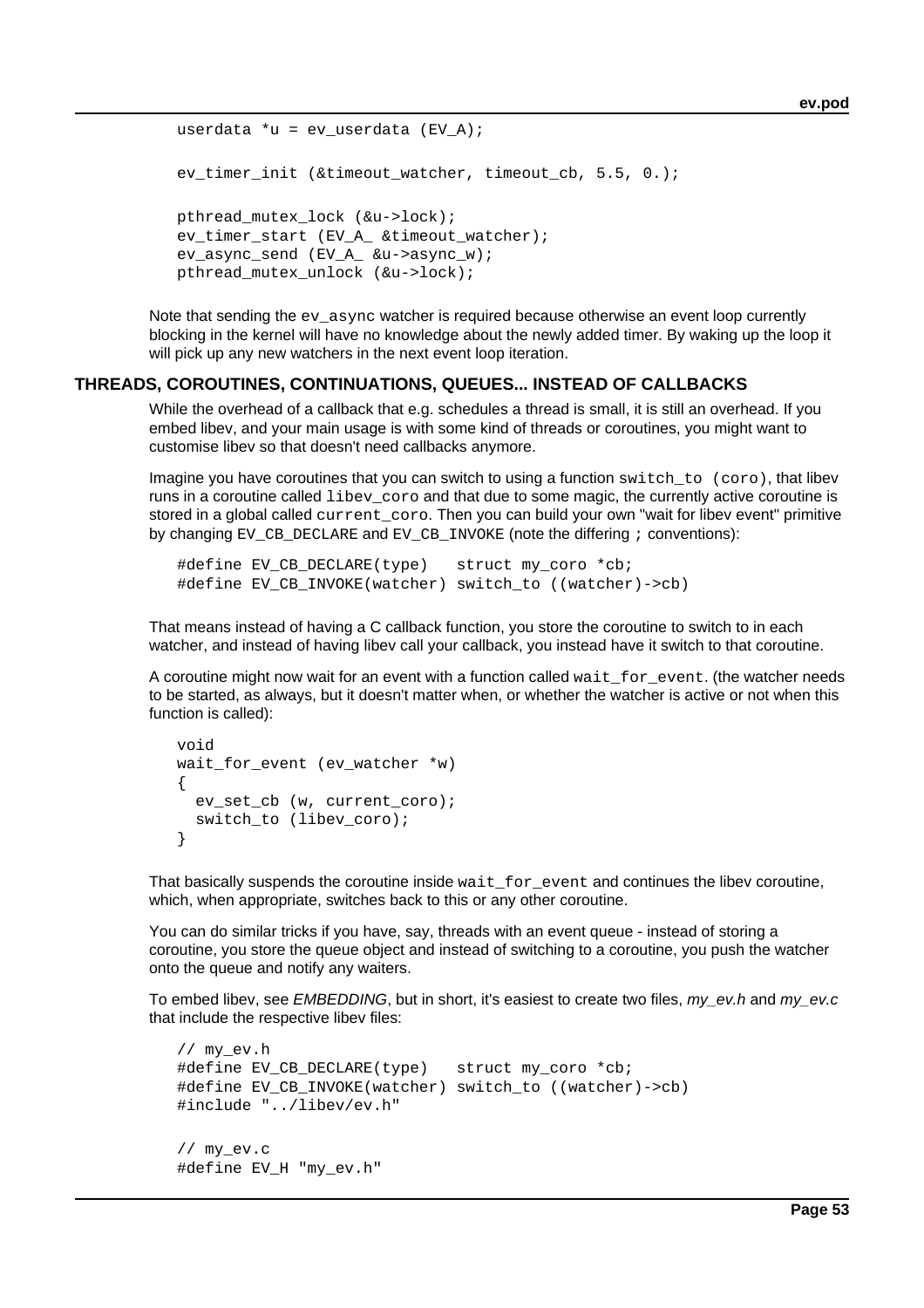#include "../libev/ev.c"

And then use  $my\_ev.h$  when you would normally use  $ev.h$ , and compile  $my\_ev.c$  into your project. When properly specifying include paths, you can even use ey.h as header file name directly.

## **LIBEVENT EMULATION**

Libev offers a compatibility emulation layer for libevent. It cannot emulate the internals of libevent, so here are some usage hints:

\* Only the libevent-1.4.1-beta API is being emulated.

This was the newest libevent version available when libev was implemented, and is still mostly unchanged in 2010.

\* Use it by including <event.h>, as usual.

\* The following members are fully supported: ev\_base, ev\_callback, ev\_arg, ev\_fd, ev\_res, ev\_events.

\* Avoid using ev\_flags and the EVLIST\_\*-macros, while it is maintained by libev, it does not work exactly the same way as in libevent (consider it a private API).

\* Priorities are not currently supported. Initialising priorities will fail and all watchers will have the same priority, even though there is an ev\_pri field.

\* In libevent, the last base created gets the signals, in libev, the base that registered the signal gets the signals.

\* Other members are not supported.

\* The libev emulation is not ABI compatible to libevent, you need to use the libev header file and library.

## **C++ SUPPORT**

## **C API**

The normal C API should work fine when used from C++: both ev.h and the libev sources can be compiled as C++. Therefore, code that uses the C API will work fine.

Proper exception specifications might have to be added to callbacks passed to libev: exceptions may be thrown only from watcher callbacks, all other callbacks (allocator, syserr, loop acquire/release and periodic reschedule callbacks) must not throw exceptions, and might need a throw () specification. If you have code that needs to be compiled as both C and C++ you can use the EV\_THROW macro for this:

```
 static void
   fatal_error (const char *msg) EV_THROW
    {
      perror (msg);
      abort ();
    }
 ...
  ev set syserr cb (fatal error);
```
The only API functions that can currently throw exceptions are  $ev\ run$ ,  $ev\ invoke$ , ev\_invoke\_pending and ev\_loop\_destroy (the latter because it runs cleanup watchers).

Throwing exceptions in watcher callbacks is only supported if libev itself is compiled with a C++ compiler or your C and C++ environments allow throwing exceptions through C libraries (most do).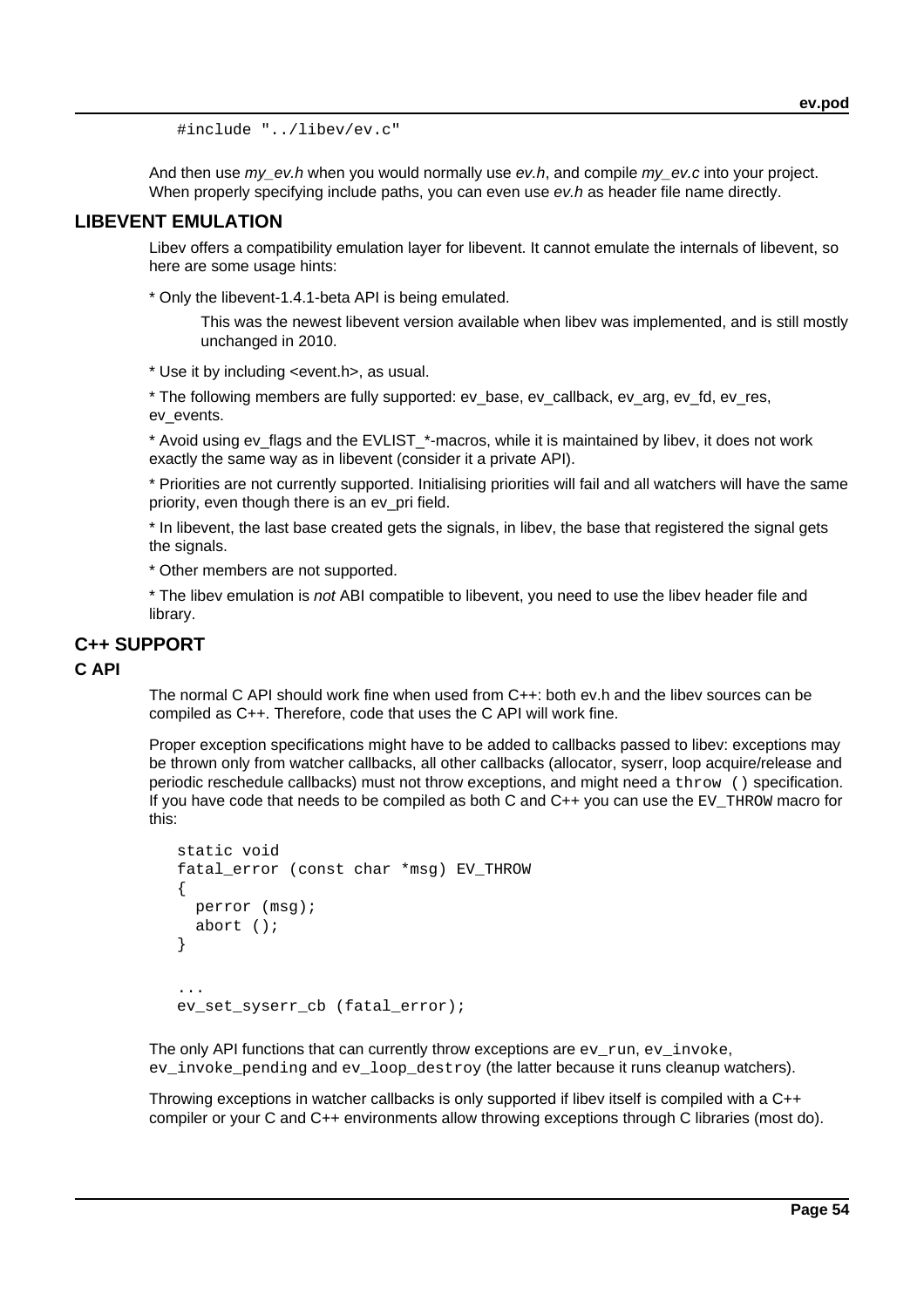## **C++ API**

Libev comes with some simplistic wrapper classes for C++ that mainly allow you to use some convenience methods to start/stop watchers and also change the callback model to a model using method callbacks on objects.

To use it,

#include <ev++.h>

This automatically includes ev.h and puts all of its definitions (many of them macros) into the global namespace. All C++ specific things are put into the ev namespace. It should support all the same embedding options as ev.h, most notably EV\_MULTIPLICITY.

Care has been taken to keep the overhead low. The only data member the C++ classes add (compared to plain C-style watchers) is the event loop pointer that the watcher is associated with (or no additional members at all if you disable EV MULTIPLICITY when embedding libev).

Currently, functions, static and non-static member functions and classes with operator () can be used as callbacks. Other types should be easy to add as long as they only need one additional pointer for context. If you need support for other types of functors please contact the author (preferably after implementing it).

For all this to work, your C++ compiler either has to use the same calling conventions as your C compiler (for static member functions), or you have to embed libev and compile libev itself as C++.

Here is a list of things available in the ev namespace:

ev::READ, ev::WRITE etc.

These are just enum values with the same values as the  $EV$  READ etc. macros from ev.h.

ev::tstamp, ev::now

Aliases to the same types/functions as with the  $ev$ <sub>-prefix</sub>.

ev::io, ev::timer, ev::periodic, ev::idle, ev::sig etc.

For each  $ev$ \_TYPE watcher in  $ev.h$  there is a corresponding class of the same name in the  $ev$ namespace, with the exception of  $ev$  signal which is called  $ev:$  sig to avoid clashes with the signal macro defined by many implementations.

All of those classes have these methods:

ev::TYPE::TYPE ()

ev::TYPE::TYPE (loop)

ev::TYPE::~TYPE

The constructor (optionally) takes an event loop to associate the watcher with. If it is omitted, it will use EV\_DEFAULT.

The constructor calls  $ev\$  init for you, which means you have to call the set method before starting it.

It will not set a callback, however: You have to call the templated set method to set a callback before you can start the watcher.

(The reason why you have to use a method is a limitation in C++ which does not allow explicit template arguments for constructors).

The destructor automatically stops the watcher if it is active.

w->set<class, &class::method> (object \*)

This method sets the callback method to call. The method has to have a signature of void  $(*)$  (ev TYPE  $\⊂> i$ , int), it receives the watcher as first argument and the revents as second. The object must be given as parameter and is stored in the data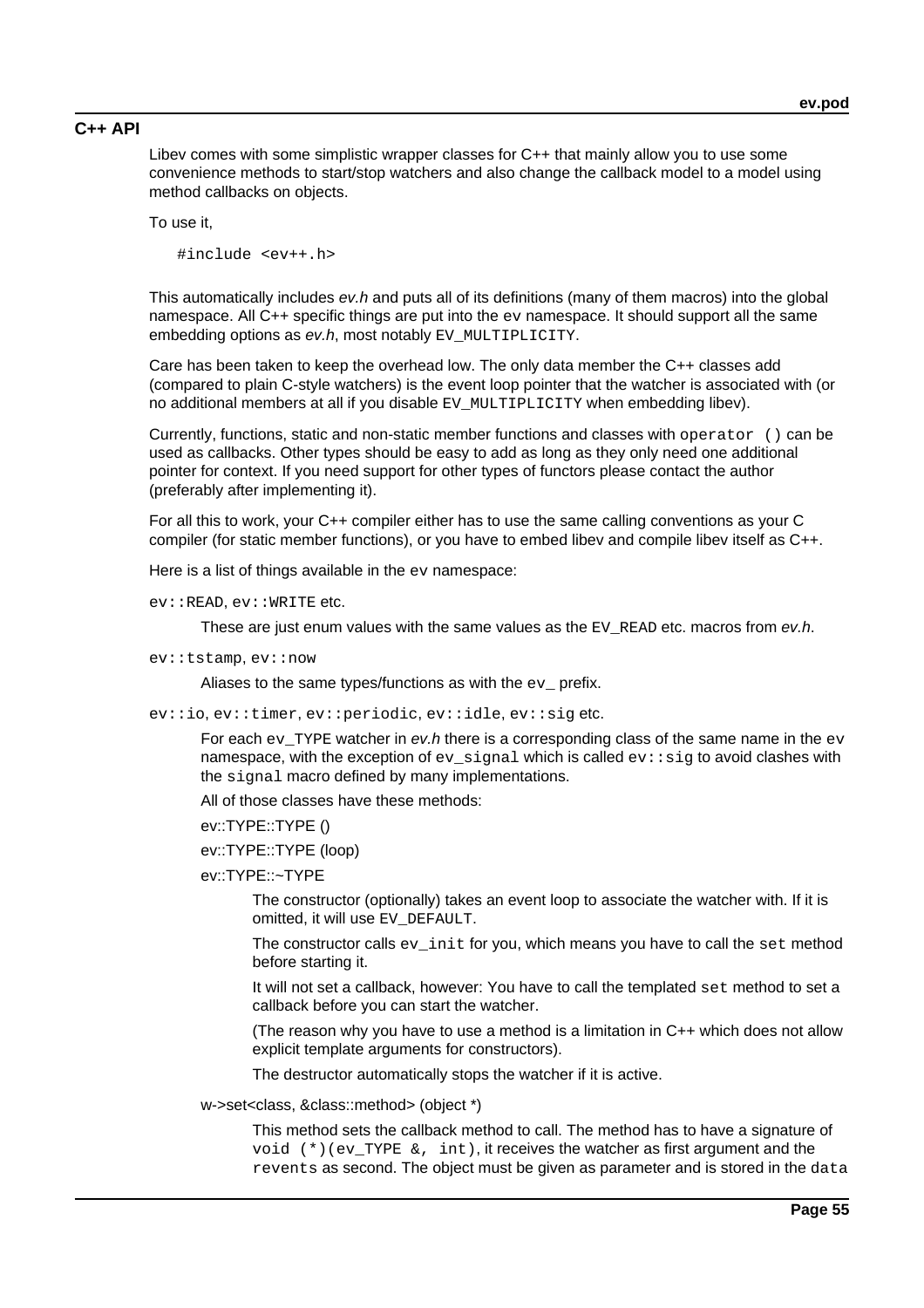member of the watcher.

This method synthesizes efficient thunking code to call your method from the C callback that libev requires. If your compiler can inline your callback (i.e. it is visible to it at the place of the set call and your compiler is good :), then the method will be fully inlined into the thunking function, making it as fast as a direct C callback.

Example: simple class declaration and watcher initialisation

```
 struct myclass
\left\{ \right. void io_cb (ev::io &w, int revents) { }
 }
 myclass obj;
 ev::io iow;
 iow.set <myclass, &myclass::io_cb> (&obj);
```
w->set (object \*)

This is a variation of a method callback - leaving out the method to call will default the method to operator (), which makes it possible to use functor objects without having to manually specify the operator () all the time. Incidentally, you can then also leave out the template argument list.

The operator () method prototype must be void operator () (watcher  $\&w$ , int revents).

See the method-set above for more details.

Example: use a functor object as callback.

```
 struct myfunctor
   \{ void operator() (ev::io &w, int revents)
      {
 ...
      }
    }
    myfunctor f;
    ev::io w;
    w.set (&f);
```
w->set<function> (void \*data = 0)

Also sets a callback, but uses a static method or plain function as callback. The optional data argument will be stored in the watcher's data member and is free for you to use.

The prototype of the function must be void  $(*)$  (ev::TYPE  $\&w$ , int).

See the method-set above for more details.

Example: Use a plain function as callback.

```
static void io_cb (ev::io &w, int revents) \{\ \} iow.set <io_cb> ();
```
w->set (loop)

Associates a different struct ev\_loop with this watcher. You can only do this when the watcher is inactive (and not pending either).

w->set ([arguments])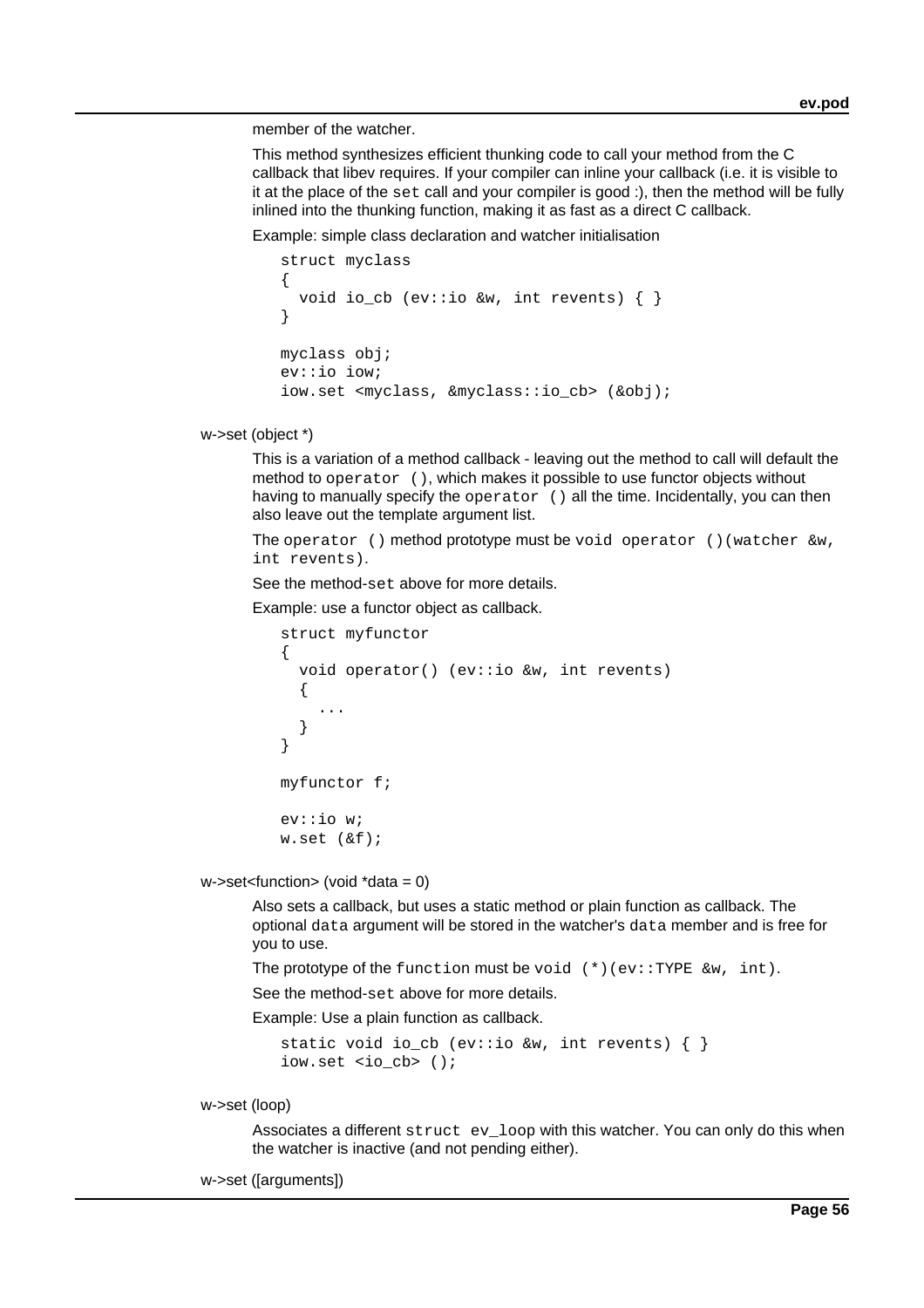Basically the same as  $ev$  TYPE set (except for  $ev:$  embed watchers>), with the same arguments. Either this method or a suitable start method must be called at least once. Unlike the C counterpart, an active watcher gets automatically stopped and restarted when reconfiguring it with this method.

For  $ev:$  : embed watchers this method is called set embed, to avoid clashing with the set (loop) method.

```
w->start ()
```
Starts the watcher. Note that there is no loop argument, as the constructor already stores the event loop.

```
w->start ([arguments])
```
Instead of calling set and start methods separately, it is often convenient to wrap them in one call. Uses the same type of arguments as the configure set method of the watcher.

```
w->stop ()
```
Stops the watcher if it is active. Again, no loop argument.

```
w->again () (ev::timer, ev::periodic only)
```
For  $ev:$  timer and  $ev:$  periodic, this invokes the corresponding ev TYPE again function.

```
w\rightarrowsweep () (ev:: embed only)
```
Invokes ev\_embed\_sweep.

```
w->update () (ev::stat only)
```
Invokes ev\_stat\_stat.

Example: Define a class with two I/O and idle watchers, start the I/O watchers in the constructor.

```
 class myclass
 {
  ev::io io ; void io cb (ev::io &w, int revents);
   ev::io io2 ; void io2_cb (ev::io &w, int revents);
   ev::idle idle; void idle_cb (ev::idle &w, int revents);
   myclass (int fd)
   {
    io .set <myclass, &myclass::io_cb > (this);
     io2 .set <myclass, &myclass::io2_cb > (this);
     idle.set <myclass, &myclass::idle_cb> (this);
     io.set (fd, ev::WRITE); // configure the watcher
     io.start (); // start it whenever convenient
     io2.start (fd, ev::READ); // set + start in one call
   }
 };
```
## **OTHER LANGUAGE BINDINGS**

Libev does not offer other language bindings itself, but bindings for a number of languages exist in the form of third-party packages. If you know any interesting language binding in addition to the ones listed here, drop me a note.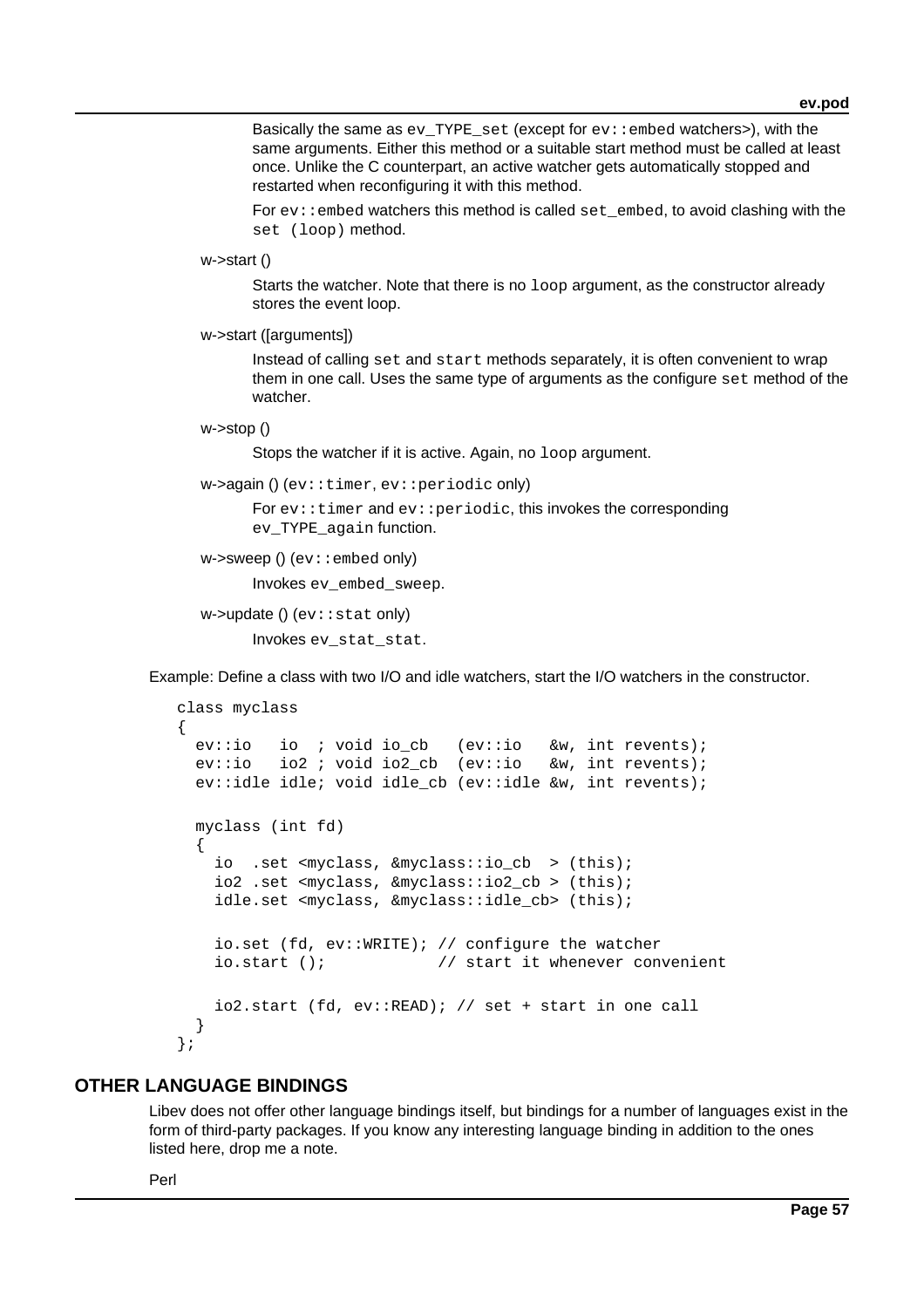The EV module implements the full libev API and is actually used to test libev. EV is developed together with libev. Apart from the EV core module, there are additional modules that implement libev-compatible interfaces to  $1$ ibadns (EV::ADNS, but AnyEvent::DNS is preferred nowadays), Net::SNMP (Net::SNMP::EV) and the libglib event core ( Glib::EV and EV::Glib).

It can be found and installed via CPAN, its homepage is at http://software.schmorp.de/pkg/EV.

#### Python

Python bindings can be found at *http://code.google.com/p/pyey*/. It seems to be quite complete and well-documented.

#### Ruby

Tony Arcieri has written a ruby extension that offers access to a subset of the libev API and adds file handle abstractions, asynchronous DNS and more on top of it. It can be found via gem servers. Its homepage is at http://rev.rubyforge.org/.

Roger Pack reports that using the link order  $-lws2-32$  -lmsvcrt-ruby-190 makes rev work even on mingw.

#### Haskell

A haskell binding to libev is available at http://hackage.haskell.org/cgi-bin/hackage-scripts/package/hlibev.

### D

Leandro Lucarella has written a D language binding ( $ev.d$ ) for libev, to be found at http://www.llucax.com.ar/proj/ev.d/index.html.

### Ocaml

Erkki Seppala has written Ocaml bindings for libev, to be found at http://modeemi.cs.tut.fi/~flux/software/ocaml-ev/.

### Lua

Brian Maher has written a partial interface to libev for lua (at the time of this writing, only ev\_io and ev\_timer), to be found at http://github.com/brimworks/lua-ev.

#### Javascript

Node.js (http://nodejs.org) uses libev as the underlying event library.

### **Others**

There are others, and I stopped counting.

## **MACRO MAGIC**

Libev can be compiled with a variety of options, the most fundamental of which is EV MULTIPLICITY . This option determines whether (most) functions and callbacks have an initial struct ev\_loop \* argument.

To make it easier to write programs that cope with either variant, the following macros are defined:

EV\_A, EV\_A\_

This provides the loop argument for functions, if one is required ("ev loop argument"). The EV A form is used when this is the sole argument, EV A is used when other arguments are following. Example:

```
 ev_unref (EV_A);
 ev_timer_add (EV_A_ watcher);
ev\_run (EVA_0);
```
It assumes the variable  $loop$  of type struct ev  $loop$   $*$  is in scope, which is often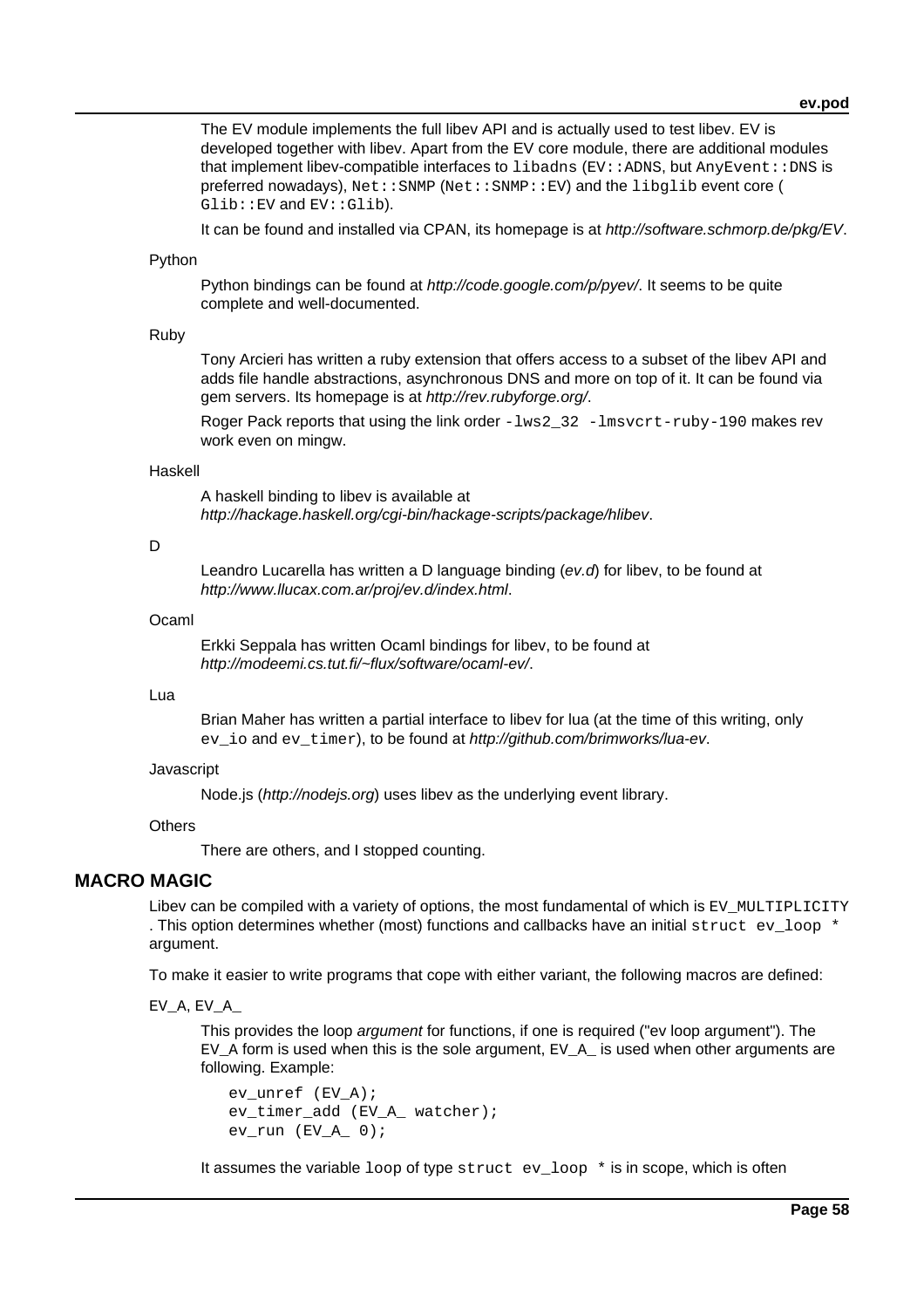provided by the following macro.

 $EV_P$ ,  $EV_P$ 

This provides the loop *parameter* for functions, if one is required ("ev loop parameter"). The EV P form is used when this is the sole parameter, EV P is used when other parameters are following. Example:

 // this is how ev\_unref is being declared static void ev unref  $(EV\ P)$ ; // this is how you can declare your typical callback static void cb (EV P ev timer \*w, int revents)

It declares a parameter  $loop$  of type struct ev  $loop$  \*, quite suitable for use with EV A.

EV\_DEFAULT, EV\_DEFAULT\_

Similar to the other two macros, this gives you the value of the default loop, if multiple loops are supported ("ev loop default"). The default loop will be initialised if it isn't already initialised.

For non-multiplicity builds, these macros do nothing, so you always have to initialise the loop somewhere.

EV\_DEFAULT\_UC, EV\_DEFAULT\_UC

Usage identical to EV\_DEFAULT and EV\_DEFAULT\_, but requires that the default loop has been initialised ( $UC ==$  unchecked). Their behaviour is undefined when the default loop has not been initialised by a previous execution of EV\_DEFAULT, EV\_DEFAULT\_ or ev default init (...).

It is often prudent to use  $E_V$  DEFAULT when initialising the first watcher in a function but use EV\_DEFAULT\_UC afterwards.

Example: Declare and initialise a check watcher, utilising the above macros so it will work regardless of whether multiple loops are supported or not.

```
 static void
 check_cb (EV_P_ ev_timer *w, int revents)
 {
   ev_check_stop (EV_A_ w);
 }
ev check check;
 ev_check_init (&check, check_cb);
 ev_check_start (EV_DEFAULT_ &check);
 ev_run (EV_DEFAULT_ 0);
```
## **EMBEDDING**

Libev can (and often is) directly embedded into host applications. Examples of applications that embed it include the Deliantra Game Server, the EV perl module, the GNU Virtual Private Ethernet (gvpe) and rxvt-unicode.

The goal is to enable you to just copy the necessary files into your source directory without having to change even a single line in them, so you can easily upgrade by simply copying (or having a checked-out copy of libev somewhere in your source tree).

## **FILESETS**

Depending on what features you need you need to include one or more sets of files in your application.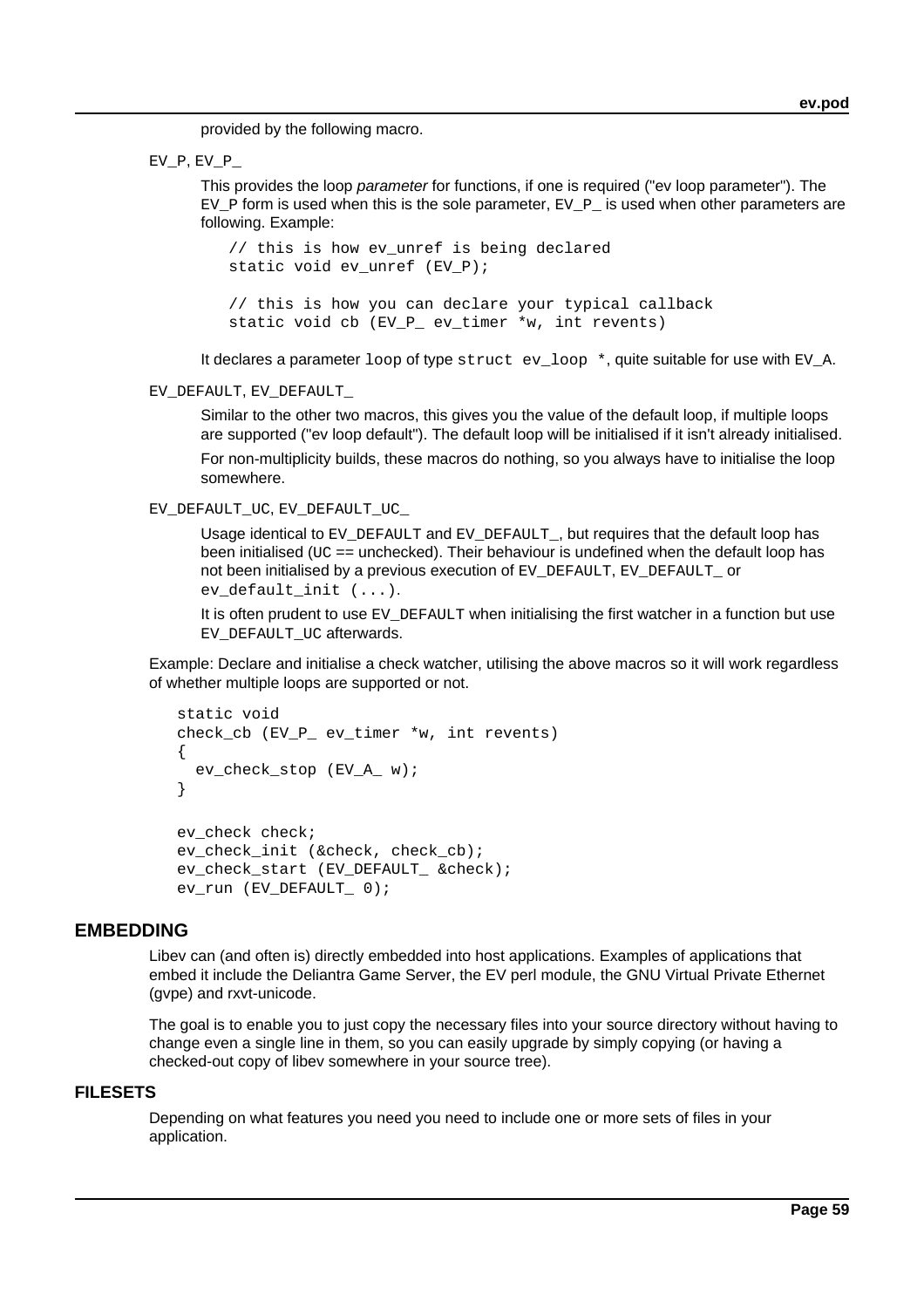#### **CORE EVENT LOOP**

To include only the libev core (all the  $ev$  \* functions), with manual configuration (no autoconf):

```
 #define EV_STANDALONE 1
 #include "ev.c"
```
This will automatically include ev.h, too, and should be done in a single C source file only to provide the function implementations. To use it, do the same for  $ev.h$  in all files wishing to use this API (best done by writing a wrapper around  $ev.h$  that you can include instead and where you can put other configuration options):

```
 #define EV_STANDALONE 1
 #include "ev.h"
```
Both header files and implementation files can be compiled with a C++ compiler (at least, that's a stated goal, and breakage will be treated as a bug).

You need the following files in your source tree, or in a directory in your include path (e.g. in libev/ when using -Ilibev):

```
 ev.h
   ev.c
   ev_vars.h
   ev_wrap.h
   ev_win32.c required on win32 platforms only
  ev select.c only when select backend is enabled (which is enabled by
default)
   ev_poll.c only when poll backend is enabled (disabled by default)
   ev_epoll.c only when the epoll backend is enabled (disabled by
default)
   ev_kqueue.c only when the kqueue backend is enabled (disabled by
default)
   ev_port.c only when the solaris port backend is enabled (disabled
by default)
```
ev.c includes the backend files directly when enabled, so you only need to compile this single file.

#### **LIBEVENT COMPATIBILITY API**

To include the libevent compatibility API, also include:

```
 #include "event.c"
```
in the file including ev.c, and:

#include "event.h"

in the files that want to use the libevent API. This also includes ev.h.

You need the following additional files for this:

 event.h event.c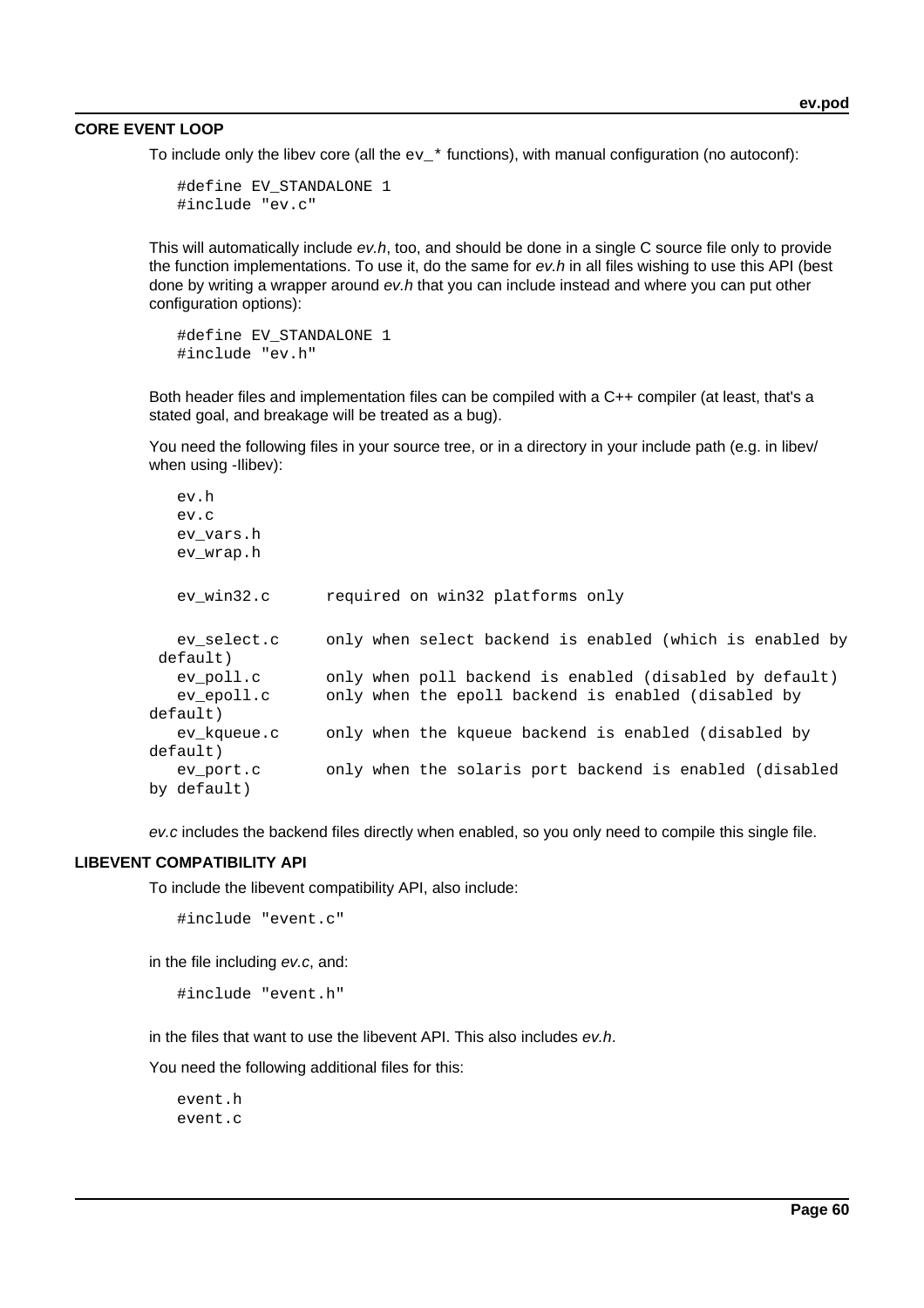### **AUTOCONF SUPPORT**

Instead of using  $EV$   $STANDALONE=1$  and providing your configuration in whatever way you want, you can also m4\_include([libev.m4]) in your configure.ac and leave EV\_STANDALONE undefined. ev.c will then include config.h and configure itself accordingly.

For this of course you need the m4 file:

libev m4

## **PREPROCESSOR SYMBOLS/MACROS**

Libev can be configured via a variety of preprocessor symbols you have to define before including (or compiling) any of its files. The default in the absence of autoconf is documented for every option.

Symbols marked with "(h)" do not change the ABI, and can have different values when compiling libev vs. including ev.h, so it is permissible to redefine them before including ev.h without breaking compatibility to a compiled library. All other symbols change the ABI, which means all users of libev and the libev code itself must be compiled with compatible settings.

### EV\_COMPAT3 (h)

Backwards compatibility is a major concern for libev. This is why this release of libev comes with wrappers for the functions and symbols that have been renamed between libev version 3 and 4.

You can disable these wrappers (to test compatibility with future versions) by defining EV COMPAT3 to 0 when compiling your sources. This has the additional advantage that you can drop the struct from struct ev\_loop declarations, as libev will provide an ev\_loop typedef in that case.

In some future version, the default for  $E_V$  COMPAT3 will become 0, and in some even more future version the compatibility code will be removed completely.

### EV\_STANDALONE (h)

Must always be 1 if you do not use autoconf configuration, which keeps libev from including config.h, and it also defines dummy implementations for some libevent functions (such as logging, which is not supported). It will also not define any of the structs usually found in event.h that are not directly supported by the libey core alone.

In standalone mode, libev will still try to automatically deduce the configuration, but has to be more conservative.

### EV\_USE\_FLOOR

If defined to be 1, libev will use the floor () function for its periodic reschedule calculations, otherwise libev will fall back on a portable (slower) implementation. If you enable this, you usually have to link against libm or something equivalent. Enabling this when the  $floor$ function is not available will fail, so the safe default is to not enable this.

#### EV\_USE\_MONOTONIC

If defined to be 1, libev will try to detect the availability of the monotonic clock option at both compile time and runtime. Otherwise no use of the monotonic clock option will be attempted. If you enable this, you usually have to link against librt or something similar. Enabling it when the functionality isn't available is safe, though, although you have to make sure you link against any libraries where the clock\_gettime function is hiding in (often -Irt). See also EV\_USE\_CLOCK\_SYSCALL.

### EV\_USE\_REALTIME

If defined to be 1, libev will try to detect the availability of the real-time clock option at compile time (and assume its availability at runtime if successful). Otherwise no use of the real-time clock option will be attempted. This effectively replaces gettimeofday by clock get (CLOCK\_REALTIME, ...) and will not normally affect correctness. See the note about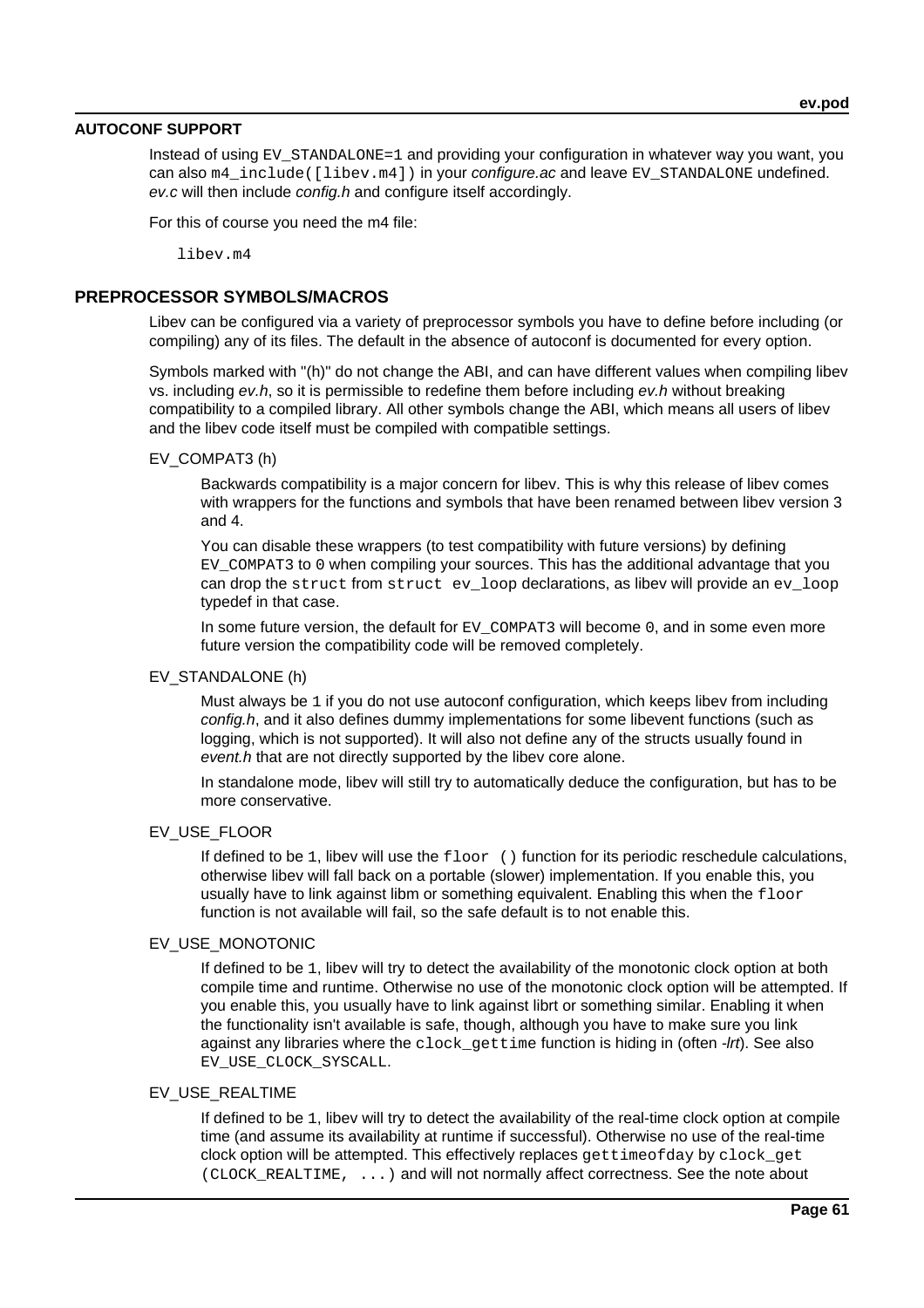libraries in the description of EV\_USE\_MONOTONIC, though. Defaults to the opposite value of EV\_USE\_CLOCK\_SYSCALL.

### EV\_USE\_CLOCK\_SYSCALL

If defined to be 1, libev will try to use a direct syscall instead of calling the system-provided clock gettime function. This option exists because on GNU/Linux, clock gettime is in librt, but librt unconditionally pulls in libpthread, slowing down single-threaded programs needlessly. Using a direct syscall is slightly slower (in theory), because no optimised vdso implementation can be used, but avoids the pthread dependency. Defaults to 1 on GNU/Linux with glibc 2.x or higher, as it simplifies linking (no need for  $-Irt$ ).

### EV\_USE\_NANOSLEEP

If defined to be 1, libev will assume that nanosleep () is available and will use it for delays. Otherwise it will use select ().

### EV\_USE\_EVENTFD

If defined to be 1, then libev will assume that  $eventfd$  () is available and will probe for kernel support at runtime. This will improve ev\_signal and ev\_async performance and reduce resource consumption. If undefined, it will be enabled if the headers indicate GNU/Linux + Glibc 2.7 or newer, otherwise disabled.

### EV\_USE\_SELECT

If undefined or defined to be 1, libev will compile in support for the select(2) backend. No attempt at auto-detection will be done: if no other method takes over, select will be it. Otherwise the select backend will not be compiled in.

### EV\_SELECT\_USE\_FD\_SET

If defined to 1, then the select backend will use the system  $fd$  set structure. This is useful if libev doesn't compile due to a missing NFDBITS or fd\_mask definition or it mis-guesses the bitset layout on exotic systems. This usually limits the range of file descriptors to some low limit such as 1024 or might have other limitations (winsocket only allows 64 sockets). The FD\_SETSIZE macro, set before compilation, configures the maximum size of the fd\_set.

### EV\_SELECT\_IS\_WINSOCKET

When defined to 1, the select backend will assume that select/socket/connect etc. don't understand file descriptors but wants osf handles on win32 (this is the case when the select to be used is the winsock select). This means that it will call \_get\_osfhandle on the fd to convert it to an OS handle. Otherwise, it is assumed that all these functions actually work on fds, even on win32. Should not be defined on non-win32 platforms.

### EV\_FD\_TO\_WIN32\_HANDLE(fd)

If EV\_SELECT\_IS\_WINSOCKET is enabled, then libev needs a way to map file descriptors to socket handles. When not defining this symbol (the default), then libev will call \_get\_osfhandle, which is usually correct. In some cases, programs use their own file descriptor management, in which case they can provide this function to map fds to socket handles.

### EV\_WIN32\_HANDLE\_TO\_FD(handle)

If EV\_SELECT\_IS\_WINSOCKET then libev maps handles to file descriptors using the standard open osfhandle function. For programs implementing their own fd to handle mapping, overwriting this function makes it easier to do so. This can be done by defining this macro to an appropriate value.

### EV\_WIN32\_CLOSE\_FD(fd)

If programs implement their own fd to handle mapping on win32, then this macro can be used to override the close function, useful to unregister file descriptors again. Note that the replacement function has to close the underlying OS handle.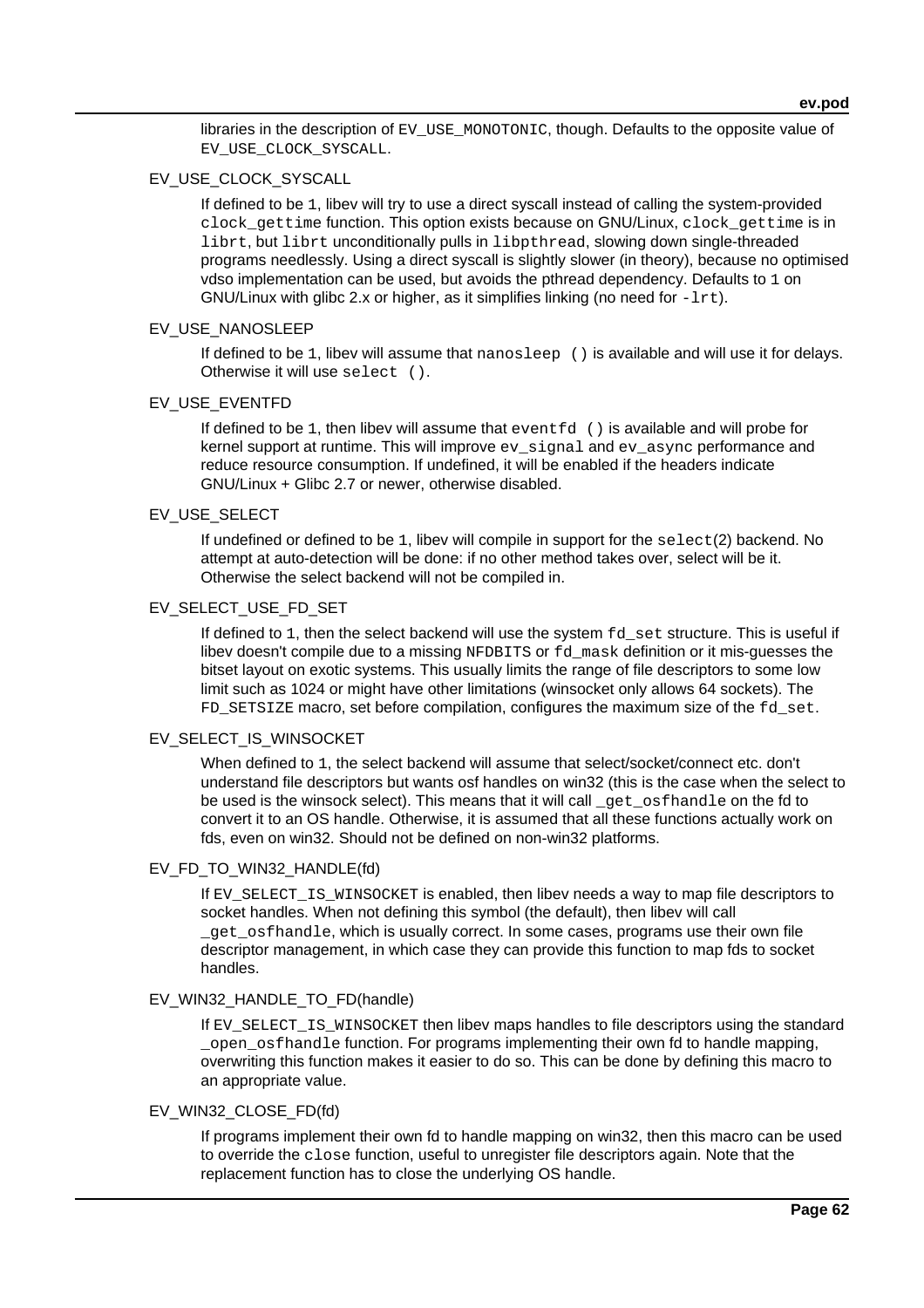### EV\_USE\_WSASOCKET

If defined to be 1, libev will use WSASocket to create its internal communication socket, which works better in some environments. Otherwise, the normal socket function will be used, which works better in other environments.

## EV\_USE\_POLL

If defined to be 1, libev will compile in support for the  $pol(2)$  backend. Otherwise it will be enabled on non-win32 platforms. It takes precedence over select.

## EV\_USE\_EPOLL

If defined to be 1, libey will compile in support for the Linux  $epol1(7)$  backend. Its availability will be detected at runtime, otherwise another method will be used as fallback. This is the preferred backend for GNU/Linux systems. If undefined, it will be enabled if the headers indicate GNU/Linux + Glibc 2.4 or newer, otherwise disabled.

### EV\_USE\_KQUEUE

If defined to be 1, libev will compile in support for the BSD style kqueue(2) backend. Its actual availability will be detected at runtime, otherwise another method will be used as fallback. This is the preferred backend for BSD and BSD-like systems, although on most BSDs kqueue only supports some types of fds correctly (the only platform we found that supports ptys for example was NetBSD), so kqueue might be compiled in, but not be used unless explicitly requested. The best way to use it is to find out whether kqueue supports your type of fd properly and use an embedded kqueue loop.

### EV\_USE\_PORT

If defined to be 1, libev will compile in support for the Solaris 10 port style backend. Its availability will be detected at runtime, otherwise another method will be used as fallback. This is the preferred backend for Solaris 10 systems.

### EV\_USE\_DEVPOLL

Reserved for future expansion, works like the USE symbols above.

#### EV\_USE\_INOTIFY

If defined to be 1, libev will compile in support for the Linux inotify interface to speed up ev\_stat watchers. Its actual availability will be detected at runtime. If undefined, it will be enabled if the headers indicate GNU/Linux + Glibc 2.4 or newer, otherwise disabled.

### EV\_NO\_SMP

If defined to be 1, libev will assume that memory is always coherent between threads, that is, threads can be used, but threads never run on different cpus (or different cpu cores). This reduces dependencies and makes libev faster.

### EV\_NO\_THREADS

If defined to be 1, libev will assume that it will never be called from different threads (that includes signal handlers), which is a stronger assumption than  $EV\_NO$ \_SMP, above. This reduces dependencies and makes libev faster.

### EV\_ATOMIC\_T

Libev requires an integer type (suitable for storing 0 or 1) whose access is atomic with respect to other threads or signal contexts. No such type is easily found in the C language, so you can provide your own type that you know is safe for your purposes. It is used both for signal handler "locking" as well as for signal and thread safety in ev\_async watchers.

In the absence of this define, libev will use sig\_atomic\_t volatile (from signal.h), which is usually good enough on most platforms.

### $EV_H(h)$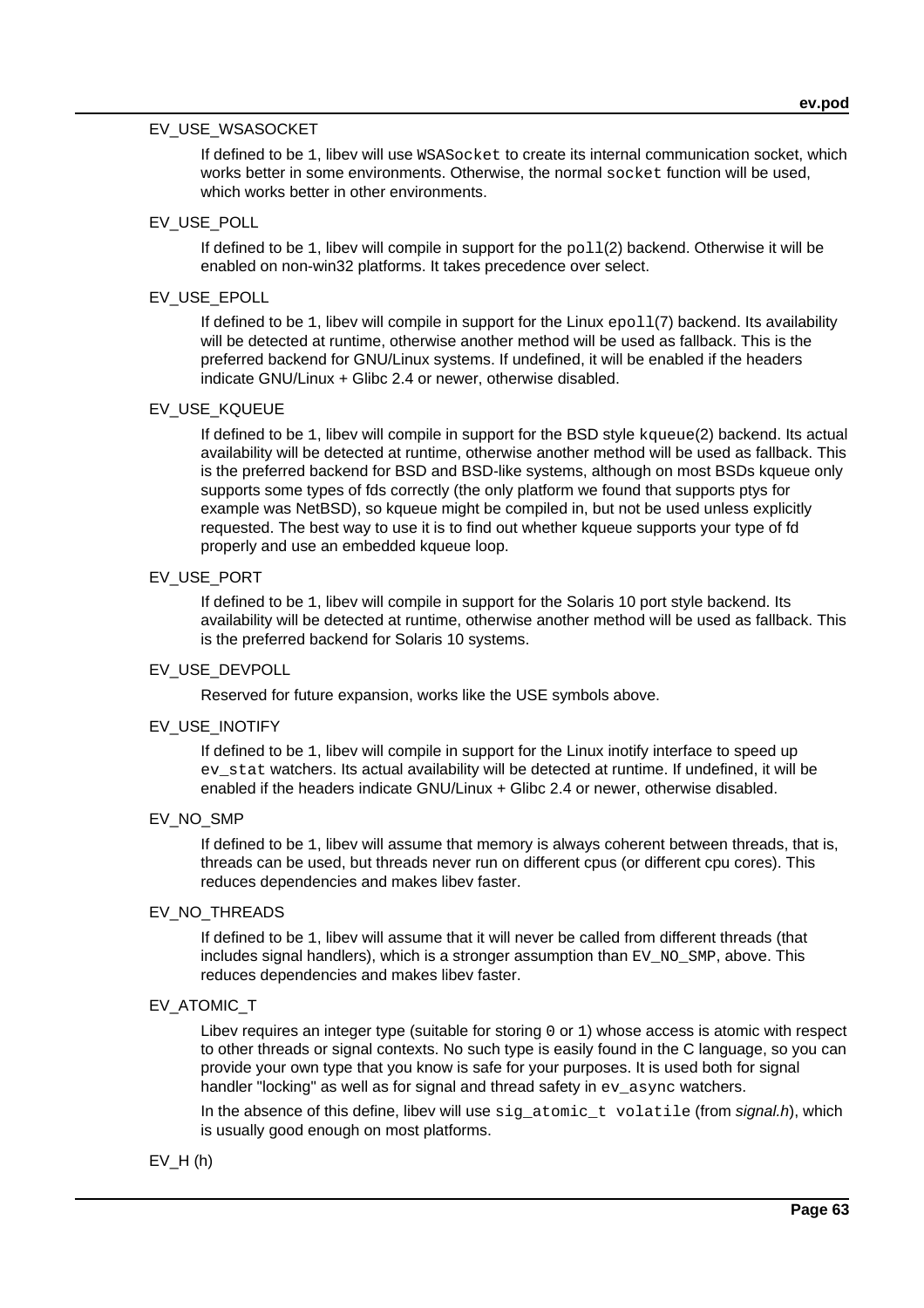The name of the  $ev.h$  header file used to include it. The default if undefined is  $"ev.h"$  in event.h, ev.c and  $ev_{++}$ .h. This can be used to virtually rename the ev.h header file in case of conflicts.

## EV\_CONFIG\_H (h)

If EV\_STANDALONE isn't 1, this variable can be used to override ev.c's idea of where to find the config.h file, similarly to  $EV_H$ , above.

### EV EVENT  $H(h)$

Similarly to EV\_H, this macro can be used to override event.c's idea of how the event.h header can be found, the default is "event.h".

#### EV\_PROTOTYPES (h)

If defined to be 0, then  $ev.h$  will not define any function prototypes, but still define all the structs and other symbols. This is occasionally useful if you want to provide your own wrapper functions around libev functions.

### EV\_MULTIPLICITY

If undefined or defined to 1, then all event-loop-specific functions will have the struct ev loop \* as first argument, and you can create additional independent event loops. Otherwise there will be no support for multiple event loops and there is no first event loop pointer argument. Instead, all functions act on the single default loop.

Note that EV\_DEFAULT and EV\_DEFAULT\_ will no longer provide a default loop when multiplicity is switched off - you always have to initialise the loop manually in this case.

#### EV\_MINPRI

### EV\_MAXPRI

The range of allowed priorities. EV\_MINPRI must be smaller or equal to EV\_MAXPRI, but otherwise there are no non-obvious limitations. You can provide for more priorities by overriding those symbols (usually defined to be -2 and 2, respectively).

When doing priority-based operations, libev usually has to linearly search all the priorities, so having many of them (hundreds) uses a lot of space and time, so using the defaults of five priorities (-2 .. +2) is usually fine.

If your embedding application does not need any priorities, defining these both to 0 will save some memory and CPU.

EV\_PERIODIC\_ENABLE, EV\_IDLE\_ENABLE, EV\_EMBED\_ENABLE, EV\_STAT\_ENABLE, EV\_PREPARE\_ENABLE, EV\_CHECK\_ENABLE, EV\_FORK\_ENABLE, EV\_SIGNAL\_ENABLE, EV\_ASYNC\_ENABLE, EV\_CHILD\_ENABLE.

If undefined or defined to be  $1$  (and the platform supports it), then the respective watcher type is supported. If defined to be 0, then it is not. Disabling watcher types mainly saves code size.

### EV\_FEATURES

If you need to shave off some kilobytes of code at the expense of some speed (but with the full API), you can define this symbol to request certain subsets of functionality. The default is to enable all features that can be enabled on the platform.

A typical way to use this symbol is to define it to 0 (or to a bitset with some broad features you want) and then selectively re-enable additional parts you want, for example if you want everything minimal, but multiple event loop support, async and child watchers and the poll backend, use this:

```
 #define EV_FEATURES 0
 #define EV_MULTIPLICITY 1
#define EV USE POLL 1
#define EV CHILD ENABLE 1
 #define EV_ASYNC_ENABLE 1
```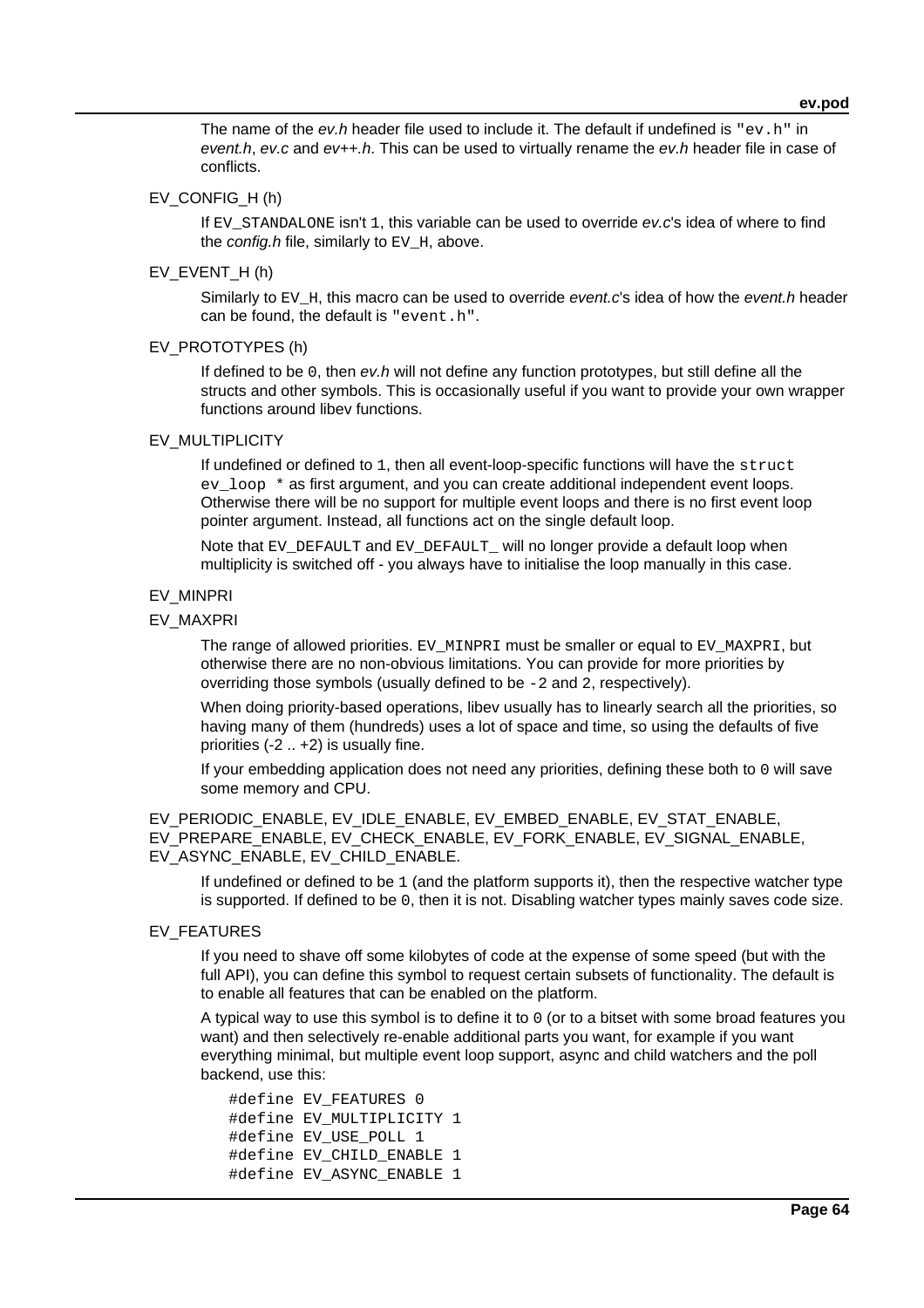The actual value is a bitset, it can be a combination of the following values (by default, all of these are enabled):

1 - faster/larger code

Use larger code to speed up some operations.

Currently this is used to override some inlining decisions (enlarging the code size by roughly 30% on amd64).

When optimising for size, use of compiler flags such as  $-\circ$ s with gcc is recommended. as well as -DNDEBUG, as libev contains a number of assertions.

The default is off when \_\_OPTIMIZE\_SIZE\_\_ is defined by your compiler (e.g. gcc with  $-\text{Os}$ ).

2 - faster/larger data structures

Replaces the small 2-heap for timer management by a faster 4-heap, larger hash table sizes and so on. This will usually further increase code size and can additionally have an effect on the size of data structures at runtime.

The default is off when \_\_OPTIMIZE\_SIZE\_\_ is defined by your compiler (e.g. gcc with  $-\text{Os}$ ).

4 - full API configuration

This enables priorities (sets EV\_MAXPRI=2 and EV\_MINPRI=-2), and enables multiplicity (EV\_MULTIPLICITY=1).

8 - full API

This enables a lot of the "lesser used" API functions. See  $ev$ . h for details on which parts of the API are still available without this feature, and do not complain if this subset changes over time.

16 - enable all optional watcher types

Enables all optional watcher types. If you want to selectively enable only some watcher types other than I/O and timers (e.g. prepare, embed, async, child...) you can enable them manually by defining EV\_watchertype\_ENABLE to 1 instead.

32 - enable all backends

This enables all backends - without this feature, you need to enable at least one backend manually (EV\_USE\_SELECT is a good choice).

64 - enable OS-specific "helper" APIs

Enable inotify, eventfd, signalfd and similar OS-specific helper APIs by default.

Compiling with gcc -Os -DEV\_STANDALONE -DEV\_USE\_EPOLL=1 -DEV\_FEATURES=0 reduces the compiled size of libev from 24.7Kb code/2.8Kb data to 6.5Kb code/0.3Kb data on my GNU/Linux amd64 system, while still giving you I/O watchers, timers and monotonic clock support.

With an intelligent-enough linker (gcc+binutils are intelligent enough when you use -Wl,--gc-sections -ffunction-sections) functions unused by your program might be left out as well - a binary starting a timer and an I/O watcher then might come out at only 5Kb.

### EV\_API\_STATIC

If this symbol is defined (by default it is not), then all identifiers will have static linkage. This means that libev will not export any identifiers, and you cannot link against libev anymore. This can be useful when you embed libev, only want to use libev functions in a single file, and do not want its identifiers to be visible.

To use this, define EV\_API\_STATIC and include ev.c in the file that wants to use libev.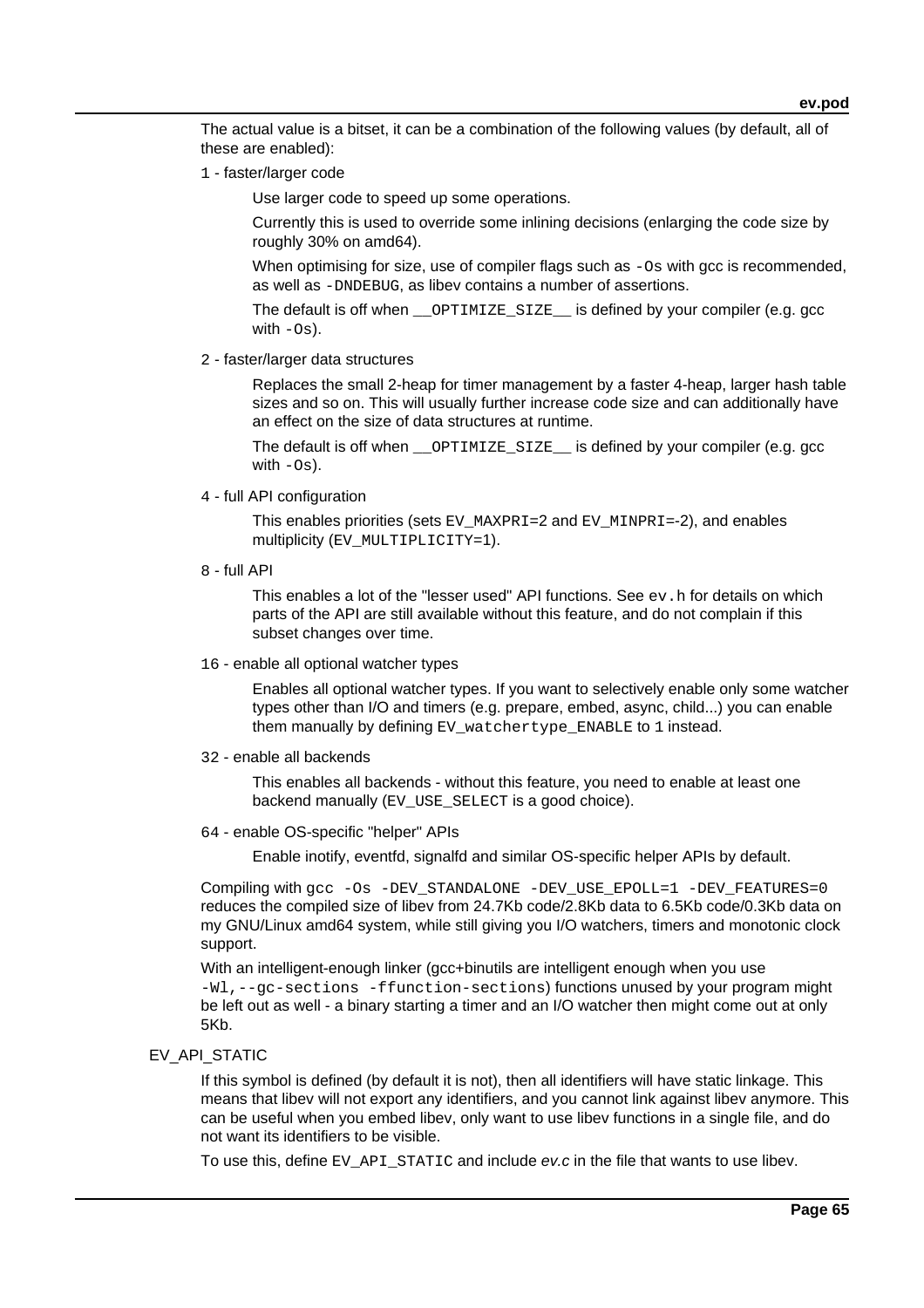This option only works when libev is compiled with a C compiler, as C++ doesn't support the required declaration syntax.

### EV\_AVOID\_STDIO

If this is set to 1 at compiletime, then libev will avoid using stdio functions (printf, scanf, perror etc.). This will increase the code size somewhat, but if your program doesn't otherwise depend on stdio and your libc allows it, this avoids linking in the stdio library which is quite big.

Note that error messages might become less precise when this option is enabled.

### EV\_NSIG

The highest supported signal number, +1 (or, the number of signals): Normally, libev tries to deduce the maximum number of signals automatically, but sometimes this fails, in which case it can be specified. Also, using a lower number than detected (32 should be good for about any system in existence) can save some memory, as libev statically allocates some 12-24 bytes per signal number.

#### EV\_PID\_HASHSIZE

ev child watchers use a small hash table to distribute workload by pid. The default size is 16 (or 1 with EV\_FEATURES disabled), usually more than enough. If you need to manage thousands of children you might want to increase this value (*must* be a power of two).

### EV\_INOTIFY\_HASHSIZE

ev\_stat watchers use a small hash table to distribute workload by inotify watch id. The default size is 16 (or 1 with EV\_FEATURES disabled), usually more than enough. If you need to manage thousands of  $ev$  stat watchers you might want to increase this value (must be a power of two).

#### EV\_USE\_4HEAP

Heaps are not very cache-efficient. To improve the cache-efficiency of the timer and periodics heaps, libev uses a 4-heap when this symbol is defined to 1. The 4-heap uses more complicated (longer) code but has noticeably faster performance with many (thousands) of watchers.

The default is 1, unless EV\_FEATURES overrides it, in which case it will be 0.

### EV\_HEAP\_CACHE\_AT

Heaps are not very cache-efficient. To improve the cache-efficiency of the timer and periodics heaps, libev can cache the timestamp (at) within the heap structure (selected by defining EV HEAP CACHE AT to 1), which uses 8-12 bytes more per watcher and a few hundred bytes more code, but avoids random read accesses on heap changes. This improves performance noticeably with many (hundreds) of watchers.

The default is 1, unless EV\_FEATURES overrides it, in which case it will be 0.

#### EV\_VERIFY

Controls how much internal verification (see  $ev\_verify$  ()) will be done: If set to 0, no internal verification code will be compiled in. If set to 1, then verification code will be compiled in, but not called. If set to 2, then the internal verification code will be called once per loop, which can slow down libev. If set to 3, then the verification code will be called very frequently, which will slow down libev considerably.

The default is 1, unless EV\_FEATURES overrides it, in which case it will be 0.

### EV\_COMMON

By default, all watchers have a void \*data member. By redefining this macro to something else you can include more and other types of members. You have to define it each time you include one of the files, though, and it must be identical each time.

For example, the perl EV module uses something like this: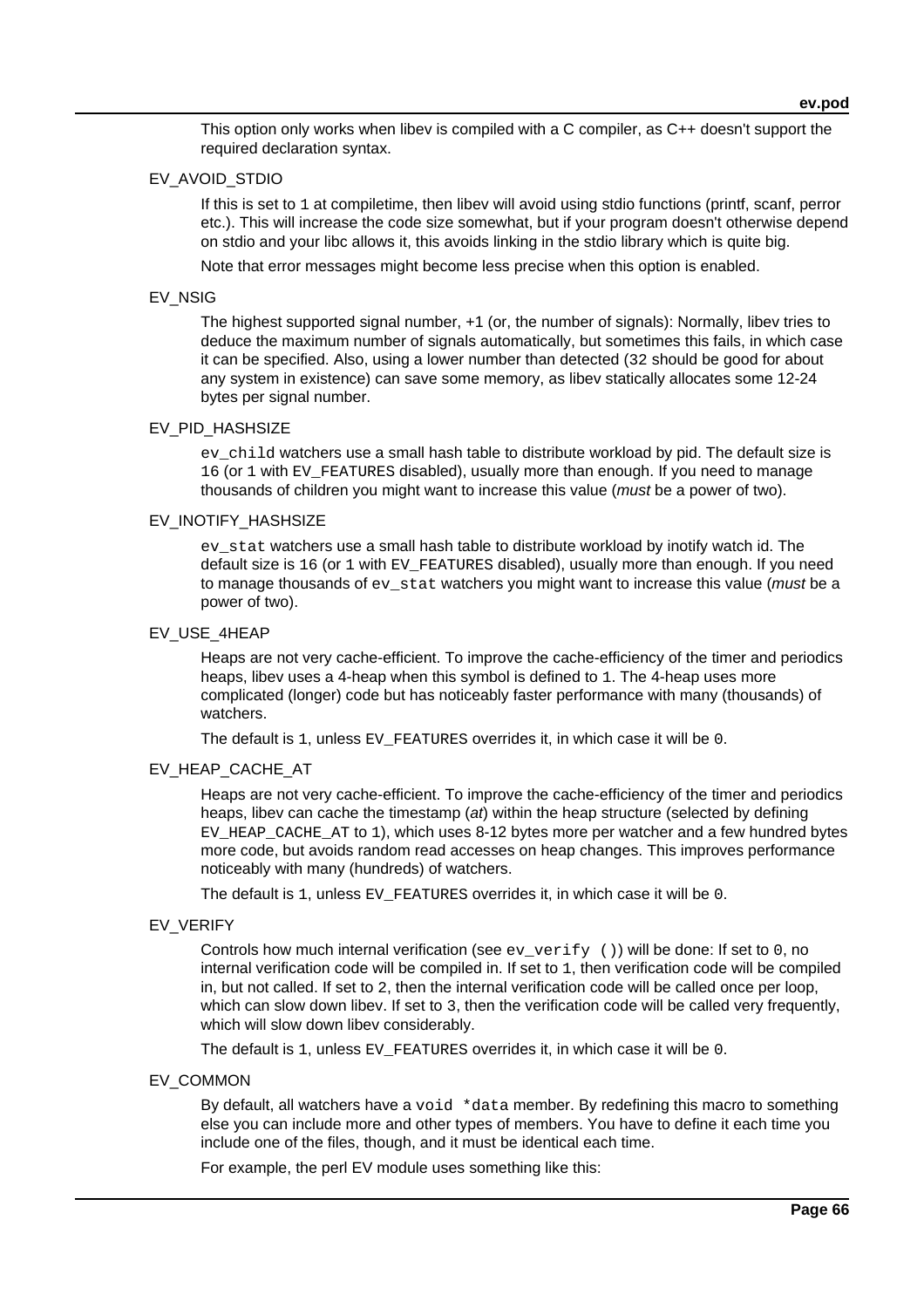```
 #define EV_COMMON \
  SV *self; /* contains this struct */ \setminus SV *cb_sv, *fh /* note no trailing ";" */
```
EV\_CB\_DECLARE (type)

EV\_CB\_INVOKE (watcher, revents)

ev\_set\_cb (ev, cb)

Can be used to change the callback member declaration in each watcher, and the way callbacks are invoked and set. Must expand to a struct member definition and a statement, respectively. See the ev.h header file for their default definitions. One possible use for overriding these is to avoid the struct evalue  $\ast$  as first argument in all cases, or to use method calls instead of plain function calls in C++.

### **EXPORTED API SYMBOLS**

If you need to re-export the API (e.g. via a DLL) and you need a list of exported symbols, you can use the provided Symbol.\* files which list all public symbols, one per line:

Symbols.ev for libev proper Symbols.event for the libevent emulation

This can also be used to rename all public symbols to avoid clashes with multiple versions of libev linked together (which is obviously bad in itself, but sometimes it is inconvenient to avoid this).

A sed command like this will create wrapper #define's that you need to include before including ev.h :

```
 <Symbols.ev sed -e "s/.*/#define & myprefix_&/" >wrap.h
```
This would create a file wrap.h which essentially looks like this:

```
 #define ev_backend myprefix_ev_backend
 #define ev_check_start myprefix_ev_check_start
 #define ev_check_stop myprefix_ev_check_stop
```
## ...

### **EXAMPLES**

For a real-world example of a program the includes libev verbatim, you can have a look at the EV perl module (http://software.schmorp.de/pkg/EV.html). It has the libev files in the libev/ subdirectory and includes them in the EV/EVAPI.h (public interface) and EV.xs (implementation) files. Only the EV.xs file will be compiled. It is pretty complex because it provides its own header file.

The usage in rxvt-unicode is simpler. It has a ev\_cpp.h header file that everybody includes and which overrides some configure choices:

```
 #define EV_FEATURES 8
#define EV USE SELECT 1
 #define EV_PREPARE_ENABLE 1
 #define EV_IDLE_ENABLE 1
 #define EV_SIGNAL_ENABLE 1
 #define EV_CHILD_ENABLE 1
 #define EV_USE_STDEXCEPT 0
 #define EV_CONFIG_H <config.h>
 #include "ev++.h"
```
And a ev\_cpp.C implementation file that contains libev proper and is compiled: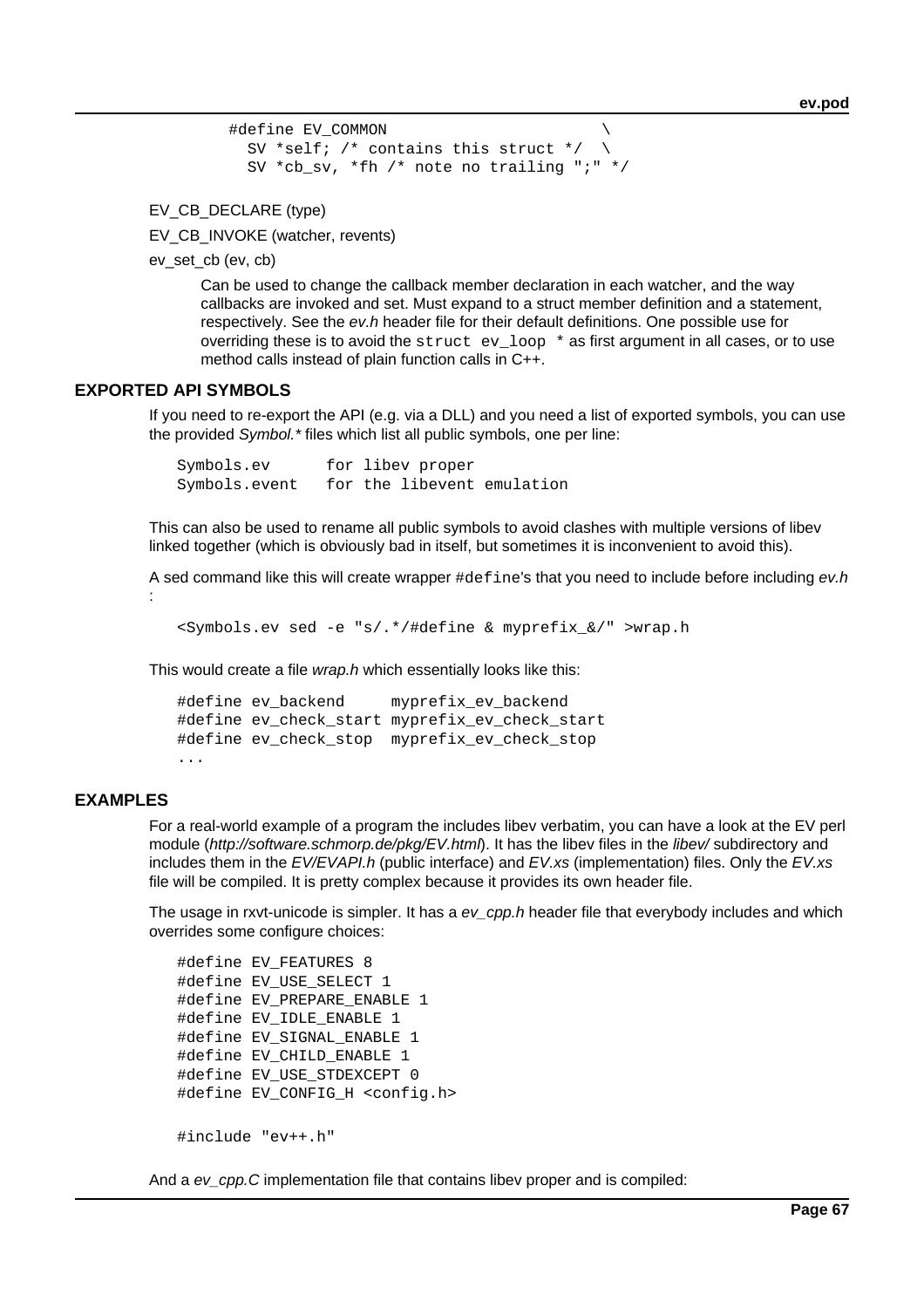#include "ev\_cpp.h" #include "ev.c"

# **INTERACTION WITH OTHER PROGRAMS, LIBRARIES OR THE ENVIRONMENT THREADS AND COROUTINES**

### **THREADS**

All libev functions are reentrant and thread-safe unless explicitly documented otherwise, but libev implements no locking itself. This means that you can use as many loops as you want in parallel, as long as there are no concurrent calls into any libev function with the same loop parameter ( ev\_default\_\* calls have an implicit default loop parameter, of course): libev quarantees that different event loops share no data structures that need any locking.

Or to put it differently: calls with different loop parameters can be done concurrently from multiple threads, calls with the same loop parameter must be done serially (but can be done from different threads, as long as only one thread ever is inside a call at any point in time, e.g. by using a mutex per loop).

Specifically to support threads (and signal handlers), libev implements so-called ev\_async watchers, which allow some limited form of concurrency on the same event loop, namely waking it up "from the outside".

If you want to know which design (one loop, locking, or multiple loops without or something else still) is best for your problem, then I cannot help you, but here is some generic advice:

\* most applications have a main thread: use the default libev loop in that thread, or create a separate thread running only the default loop.

This helps integrating other libraries or software modules that use libev themselves and don't care/know about threading.

\* one loop per thread is usually a good model.

Doing this is almost never wrong, sometimes a better-performance model exists, but it is always a good start.

\* other models exist, such as the leader/follower pattern, where one loop is handed through multiple threads in a kind of round-robin fashion.

Choosing a model is hard - look around, learn, know that usually you can do better than you currently do :-)

\* often you need to talk to some other thread which blocks in the event loop.

ev\_async watchers can be used to wake them up from other threads safely (or from signal contexts...).

An example use would be to communicate signals or other events that only work in the default loop by registering the signal watcher with the default loop and triggering an ev\_async watcher from the default loop watcher callback into the event loop interested in the signal.

See also THREAD LOCKING EXAMPLE.

#### **COROUTINES**

Libev is very accommodating to coroutines ("cooperative threads"): libev fully supports nesting calls to its functions from different coroutines (e.g. you can call  $ev_{run}$  on the same loop from two different coroutines, and switch freely between both coroutines running the loop, as long as you don't confuse yourself). The only exception is that you must not do this from ev\_periodic reschedule callbacks.

Care has been taken to ensure that libev does not keep local state inside ev run, and other calls do not usually allow for coroutine switches as they do not call any callbacks.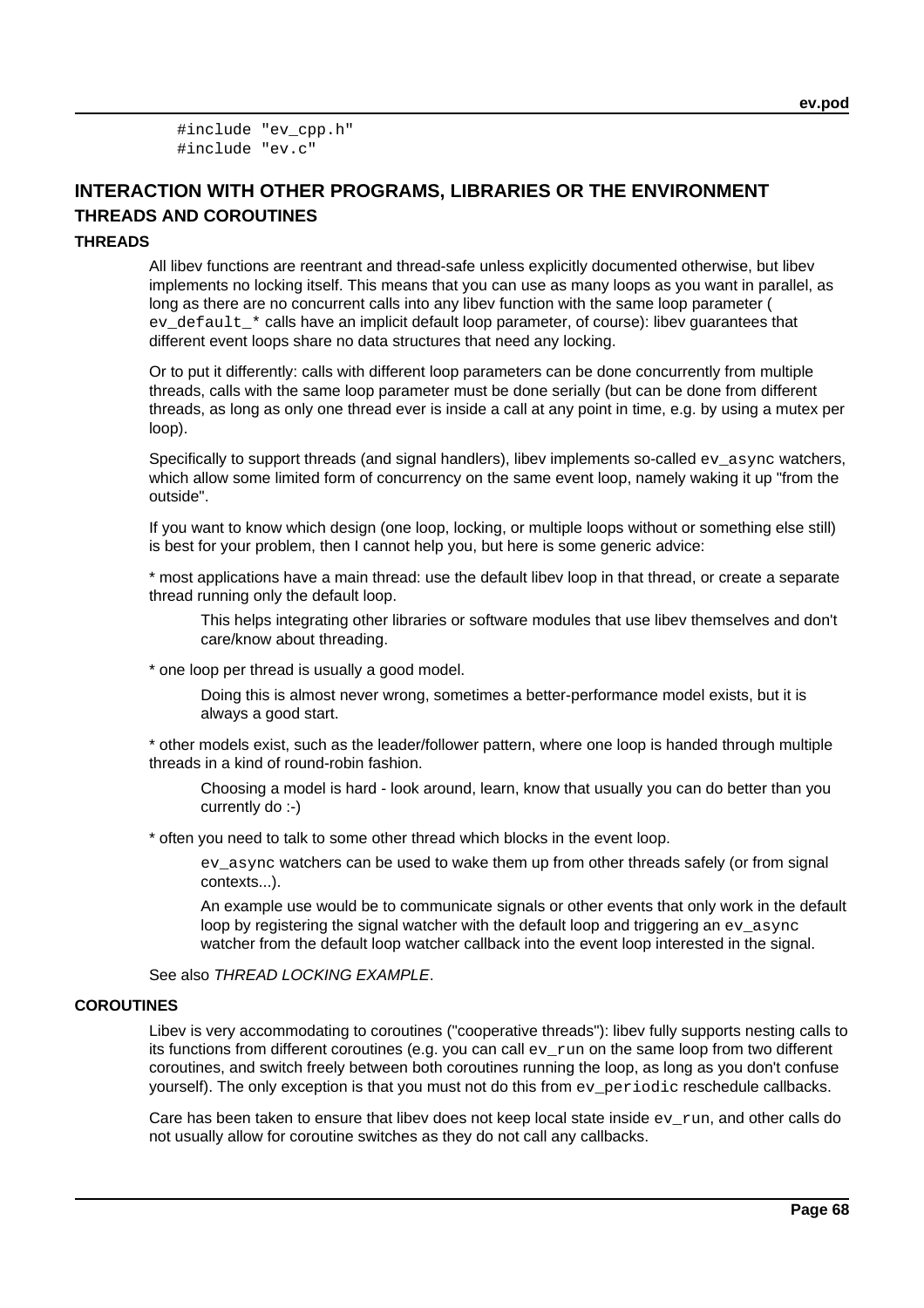### **COMPILER WARNINGS**

Depending on your compiler and compiler settings, you might get no or a lot of warnings when compiling libev code. Some people are apparently scared by this.

However, these are unavoidable for many reasons. For one, each compiler has different warnings, and each user has different tastes regarding warning options. "Warn-free" code therefore cannot be a goal except when targeting a specific compiler and compiler-version.

Another reason is that some compiler warnings require elaborate workarounds, or other changes to the code that make it less clear and less maintainable.

And of course, some compiler warnings are just plain stupid, or simply wrong (because they don't actually warn about the condition their message seems to warn about). For example, certain older gcc versions had some warnings that resulted in an extreme number of false positives. These have been fixed, but some people still insist on making code warn-free with such buggy versions.

While libev is written to generate as few warnings as possible, "warn-free" code is not a goal, and it is recommended not to build libev with any compiler warnings enabled unless you are prepared to cope with them (e.g. by ignoring them). Remember that warnings are just that: warnings, not errors, or proof of bugs.

### **VALGRIND**

Valgrind has a special section here because it is a popular tool that is highly useful. Unfortunately, valgrind reports are very hard to interpret.

If you think you found a bug (memory leak, uninitialised data access etc.) in libev, then check twice: If valgrind reports something like:

 ==2274== definitely lost: 0 bytes in 0 blocks. ==2274== possibly lost: 0 bytes in 0 blocks. ==2274== still reachable: 256 bytes in 1 blocks.

Then there is no memory leak, just as memory accounted to global variables is not a memleak - the memory is still being referenced, and didn't leak.

Similarly, under some circumstances, valgrind might report kernel bugs as if it were a bug in libev (e.g. in realloc or in the poll backend, although an acceptable workaround has been found here), or it might be confused.

Keep in mind that valgrind is a very good tool, but only a tool. Don't make it into some kind of religion.

If you are unsure about something, feel free to contact the mailing list with the full valgrind report and an explanation on why you think this is a bug in libev (best check the archives, too :). However, don't be annoyed when you get a brisk "this is no bug" answer and take the chance of learning how to interpret valgrind properly.

If you need, for some reason, empty reports from valgrind for your project I suggest using suppression lists.

## **PORTABILITY NOTES**

### **GNU/LINUX 32 BIT LIMITATIONS**

GNU/Linux is the only common platform that supports 64 bit file/large file interfaces but disables them by default.

That means that libev compiled in the default environment doesn't support files larger than 2GiB or so, which mainly affects ev\_stat watchers.

Unfortunately, many programs try to work around this GNU/Linux issue by enabling the large file API, which makes them incompatible with the standard libev compiled for their system.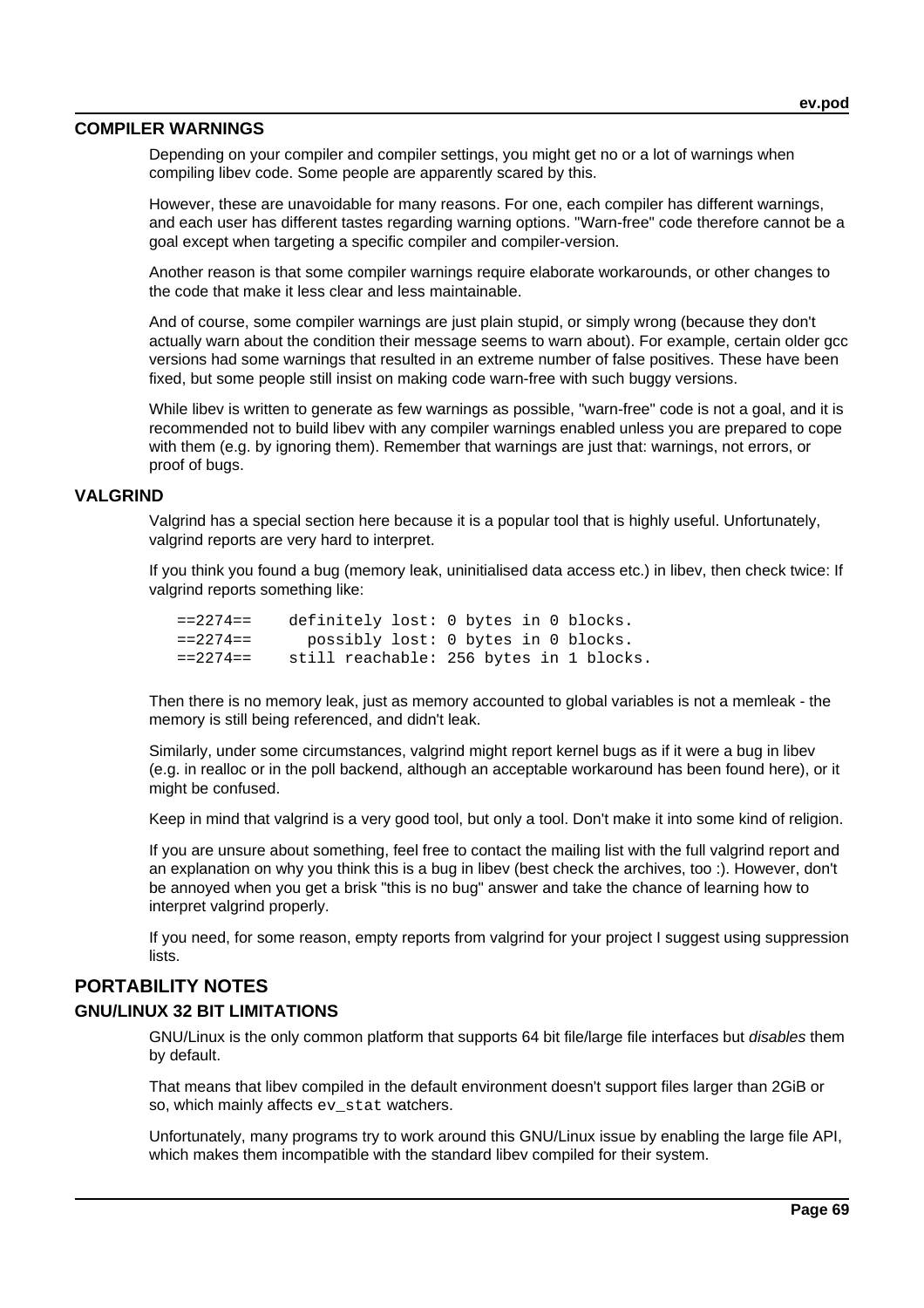**ev.pod**

Likewise, libev cannot enable the large file API itself as this would suddenly make it incompatible to the default compile time environment, i.e. all programs not using special compile switches.

### **OS/X AND DARWIN BUGS**

The whole thing is a bug if you ask me - basically any system interface you touch is broken, whether it is locales, poll, kqueue or even the OpenGL drivers.

### **kqueue is buggy**

The kqueue syscall is broken in all known versions - most versions support only sockets, many support pipes.

Libev tries to work around this by not using kqueue by default on this rotten platform, but of course you can still ask for it when creating a loop - embedding a socket-only kqueue loop into a select-based one is probably going to work well.

#### **poll is buggy**

Instead of fixing kqueue, Apple replaced their (working) poll implementation by something calling kqueue internally around the 10.5.6 release, so now kqueue and  $pol1$  are broken.

Libev tries to work around this by not using  $pol1$  by default on this rotten platform, but of course you can still ask for it when creating a loop.

### **select is buggy**

All that's left is select, and of course Apple found a way to fuck this one up as well: On OS/X, select actively limits the number of file descriptors you can pass in to 1024 - your program suddenly crashes when you use more.

There is an undocumented "workaround" for this - defining \_DARWIN\_UNLIMITED\_SELECT, which libev tries to use, so select should work on OS/X.

### **SOLARIS PROBLEMS AND WORKAROUNDS**

#### **errno reentrancy**

The default compile environment on Solaris is unfortunately so thread-unsafe that you can't even use components/libraries compiled without -D\_REENTRANT in a threaded program, which, of course, isn't defined by default. A valid, if stupid, implementation choice.

If you want to use libev in threaded environments you have to make sure it's compiled with \_REENTRANT defined.

#### **Event port backend**

The scalable event interface for Solaris is called "event ports". Unfortunately, this mechanism is very buggy in all major releases. If you run into high CPU usage, your program freezes or you get a large number of spurious wakeups, make sure you have all the relevant and latest kernel patches applied. No, I don't know which ones, but there are multiple ones to apply, and afterwards, event ports actually work great.

If you can't get it to work, you can try running the program by setting the environment variable LIBEV FLAGS=3 to only allow poll and select backends.

### **AIX POLL BUG**

AIX unfortunately has a broken  $pol1$ . h header. Libev works around this by trying to avoid the poll backend altogether (i.e. it's not even compiled in), which normally isn't a big problem as select works fine with large bitsets on AIX, and AIX is dead anyway.

### **WIN32 PLATFORM LIMITATIONS AND WORKAROUNDS**

### **General issues**

Win32 doesn't support any of the standards (e.g. POSIX) that libev requires, and its I/O model is fundamentally incompatible with the POSIX model. Libev still offers limited functionality on this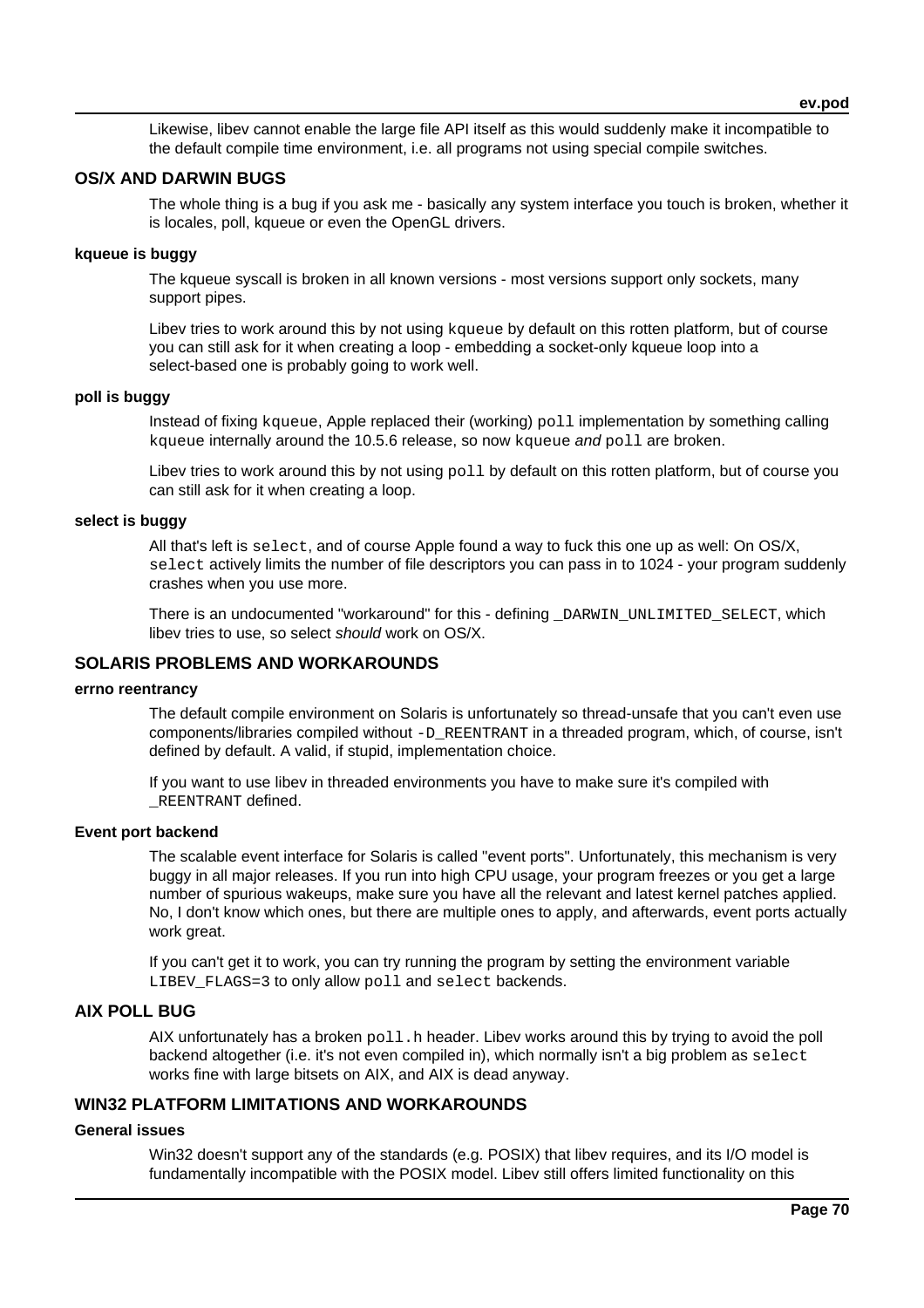platform in the form of the EVBACKEND\_SELECT backend, and only supports socket descriptors. This only applies when using Win32 natively, not when using e.g. cygwin. Actually, it only applies to the microsofts own compilers, as every compiler comes with a slightly differently broken/incompatible environment.

Lifting these limitations would basically require the full re-implementation of the I/O system. If you are into this kind of thing, then note that glib does exactly that for you in a very portable way (note also that glib is the slowest event library known to man).

There is no supported compilation method available on windows except embedding it into other applications.

Sensible signal handling is officially unsupported by Microsoft - libev tries its best, but under most conditions, signals will simply not work.

Not a libev limitation but worth mentioning: windows apparently doesn't accept large writes: instead of resulting in a partial write, windows will either accept everything or return ENOBUFS if the buffer is too large, so make sure you only write small amounts into your sockets (less than a megabyte seems safe, but this apparently depends on the amount of memory available).

Due to the many, low, and arbitrary limits on the win32 platform and the abysmal performance of winsockets, using a large number of sockets is not recommended (and not reasonable). If your program needs to use more than a hundred or so sockets, then likely it needs to use a totally different implementation for windows, as libev offers the POSIX readiness notification model, which cannot be implemented efficiently on windows (due to Microsoft monopoly games).

A typical way to use libev under windows is to embed it (see the embedding section for details) and use the following evwrap.h header file instead of ev.h:

```
#define EV STANDALONE /* keeps ev from requiring config.h
*/
   #define EV_SELECT_IS_WINSOCKET 1 /* configure libev for windows select
*/
   #include "ev.h"
```
And compile the following evwrap.c file into your project (make sure you do not compile the ev.c or any other embedded source files!):

```
 #include "evwrap.h"
 #include "ev.c"
```
#### **The winsocket select function**

The winsocket select function doesn't follow POSIX in that it requires socket handles and not socket file descriptors (it is also extremely buggy). This makes select very inefficient, and also requires a mapping from file descriptors to socket handles (the Microsoft C runtime provides the function open osfhandle for this). See the discussion of the EV SELECT USE FD SET,

EV\_SELECT\_IS\_WINSOCKET and EV\_FD\_TO\_WIN32\_HANDLE preprocessor symbols for more info.

The configuration for a "naked" win32 using the Microsoft runtime libraries and raw winsocket select is:

```
 #define EV_USE_SELECT 1
  #define EV_SELECT_IS_WINSOCKET 1 /* forces EV_SELECT_USE_FD_SET, too
*/
```
Note that winsockets handling of fd sets is  $O(n)$ , so you can easily get a complexity in the  $O(n\hat{A}^2)$ range when using win32.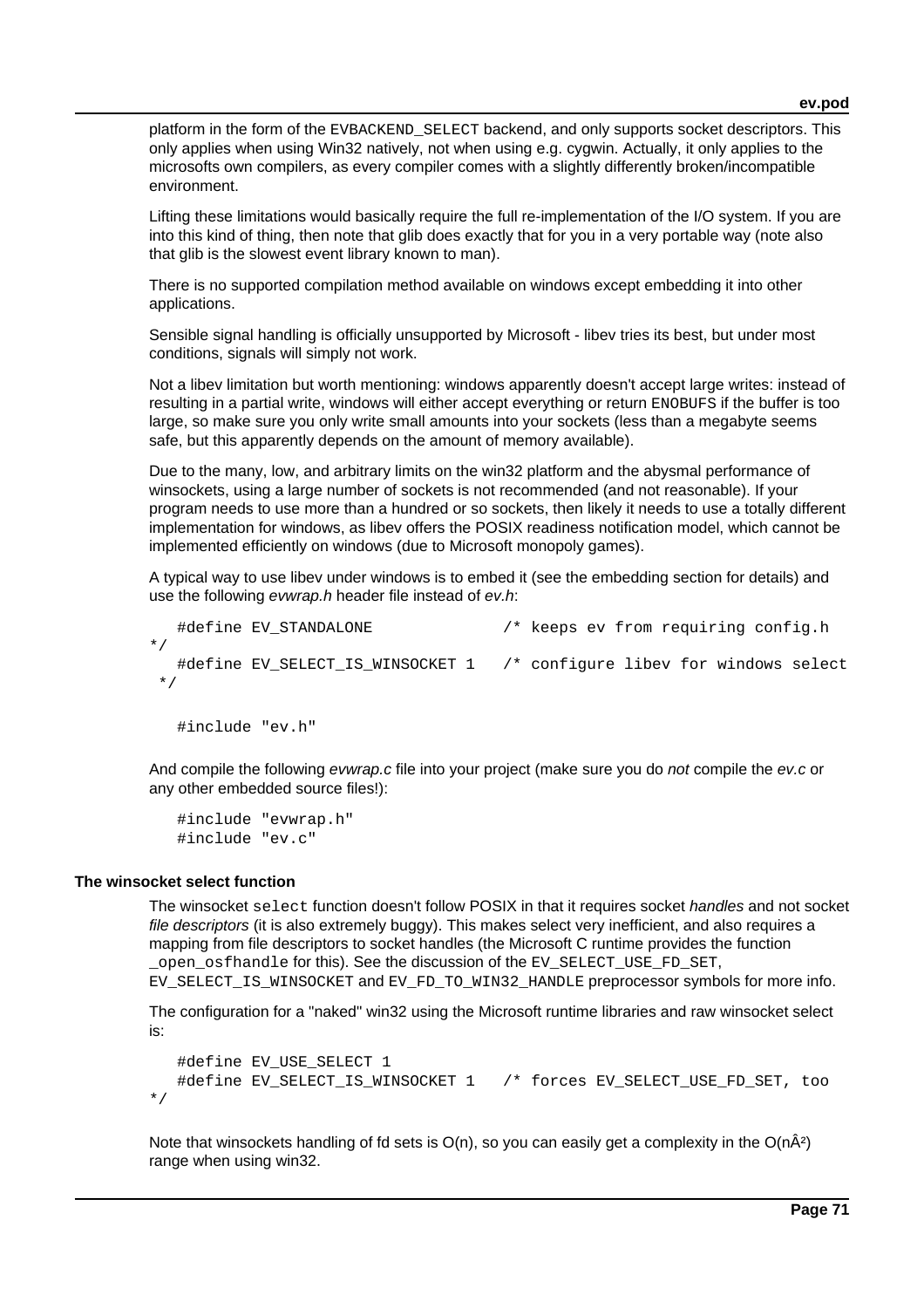#### **Limited number of file descriptors**

Windows has numerous arbitrary (and low) limits on things.

Early versions of winsocket's select only supported waiting for a maximum of 64 handles (probably owning to the fact that all windows kernels can only wait for 64 things at the same time internally; Microsoft recommends spawning a chain of threads and wait for 63 handles and the previous thread in each. Sounds great!).

Newer versions support more handles, but you need to define FD\_SETSIZE to some high number (e.g. 2048) before compiling the winsocket select call (which might be in libev or elsewhere, for example, perl and many other interpreters do their own select emulation on windows).

Another limit is the number of file descriptors in the Microsoft runtime libraries, which by default is 64 (there must be a hidden 64 fetish or something like this inside Microsoft). You can increase this by calling \_setmaxstdio, which can increase this limit to 2048 (another arbitrary limit), but is broken in many versions of the Microsoft runtime libraries. This might get you to about 512 or 2048 sockets (depending on windows version and/or the phase of the moon). To get more, you need to wrap all I/O functions and provide your own fd management, but the cost of calling select  $(O(n\hat{A}^2))$  will likely make this unworkable.

### **PORTABILITY REQUIREMENTS**

In addition to a working ISO-C implementation and of course the backend-specific APIs, libev relies on a few additional extensions:

void (\*)(ev\_watcher\_type \*, int revents) must have compatible calling conventions regardless of ev\_watcher\_type \*.

Libev assumes not only that all watcher pointers have the same internal structure (guaranteed by POSIX but not by ISO C for example), but it also assumes that the same (machine) code can be used to call any watcher callback: The watcher callbacks have different type signatures, but libev calls them using an ev\_watcher  $*$  internally.

null pointers and integer zero are represented by 0 bytes

Libev uses memset to initialise structs and arrays to 0 bytes, and relies on this setting pointers and integers to null.

pointer accesses must be thread-atomic

Accessing a pointer value must be atomic, it must both be readable and writable in one piece this is the case on all current architectures.

sig\_atomic\_t volatile must be thread-atomic as well

The type sig\_atomic\_t volatile (or whatever is defined as EV\_ATOMIC\_T) must be atomic with respect to accesses from different threads. This is not part of the specification for sig\_atomic\_t, but is believed to be sufficiently portable.

sigprocmask must work in a threaded environment

Libev uses sigprocmask to temporarily block signals. This is not allowed in a threaded program (pthread\_sigmask has to be used). Typical pthread implementations will either allow sigprocmask in the "main thread" or will block signals process-wide, both behaviours would be compatible with libev. Interaction between sigprocmask and pthread sigmask could complicate things, however.

The most portable way to handle signals is to block signals in all threads except the initial one, and run the signal handling loop in the initial thread as well.

long must be large enough for common memory allocation sizes

To improve portability and simplify its API, libev uses  $\log$  internally instead of  $size_t$  when allocating its data structures. On non-POSIX systems (Microsoft...) this might be unexpectedly low, but is still at least 31 bits everywhere, which is enough for hundreds of millions of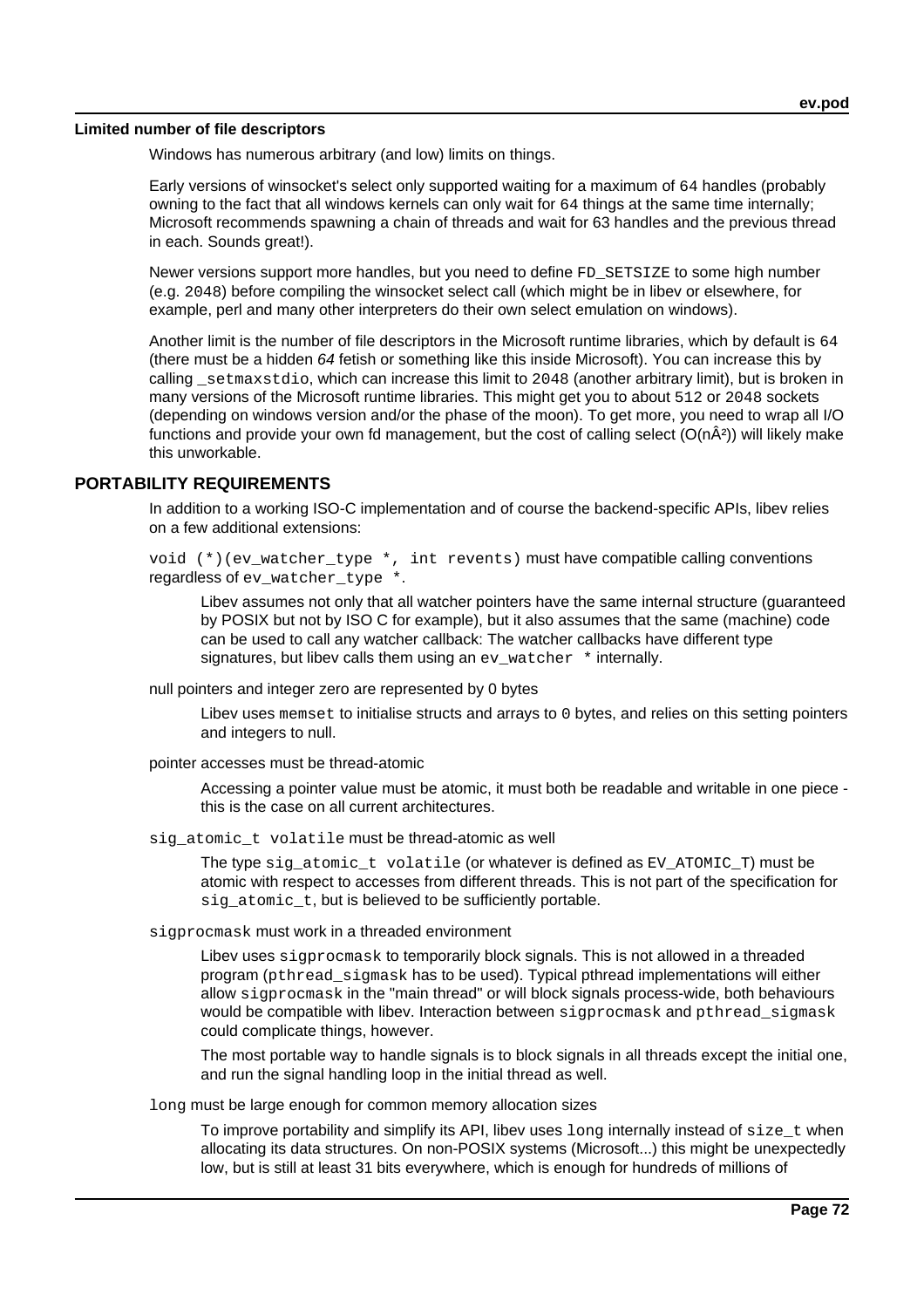watchers.

double must hold a time value in seconds with enough accuracy

The type double is used to represent timestamps. It is required to have at least 51 bits of mantissa (and 9 bits of exponent), which is good enough for at least into the year 4000 with millisecond accuracy (the design goal for libev). This requirement is overfulfilled by implementations using IEEE 754, which is basically all existing ones.

With IEEE 754 doubles, you get microsecond accuracy until at least the year 2255 (and millisecond accuracy till the year 287396 - by then, libev is either obsolete or somebody patched it to use long double or something like that, just kidding).

If you know of other additional requirements drop me a note.

## **ALGORITHMIC COMPLEXITIES**

In this section the complexities of (many of) the algorithms used inside libev will be documented. For complexity discussions about backends see the documentation for  $ev$  default init.

All of the following are about amortised time: If an array needs to be extended, libev needs to realloc and move the whole array, but this happens asymptotically rarer with higher number of elements, so O(1) might mean that libev does a lengthy realloc operation in rare cases, but on average it is much faster and asymptotically approaches constant time.

Starting and stopping timer/periodic watchers: O(log skipped other timers)

This means that, when you have a watcher that triggers in one hour and there are 100 watchers that would trigger before that, then inserting will have to skip roughly seven  $(1d, 100)$ ) of these watchers.

Changing timer/periodic watchers (by autorepeat or calling again): O(log skipped\_other\_timers)

That means that changing a timer costs less than removing/adding them, as only the relative motion in the event queue has to be paid for.

Starting io/check/prepare/idle/signal/child/fork/async watchers: O(1)

These just add the watcher into an array or at the head of a list.

Stopping check/prepare/idle/fork/async watchers: O(1)

Stopping an io/signal/child watcher: O(number\_of\_watchers\_for\_this\_(fd/signal/pid % EV\_PID\_HASHSIZE))

These watchers are stored in lists, so they need to be walked to find the correct watcher to remove. The lists are usually short (you don't usually have many watchers waiting for the same fd or signal: one is typical, two is rare).

Finding the next timer in each loop iteration: O(1)

By virtue of using a binary or 4-heap, the next timer is always found at a fixed position in the storage array.

Each change on a file descriptor per loop iteration: O(number\_of\_watchers\_for\_this\_fd)

A change means an I/O watcher gets started or stopped, which requires libev to recalculate its status (and possibly tell the kernel, depending on backend and whether  $ev$  io set was used).

Activating one watcher (putting it into the pending state): O(1)

Priority handling: O(number\_of\_priorities)

Priorities are implemented by allocating some space for each priority. When doing priority-based operations, libev usually has to linearly search all the priorities, but starting/stopping and activating watchers becomes O(1) with respect to priority handling.

Sending an ev\_async: O(1)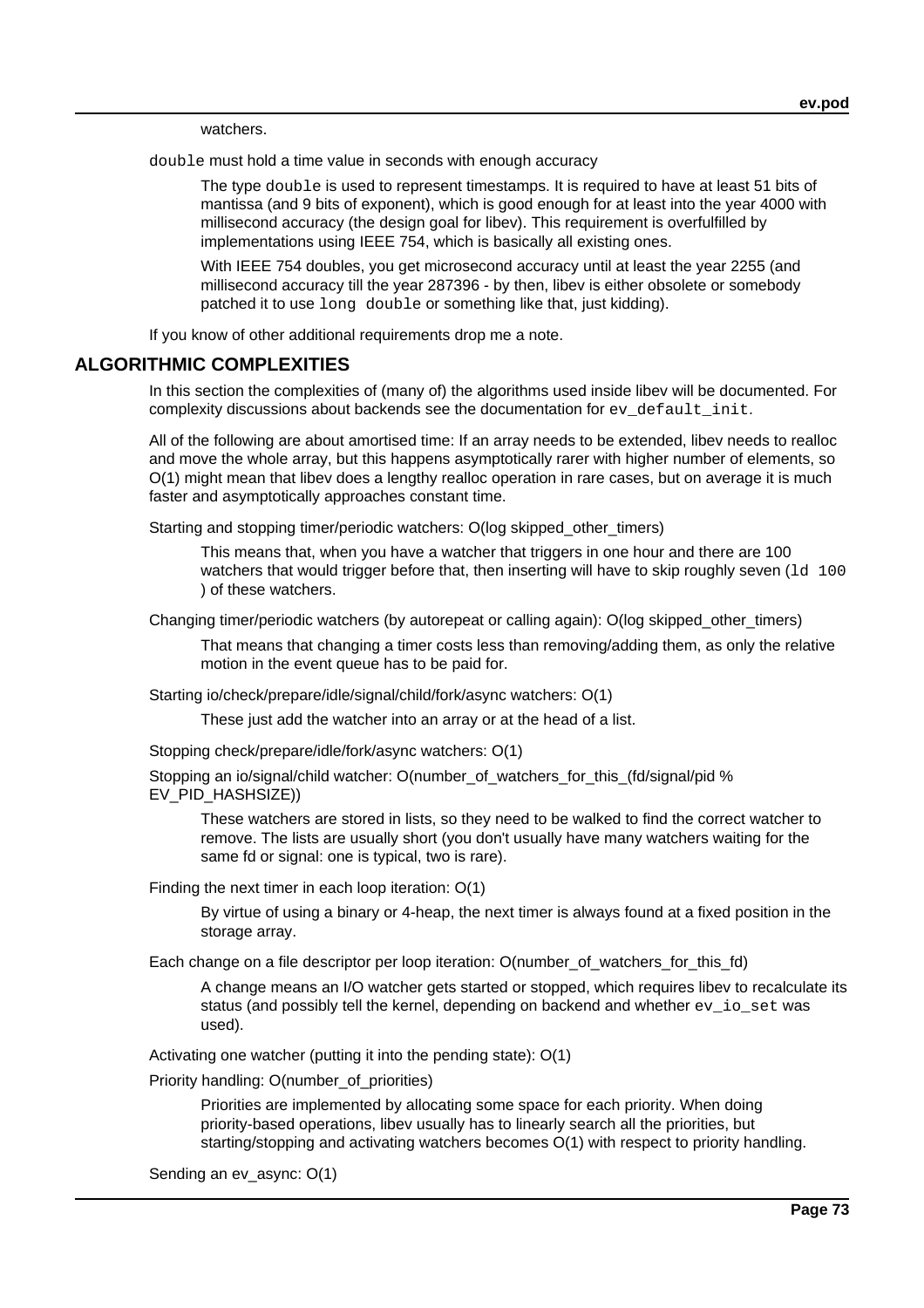Processing ev\_async\_send: O(number\_of\_async\_watchers)

Processing signals: O(max\_signal\_number)

Sending involves a system call iff there were no other  $ev\_async\_send$  calls in the current loop iteration and the loop is currently blocked. Checking for async and signal events involves iterating over all running async watchers or all signal numbers.

# **PORTING FROM LIBEV 3.X TO 4.X**

The major version 4 introduced some incompatible changes to the API.

At the moment, the  $ev$ . h header file provides compatibility definitions for all changes, so most programs should still compile. The compatibility layer might be removed in later versions of libev, so better update to the new API early than late.

EV COMPAT3 backwards compatibility mechanism

The backward compatibility mechanism can be controlled by EV\_COMPAT3. See PREPROCESSOR SYMBOLS/MACROS in the EMBEDDING section.

ev\_default\_destroy and ev\_default\_fork have been removed

These calls can be replaced easily by their  $ev$   $loop$   $xxx$  counterparts:

 ev\_loop\_destroy (EV\_DEFAULT\_UC); ev\_loop\_fork (EV\_DEFAULT);

## function/symbol renames

A number of functions and symbols have been renamed:

| ev loop                         |               | => ev run                 |
|---------------------------------|---------------|---------------------------|
| EVLOOP NONBLOCK => EVRUN NOWAIT |               |                           |
| EVLOOP ONESHOT                  |               | => EVRUN ONCE             |
|                                 |               |                           |
| ev unloop                       |               | => ev break               |
| EVUNLOOP CANCEL                 |               | => EVBREAK CANCEL         |
| EVUNLOOP ONE                    |               | $\Rightarrow$ EVBREAK ONE |
| EVUNLOOP ALL                    | $\Rightarrow$ | EVBREAK ALL               |
| EV TIMEOUT                      |               | => EV TIMER               |
|                                 |               |                           |
| ev loop count                   |               | => ev iteration           |
| ev loop depth                   |               | => ev depth               |
| ev_loop_verify                  |               | => ev verify              |

Most functions working on struct ev\_loop objects don't have an ev\_loop\_ prefix, so it was removed; ev\_loop, ev\_unloop and associated constants have been renamed to not collide with the struct ev\_loop anymore and EV\_TIMER now follows the same naming scheme as all other watcher types. Note that ev\_loop\_fork is still called ev\_loop\_fork because it would otherwise clash with the ev fork typedef.

#### EV\_MINIMAL mechanism replaced by EV\_FEATURES

The preprocessor symbol EV\_MINIMAL has been replaced by a different mechanism, EV\_FEATURES. Programs using EV\_MINIMAL usually compile and work, but the library code will of course be larger.

## **GLOSSARY**

active

A watcher is active as long as it has been started and not yet stopped. See WATCHER STATES for details.